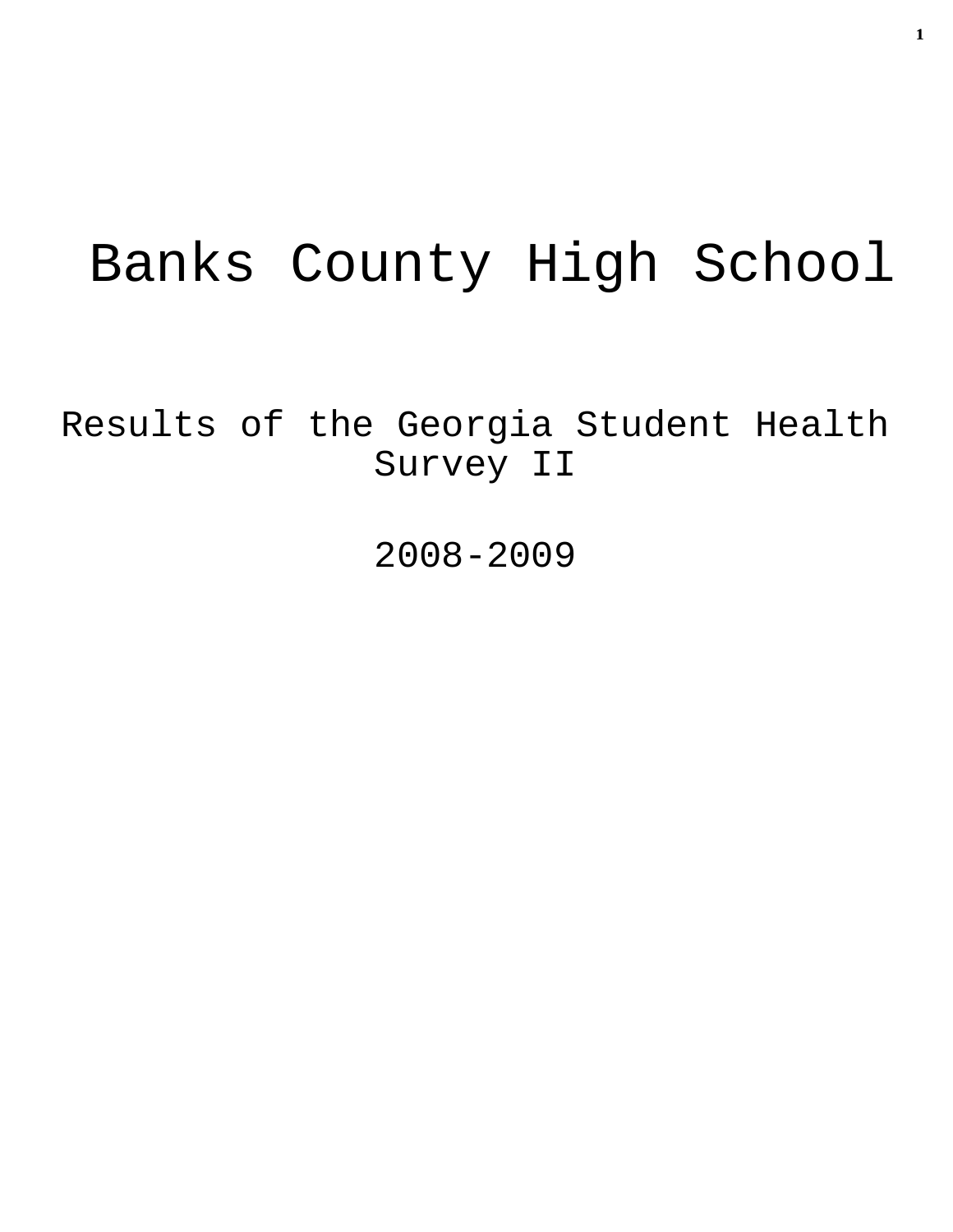# *Demographics* **2**

| Grade                    |    |  |  |
|--------------------------|----|--|--|
| <b>Grade   Frequency</b> |    |  |  |
| 10                       | 69 |  |  |
| 12                       | 97 |  |  |

| <b>Frequency</b> | <b>Table of Gender by Grade</b> |              |             |              |
|------------------|---------------------------------|--------------|-------------|--------------|
| <b>Col Pct</b>   |                                 | Grade(Grade) |             |              |
|                  | Gender(Gender)                  | 10           | 12          | <b>Total</b> |
|                  | <b>Female</b>                   | 40<br>57.97  | 53<br>54.64 | 93           |
|                  | <b>Male</b>                     | 29<br>42.03  | 44<br>45.36 | 73           |
|                  | <b>Total</b>                    | 69           | 97          | 166          |

| Frequency      |
|----------------|
| <b>Col Pct</b> |

| <b>Table of Ethnicity by Grade</b> |              |             |              |  |  |
|------------------------------------|--------------|-------------|--------------|--|--|
|                                    | Grade(Grade) |             |              |  |  |
| <b>Ethnicity</b> (Ethnicity)       | 10           | 12          | <b>Total</b> |  |  |
| <b>Black</b>                       | 1.45         | 3<br>3.09   | 4            |  |  |
| <b>Hispanic</b>                    | 3<br>4.35    | 7<br>7.22   | 10           |  |  |
| <b>White</b>                       | 61<br>88.41  | 83<br>85.57 | 144          |  |  |
| <b>Asian</b>                       | 1<br>1.45    | 1<br>1.03   | 2            |  |  |
| <b>Other</b>                       | 3<br>4.35    | 3<br>3.09   | 6            |  |  |
| <b>Total</b>                       | 69           | 97          | 166          |  |  |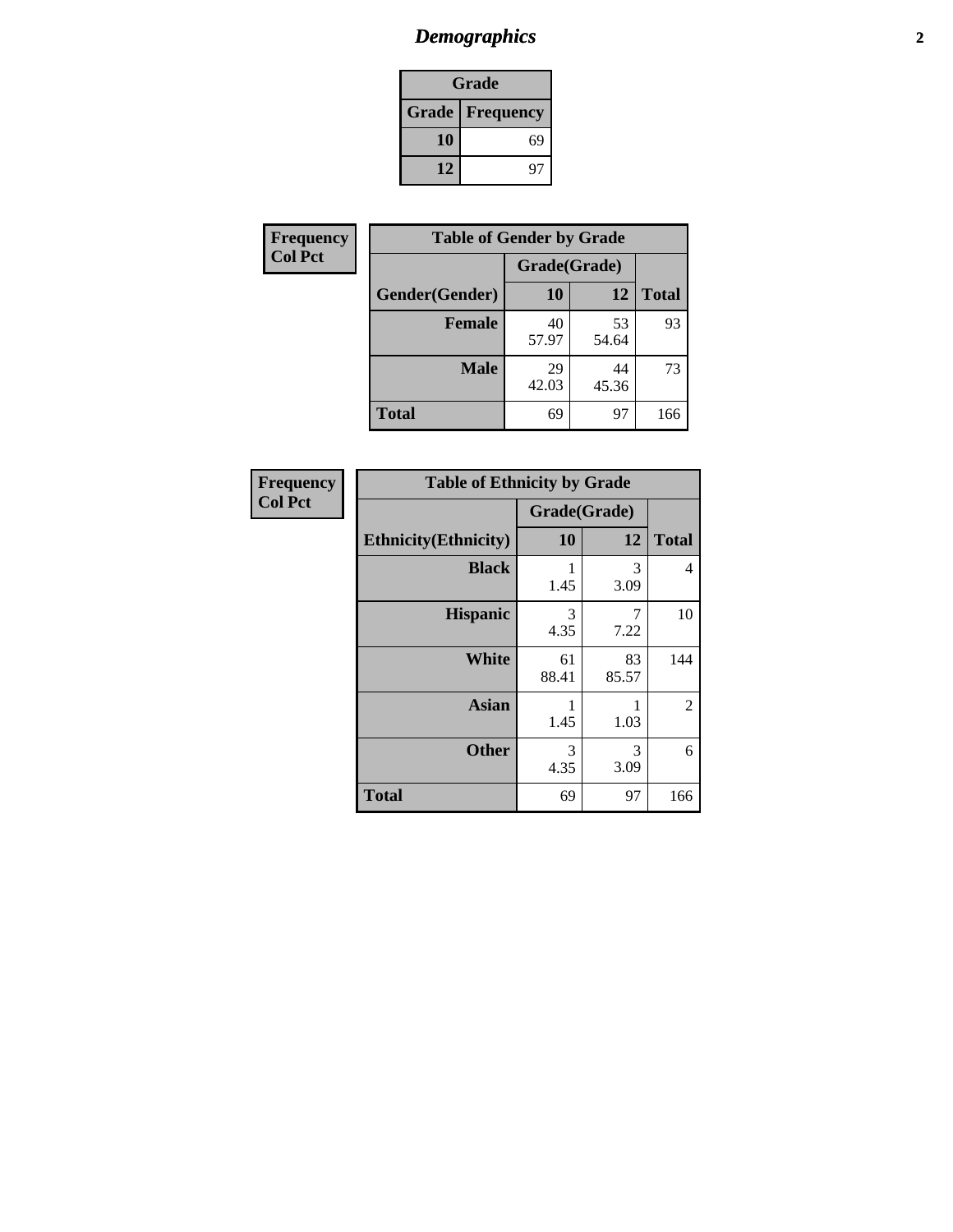#### *Title IV, Part A, Schedule A* **3** *Goal 1: Ensure that all schools are drug-free Baseline Data: Year 2008-2009 Prevalence of Drug Use*

| Frequency<br><b>Col Pct</b> | <b>Table of AlcoholAlt by Grade</b> |              |             |              |  |
|-----------------------------|-------------------------------------|--------------|-------------|--------------|--|
|                             | AlcoholAlt(Alcohol                  | Grade(Grade) |             |              |  |
|                             | use, past 30 days)                  | 10           | 12          | <b>Total</b> |  |
|                             | Yes                                 | 15<br>21.74  | 25<br>25.77 | 40           |  |
|                             | N <sub>0</sub>                      | 54<br>78.26  | 72<br>74.23 | 126          |  |
|                             | <b>Total</b>                        | 69           | 97          | 166          |  |

| Frequency      | <b>Table of TobaccoAny by Grade</b> |              |             |              |  |
|----------------|-------------------------------------|--------------|-------------|--------------|--|
| <b>Col Pct</b> | <b>TobaccoAny(Tobacco</b>           | Grade(Grade) |             |              |  |
|                | use, past 30 days)                  | 10           | 12          | <b>Total</b> |  |
|                | Yes                                 | 15<br>21.74  | 38<br>39.18 | 53           |  |
|                | N <sub>0</sub>                      | 54<br>78.26  | 59<br>60.82 | 113          |  |
|                | Total                               | 69           | 97          | 166          |  |

| Frequency      | <b>Table of MarijuanaAlt by Grade</b> |              |             |              |  |
|----------------|---------------------------------------|--------------|-------------|--------------|--|
| <b>Col Pct</b> | MarijuanaAlt(Marijuana                | Grade(Grade) |             |              |  |
|                | use, past 30 days)                    | 10           | 12          | <b>Total</b> |  |
|                | Yes                                   | 9<br>13.04   | 11<br>11.34 | 20           |  |
|                | N <sub>0</sub>                        | 60<br>86.96  | 86<br>88.66 | 146          |  |
|                | <b>Total</b>                          | 69           | 97          | 166          |  |

| Frequency      | <b>Table of OtherDrugAny by Grade</b>  |              |             |              |  |
|----------------|----------------------------------------|--------------|-------------|--------------|--|
| <b>Col Pct</b> | <b>OtherDrugAny(Other</b><br>drug use, | Grade(Grade) |             |              |  |
|                | past 30 days)                          | 10           | 12          | <b>Total</b> |  |
|                | Yes                                    | 11<br>15.94  | 14<br>14.43 | 25           |  |
|                | N <sub>0</sub>                         | 58<br>84.06  | 83<br>85.57 | 141          |  |
|                | <b>Total</b>                           | 69           | 97          | 166          |  |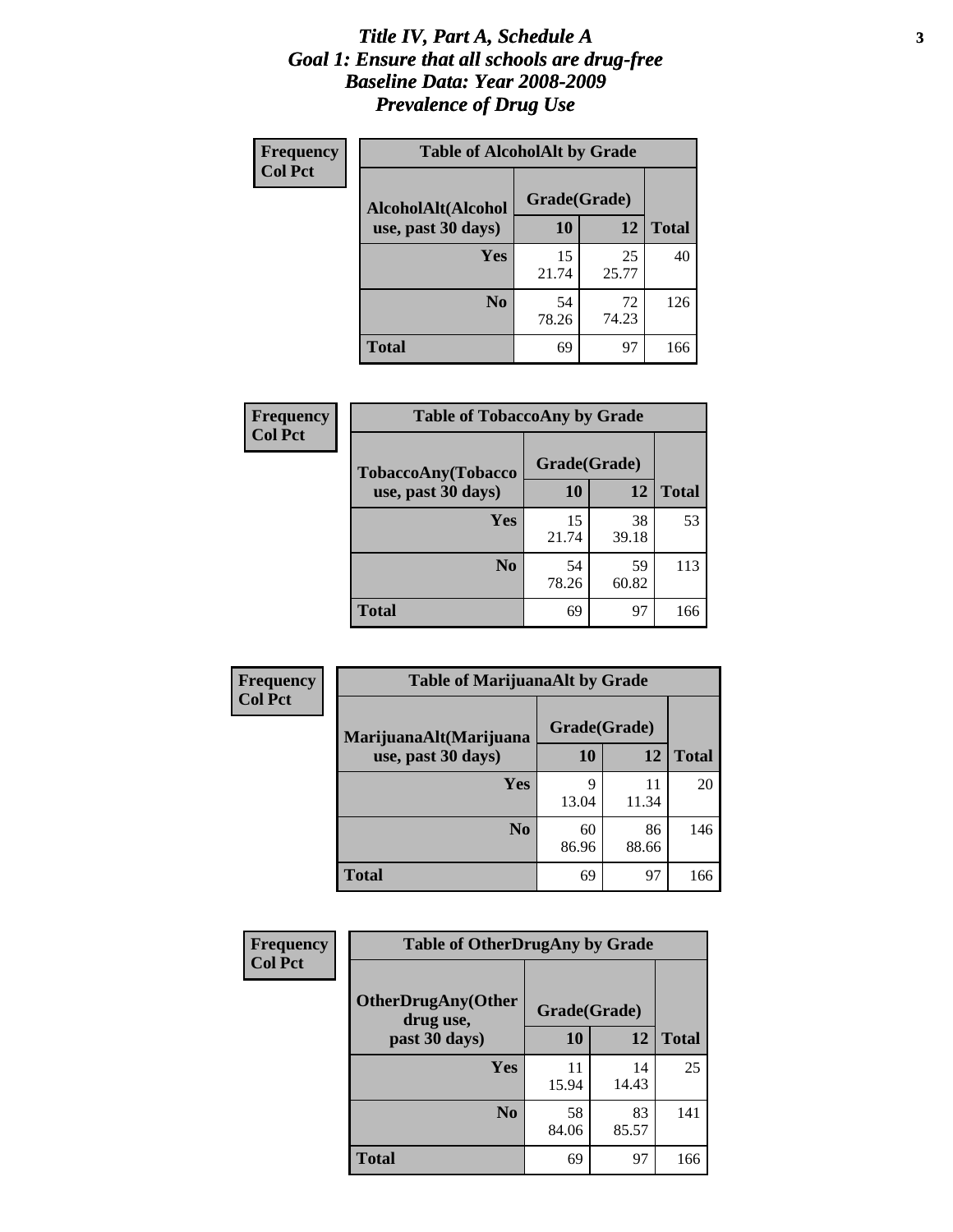#### *Average Age of Onset of Use* **4** *Results for "Average Age of Onset of Use" questions exclude students who said they did not use that substance*

| <b>Variable</b>    | Label                                                              | <b>Mean</b> |
|--------------------|--------------------------------------------------------------------|-------------|
| Alcoholinit2       | I started using alcohol when I was                                 | 14.53       |
| Cigarettesinit2    | I started smoking tobacco when I was                               | 13.98       |
| Smokelessinit2     | I started chewing tobacco when I was                               | 13.36       |
| Marijuanainit2     | I started using marijuana when I was                               | 14.74       |
| Cocaineinit2       | I started using cocaine when I was                                 | 15.33       |
| Inhalantsinit2     | I started using inhalants when I was                               | 14.00       |
| Steroidsinit2      | I started using steroids when I was                                | 9.00        |
| Ecstasyinit2       | I started using ecstasy when I was                                 | 16.50       |
| Methinit2          | I started using methamphetamines when I was                        | 16.00       |
| Hallucinogensinit2 | I started using hallucinogens when I was                           | 16.00       |
| Prescriptioninit2  | I started using prescription drugs not prescribed to me when I was | 13.93       |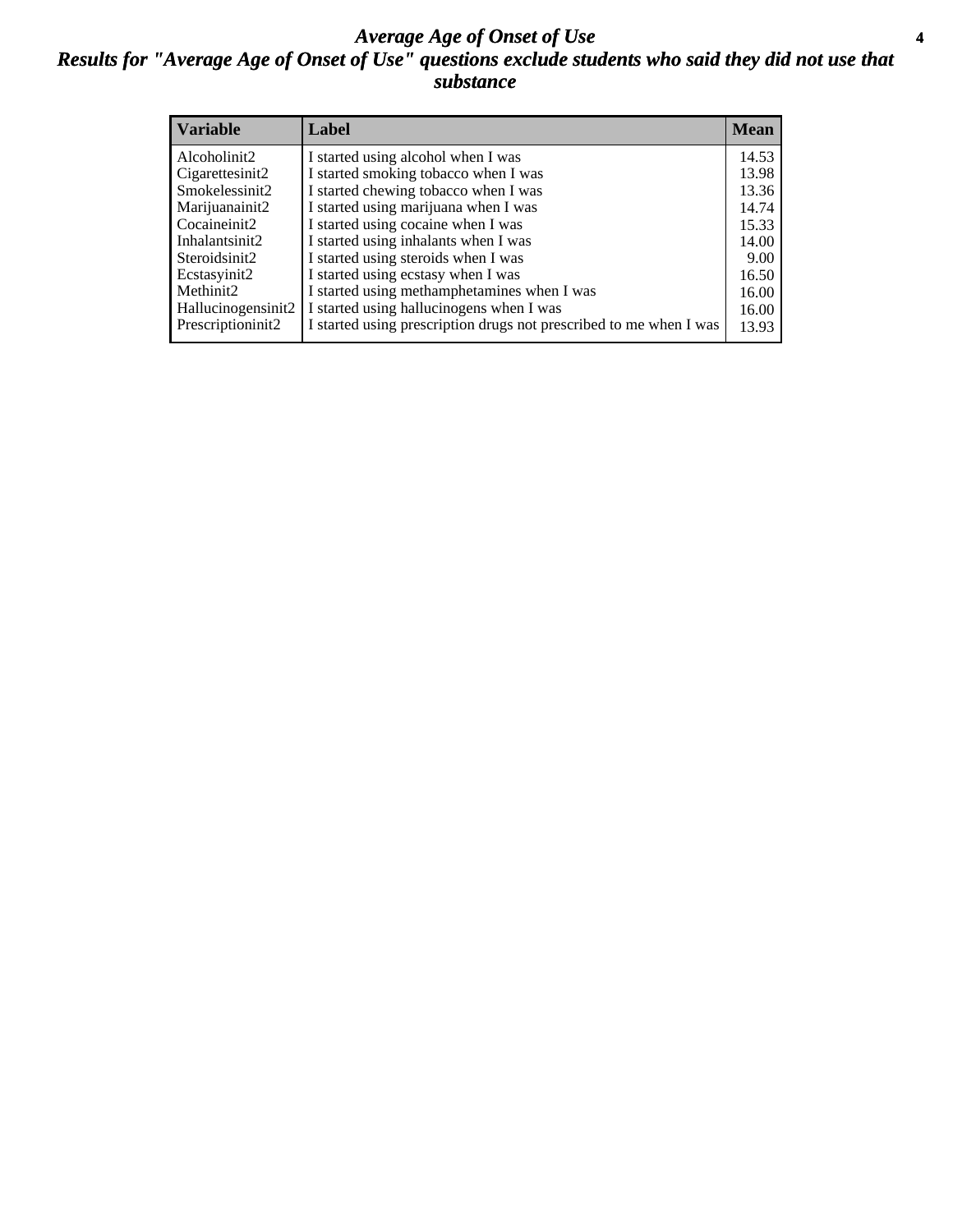# *Perception of Health Risk* **5**

| Frequency      | <b>Table of Alcoholharmdich by Grade</b> |              |             |              |
|----------------|------------------------------------------|--------------|-------------|--------------|
| <b>Col Pct</b> | Alcoholharmdich(I<br>think alcohol is    | Grade(Grade) |             |              |
|                | harmful)                                 | 10           | 12          | <b>Total</b> |
|                | Yes                                      | 57<br>82.61  | 78<br>80.41 | 135          |
|                | N <sub>0</sub>                           | 12<br>17.39  | 19<br>19.59 | 31           |
|                | <b>Total</b>                             | 69           | 97          | 166          |

| Frequency      | <b>Table of Tobaccoharmdich by Grade</b>          |              |             |              |
|----------------|---------------------------------------------------|--------------|-------------|--------------|
| <b>Col Pct</b> | Tobaccoharmdich(I<br>think tobacco is<br>harmful) | Grade(Grade) |             |              |
|                |                                                   | 10           | 12          | <b>Total</b> |
|                | Yes                                               | 65<br>94.20  | 91<br>93.81 | 156          |
|                | N <sub>0</sub>                                    | 4<br>5.80    | 6<br>6.19   | 10           |
|                | <b>Total</b>                                      | 69           | 97          | 166          |

| Frequency      | <b>Table of Marijuanaharmdich by Grade</b> |              |             |              |  |
|----------------|--------------------------------------------|--------------|-------------|--------------|--|
| <b>Col Pct</b> | Marijuanaharmdich(I<br>think marijuana is  | Grade(Grade) |             |              |  |
|                | harmful)                                   | 10           | 12          | <b>Total</b> |  |
|                | <b>Yes</b>                                 | 56<br>81.16  | 78<br>80.41 | 134          |  |
|                | N <sub>0</sub>                             | 13<br>18.84  | 19<br>19.59 | 32           |  |
|                | <b>Total</b>                               | 69           | 97          | 166          |  |

| Frequency      | <b>Table of Otherdrugharmdich by Grade</b>   |             |              |              |  |  |  |  |
|----------------|----------------------------------------------|-------------|--------------|--------------|--|--|--|--|
| <b>Col Pct</b> | Otherdrugharmdich(I<br>think other drugs are |             | Grade(Grade) |              |  |  |  |  |
|                | harmful)                                     | <b>10</b>   | 12           | <b>Total</b> |  |  |  |  |
|                | <b>Yes</b>                                   | 66<br>95.65 | 92<br>94.85  | 158          |  |  |  |  |
|                | N <sub>0</sub>                               | 4.35        | 5<br>5.15    | 8            |  |  |  |  |
|                | <b>Total</b>                                 | 69          | 97           | 166          |  |  |  |  |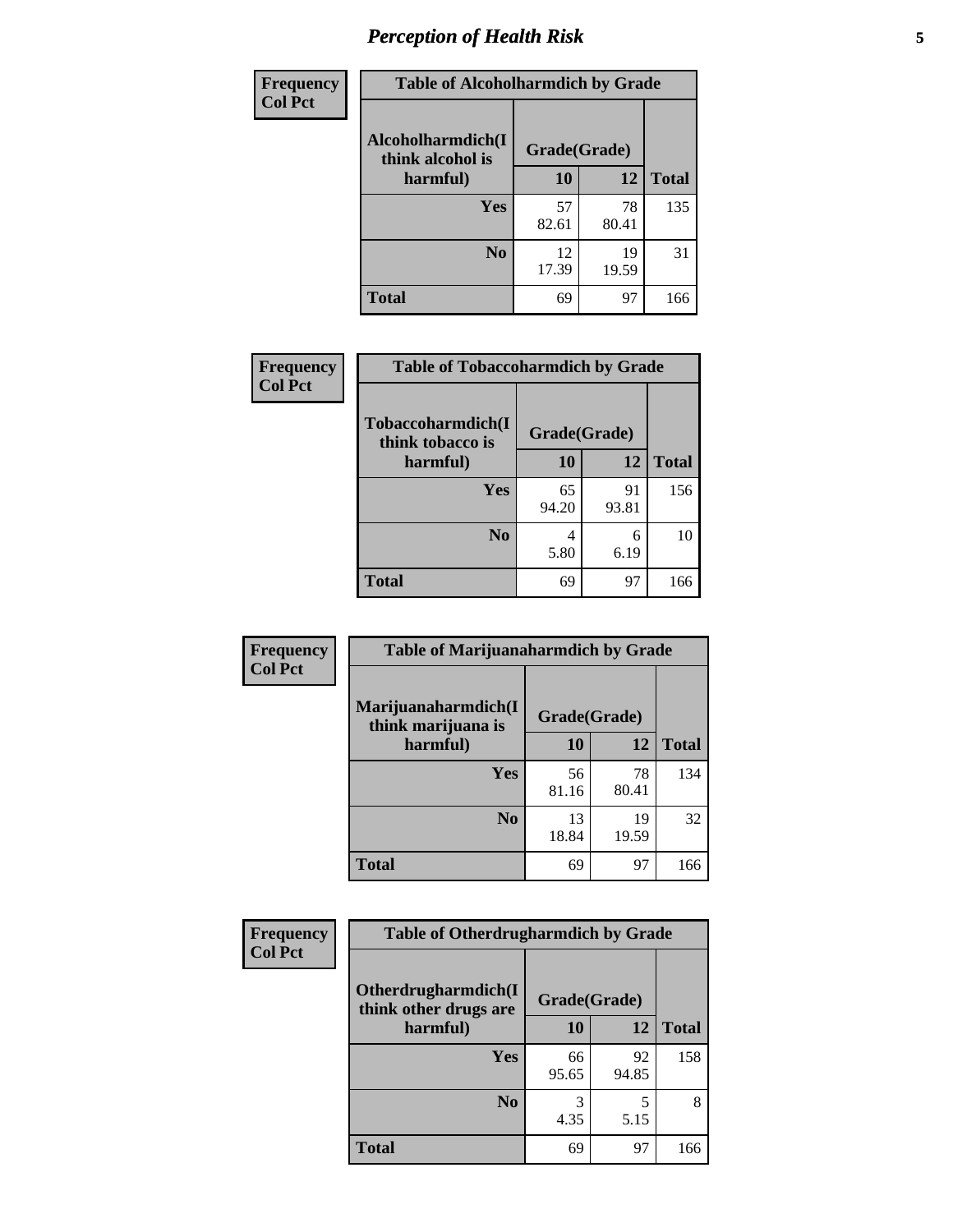# *Social Disapproval* **6**

| Frequency      | <b>Table of Alcoholpeerdich by Grade</b>                    |              |             |              |
|----------------|-------------------------------------------------------------|--------------|-------------|--------------|
| <b>Col Pct</b> | Alcoholpeerdich(My<br>friends would<br>disapprove if I used | Grade(Grade) |             |              |
|                | alcohol)                                                    | 10           | 12          | <b>Total</b> |
|                | <b>Yes</b>                                                  | 38<br>55.07  | 43<br>44.33 | 81           |
|                | N <sub>0</sub>                                              | 31<br>44.93  | 54<br>55.67 | 85           |
|                | <b>Total</b>                                                | 69           | 97          | 166          |

| <b>Frequency</b> |
|------------------|
| <b>Col Pct</b>   |

| <b>Table of Tobaccopeerdich by Grade</b>                    |              |             |              |  |  |  |  |
|-------------------------------------------------------------|--------------|-------------|--------------|--|--|--|--|
| Tobaccopeerdich(My<br>friends would<br>disapprove if I used | Grade(Grade) |             |              |  |  |  |  |
| tobacco)                                                    | 10           | 12          | <b>Total</b> |  |  |  |  |
| Yes                                                         | 40<br>57.97  | 47<br>48.45 | 87           |  |  |  |  |
| N <sub>0</sub>                                              | 29<br>42.03  | 50<br>51.55 | 79           |  |  |  |  |
| <b>Total</b>                                                | 69           | 97          | 166          |  |  |  |  |

| Frequency      | <b>Table of Marijuanapeerdich by Grade</b>                    |              |             |              |  |  |  |  |
|----------------|---------------------------------------------------------------|--------------|-------------|--------------|--|--|--|--|
| <b>Col Pct</b> | Marijuanapeerdich(My<br>friends would<br>disapprove if I used | Grade(Grade) |             |              |  |  |  |  |
|                | marijuana)                                                    | 10           | 12          | <b>Total</b> |  |  |  |  |
|                | <b>Yes</b>                                                    | 45<br>65.22  | 60<br>61.86 | 105          |  |  |  |  |
|                | N <sub>0</sub>                                                | 24<br>34.78  | 37<br>38.14 | 61           |  |  |  |  |
|                | <b>Total</b>                                                  | 69           | 97          | 166          |  |  |  |  |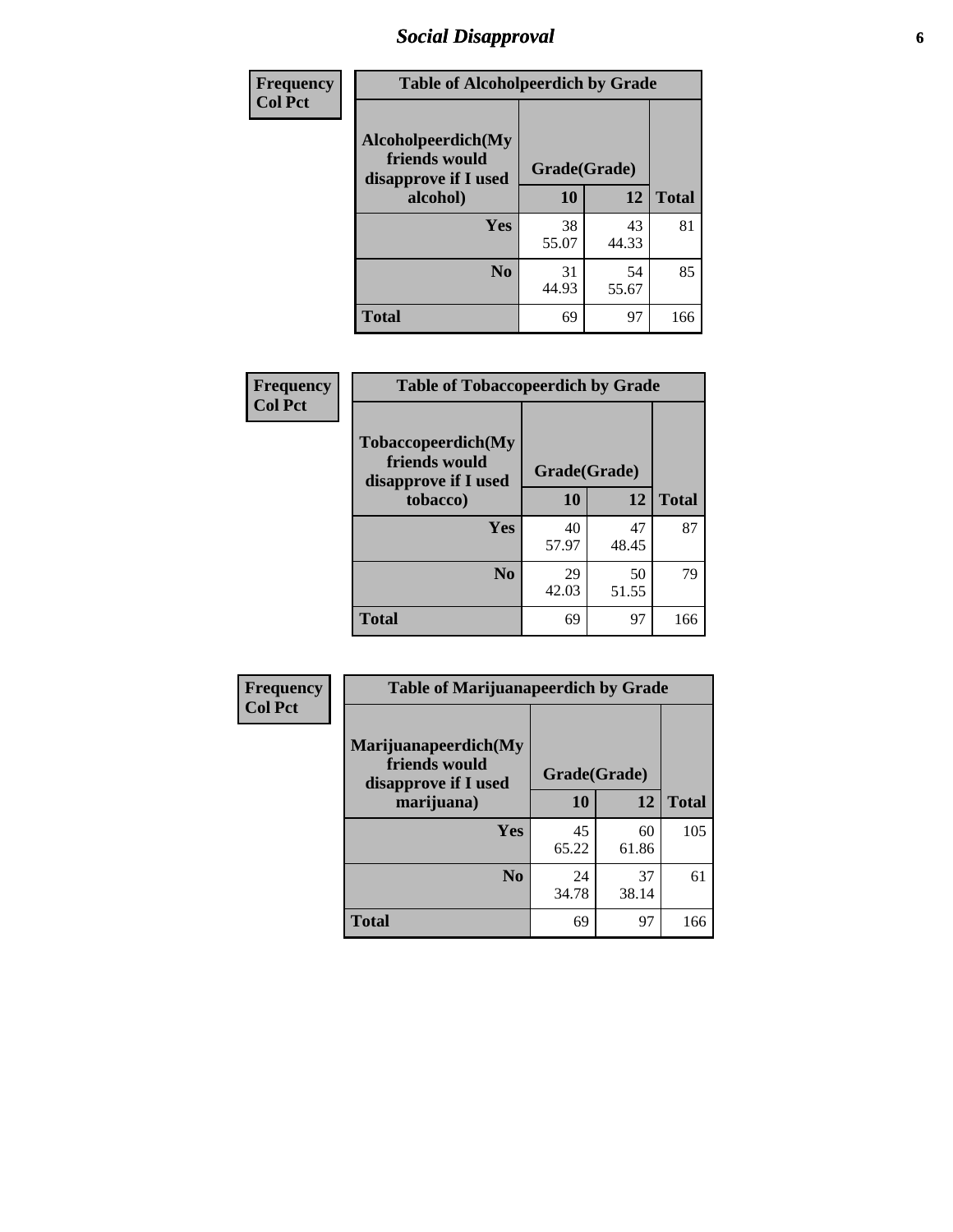# *Social Disapproval* **7**

| Frequency      | <b>Table of Otherdrugpeerdich by Grade</b>                    |              |             |              |  |  |  |  |
|----------------|---------------------------------------------------------------|--------------|-------------|--------------|--|--|--|--|
| <b>Col Pct</b> | Otherdrugpeerdich(My<br>friends would<br>disapprove if I used | Grade(Grade) |             |              |  |  |  |  |
|                | other drugs)                                                  | 10           | 12          | <b>Total</b> |  |  |  |  |
|                | <b>Yes</b>                                                    | 50<br>72.46  | 74<br>76.29 | 124          |  |  |  |  |
|                | N <sub>0</sub>                                                | 19<br>27.54  | 23<br>23.71 | 42           |  |  |  |  |
|                | <b>Total</b>                                                  | 69           | 97          | 166          |  |  |  |  |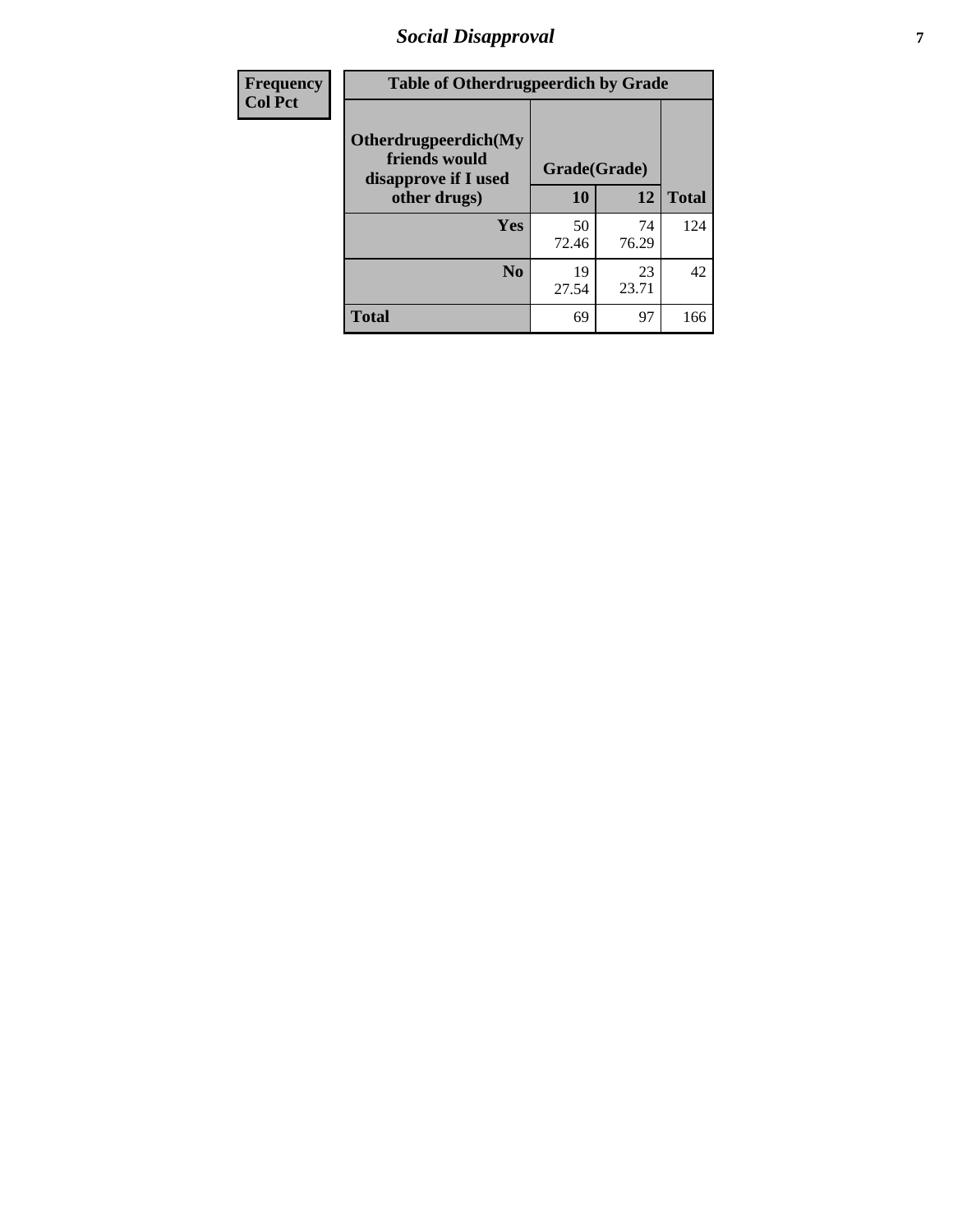#### Title IV, Part A, Schedule A **8** *Goal 2: To help ensure that all schools are safe and disciplined Baseline Data: Year 2008-2009 Student Involvement in Gang Activity*

| Frequency      | <b>Table of Gangself by Grade</b>                                                                 |                    |             |              |
|----------------|---------------------------------------------------------------------------------------------------|--------------------|-------------|--------------|
| <b>Col Pct</b> | Gangself(I<br>have<br>participated<br>in illegal<br>gang<br>activities in<br>the past 30<br>days) | Grade(Grade)<br>10 | 12          | <b>Total</b> |
|                | Yes                                                                                               | 2<br>2.90          | 4<br>4.12   | 6            |
|                | N <sub>0</sub>                                                                                    | 67<br>97.10        | 93<br>95.88 | 160          |
|                | <b>Total</b>                                                                                      | 69                 | 97          | 166          |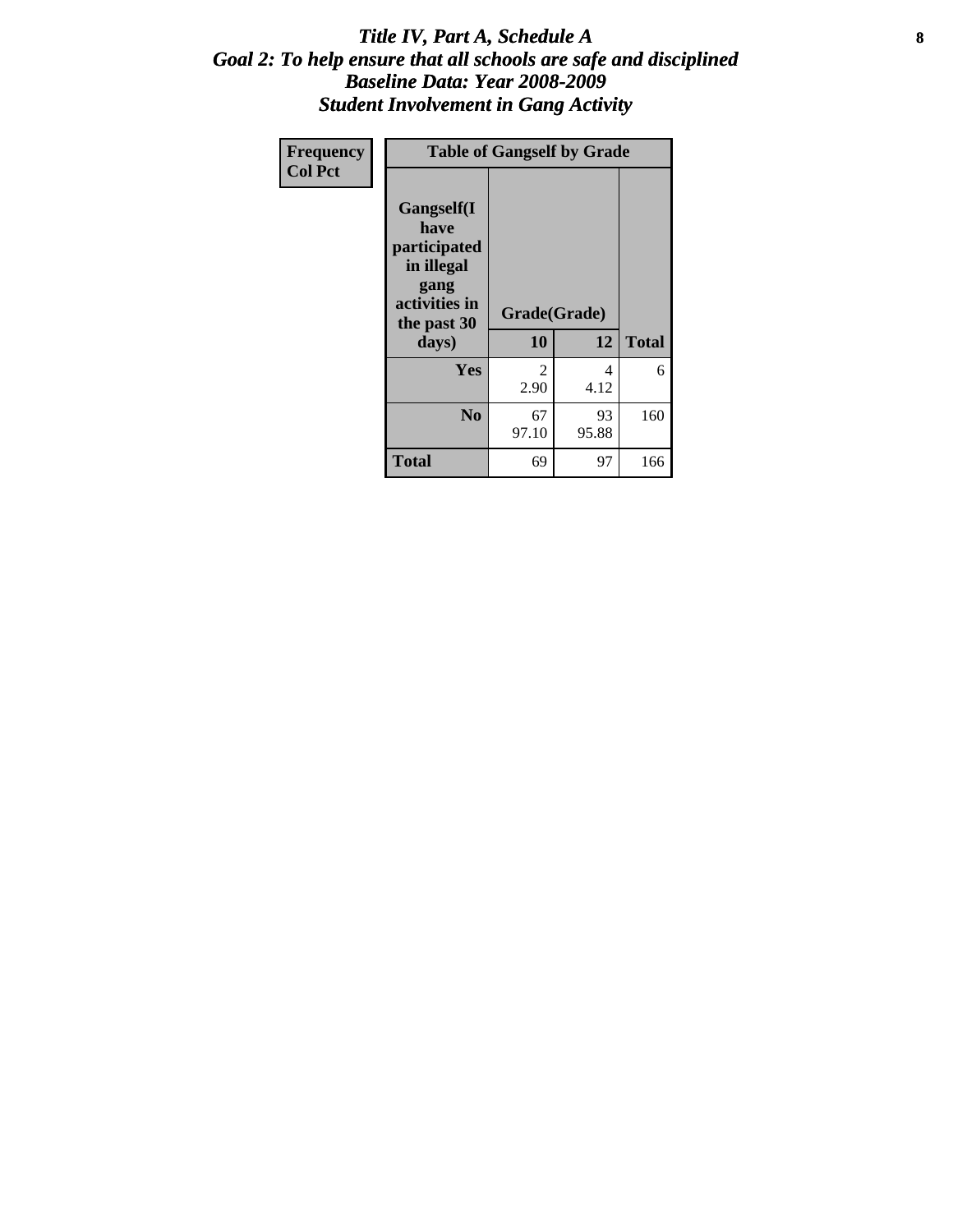# *Student Perception of School Safety* **9**

| <b>Frequency</b><br>Row Pct |
|-----------------------------|
|                             |

| <b>Table of Grade by Safeschool</b> |                                                                                                                   |             |             |             |     |  |  |
|-------------------------------------|-------------------------------------------------------------------------------------------------------------------|-------------|-------------|-------------|-----|--|--|
|                                     | Safeschool (School is a place at which I feel<br>safe)                                                            |             |             |             |     |  |  |
| Grade(Grade)                        | <b>Somewhat   Somewhat</b><br><b>Strongly</b><br><b>Strongly</b><br><b>Disagree</b><br>Agree<br>Disagree<br>Agree |             |             |             |     |  |  |
| 10                                  | 15<br>21.74                                                                                                       | 34<br>49.28 | 10<br>14.49 | 10<br>14.49 | 69  |  |  |
| 12                                  | 25<br>25.77                                                                                                       | 55<br>56.70 | 13<br>13.40 | 4<br>4.12   | 97  |  |  |
| <b>Total</b>                        | 40                                                                                                                | 89          | 23          | 14          | 166 |  |  |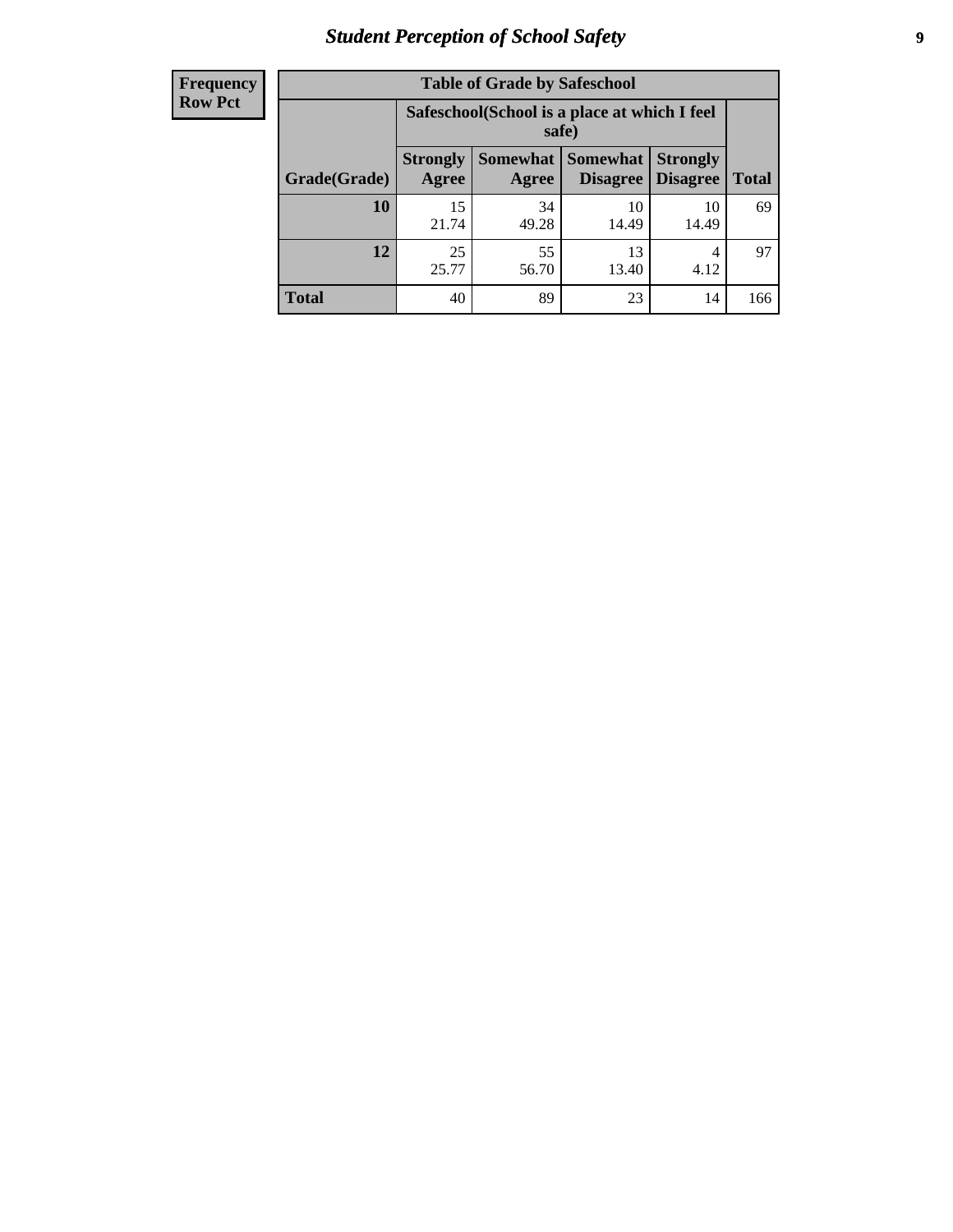#### *Students Who Have Been Bullied* **10**

| <b>Frequency</b> |
|------------------|
| Row Pct          |

| <b>Table of Grade by Bullied</b> |                         |                                                                               |                              |                          |                                     |                               |                   |              |
|----------------------------------|-------------------------|-------------------------------------------------------------------------------|------------------------------|--------------------------|-------------------------------------|-------------------------------|-------------------|--------------|
|                                  |                         | <b>Bullied</b> (I have been bullied by other<br>students in the past 30 days) |                              |                          |                                     |                               |                   |              |
| Grade(Grade)                     | $\bf{0}$<br><b>Days</b> | 1 or<br>2<br>days                                                             | 3 <sub>to</sub><br>5<br>days | <b>6 to</b><br>9<br>days | <b>10</b><br>to<br>19<br>days       | <b>20</b><br>to<br>29<br>days | All<br>30<br>days | <b>Total</b> |
| 10                               | 52<br>75.36             | 5<br>7.25                                                                     | 2<br>2.90                    | 2<br>2.90                | 3<br>4.35                           | $\theta$<br>0.00              | 5<br>7.25         | 69           |
| 12                               | 87<br>89.69             | 6<br>6.19                                                                     | 0<br>0.00                    | 0<br>0.00                | $\mathcal{D}_{\mathcal{L}}$<br>2.06 | 1.03                          | 1.03              | 97           |
| <b>Total</b>                     | 139                     | 11                                                                            | $\overline{2}$               | $\overline{2}$           | 5                                   |                               | 6                 | 166          |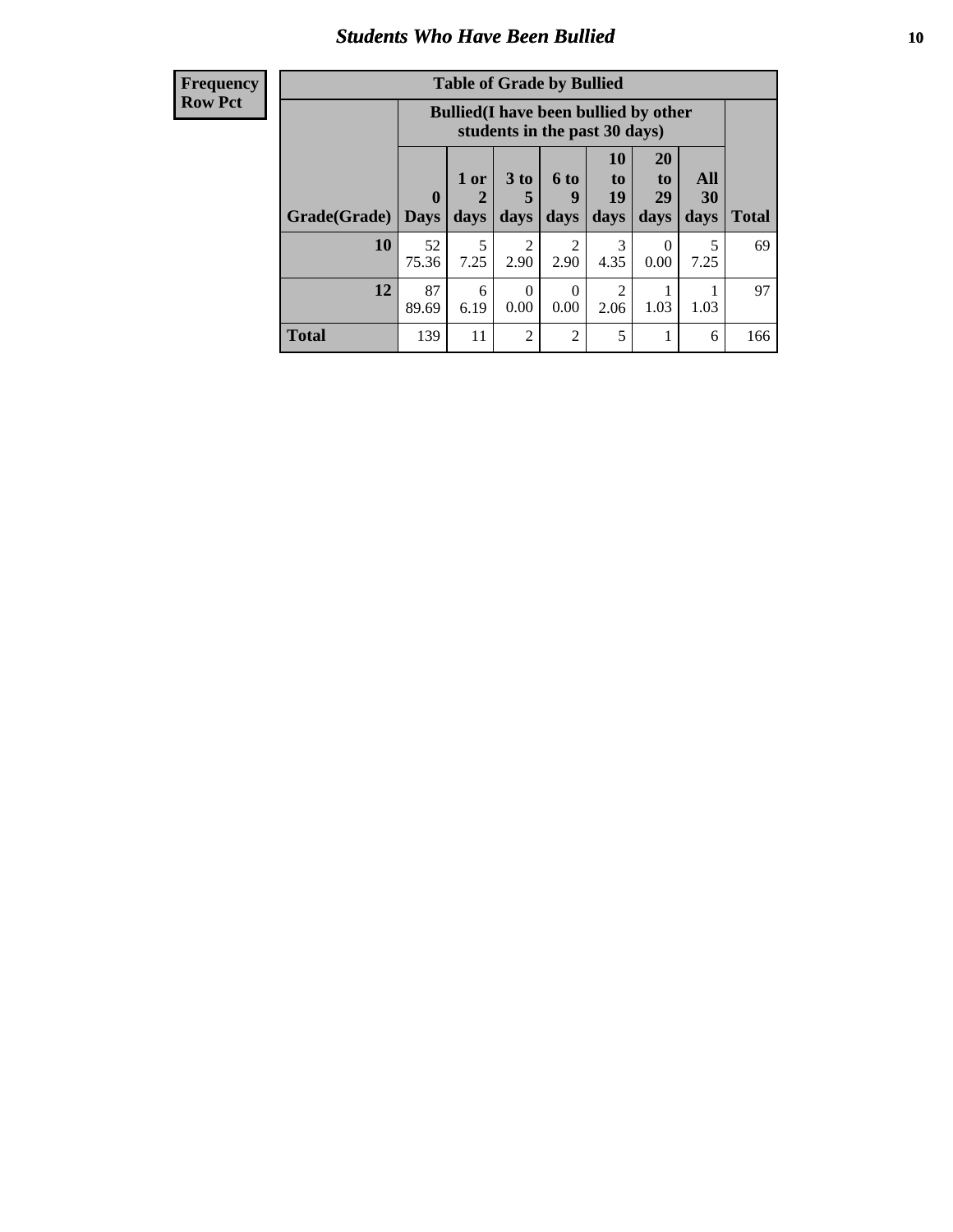### *School Climate* **11**

| Frequency      | <b>Table of SchoolClimate1 by Grade</b> |                    |             |              |  |  |  |
|----------------|-----------------------------------------|--------------------|-------------|--------------|--|--|--|
| <b>Col Pct</b> | SchoolClimate1(I<br>like school)        | Grade(Grade)<br>10 | 12          | <b>Total</b> |  |  |  |
|                | <b>Strongly Agree</b>                   | 16<br>23.19        | 18<br>18.56 | 34           |  |  |  |
|                | <b>Somewhat Agree</b>                   | 42<br>60.87        | 59<br>60.82 | 101          |  |  |  |
|                | <b>Somewhat Disagree</b>                | 6<br>8.70          | 15<br>15.46 | 21           |  |  |  |
|                | <b>Strongly Disagree</b>                | 5<br>7.25          | 5<br>5.15   | 10           |  |  |  |
|                | <b>Total</b>                            | 69                 | 97          | 166          |  |  |  |

| Frequency      | <b>Table of SchoolClimate2 by Grade</b>           |                    |                        |              |
|----------------|---------------------------------------------------|--------------------|------------------------|--------------|
| <b>Col Pct</b> | SchoolClimate2(I<br>feel successful at<br>school) | Grade(Grade)<br>10 | 12                     | <b>Total</b> |
|                | <b>Strongly Agree</b>                             | 14<br>20.29        | 22<br>22.68            | 36           |
|                | <b>Somewhat Agree</b>                             | 43<br>62.32        | 66<br>68.04            | 109          |
|                | <b>Somewhat Disagree</b>                          | 9<br>13.04         | 7<br>7.22              | 16           |
|                | <b>Strongly Disagree</b>                          | 3<br>4.35          | $\mathfrak{D}$<br>2.06 | 5            |
|                | <b>Total</b>                                      | 69                 | 97                     | 166          |

| Frequency      |                                                       | <b>Table of SchoolClimate3 by Grade</b> |             |              |  |
|----------------|-------------------------------------------------------|-----------------------------------------|-------------|--------------|--|
| <b>Col Pct</b> | SchoolClimate3(My<br>school has high<br>standards for | Grade(Grade)                            |             |              |  |
|                | achievement)                                          | 10                                      | 12          | <b>Total</b> |  |
|                | <b>Strongly Agree</b>                                 | 12<br>17.39                             | 28<br>28.87 | 40           |  |
|                | <b>Somewhat Agree</b>                                 | 43<br>62.32                             | 52<br>53.61 | 95           |  |
|                | <b>Somewhat Disagree</b>                              | 12<br>17.39                             | 13<br>13.40 | 25           |  |
|                | <b>Strongly Disagree</b>                              | 2<br>2.90                               | 4<br>4.12   | 6            |  |
|                | Total                                                 | 69                                      | 97          | 166          |  |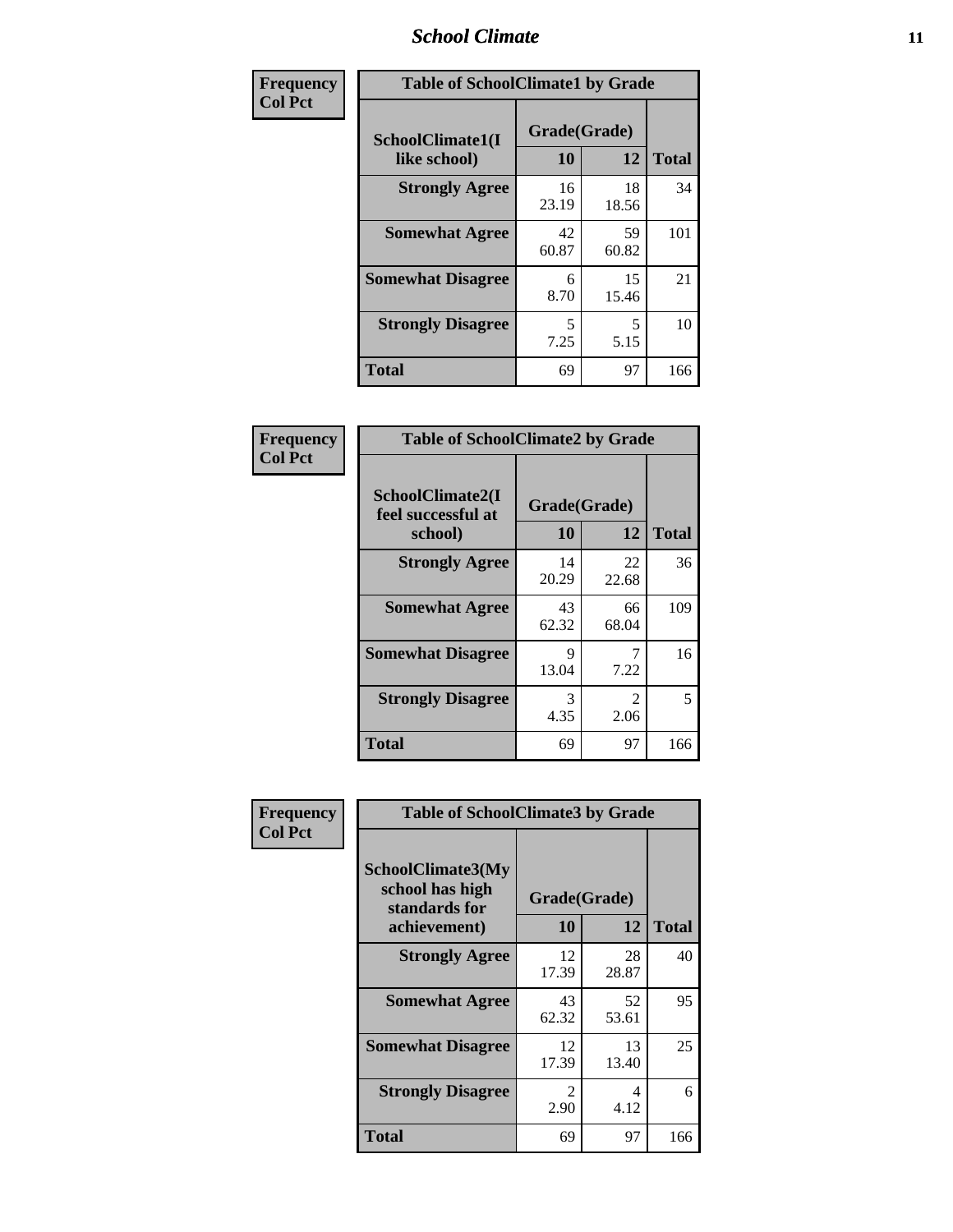### *School Climate* **12**

| Frequency      | <b>Table of SchoolClimate4 by Grade</b>                              |                    |             |              |
|----------------|----------------------------------------------------------------------|--------------------|-------------|--------------|
| <b>Col Pct</b> | <b>SchoolClimate4(My</b><br>school sets clear<br>rules for behavior) | Grade(Grade)<br>10 | 12          | <b>Total</b> |
|                | <b>Strongly Agree</b>                                                | 30<br>43.48        | 43<br>44.33 | 73           |
|                | <b>Somewhat Agree</b>                                                | 30<br>43.48        | 42<br>43.30 | 72           |
|                | <b>Somewhat Disagree</b>                                             | 8<br>11.59         | 6<br>6.19   | 14           |
|                | <b>Strongly Disagree</b>                                             | 1.45               | 6<br>6.19   | 7            |
|                | <b>Total</b>                                                         | 69                 | 97          | 166          |

| <b>Table of SchoolClimate5 by Grade</b>                   |              |             |              |  |  |
|-----------------------------------------------------------|--------------|-------------|--------------|--|--|
| SchoolClimate5(I<br>know what to do in<br>an emergency at | Grade(Grade) |             |              |  |  |
| school)                                                   | 10           | 12          | <b>Total</b> |  |  |
| <b>Strongly Agree</b>                                     | 33<br>47.83  | 50<br>51.55 | 83           |  |  |
| <b>Somewhat Agree</b>                                     | 24<br>34.78  | 39<br>40.21 | 63           |  |  |
| <b>Somewhat Disagree</b>                                  | 9<br>13.04   | 5<br>5.15   | 14           |  |  |
| <b>Strongly Disagree</b>                                  | 3<br>4.35    | 3<br>3.09   | 6            |  |  |
| <b>Total</b>                                              | 69           | 97          | 166          |  |  |

| <b>Frequency</b> | <b>Table of SchoolClimate6 by Grade</b>                  |                        |                        |                |  |
|------------------|----------------------------------------------------------|------------------------|------------------------|----------------|--|
| <b>Col Pct</b>   | <b>SchoolClimate6(Teachers</b><br>treat me with respect) | Grade(Grade)<br>10     | 12                     | <b>Total</b>   |  |
|                  | <b>Strongly Agree</b>                                    | 20<br>28.99            | 31<br>31.96            | 51             |  |
|                  | <b>Somewhat Agree</b>                                    | 36<br>52.17            | 49<br>50.52            | 85             |  |
|                  | <b>Somewhat Disagree</b>                                 | 11<br>15.94            | 15<br>15.46            | 26             |  |
|                  | <b>Strongly Disagree</b>                                 | $\mathfrak{D}$<br>2.90 | $\mathfrak{D}$<br>2.06 | $\overline{4}$ |  |
|                  | <b>Total</b>                                             | 69                     | 97                     | 166            |  |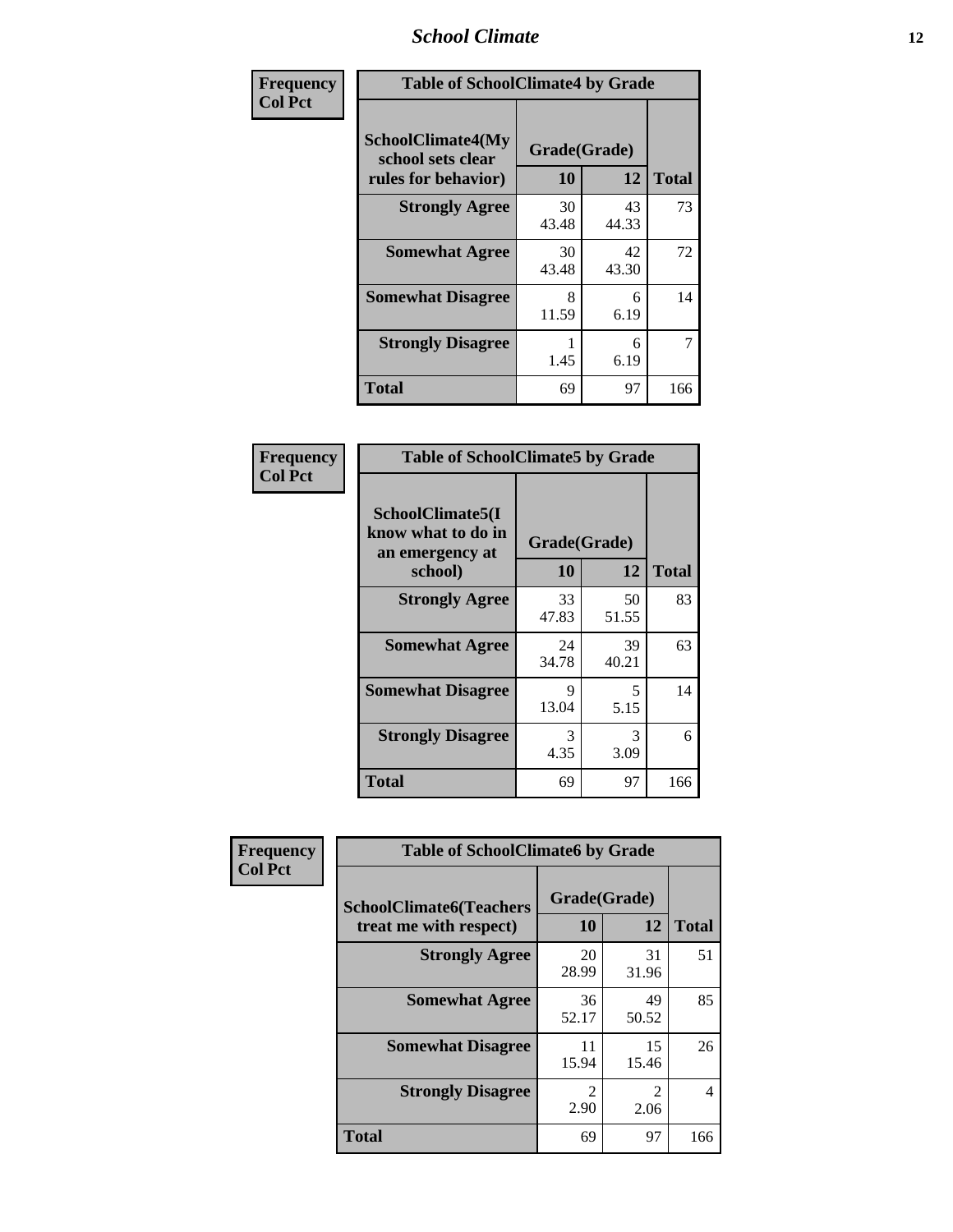### *School Climate* **13**

| Frequency      | <b>Table of SchoolClimate7 by Grade</b>                                       |                           |                        |              |
|----------------|-------------------------------------------------------------------------------|---------------------------|------------------------|--------------|
| <b>Col Pct</b> | <b>SchoolClimate7(Behaviors</b><br>in my class allow the<br>teacher to teach) | Grade(Grade)<br><b>10</b> | 12                     | <b>Total</b> |
|                | <b>Strongly Agree</b>                                                         | 12<br>17.39               | 19<br>19.59            | 31           |
|                | <b>Somewhat Agree</b>                                                         | 33<br>47.83               | 62<br>63.92            | 95           |
|                | <b>Somewhat Disagree</b>                                                      | 16<br>23.19               | 14<br>14.43            | 30           |
|                | <b>Strongly Disagree</b>                                                      | 8<br>11.59                | $\mathfrak{D}$<br>2.06 | 10           |
|                | <b>Total</b>                                                                  | 69                        | 97                     | 166          |

| Frequency      | <b>Table of SchoolClimate8 by Grade</b>                                              |                    |             |              |
|----------------|--------------------------------------------------------------------------------------|--------------------|-------------|--------------|
| <b>Col Pct</b> | <b>SchoolClimate8(Students</b><br>are frequently<br>recognized for good<br>behavior) | Grade(Grade)<br>10 | 12          | <b>Total</b> |
|                | <b>Strongly Agree</b>                                                                | 3<br>4.35          | 17<br>17.53 | 20           |
|                | <b>Somewhat Agree</b>                                                                | 33<br>47.83        | 38<br>39.18 | 71           |
|                | <b>Somewhat Disagree</b>                                                             | 21<br>30.43        | 26<br>26.80 | 47           |
|                | <b>Strongly Disagree</b>                                                             | 12<br>17.39        | 16<br>16.49 | 28           |
|                | <b>Total</b>                                                                         | 69                 | 97          | 166          |

| Frequency      | <b>Table of SchoolClimate9 by Grade</b>                                           |                    |             |              |
|----------------|-----------------------------------------------------------------------------------|--------------------|-------------|--------------|
| <b>Col Pct</b> | SchoolClimate9(School<br>counselor would be<br>helpful if I needed<br>assistance) | Grade(Grade)<br>10 | 12          | <b>Total</b> |
|                | <b>Strongly Agree</b>                                                             | 20<br>28.99        | 36<br>37.11 | 56           |
|                | <b>Somewhat Agree</b>                                                             | 25<br>36.23        | 45<br>46.39 | 70           |
|                | <b>Somewhat Disagree</b>                                                          | 14<br>20.29        | 13<br>13.40 | 27           |
|                | <b>Strongly Disagree</b>                                                          | 10<br>14.49        | 3<br>3.09   | 13           |
|                | Total                                                                             | 69                 | 97          | 166          |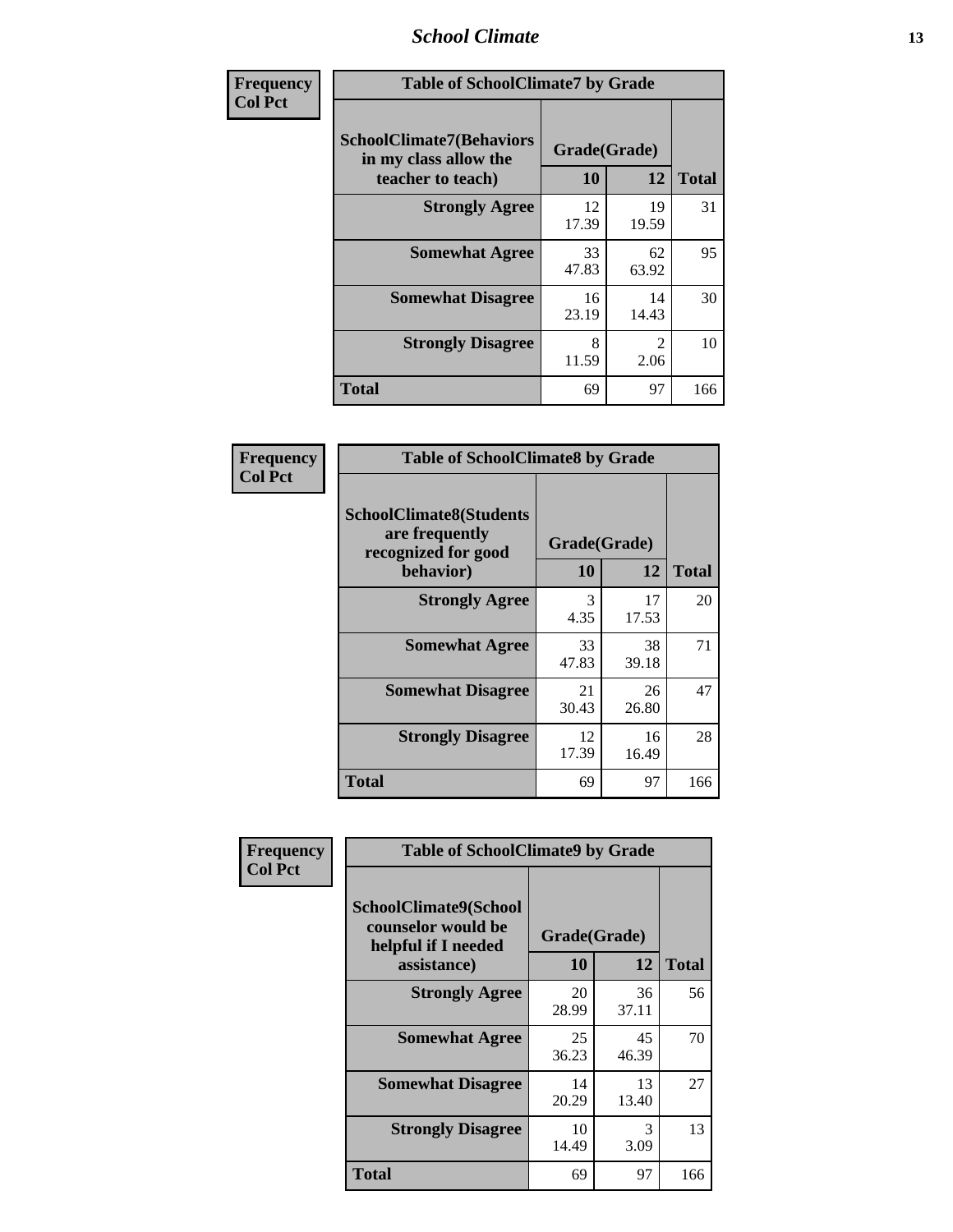### *Reasons for Dropping Out* **14**

| Frequency      | <b>Table of Dropoutreason by Grade</b>                                   |             |                    |              |
|----------------|--------------------------------------------------------------------------|-------------|--------------------|--------------|
| <b>Col Pct</b> | Dropoutreason(If<br>I dropped out the<br>reason would<br>most likely be) | 10          | Grade(Grade)<br>12 | <b>Total</b> |
|                | <b>Won't Drop out</b>                                                    | 48<br>69.57 | 59<br>60.82        | 107          |
|                | <b>Bored</b>                                                             | 9<br>13.04  | 14<br>14.43        | 23           |
|                | <b>Family Reasons</b>                                                    | 3<br>4.35   | 12<br>12.37        | 15           |
|                | <b>Being Bullied</b>                                                     | 1.45        | $\Omega$<br>0.00   | 1            |
|                | <b>Other</b>                                                             | 8<br>11.59  | 12<br>12.37        | 20           |
|                | Total                                                                    | 69          | 97                 | 166          |

| Frequency      | <b>Table of Dropout by Grade</b>                                       |                    |              |     |  |
|----------------|------------------------------------------------------------------------|--------------------|--------------|-----|--|
| <b>Col Pct</b> | Dropout(I<br>have<br>thought<br>about<br>dropping<br>out of<br>school) | Grade(Grade)<br>10 | <b>Total</b> |     |  |
|                | Yes                                                                    | 19<br>27.54        | 20<br>20.62  | 39  |  |
|                | N <sub>0</sub>                                                         | 50<br>72.46        | 77<br>79.38  | 127 |  |
|                | <b>Total</b>                                                           | 69                 | 97           | 166 |  |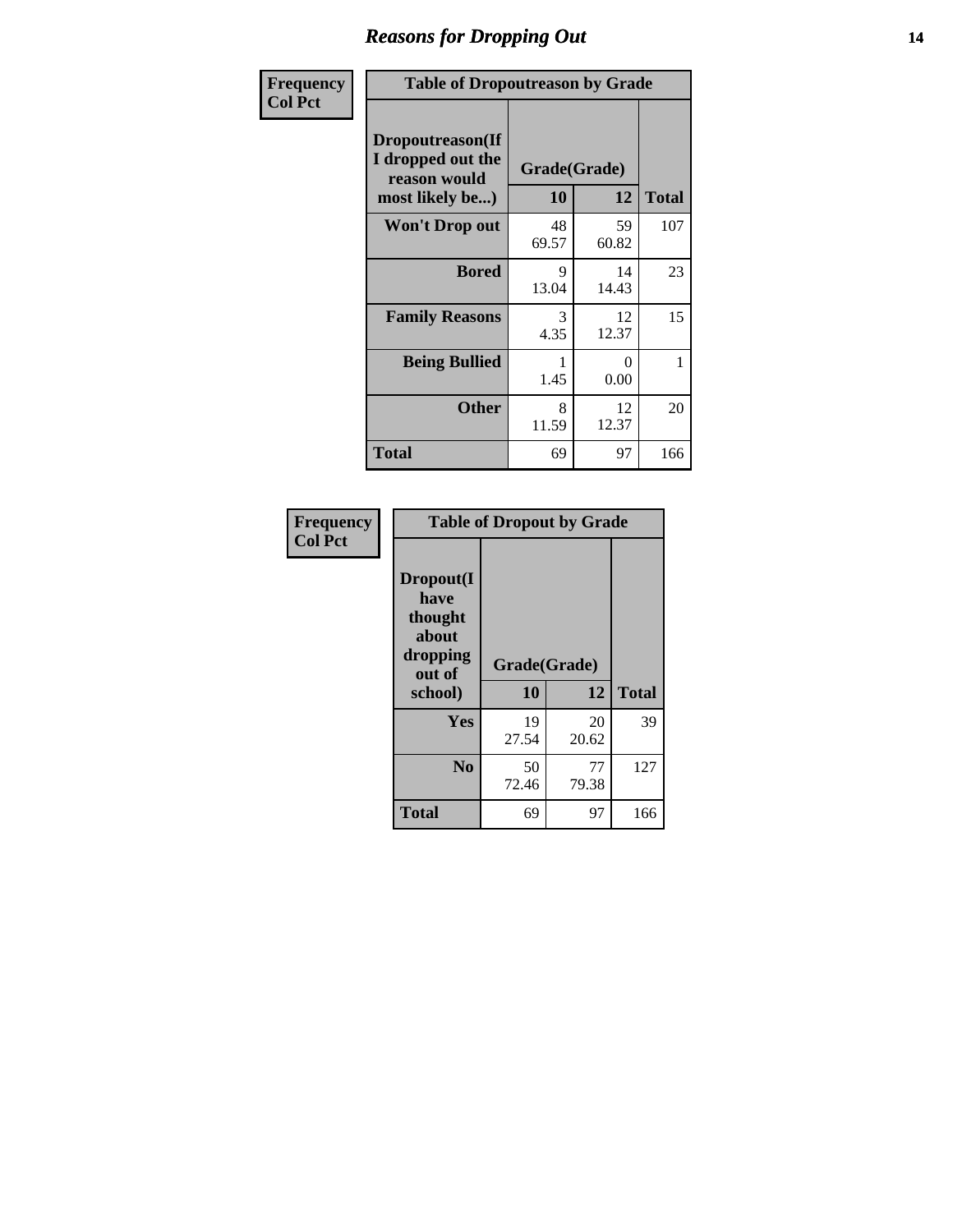*School Safety* **15**

| Frequency      | <b>Table of Gangself by Grade</b>                                                                 |                          |             |              |
|----------------|---------------------------------------------------------------------------------------------------|--------------------------|-------------|--------------|
| <b>Col Pct</b> | Gangself(I<br>have<br>participated<br>in illegal<br>gang<br>activities in<br>the past 30<br>days) | Grade(Grade)<br>10<br>12 |             | <b>Total</b> |
|                | Yes                                                                                               | $\mathcal{L}$<br>2.90    | 4<br>4.12   | 6            |
|                | N <sub>0</sub>                                                                                    | 67<br>97.10              | 93<br>95.88 | 160          |
|                | <b>Total</b>                                                                                      | 69                       | 97          | 166          |

| Frequency<br><b>Col Pct</b> | <b>Table of Gangpeers by Grade</b>                                                                                     |                    |             |              |
|-----------------------------|------------------------------------------------------------------------------------------------------------------------|--------------------|-------------|--------------|
|                             | Gangpeers(I<br>have friends<br>who have<br>participated<br>in illegal<br>gang<br>activities in<br>the past 30<br>days) | Grade(Grade)<br>10 | 12          | <b>Total</b> |
|                             | Yes                                                                                                                    | 10<br>14.49        | 9<br>9.28   | 19           |
|                             | N <sub>0</sub>                                                                                                         | 59<br>85.51        | 88<br>90.72 | 147          |
|                             | <b>Total</b>                                                                                                           | 69                 | 97          | 166          |

| Frequency      | <b>Table of Pickedon by Grade</b>                                  |              |             |              |
|----------------|--------------------------------------------------------------------|--------------|-------------|--------------|
| <b>Col Pct</b> | <b>Pickedon(I have</b><br>been picked on or<br>teased at school in | Grade(Grade) |             |              |
|                | the past 30 days)                                                  | 10           | 12          | <b>Total</b> |
|                | <b>Strongly Agree</b>                                              | Q<br>13.04   | 8<br>8.25   | 17           |
|                | <b>Somewhat Agree</b>                                              | 16<br>23.19  | 10<br>10.31 | 26           |
|                | <b>Somewhat Disagree</b>                                           | 11<br>15.94  | 12<br>12.37 | 23           |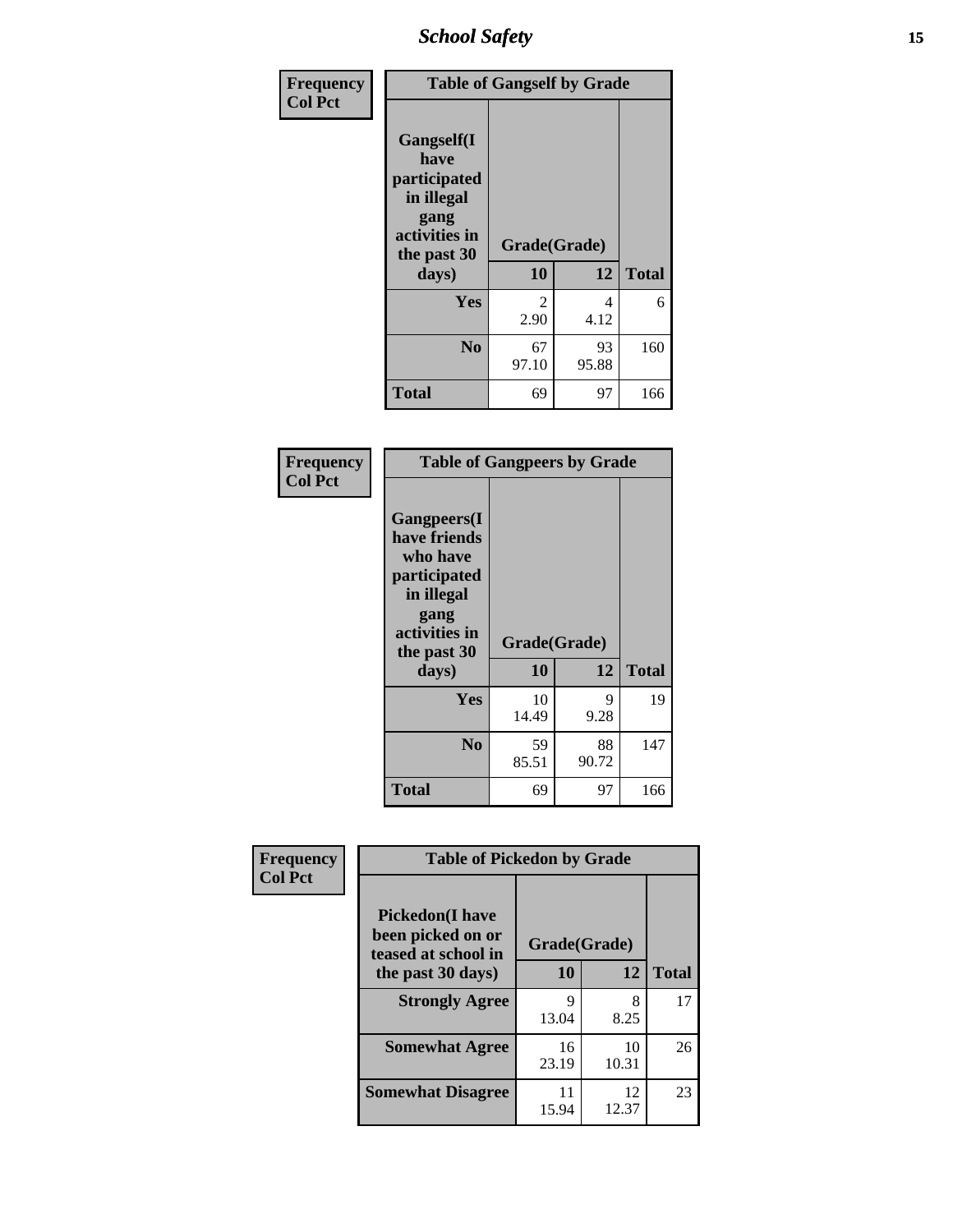*School Safety* **16**

| <b>Frequency</b> | <b>Table of Pickedon by Grade</b>                                                        |                    |             |              |  |  |  |  |  |  |
|------------------|------------------------------------------------------------------------------------------|--------------------|-------------|--------------|--|--|--|--|--|--|
| <b>Col Pct</b>   | <b>Pickedon</b> (I have<br>been picked on or<br>teased at school in<br>the past 30 days) | Grade(Grade)<br>10 | 12          | <b>Total</b> |  |  |  |  |  |  |
|                  | <b>Strongly Disagree</b>                                                                 | 33<br>47.83        | 67<br>69.07 | 100          |  |  |  |  |  |  |
|                  | <b>Total</b>                                                                             | 69                 | 97          | 166          |  |  |  |  |  |  |

| <b>Frequency</b> | <b>Table of Safeschool by Grade</b>        |              |             |              |  |  |  |  |  |  |
|------------------|--------------------------------------------|--------------|-------------|--------------|--|--|--|--|--|--|
| <b>Col Pct</b>   | Safeschool(School<br>is a place at which I | Grade(Grade) |             |              |  |  |  |  |  |  |
|                  | feel safe)                                 | 10           | 12          | <b>Total</b> |  |  |  |  |  |  |
|                  | <b>Strongly Agree</b>                      | 15<br>21.74  | 25<br>25.77 | 40           |  |  |  |  |  |  |
|                  | <b>Somewhat Agree</b>                      | 34<br>49.28  | 55<br>56.70 | 89           |  |  |  |  |  |  |
|                  | <b>Somewhat Disagree</b>                   | 10<br>14.49  | 13<br>13.40 | 23           |  |  |  |  |  |  |
|                  | <b>Strongly Disagree</b>                   | 10<br>14.49  | 4<br>4.12   | 14           |  |  |  |  |  |  |
|                  | <b>Total</b>                               | 69           | 97          | 166          |  |  |  |  |  |  |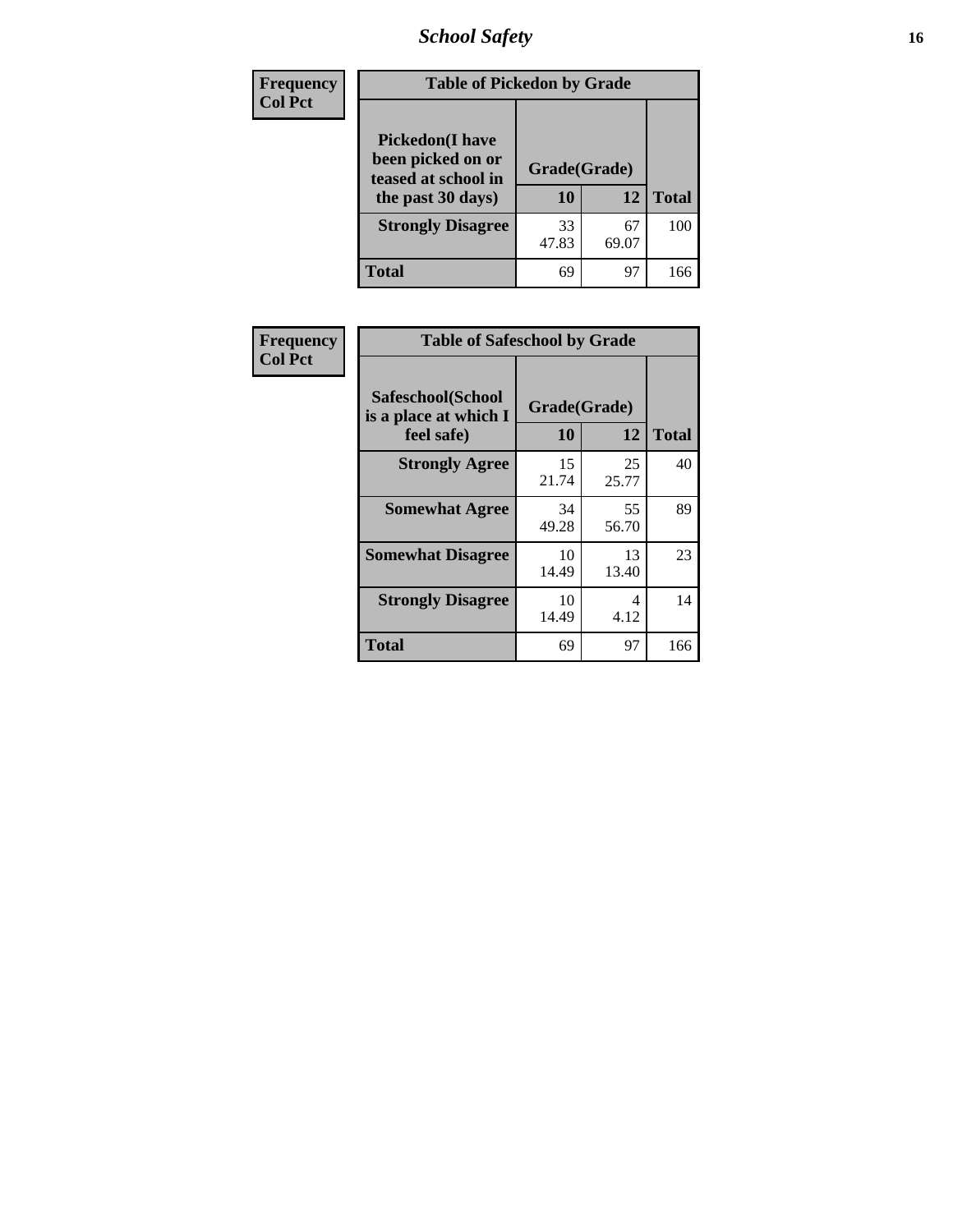*School Safety* **17**

| Frequency      |
|----------------|
| <b>Row Pct</b> |

| V | <b>Table of Grade by Bullied</b> |                             |                                                                               |                         |                          |                               |                               |                          |              |  |
|---|----------------------------------|-----------------------------|-------------------------------------------------------------------------------|-------------------------|--------------------------|-------------------------------|-------------------------------|--------------------------|--------------|--|
|   |                                  |                             | <b>Bullied</b> (I have been bullied by other<br>students in the past 30 days) |                         |                          |                               |                               |                          |              |  |
|   | Grade(Grade)                     | $\mathbf{0}$<br><b>Days</b> | 1 or<br>2<br>days                                                             | 3 <sub>to</sub><br>days | <b>6 to</b><br>9<br>days | <b>10</b><br>to<br>19<br>days | <b>20</b><br>to<br>29<br>days | All<br><b>30</b><br>days | <b>Total</b> |  |
|   | 10                               | 52<br>75.36                 | 5<br>7.25                                                                     | $\overline{c}$<br>2.90  | $\overline{2}$<br>2.90   | 3<br>4.35                     | $\theta$<br>0.00              | 5<br>7.25                | 69           |  |
|   | 12                               | 87<br>89.69                 | 6<br>6.19                                                                     | 0<br>0.00               | 0<br>0.00                | 2<br>2.06                     | 1.03                          | 1.03                     | 97           |  |
|   | <b>Total</b>                     | 139                         | 11                                                                            | $\overline{2}$          | 2                        | 5                             |                               | 6                        | 166          |  |

| Frequency      | <b>Table of Grade by Bulliedothers</b> |             |                                               |                        |                |                       |                |              |  |  |
|----------------|----------------------------------------|-------------|-----------------------------------------------|------------------------|----------------|-----------------------|----------------|--------------|--|--|
| <b>Row Pct</b> |                                        |             | <b>Bulliedothers</b> (I bullied others in the |                        | past 30 days)  |                       |                |              |  |  |
|                |                                        | $\bf{0}$    | 1 or                                          | 3 <sub>to</sub>        | 6 to<br>9      | <b>10</b><br>to<br>19 | All<br>30      |              |  |  |
|                | Grade(Grade)   Days                    |             | days                                          | days                   | days           | days                  | days           | <b>Total</b> |  |  |
|                | 10                                     | 58<br>84.06 | 4<br>5.80                                     | 3<br>4.35              | 1.45           | 1.45                  | 2<br>2.90      | 69           |  |  |
|                | 12                                     | 84<br>86.60 | 7.22                                          | $\mathfrak{D}$<br>2.06 | 1.03           | 3<br>3.09             | 0<br>0.00      | 97           |  |  |
|                | <b>Total</b>                           | 142         | 11                                            | 5                      | $\overline{2}$ | 4                     | $\overline{2}$ | 166          |  |  |

| <b>Frequency</b> | <b>Table of Grade by Weaponschool</b> |             |                                     |                  |                                 |                                                                   |                        |              |  |  |
|------------------|---------------------------------------|-------------|-------------------------------------|------------------|---------------------------------|-------------------------------------------------------------------|------------------------|--------------|--|--|
| <b>Row Pct</b>   |                                       |             |                                     |                  |                                 | Weaponschool(I brought a weapon<br>to school in the past 30 days) |                        |              |  |  |
|                  |                                       | $\bf{0}$    | 1 or                                | 6 to<br>9        | <b>10</b><br>$\mathbf{t}$<br>19 | <b>20</b><br>t <sub>0</sub><br>29                                 | All<br>30              |              |  |  |
|                  | Grade(Grade)                          | <b>Days</b> | days                                | days             | days                            | days                                                              | days                   | <b>Total</b> |  |  |
|                  | 10                                    | 62<br>89.86 | 3<br>4.35                           | 1.45             | 1.45                            | 0<br>0.00                                                         | $\overline{2}$<br>2.90 | 69           |  |  |
|                  | 12                                    | 91<br>93.81 | $\mathcal{D}_{\mathcal{L}}$<br>2.06 | $\Omega$<br>0.00 | 1.03                            | 1.03                                                              | $\mathfrak{D}$<br>2.06 | 97           |  |  |
|                  | <b>Total</b>                          | 153         | 5                                   |                  | $\overline{2}$                  | 1                                                                 | 4                      | 166          |  |  |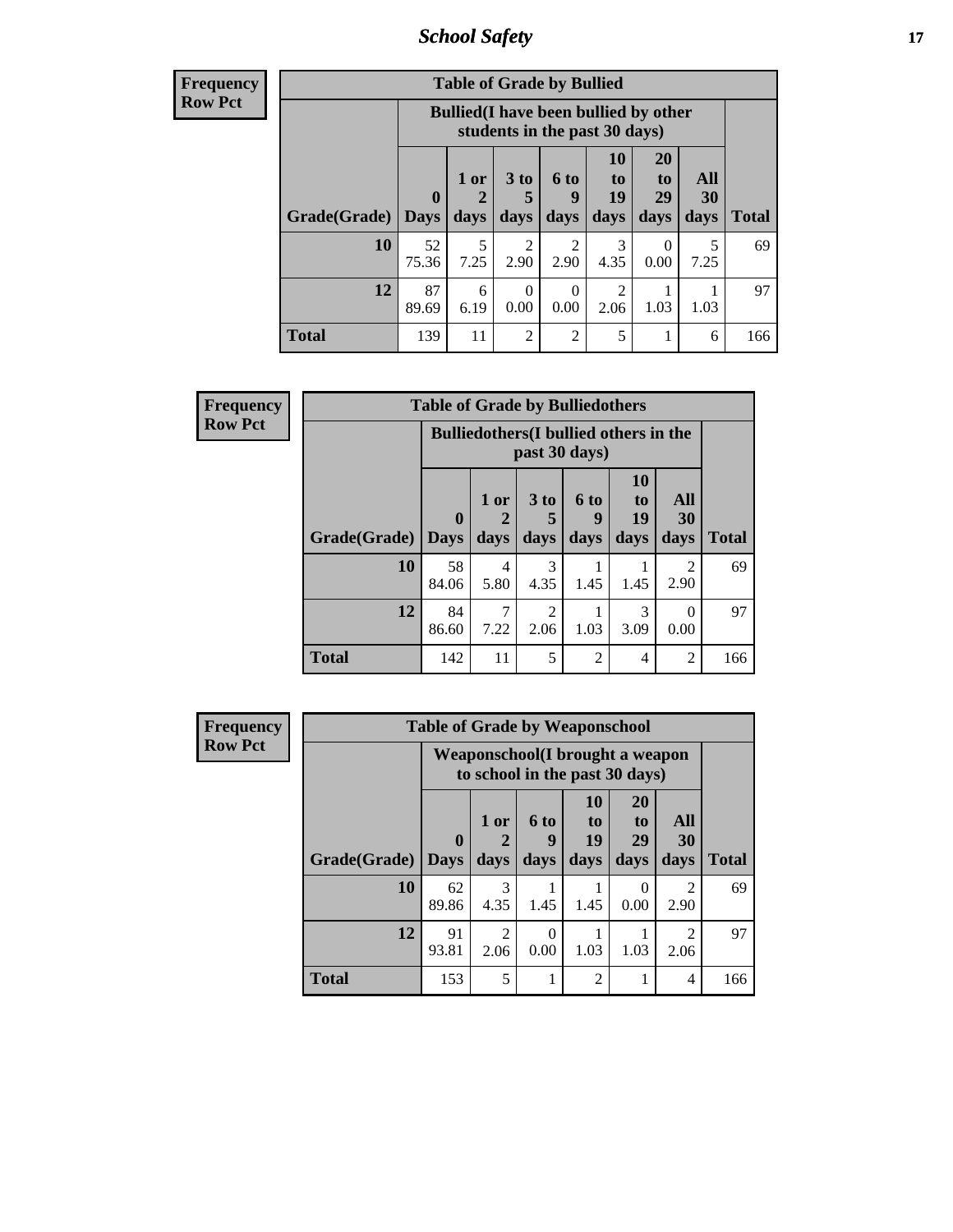*School Safety* **18**

| <b>Frequency</b> |              | <b>Table of Grade by Absentunsafe</b>                                |                        |                   |                        |                        |              |
|------------------|--------------|----------------------------------------------------------------------|------------------------|-------------------|------------------------|------------------------|--------------|
| <b>Row Pct</b>   |              | <b>Absentunsafe(I have missed</b><br>school because I felt unsafe in |                        |                   |                        |                        |              |
|                  | Grade(Grade) | $\bf{0}$<br><b>Days</b>                                              | 1 or<br>2<br>days      | 6 to<br>9<br>days | 20<br>to<br>29<br>days | All<br>30<br>days      | <b>Total</b> |
|                  | 10           | 62<br>89.86                                                          | 1.45                   | 1.45              | 1.45                   | 4<br>5.80              | 69           |
|                  | 12           | 93<br>95.88                                                          | $\overline{2}$<br>2.06 | ∩<br>0.00         | ∩<br>0.00              | $\mathfrak{D}$<br>2.06 | 97           |
|                  | <b>Total</b> | 155                                                                  | 3                      |                   |                        | 6                      | 166          |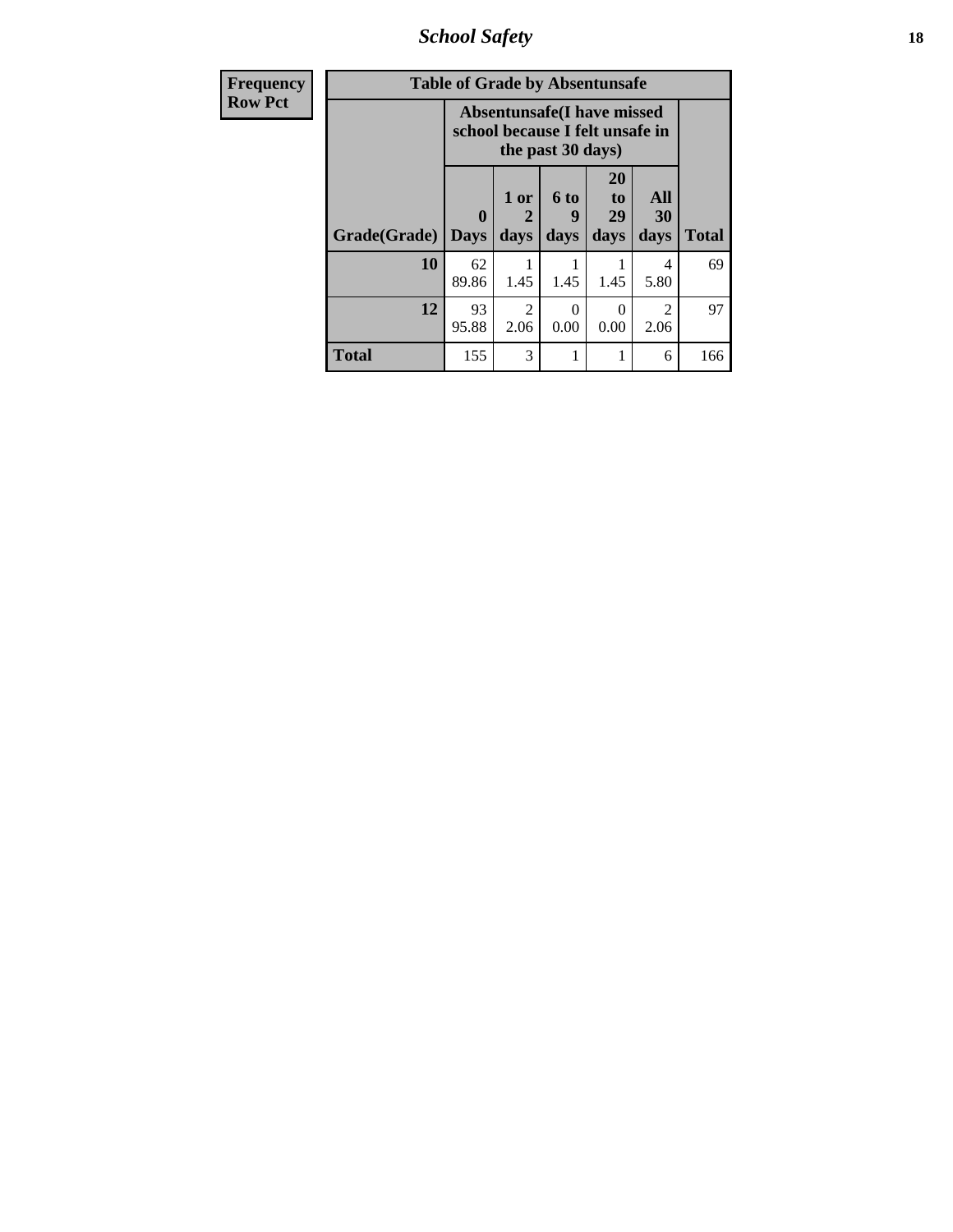# *Drug Use During Last 30 Days* **19**

#### **Frequency Row Pct**

| <b>Table of Grade by Alcohol</b> |                          |                                                                                      |           |                       |           |           |     |  |  |  |  |
|----------------------------------|--------------------------|--------------------------------------------------------------------------------------|-----------|-----------------------|-----------|-----------|-----|--|--|--|--|
|                                  |                          | Alcohol(Alcohol use, past 30 days)                                                   |           |                       |           |           |     |  |  |  |  |
| Grade(Grade)                     | Did<br>not<br><b>use</b> | $6-9$<br>$10-19$<br>$3 - 5$<br>$1-2$<br>Every<br>days<br>days<br>days<br>day<br>days |           |                       |           |           |     |  |  |  |  |
| 10                               | 54<br>78.26              | 3<br>4.35                                                                            | 1.45      | $\mathcal{R}$<br>4.35 | 4<br>5.80 | 4<br>5.80 | 69  |  |  |  |  |
| 12                               | 72<br>74.23              | 8<br>8.25                                                                            | 9<br>9.28 | 4<br>4.12             | 3<br>3.09 | 1.03      | 97  |  |  |  |  |
| <b>Total</b>                     | 126                      | 11                                                                                   | 10        |                       | 7         | 5         | 166 |  |  |  |  |

| <b>Frequency</b> |  |
|------------------|--|
| <b>Row Pct</b>   |  |

| <b>Table of Grade by Cigarettes</b> |                                                                                                                                            |            |           |                  |           |                                                |                                     |     |  |  |
|-------------------------------------|--------------------------------------------------------------------------------------------------------------------------------------------|------------|-----------|------------------|-----------|------------------------------------------------|-------------------------------------|-----|--|--|
|                                     |                                                                                                                                            |            |           |                  |           | Cigarettes (Smoking tobacco use, past 30 days) |                                     |     |  |  |
| Grade(Grade)                        | Did<br>$6 - 9$<br>$10-19$<br>$3 - 5$<br>20-29<br>$1-2$<br><b>Every</b><br>not<br>days<br>days<br>days<br>days<br>days<br>day<br><b>use</b> |            |           |                  |           |                                                |                                     |     |  |  |
| 10                                  | 55<br>79.71                                                                                                                                | ┑<br>10.14 | 4<br>5.80 | $\theta$<br>0.00 | 1.45      | 0.00                                           | $\mathcal{D}_{\mathcal{A}}$<br>2.90 | 69  |  |  |
| 12                                  | 67<br>69.07                                                                                                                                | ┑<br>7.22  | 3<br>3.09 | 5<br>5.15        | 3<br>3.09 | 1.03                                           | 11<br>11.34                         | 97  |  |  |
| <b>Total</b>                        | 122                                                                                                                                        | 14         | 7         | 5                | 4         |                                                | 13                                  | 166 |  |  |

**Frequency Row Pct**

| <b>Table of Grade by Smokeless</b> |                                 |                                                         |                        |               |                        |               |                        |       |  |
|------------------------------------|---------------------------------|---------------------------------------------------------|------------------------|---------------|------------------------|---------------|------------------------|-------|--|
|                                    |                                 | <b>Smokeless</b> (Chewing tobacco use,<br>past 30 days) |                        |               |                        |               |                        |       |  |
| Grade(Grade)                       | <b>Did</b><br>not<br><b>use</b> | $1 - 2$<br>days                                         | $3 - 5$<br>days        | $6-9$<br>days | $10-19$<br>days        | 20-29<br>days | <b>Every</b><br>day    | Total |  |
| 10                                 | 65<br>94.20                     | 2<br>2.90                                               | $\Omega$<br>0.00       | 0<br>0.00     | 0<br>0.00              | 0.00          | $\mathfrak{D}$<br>2.90 | 69    |  |
| 12                                 | 75<br>77.32                     | 6<br>6.19                                               | $\overline{c}$<br>2.06 | 1.03          | $\overline{2}$<br>2.06 | 2.06          | 9<br>9.28              | 97    |  |
| <b>Total</b>                       | 140                             | 8                                                       | $\overline{2}$         |               | $\overline{c}$         | 2             |                        | 166   |  |

**Frequency Row Pct**

| <b>Table of Grade by Marijuana</b> |                          |                                         |                        |                  |                 |                   |                     |              |
|------------------------------------|--------------------------|-----------------------------------------|------------------------|------------------|-----------------|-------------------|---------------------|--------------|
|                                    |                          | Marijuana (Marijuana use, past 30 days) |                        |                  |                 |                   |                     |              |
| Grade(Grade)                       | Did<br>not<br><b>use</b> | $1-2$<br>days                           | $3 - 5$<br>days        | $6 - 9$<br>days  | $10-19$<br>days | $20 - 29$<br>days | <b>Every</b><br>day | <b>Total</b> |
| 10                                 | 60<br>86.96              | 3<br>4.35                               | 1.45                   | 1.45             | 2<br>2.90       | 1.45              | 1.45                | 69           |
| 12                                 | 86<br>88.66              | 3<br>3.09                               | $\overline{2}$<br>2.06 | $\Omega$<br>0.00 | 2<br>2.06       | 1.03              | 3<br>3.09           | 97           |
| <b>Total</b>                       | 146                      | 6                                       | 3                      |                  | $\overline{4}$  | $\mathfrak{D}$    | 4                   | 166          |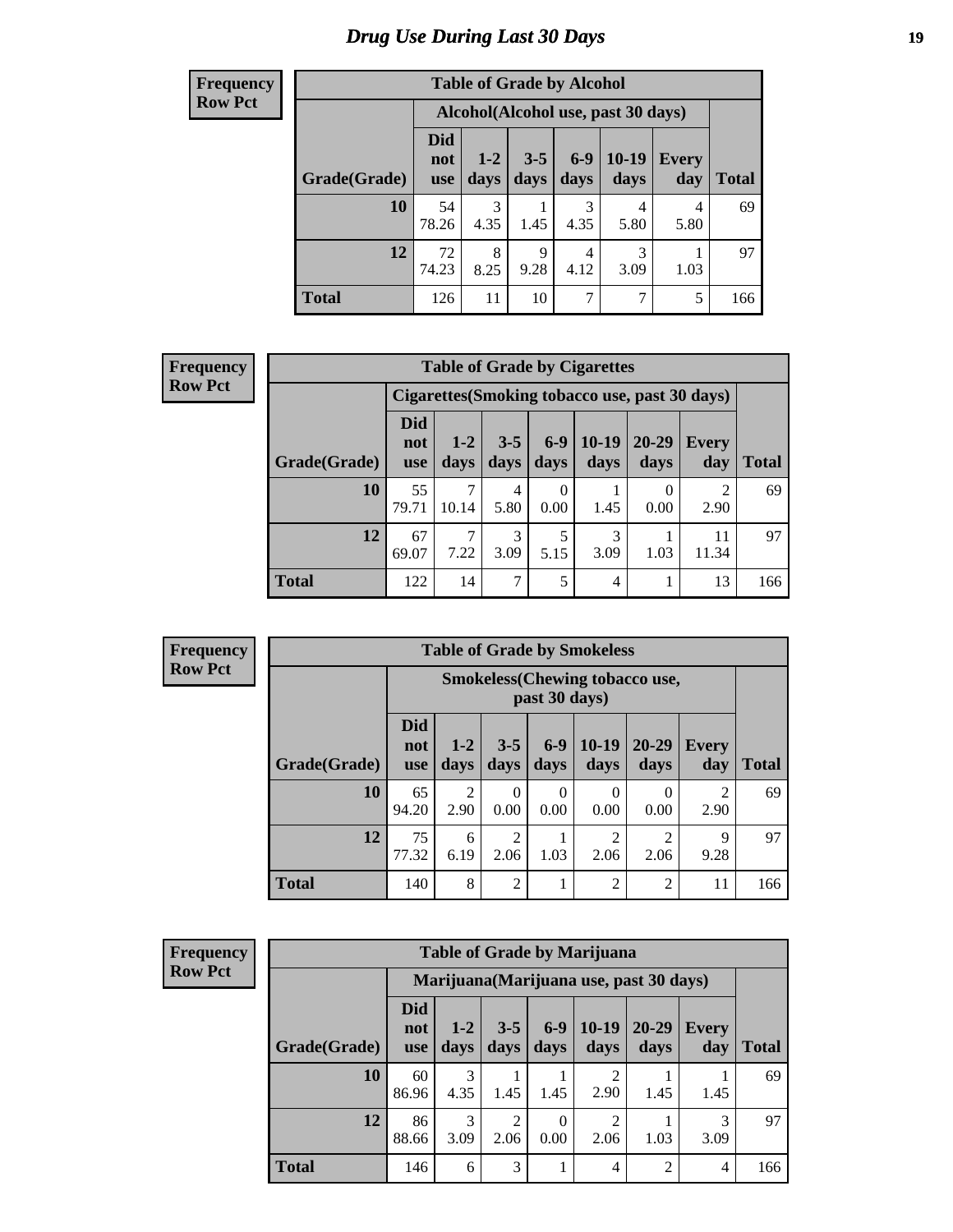# *Drug Use During Last 30 Days* 20

| <b>Frequency</b> | <b>Table of Grade by Cocaine</b> |                          |                                               |                     |              |  |
|------------------|----------------------------------|--------------------------|-----------------------------------------------|---------------------|--------------|--|
| <b>Row Pct</b>   |                                  |                          | <b>Cocaine</b> (Cocaine<br>use, past 30 days) |                     |              |  |
|                  | Grade(Grade)                     | Did<br>not<br><b>use</b> | 10-19<br>days                                 | <b>Every</b><br>day | <b>Total</b> |  |
|                  | 10                               | 67<br>97.10              | 1.45                                          | 1.45                | 69           |  |
|                  | 12                               | 96<br>98.97              | 0<br>0.00                                     | 1.03                | 97           |  |
|                  | <b>Total</b>                     | 163                      |                                               | $\overline{2}$      | 166          |  |

| Frequency      | <b>Table of Grade by Inhalants</b> |                          |                          |                 |                     |              |  |  |
|----------------|------------------------------------|--------------------------|--------------------------|-----------------|---------------------|--------------|--|--|
| <b>Row Pct</b> |                                    |                          | Inhalants (Inhalant use, | past 30 days)   |                     |              |  |  |
|                | Grade(Grade)                       | Did<br>not<br><b>use</b> | $1-2$<br>days            | $3 - 5$<br>days | <b>Every</b><br>day | <b>Total</b> |  |  |
|                | 10                                 | 66<br>95.65              | 1.45                     | 1.45            | 1.45                | 69           |  |  |
|                | 12                                 | 96<br>98.97              | $\theta$<br>0.00         | 1.03            | 0<br>0.00           | 97           |  |  |
|                | <b>Total</b>                       | 162                      | 1                        | 2               |                     | 166          |  |  |

| <b>Frequency</b> |
|------------------|
| <b>Row Pct</b>   |

| <b>Table of Grade by Steroids</b> |                                 |                                                |                                     |     |  |  |  |
|-----------------------------------|---------------------------------|------------------------------------------------|-------------------------------------|-----|--|--|--|
|                                   |                                 | <b>Steroids</b> (Steroid<br>use, past 30 days) |                                     |     |  |  |  |
| Grade(Grade)                      | <b>Did</b><br>not<br><b>use</b> | $1 - 2$<br>days                                | <b>Every</b><br>day                 |     |  |  |  |
| 10                                | 67<br>97.10                     | 0<br>0.00                                      | $\mathcal{D}_{\mathcal{L}}$<br>2.90 | 69  |  |  |  |
| 12                                | 96<br>98.97                     | 1.03                                           | 0.00                                | 97  |  |  |  |
| <b>Total</b>                      | 163                             | 1                                              | $\mathfrak{D}$                      | 166 |  |  |  |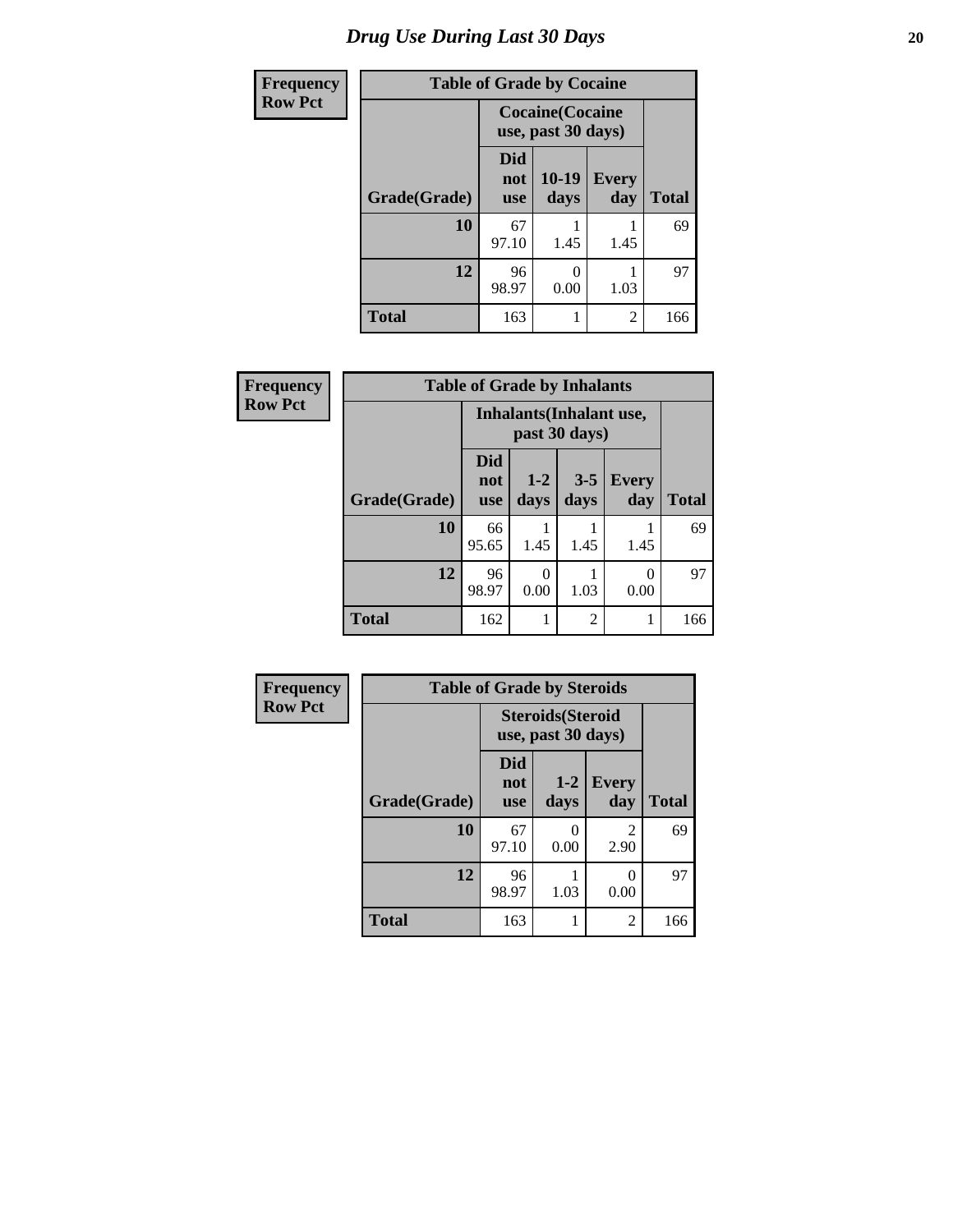# *Drug Use During Last 30 Days* **21**

| <b>Frequency</b> | <b>Table of Grade by Ecstasy</b> |                                        |                           |               |                |              |
|------------------|----------------------------------|----------------------------------------|---------------------------|---------------|----------------|--------------|
| <b>Row Pct</b>   |                                  | Ecstasy (Ecstasy use,<br>past 30 days) |                           |               |                |              |
|                  | Grade(Grade)                     | <b>Did</b><br>not<br><b>use</b>        | $3 - 5$<br>days           | $6-9$<br>days | Every<br>day   | <b>Total</b> |
|                  | 10                               | 67<br>97.10                            | $\mathbf{\Omega}$<br>0.00 | 1.45          | 1.45           | 69           |
|                  | 12                               | 94<br>96.91                            | 2<br>2.06                 | 0.00          | 1.03           | 97           |
|                  | <b>Total</b>                     | 161                                    | $\overline{2}$            |               | $\overline{2}$ | 166          |

| <b>Frequency</b> | <b>Table of Grade by Meth</b> |                                                    |            |                     |              |  |  |  |
|------------------|-------------------------------|----------------------------------------------------|------------|---------------------|--------------|--|--|--|
| <b>Row Pct</b>   |                               | <b>Meth</b> (Methamphetamine<br>use, past 30 days) |            |                     |              |  |  |  |
|                  | Grade(Grade)                  | Did not<br><b>use</b>                              | $1-2$ days | <b>Every</b><br>day | <b>Total</b> |  |  |  |
|                  | 10                            | 67<br>97.10                                        | 1.45       | 1.45                | 69           |  |  |  |
|                  | 12                            | 97<br>100.00                                       | 0<br>0.00  | 0.00                | 97           |  |  |  |
|                  | <b>Total</b>                  | 164                                                | ı          |                     | 166          |  |  |  |

| <b>Frequency</b> | <b>Table of Grade by Hallucinogens</b> |                                                   |            |                     |              |  |  |  |
|------------------|----------------------------------------|---------------------------------------------------|------------|---------------------|--------------|--|--|--|
| <b>Row Pct</b>   |                                        | Hallucinogens (Hallucinogen<br>use, past 30 days) |            |                     |              |  |  |  |
|                  | Grade(Grade)                           | Did not<br><b>use</b>                             | $1-2$ days | <b>Every</b><br>day | <b>Total</b> |  |  |  |
|                  | 10                                     | 68<br>98.55                                       | 0.00       | 1.45                | 69           |  |  |  |
|                  | 12                                     | 96<br>98.97                                       | 1.03       | 0.00                | 97           |  |  |  |
|                  | <b>Total</b>                           | 164                                               |            |                     | 166          |  |  |  |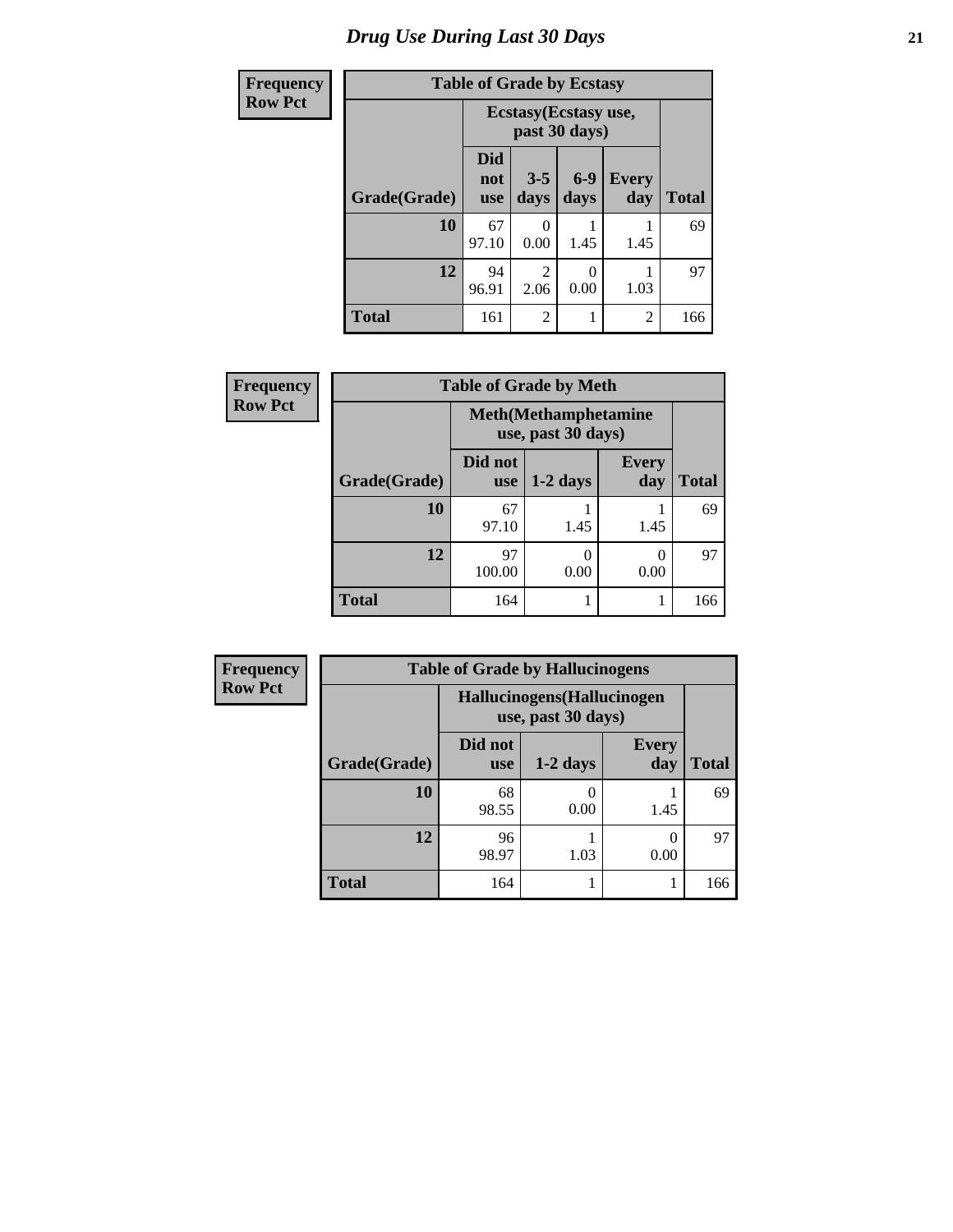#### **Frequency Row Pct**

| <b>Table of Grade by Prescription</b> |             |                                                                                                                                                                                                                                    |                        |                |                |                          |                        |              |
|---------------------------------------|-------------|------------------------------------------------------------------------------------------------------------------------------------------------------------------------------------------------------------------------------------|------------------------|----------------|----------------|--------------------------|------------------------|--------------|
|                                       |             | <b>Prescription</b> (Prescription drugs not<br>prescribed to me, past 30 days)<br>Did<br>$6 - 9$<br>$10-19$<br>$20 - 29$<br>$1 - 2$<br>$3 - 5$<br><b>Every</b><br>not<br>days<br>days<br>days<br>days<br>day<br>days<br><b>use</b> |                        |                |                |                          |                        |              |
| Grade(Grade)                          |             |                                                                                                                                                                                                                                    |                        |                |                |                          |                        | <b>Total</b> |
| 10                                    | 62<br>89.86 | 1.45                                                                                                                                                                                                                               | $\mathfrak{D}$<br>2.90 | 1.45           | 1.45           | 1.45                     | 1.45                   | 69           |
| 12                                    | 85<br>87.63 | 6<br>6.19                                                                                                                                                                                                                          | $\mathfrak{D}$<br>2.06 | 1.03           | 1.03           | $\left( \right)$<br>0.00 | $\mathfrak{D}$<br>2.06 | 97           |
| <b>Total</b>                          | 147         | 7                                                                                                                                                                                                                                  | 4                      | $\overline{c}$ | $\overline{2}$ |                          | 3                      | 166          |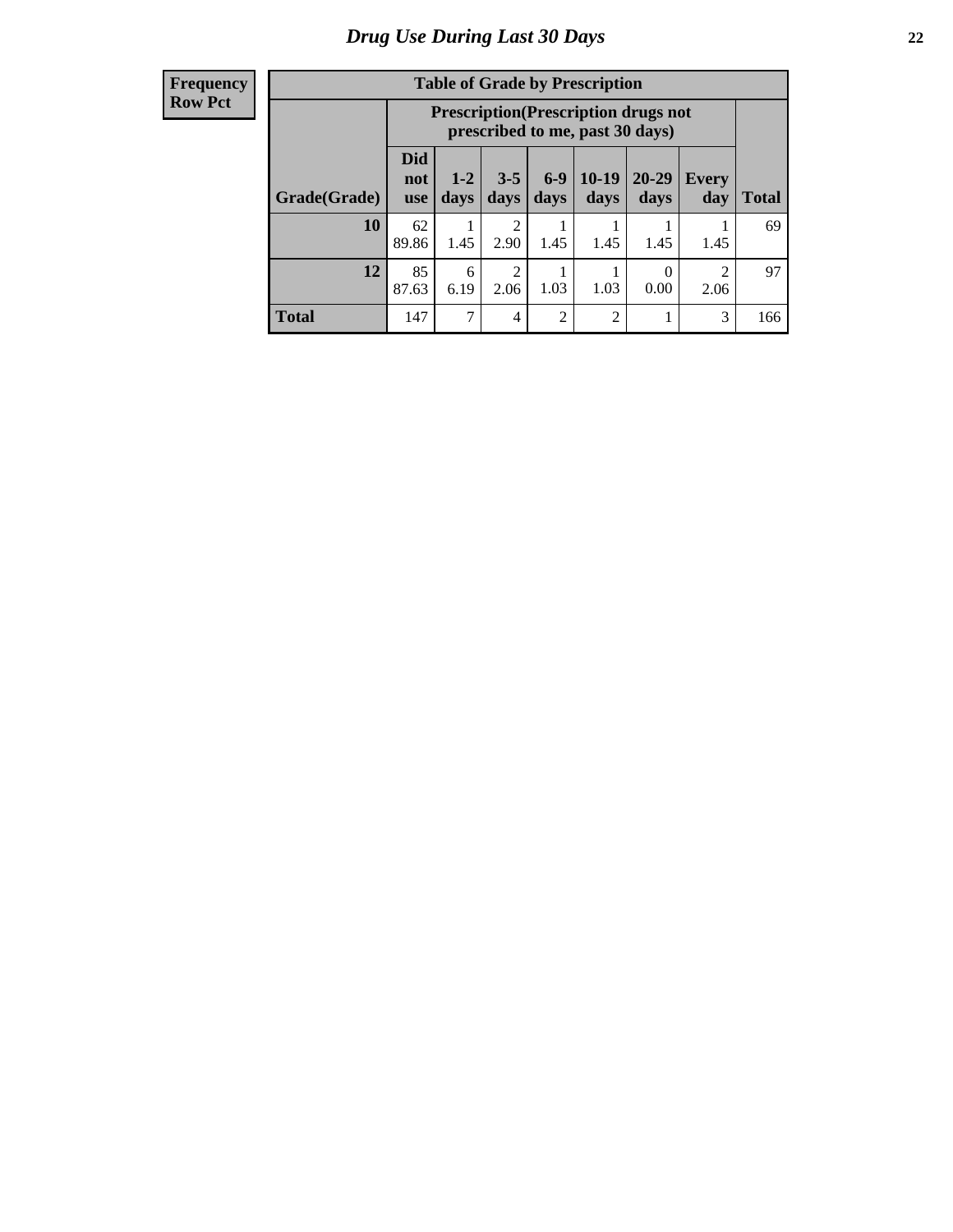| Frequency      | <b>Table of Alcoholease by Grade</b>              |                    |             |              |  |  |  |
|----------------|---------------------------------------------------|--------------------|-------------|--------------|--|--|--|
| <b>Col Pct</b> | <b>Alcoholease</b> (It is<br>easy to get alcohol) | Grade(Grade)<br>10 | 12          | <b>Total</b> |  |  |  |
|                | <b>Strongly Agree</b>                             | 15<br>21.74        | 54<br>55.67 | 69           |  |  |  |
|                | <b>Somewhat Agree</b>                             | 25<br>36.23        | 25<br>25.77 | 50           |  |  |  |
|                | <b>Somewhat Disagree</b>                          | 11<br>15.94        | 7.22        | 18           |  |  |  |
|                | <b>Strongly Disagree</b>                          | 18<br>26.09        | 11<br>11.34 | 29           |  |  |  |
|                | <b>Total</b>                                      | 69                 | 97          | 166          |  |  |  |

| Frequency      | <b>Table of Cigarettesease by Grade</b>                  |                    |                       |              |  |  |
|----------------|----------------------------------------------------------|--------------------|-----------------------|--------------|--|--|
| <b>Col Pct</b> | Cigarettesease (It is<br>easy to get smoking<br>tobacco) | Grade(Grade)<br>10 | 12                    | <b>Total</b> |  |  |
|                | <b>Strongly Agree</b>                                    | 23<br>33.33        | 73<br>75.26           | 96           |  |  |
|                | <b>Somewhat Agree</b>                                    | 21<br>30.43        | 12<br>12.37           | 33           |  |  |
|                | <b>Somewhat Disagree</b>                                 | 9<br>13.04         | $\mathcal{D}$<br>2.06 | 11           |  |  |
|                | <b>Strongly Disagree</b>                                 | 16<br>23.19        | 10<br>10.31           | 26           |  |  |
|                | <b>Total</b>                                             | 69                 | 97                    | 166          |  |  |

| Frequency      | <b>Table of Smokelessease by Grade</b>                         |                    |              |     |
|----------------|----------------------------------------------------------------|--------------------|--------------|-----|
| <b>Col Pct</b> | <b>Smokelessease</b> (It is<br>easy to get chewing<br>tobacco) | Grade(Grade)<br>10 | <b>Total</b> |     |
|                | <b>Strongly Agree</b>                                          | 31<br>44.93        | 71<br>73.20  | 102 |
|                | <b>Somewhat Agree</b>                                          | 17<br>24.64        | 13<br>13.40  | 30  |
|                | <b>Somewhat Disagree</b>                                       | 5<br>7.25          | 4<br>4.12    | 9   |
|                | <b>Strongly Disagree</b>                                       | 16<br>23.19        | 9<br>9.28    | 25  |
|                | <b>Total</b>                                                   | 69                 | 97           | 166 |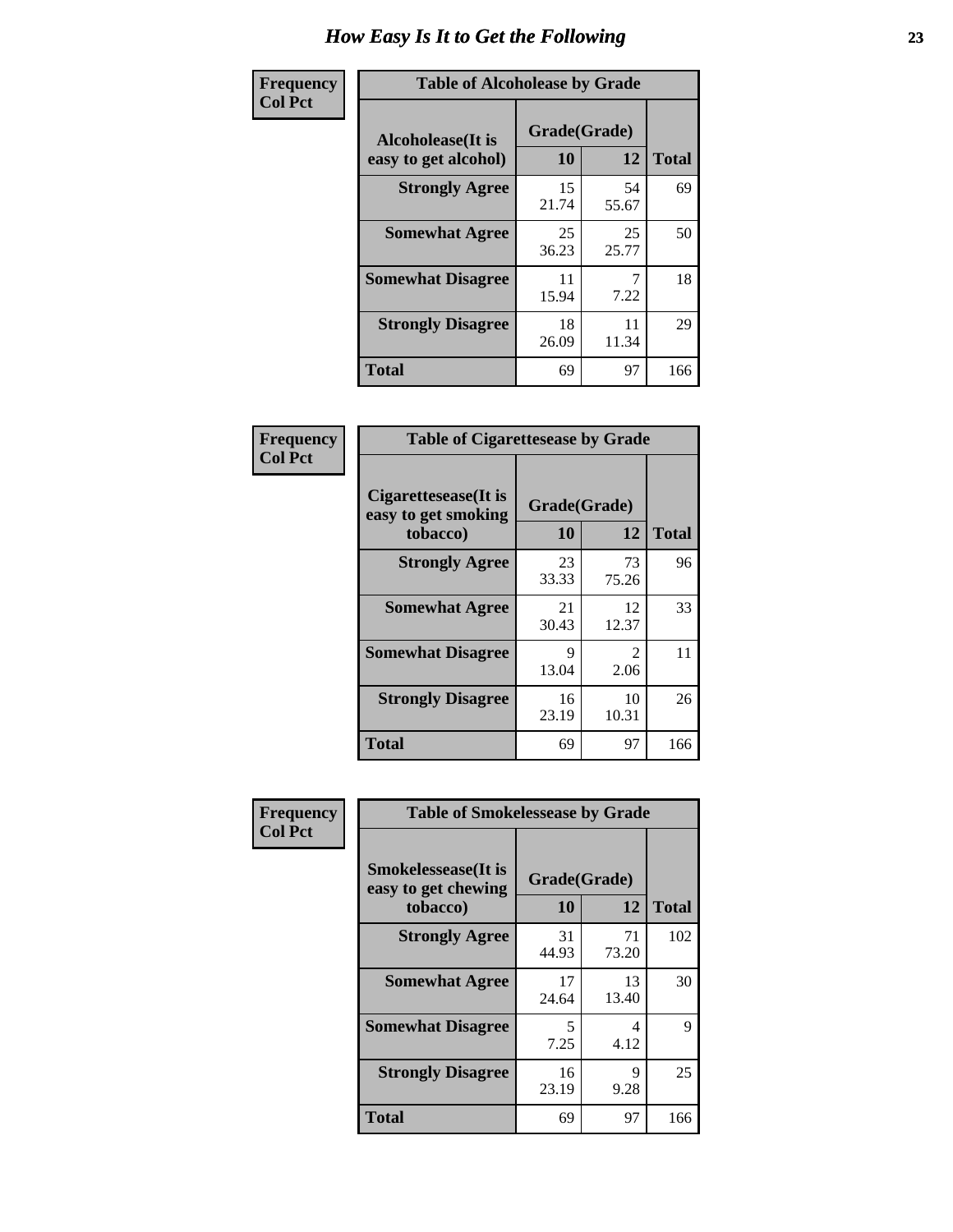| Frequency      | <b>Table of Marijuanaease by Grade</b>           |                    |             |              |  |  |  |  |  |  |
|----------------|--------------------------------------------------|--------------------|-------------|--------------|--|--|--|--|--|--|
| <b>Col Pct</b> | Marijuanaease(It is<br>easy to get<br>marijuana) | Grade(Grade)<br>10 | 12          | <b>Total</b> |  |  |  |  |  |  |
|                | <b>Strongly Agree</b>                            | 12<br>17.39        | 36<br>37.11 | 48           |  |  |  |  |  |  |
|                | <b>Somewhat Agree</b>                            | 12<br>17.39        | 29<br>29.90 | 41           |  |  |  |  |  |  |
|                | <b>Somewhat Disagree</b>                         | 20<br>28.99        | 13<br>13.40 | 33           |  |  |  |  |  |  |
|                | <b>Strongly Disagree</b>                         | 25<br>36.23        | 19<br>19.59 | 44           |  |  |  |  |  |  |
|                | Total                                            | 69                 | 97          | 166          |  |  |  |  |  |  |

| <b>Table of Cocaineease by Grade</b>              |                        |                    |              |  |  |  |  |  |  |
|---------------------------------------------------|------------------------|--------------------|--------------|--|--|--|--|--|--|
| <b>Cocaineease</b> (It is<br>easy to get cocaine) | 10                     | Grade(Grade)<br>12 | <b>Total</b> |  |  |  |  |  |  |
| <b>Strongly Agree</b>                             | $\mathfrak{D}$<br>2.90 | 7.22               | 9            |  |  |  |  |  |  |
| <b>Somewhat Agree</b>                             | 10<br>14.49            | 21<br>21.65        | 31           |  |  |  |  |  |  |
| <b>Somewhat Disagree</b>                          | 17<br>24.64            | 26<br>26.80        | 43           |  |  |  |  |  |  |
| <b>Strongly Disagree</b>                          | 40<br>57.97            | 43<br>44.33        | 83           |  |  |  |  |  |  |
| <b>Total</b>                                      | 69                     | 97                 | 166          |  |  |  |  |  |  |

| Frequency      | <b>Table of Inhalantsease by Grade</b>                   |                    |             |              |  |  |  |  |  |  |
|----------------|----------------------------------------------------------|--------------------|-------------|--------------|--|--|--|--|--|--|
| <b>Col Pct</b> | <b>Inhalantsease</b> (It is<br>easy to get<br>inhalants) | Grade(Grade)<br>10 | 12          | <b>Total</b> |  |  |  |  |  |  |
|                | <b>Strongly Agree</b>                                    | 20<br>28.99        | 31<br>31.96 | 51           |  |  |  |  |  |  |
|                | <b>Somewhat Agree</b>                                    | 14<br>20.29        | 24<br>24.74 | 38           |  |  |  |  |  |  |
|                | <b>Somewhat Disagree</b>                                 | 12<br>17.39        | 12<br>12.37 | 24           |  |  |  |  |  |  |
|                | <b>Strongly Disagree</b>                                 | 23<br>33.33        | 30<br>30.93 | 53           |  |  |  |  |  |  |
|                | Total                                                    | 69                 | 97          | 166          |  |  |  |  |  |  |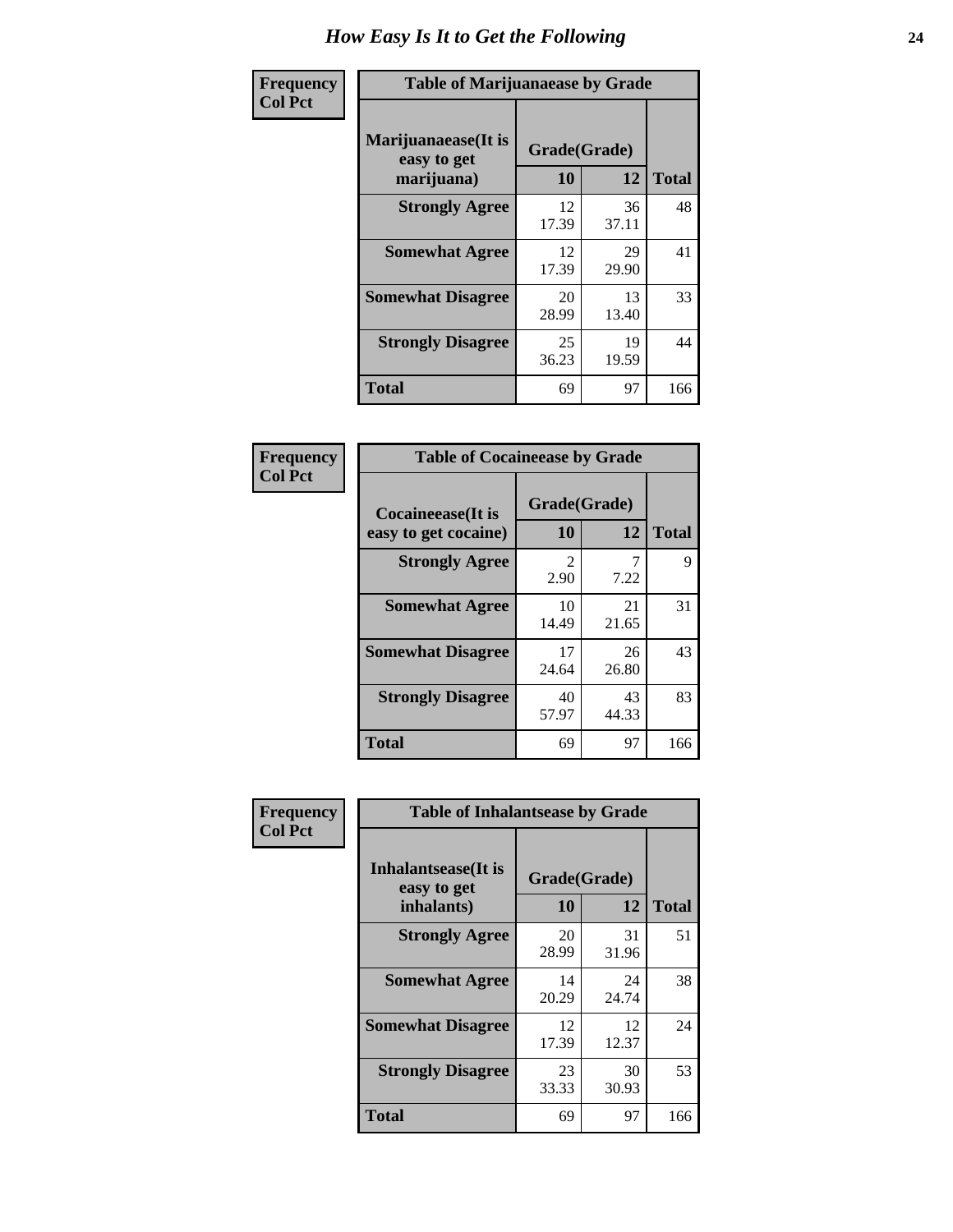| Frequency      |                                                     | <b>Table of Steroidsease by Grade</b> |             |              |  |  |  |  |
|----------------|-----------------------------------------------------|---------------------------------------|-------------|--------------|--|--|--|--|
| <b>Col Pct</b> | <b>Steroidsease</b> (It is<br>easy to get steroids) | Grade(Grade)<br>10                    | 12          | <b>Total</b> |  |  |  |  |
|                | <b>Strongly Agree</b>                               | 7<br>10.14                            | 23<br>23.71 | 30           |  |  |  |  |
|                | <b>Somewhat Agree</b>                               | 18<br>26.09                           | 15<br>15.46 | 33           |  |  |  |  |
|                | <b>Somewhat Disagree</b>                            | 11<br>15.94                           | 18<br>18.56 | 29           |  |  |  |  |
|                | <b>Strongly Disagree</b>                            | 33<br>47.83                           | 41<br>42.27 | 74           |  |  |  |  |
|                | <b>Total</b>                                        | 69                                    | 97          | 166          |  |  |  |  |

| Frequency      | <b>Table of Ecstasyease by Grade</b>              |                    |             |              |  |  |  |  |  |  |
|----------------|---------------------------------------------------|--------------------|-------------|--------------|--|--|--|--|--|--|
| <b>Col Pct</b> | <b>Ecstasyease</b> (It is<br>easy to get ecstasy) | Grade(Grade)<br>10 | 12          | <b>Total</b> |  |  |  |  |  |  |
|                | <b>Strongly Agree</b>                             | 5<br>7.25          | 12<br>12.37 | 17           |  |  |  |  |  |  |
|                | <b>Somewhat Agree</b>                             | 13<br>18.84        | 21<br>21.65 | 34           |  |  |  |  |  |  |
|                | <b>Somewhat Disagree</b>                          | 12<br>17.39        | 19<br>19.59 | 31           |  |  |  |  |  |  |
|                | <b>Strongly Disagree</b>                          | 39<br>56.52        | 45<br>46.39 | 84           |  |  |  |  |  |  |
|                | <b>Total</b>                                      | 69                 | 97          | 166          |  |  |  |  |  |  |

| Frequency      | <b>Table of Methease by Grade</b>                          |                    |             |              |
|----------------|------------------------------------------------------------|--------------------|-------------|--------------|
| <b>Col Pct</b> | <b>Methease</b> (It is easy<br>to get<br>methamphetamines) | Grade(Grade)<br>10 | 12          | <b>Total</b> |
|                | <b>Strongly Agree</b>                                      | 5<br>7.25          | 13<br>13.40 | 18           |
|                | <b>Somewhat Agree</b>                                      | 14<br>20.29        | 20<br>20.62 | 34           |
|                | <b>Somewhat Disagree</b>                                   | 13<br>18.84        | 20<br>20.62 | 33           |
|                | <b>Strongly Disagree</b>                                   | 37<br>53.62        | 44<br>45.36 | 81           |
|                | Total                                                      | 69                 | 97          | 166          |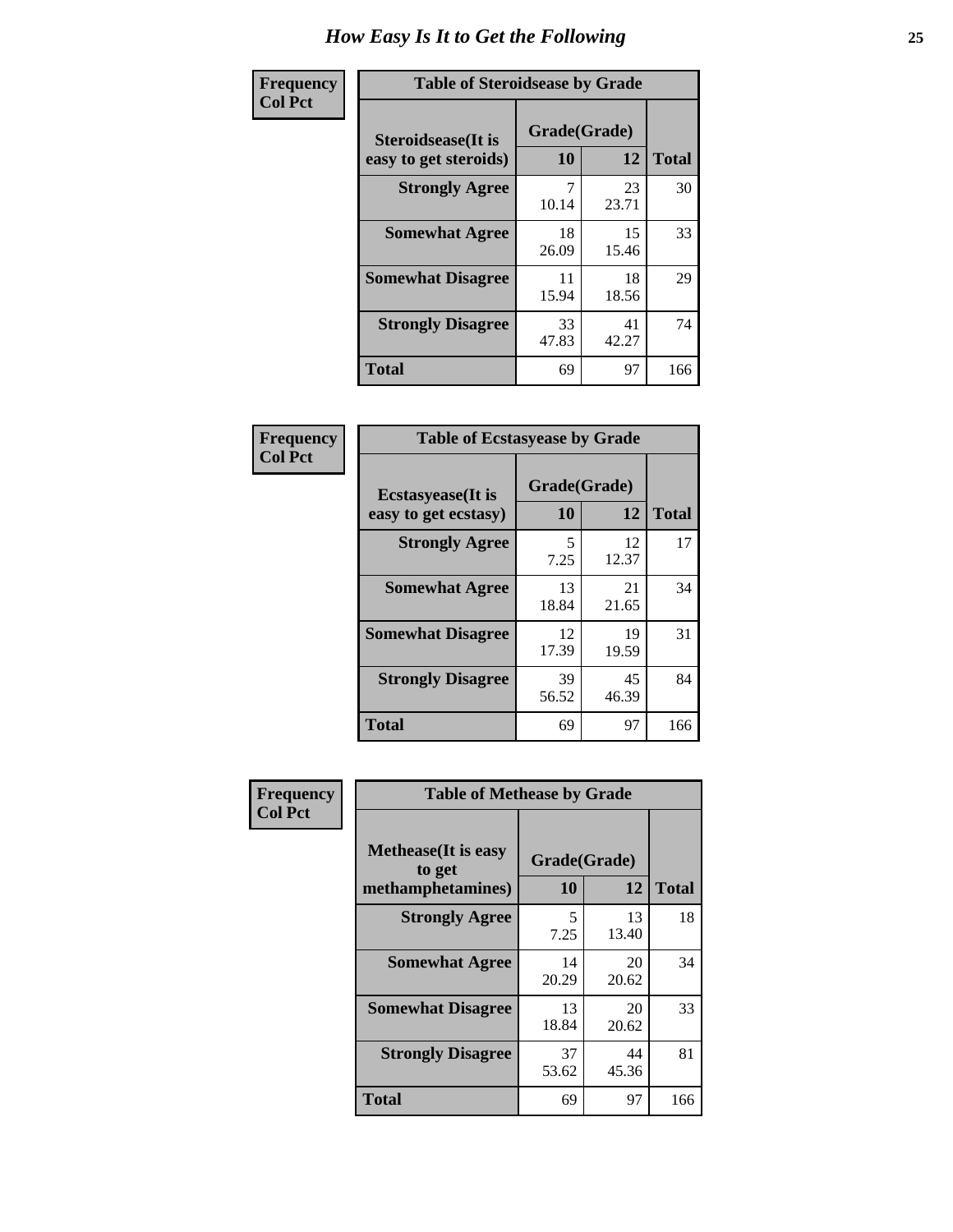| <b>Frequency</b> | <b>Table of Hallucinogensease by Grade</b>               |                    |             |              |  |  |  |  |  |  |
|------------------|----------------------------------------------------------|--------------------|-------------|--------------|--|--|--|--|--|--|
| <b>Col Pct</b>   | Hallucinogensease(It<br>is easy to get<br>hallucinogens) | Grade(Grade)<br>10 | 12          | <b>Total</b> |  |  |  |  |  |  |
|                  | <b>Strongly Agree</b>                                    | 6<br>8.70          | 12<br>12.37 | 18           |  |  |  |  |  |  |
|                  | <b>Somewhat Agree</b>                                    | 10<br>14.49        | 21<br>21.65 | 31           |  |  |  |  |  |  |
|                  | <b>Somewhat Disagree</b>                                 | 15<br>21.74        | 20<br>20.62 | 35           |  |  |  |  |  |  |
|                  | <b>Strongly Disagree</b>                                 | 38<br>55.07        | 44<br>45.36 | 82           |  |  |  |  |  |  |
|                  | <b>Total</b>                                             | 69                 | 97          | 166          |  |  |  |  |  |  |

| Frequency<br>Col Pct |
|----------------------|
|                      |

| <b>Table of Prescriptionease by Grade</b>                                                |             |              |              |  |  |  |  |  |  |
|------------------------------------------------------------------------------------------|-------------|--------------|--------------|--|--|--|--|--|--|
| <b>Prescriptionease</b> (It<br>is easy to get<br>prescription drugs<br>not prescribed to |             | Grade(Grade) |              |  |  |  |  |  |  |
| me)                                                                                      | 10          | 12           | <b>Total</b> |  |  |  |  |  |  |
| <b>Strongly Agree</b>                                                                    | 22<br>31.88 | 44<br>45.36  | 66           |  |  |  |  |  |  |
| <b>Somewhat Agree</b>                                                                    | 15<br>21.74 | 24<br>24.74  | 39           |  |  |  |  |  |  |
| <b>Somewhat Disagree</b>                                                                 | 4<br>5.80   | 5<br>5.15    | 9            |  |  |  |  |  |  |
| <b>Strongly Disagree</b>                                                                 | 28<br>40.58 | 24<br>24.74  | 52           |  |  |  |  |  |  |
| <b>Total</b>                                                                             | 69          | 97           | 166          |  |  |  |  |  |  |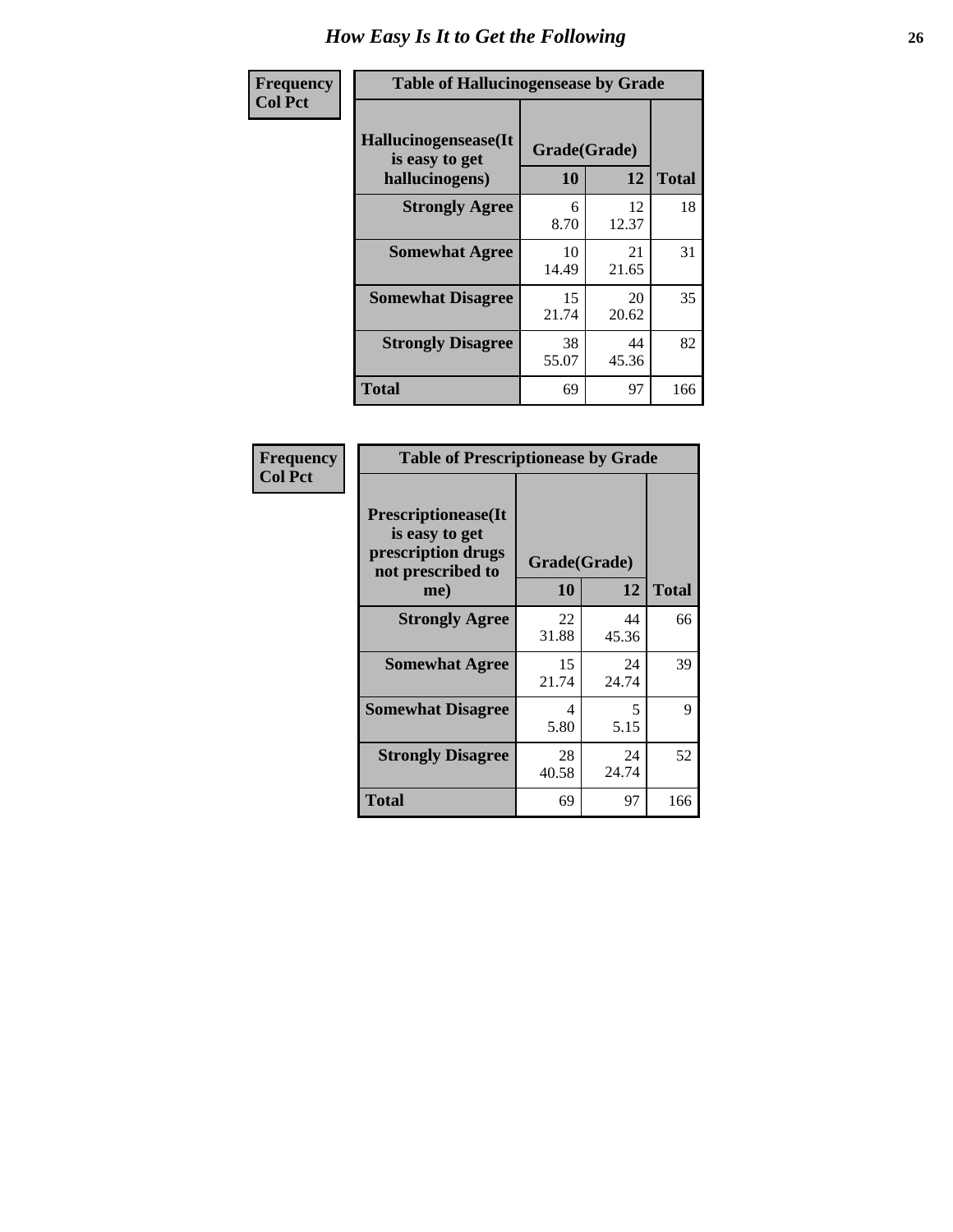*Age at Onset of Use* **27** *Results for "Age at Onset of Use" questions exclude students who said they did not use that substance*

| Frequency      | <b>Table of Grade by Alcoholinit</b> |                        |                                                  |                  |                        |                          |            |            |            |             |                  |                       |              |
|----------------|--------------------------------------|------------------------|--------------------------------------------------|------------------|------------------------|--------------------------|------------|------------|------------|-------------|------------------|-----------------------|--------------|
| <b>Row Pct</b> |                                      |                        | Alcoholinit (I started using alcohol when I was) |                  |                        |                          |            |            |            |             |                  |                       |              |
|                | Grade(Grade)                         | <b>8 or</b><br>younger | $\boldsymbol{9}$                                 | <b>10</b>        | 11                     | 12                       | 13         | 14         | 15         | <b>16</b>   | 17               | <b>18 or</b><br>older | <b>Total</b> |
|                | 10                                   | 4.17                   | $\theta$<br>0.00                                 | $\Omega$<br>0.00 | 4.17                   | 12.50                    | 4<br>16.67 | 9<br>37.50 | 20.83      | 4.17        | $\theta$<br>0.00 | $\theta$<br>0.00      | 24           |
|                | 12                                   | 1.92                   | 1.92                                             | $\gamma$<br>3.85 | $\overline{0}$<br>0.00 | 1.92                     | 6<br>11.54 | 6<br>11.54 | 7<br>13.46 | 14<br>26.92 | 12<br>23.08      | 3.85                  | 52           |
|                | <b>Total</b>                         | 2                      |                                                  | 2                |                        | 4                        | 10         | 15         | 12         | 15          | 12               | 2                     | 76           |
|                |                                      |                        |                                                  |                  |                        | Frequency Missing $= 90$ |            |            |            |             |                  |                       |              |

#### **Frequency Row Pct**

| <b>Table of Grade by Cigarettesinit</b> |                                            |                                                                                            |                       |                                |           |            |            |                         |                  |            |           |    |
|-----------------------------------------|--------------------------------------------|--------------------------------------------------------------------------------------------|-----------------------|--------------------------------|-----------|------------|------------|-------------------------|------------------|------------|-----------|----|
|                                         |                                            | Cigarettesinit(I started smoking tobacco when I was)                                       |                       |                                |           |            |            |                         |                  |            |           |    |
| Grade(Grade)                            | 8 or<br>younger                            | <b>18 or</b><br>9<br>15<br>12<br>13<br>14<br>older<br>10<br>11<br>16<br>17<br><b>Total</b> |                       |                                |           |            |            |                         |                  |            |           |    |
| 10                                      | 4.76                                       | 4.76                                                                                       | $\Omega$<br>$0.00-1$  | 3<br>14.29                     | 4.76      | 3<br>14.29 | 8<br>38.10 | 4<br>19.05              | $\theta$<br>0.00 | 0<br>0.00  | 0<br>0.00 | 21 |
| 12                                      | 2.86                                       | $\Omega$<br>0.00                                                                           | $\mathcal{F}$<br>8.57 | $\Omega$<br>$0.00\,$           | 3<br>8.57 | 5<br>14.29 | 4<br>11.43 | $\overline{4}$<br>11.43 | 14.29            | 5<br>14.29 | 14.29     | 35 |
| <b>Total</b>                            | 3<br>8<br>8<br>12<br>5<br>5<br>2<br>3<br>4 |                                                                                            |                       |                                |           |            |            |                         |                  |            | 56        |    |
|                                         |                                            |                                                                                            |                       | <b>Frequency Missing = 110</b> |           |            |            |                         |                  |            |           |    |

**Frequency Row Pct**

| <b>Table of Grade by Smokelessinit</b> |            |                                                     |                  |                           |                        |       |            |            |                  |                       |              |  |
|----------------------------------------|------------|-----------------------------------------------------|------------------|---------------------------|------------------------|-------|------------|------------|------------------|-----------------------|--------------|--|
|                                        |            | Smokelessinit(I started chewing tobacco when I was) |                  |                           |                        |       |            |            |                  |                       |              |  |
| Grade(Grade)   younger                 | 8 or       | 9                                                   | 11               | 12                        | 13                     | 14    | 15         | <b>16</b>  | 17               | <b>18 or</b><br>older | <b>Total</b> |  |
| 10                                     | 4<br>44.44 | 0.00                                                | 11.11            | $\theta$<br>0.00          | $\overline{0}$<br>0.00 | 22.22 | 2<br>22.22 | 0<br>0.00  | $\theta$<br>0.00 | 0.00                  | 9            |  |
| 12                                     | 2<br>7.41  | 3.70                                                | $\theta$<br>0.00 | 5<br>18.52                | 2<br>7.41              | 3     | 3          | 6<br>22.22 | 4<br>14.81       | 3.70                  | 27           |  |
| <b>Total</b>                           | 6          |                                                     |                  | 5                         | $\overline{2}$         | 5     |            | 6          | 4                |                       | 36           |  |
|                                        |            |                                                     |                  | Frequency Missing $= 130$ |                        |       |            |            |                  |                       |              |  |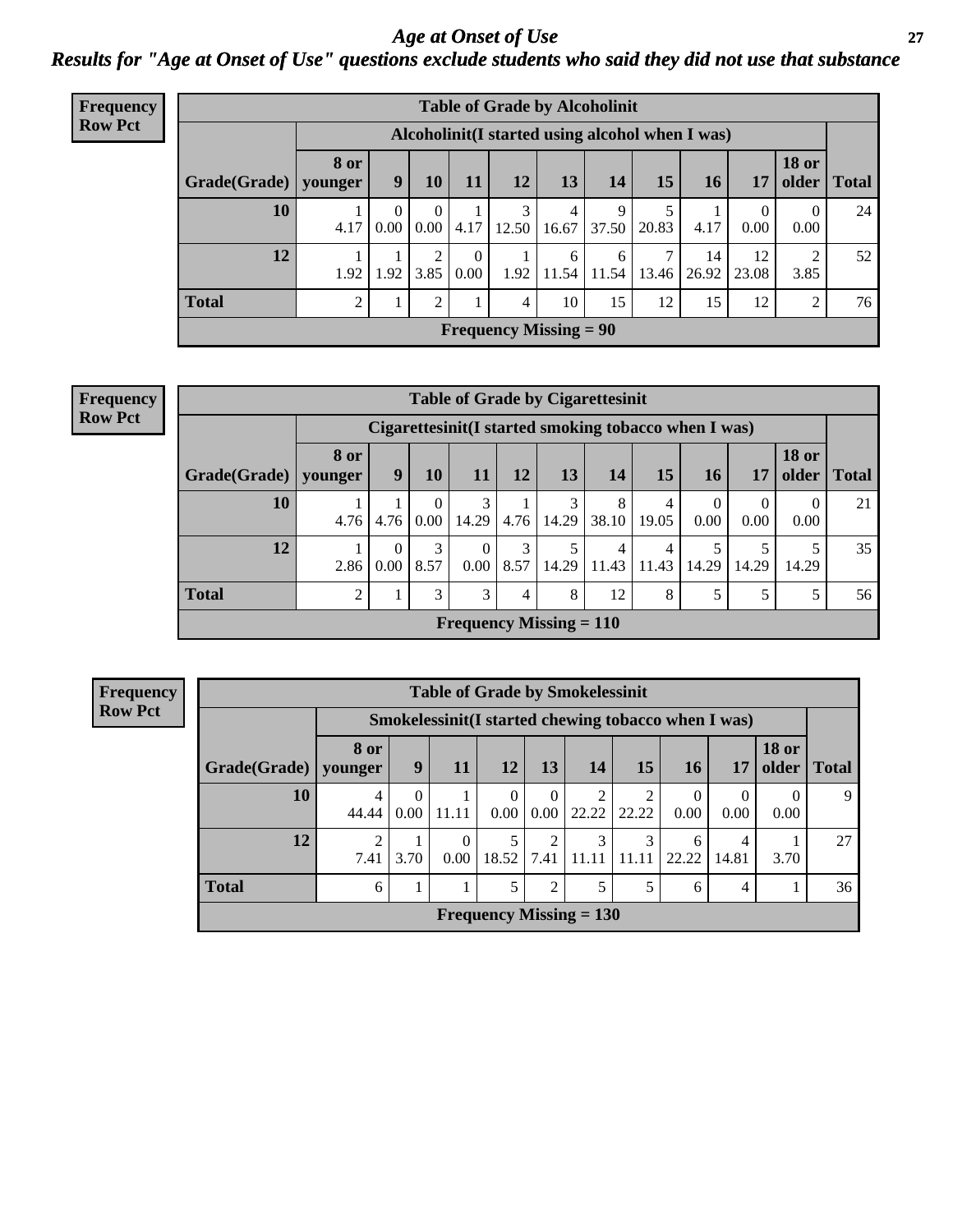#### *Age at Onset of Use* **28**

*Results for "Age at Onset of Use" questions exclude students who said they did not use that substance*

| <b>Frequency</b> | <b>Table of Grade by Marijuanainit</b> |                  |                  |                        |                                                |            |                  |            |                          |              |
|------------------|----------------------------------------|------------------|------------------|------------------------|------------------------------------------------|------------|------------------|------------|--------------------------|--------------|
| <b>Row Pct</b>   |                                        |                  |                  |                        | Marijuanainit(I started using marijuana when I | was)       |                  |            |                          |              |
|                  | Grade(Grade)                           | 9                | <b>12</b>        | 13                     | 14                                             | 15         | <b>16</b>        | 17         | <b>18 or</b><br>older    | <b>Total</b> |
|                  | 10                                     | 1<br>9.09        | $\Omega$<br>0.00 | $\mathcal{R}$<br>27.27 | $\overline{4}$<br>36.36                        | 3<br>27.27 | $\Omega$<br>0.00 | 0<br>0.00  | $\left( \right)$<br>0.00 | 11           |
|                  | 12                                     | $\Omega$<br>0.00 | 4.35             | 4.35                   | 4<br>17.39                                     | 7<br>30.43 | 5<br>21.74       | 4<br>17.39 | 4.35                     | 23           |
|                  | <b>Total</b>                           |                  |                  | $\overline{4}$         | 8                                              | 10         | 5                | 4          |                          | 34           |
|                  |                                        |                  |                  |                        | Frequency Missing $= 132$                      |            |                  |            |                          |              |

| <b>Frequency</b> | <b>Table of Grade by Cocaineinit</b> |                                                          |             |              |  |  |
|------------------|--------------------------------------|----------------------------------------------------------|-------------|--------------|--|--|
| <b>Row Pct</b>   |                                      | Cocaineinit(I<br>started using<br>cocaine when I<br>was) |             |              |  |  |
|                  | Grade(Grade)                         | 14                                                       | 16          | <b>Total</b> |  |  |
|                  | 10                                   | 100.00                                                   | 0<br>0.00   | 1            |  |  |
|                  | 12                                   | U<br>0.00                                                | っ<br>100.00 | 2            |  |  |
|                  | <b>Total</b>                         |                                                          | 2           | 3            |  |  |
|                  | Frequency Missing $= 163$            |                                                          |             |              |  |  |

| <b>Frequency</b> |                                                         | <b>Table of Grade by Inhalantsinit</b> |                  |           |                         |                  |              |
|------------------|---------------------------------------------------------|----------------------------------------|------------------|-----------|-------------------------|------------------|--------------|
| <b>Row Pct</b>   | Inhalantsinit (I started using<br>inhalants when I was) |                                        |                  |           |                         |                  |              |
|                  | Grade(Grade)                                            | 8 or<br>younger                        | 11               | 13        | 15                      | <b>16</b>        | <b>Total</b> |
|                  | 10                                                      | 0.00                                   | $\theta$<br>0.00 | 33.33     | $\mathfrak{D}$<br>66.67 | $\theta$<br>0.00 | 3            |
|                  | 12                                                      | 14.29                                  | 14.29            | 0<br>0.00 | $\mathfrak{D}$<br>28.57 | 3<br>42.86       |              |
|                  | <b>Total</b>                                            |                                        |                  |           | 4                       | 3                | 10           |
|                  |                                                         | Frequency Missing $= 156$              |                  |           |                         |                  |              |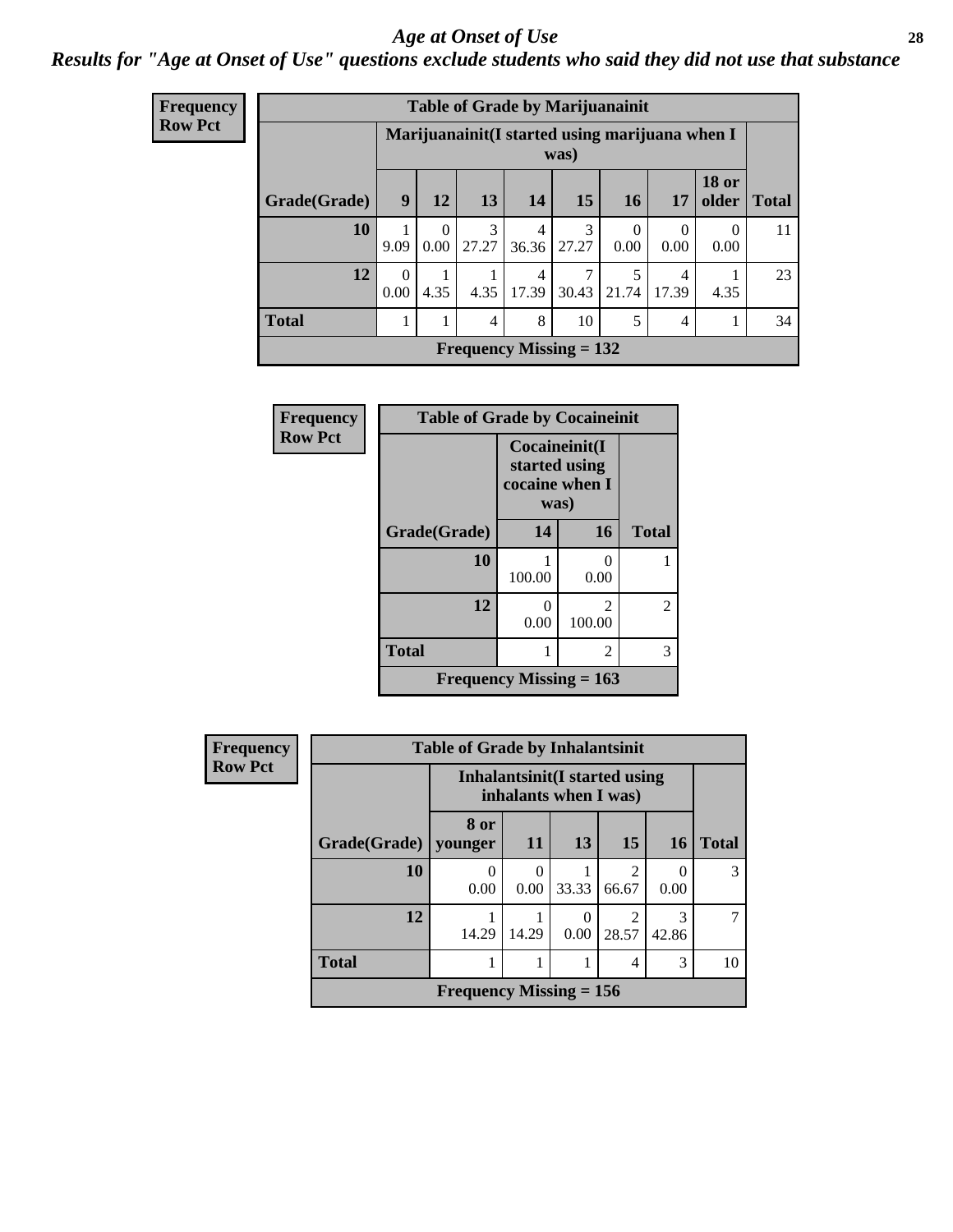#### *Age at Onset of Use* **29**

*Results for "Age at Onset of Use" questions exclude students who said they did not use that substance*

| Frequency      | <b>Table of Grade by Steroidsinit</b> |                                                            |                      |              |  |  |  |
|----------------|---------------------------------------|------------------------------------------------------------|----------------------|--------------|--|--|--|
| <b>Row Pct</b> |                                       | Steroidsinit(I<br>started using<br>steroids when I<br>was) |                      |              |  |  |  |
|                | Grade(Grade)                          | 8 or<br>younger                                            | 10                   | <b>Total</b> |  |  |  |
|                | 10                                    | 100.00                                                     | $\mathbf{0}$<br>0.00 |              |  |  |  |
|                | 12                                    | 0<br>0.00                                                  | 100.00               |              |  |  |  |
|                | <b>Total</b>                          | 1                                                          |                      | 2            |  |  |  |
|                |                                       | Frequency Missing $= 164$                                  |                      |              |  |  |  |

| Frequency      | <b>Table of Grade by Ecstasyinit</b> |                                                          |                                      |              |  |  |  |  |
|----------------|--------------------------------------|----------------------------------------------------------|--------------------------------------|--------------|--|--|--|--|
| <b>Row Pct</b> |                                      | Ecstasyinit(I<br>started using<br>ecstasy when<br>I was) |                                      |              |  |  |  |  |
|                | Grade(Grade)                         | 16                                                       | 17                                   | <b>Total</b> |  |  |  |  |
|                | 10                                   | 0                                                        | ∩                                    | O            |  |  |  |  |
|                |                                      | ٠                                                        |                                      |              |  |  |  |  |
|                | 12                                   | $\overline{\mathcal{L}}$<br>50.00                        | $\mathcal{D}_{\mathcal{L}}$<br>50.00 | 4            |  |  |  |  |
|                | <b>Total</b>                         | 2                                                        | 2                                    | 4            |  |  |  |  |
|                | Frequency Missing $= 162$            |                                                          |                                      |              |  |  |  |  |

| <b>Frequency</b> | <b>Table of Grade by Methinit</b> |                                                                       |              |  |  |  |  |
|------------------|-----------------------------------|-----------------------------------------------------------------------|--------------|--|--|--|--|
| <b>Row Pct</b>   |                                   | <b>Methinit(I started</b><br>using<br>methamphetamines<br>when I was) |              |  |  |  |  |
|                  | Grade(Grade)                      | 16                                                                    | <b>Total</b> |  |  |  |  |
|                  | 10                                | 0                                                                     | $\Omega$     |  |  |  |  |
|                  | 12                                | 100.00                                                                |              |  |  |  |  |
|                  | <b>Total</b>                      |                                                                       |              |  |  |  |  |
|                  |                                   | Frequency Missing $= 165$                                             |              |  |  |  |  |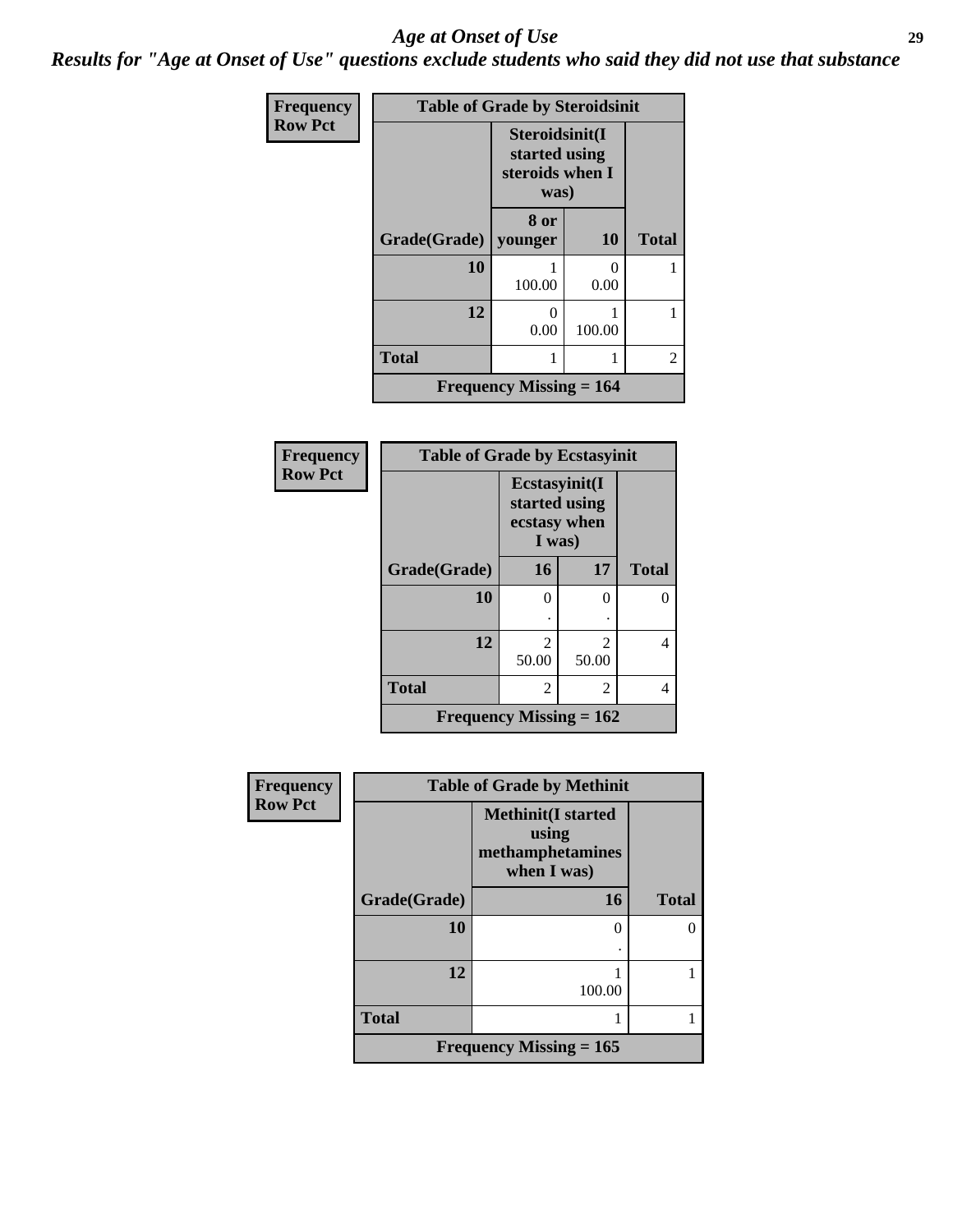#### Age at Onset of Use **30**

*Results for "Age at Onset of Use" questions exclude students who said they did not use that substance*

| Frequency      | <b>Table of Grade by Hallucinogensinit</b> |                                                                      |                |
|----------------|--------------------------------------------|----------------------------------------------------------------------|----------------|
| <b>Row Pct</b> |                                            | Hallucinogensinit(I<br>started using<br>hallucinogens<br>when I was) |                |
|                | Grade(Grade)                               | 16                                                                   | <b>Total</b>   |
|                | 10                                         | 0                                                                    | 0              |
|                | 12                                         | 2<br>100.00                                                          | $\overline{c}$ |
|                | <b>Total</b>                               | 2                                                                    | $\overline{c}$ |
|                |                                            | <b>Frequency Missing = 164</b>                                       |                |

| <b>Frequency</b> | <b>Table of Grade by Prescriptioninit</b> |                                                                                         |                 |                           |                  |                           |            |            |            |                  |                       |              |
|------------------|-------------------------------------------|-----------------------------------------------------------------------------------------|-----------------|---------------------------|------------------|---------------------------|------------|------------|------------|------------------|-----------------------|--------------|
| <b>Row Pct</b>   |                                           | Prescriptioninit(I started using prescription drugs not prescribed<br>to me when I was) |                 |                           |                  |                           |            |            |            |                  |                       |              |
|                  | Grade(Grade)                              | <b>8 or</b><br>younger                                                                  | 10 <sup>1</sup> | <b>11</b>                 | 12               | 13                        | 14         | 15         | <b>16</b>  | 17               | <b>18 or</b><br>older | <b>Total</b> |
|                  | 10                                        | 10.00                                                                                   | 10.00           | $\Omega$<br>$0.00\degree$ | $\theta$<br>0.00 | 10.00                     | 3<br>30.00 | 3<br>30.00 | 0<br>0.00  | $\Omega$<br>0.00 | 10.00                 | 10           |
|                  | 12                                        | 5.88                                                                                    | 5.88            | 5.88                      | 5.88             | $\Omega$<br>0.00          | 4<br>23.53 | 3<br>17.65 | 4<br>23.53 | റ<br>11.76       | $\Omega$<br>0.00      | 17           |
|                  | <b>Total</b>                              | ↑                                                                                       | $\overline{2}$  |                           |                  |                           | ⇁          | 6          | 4          | ာ                |                       | 27           |
|                  |                                           |                                                                                         |                 |                           |                  | Frequency Missing $= 139$ |            |            |            |                  |                       |              |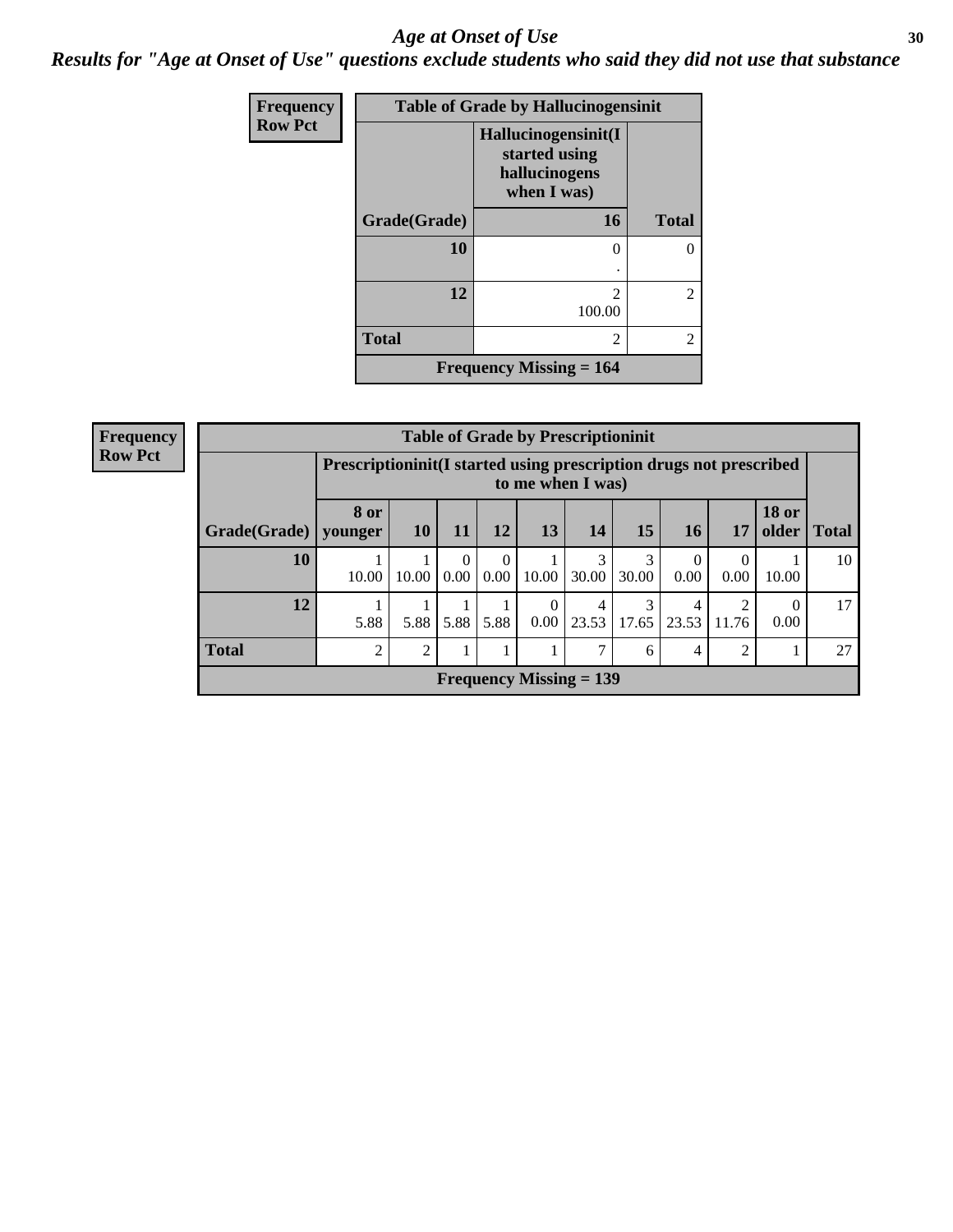| Frequency      | <b>Table of Alcoholharm by Grade</b>          |                    |             |              |  |  |  |  |
|----------------|-----------------------------------------------|--------------------|-------------|--------------|--|--|--|--|
| <b>Col Pct</b> | Alcoholharm(I<br>think alcohol is<br>harmful) | Grade(Grade)<br>10 | 12          | <b>Total</b> |  |  |  |  |
|                | <b>Strongly Agree</b>                         | 40<br>57.97        | 53<br>54.64 | 93           |  |  |  |  |
|                | <b>Somewhat Agree</b>                         | 17<br>24.64        | 25<br>25.77 | 42           |  |  |  |  |
|                | <b>Somewhat Disagree</b>                      | 8<br>11.59         | 12<br>12.37 | 20           |  |  |  |  |
|                | <b>Strongly Disagree</b>                      | 4<br>5.80          | 7.22        | 11           |  |  |  |  |
|                | <b>Total</b>                                  | 69                 | 97          | 166          |  |  |  |  |

|                                                          | <b>Table of Cigarettesharm by Grade</b> |                               |              |  |  |  |  |
|----------------------------------------------------------|-----------------------------------------|-------------------------------|--------------|--|--|--|--|
| Cigarettesharm(I<br>think smoking<br>tobacco is harmful) | Grade(Grade)<br>10                      | 12                            | <b>Total</b> |  |  |  |  |
| <b>Strongly Agree</b>                                    | 52<br>75.36                             | 73<br>75.26                   | 125          |  |  |  |  |
| <b>Somewhat Agree</b>                                    | 13<br>18.84                             | 18<br>18.56                   | 31           |  |  |  |  |
| <b>Somewhat Disagree</b>                                 | $\mathfrak{D}$<br>2.90                  | 4<br>4.12                     | 6            |  |  |  |  |
| <b>Strongly Disagree</b>                                 | $\mathcal{D}_{\cdot}$<br>2.90           | $\mathcal{D}_{\cdot}$<br>2.06 | 4            |  |  |  |  |
| <b>Total</b>                                             | 69                                      | 97                            | 166          |  |  |  |  |

| Frequency      | <b>Table of Smokelessharm by Grade</b>                  |                    |             |              |
|----------------|---------------------------------------------------------|--------------------|-------------|--------------|
| <b>Col Pct</b> | Smokelessharm(I<br>think chewing<br>tobacco is harmful) | Grade(Grade)<br>10 | 12          | <b>Total</b> |
|                | <b>Strongly Agree</b>                                   | 44<br>63.77        | 61<br>62.89 | 105          |
|                | <b>Somewhat Agree</b>                                   | 16<br>23.19        | 23<br>23.71 | 39           |
|                | <b>Somewhat Disagree</b>                                | 4<br>5.80          | 5<br>5.15   | 9            |
|                | <b>Strongly Disagree</b>                                | 5<br>7.25          | 8<br>8.25   | 13           |
|                | <b>Total</b>                                            | 69                 | 97          | 166          |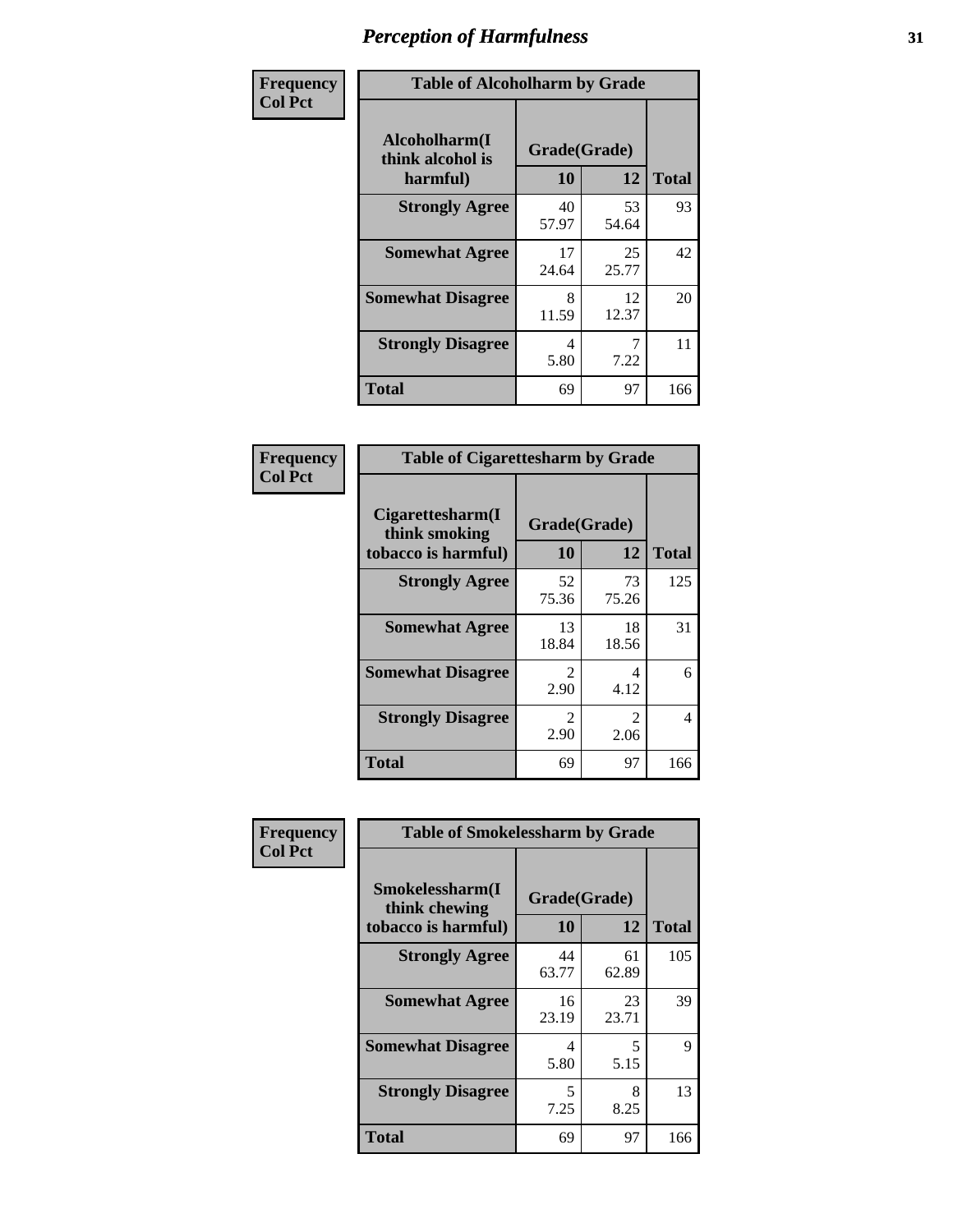| Frequency      | <b>Table of Marijuanaharm by Grade</b>            |                    |             |              |  |  |  |  |
|----------------|---------------------------------------------------|--------------------|-------------|--------------|--|--|--|--|
| <b>Col Pct</b> | Marijuanaharm(I<br>think marijuana is<br>harmful) | Grade(Grade)<br>10 | 12          | <b>Total</b> |  |  |  |  |
|                | <b>Strongly Agree</b>                             | 45<br>65.22        | 67<br>69.07 | 112          |  |  |  |  |
|                | <b>Somewhat Agree</b>                             | 11<br>15.94        | 11<br>11.34 | 22           |  |  |  |  |
|                | <b>Somewhat Disagree</b>                          | 5<br>7.25          | 6<br>6.19   | 11           |  |  |  |  |
|                | <b>Strongly Disagree</b>                          | 8<br>11.59         | 13<br>13.40 | 21           |  |  |  |  |
|                | <b>Total</b>                                      | 69                 | 97          | 166          |  |  |  |  |

| <b>Table of Cocaineharm by Grade</b>          |                    |                        |              |  |  |
|-----------------------------------------------|--------------------|------------------------|--------------|--|--|
| Cocaineharm(I<br>think cocaine is<br>harmful) | Grade(Grade)<br>10 | 12                     | <b>Total</b> |  |  |
| <b>Strongly Agree</b>                         | 62<br>89.86        | 88<br>90.72            | 150          |  |  |
| <b>Somewhat Agree</b>                         | 4<br>5.80          | 3<br>3.09              | 7            |  |  |
| <b>Somewhat Disagree</b>                      | 0<br>0.00          | $\mathfrak{D}$<br>2.06 | 2            |  |  |
| <b>Strongly Disagree</b>                      | 3<br>4.35          | 4<br>4.12              | 7            |  |  |
| <b>Total</b>                                  | 69                 | 97                     | 166          |  |  |

| Frequency      | <b>Table of Inhalantsharm by Grade</b>              |                           |             |              |
|----------------|-----------------------------------------------------|---------------------------|-------------|--------------|
| <b>Col Pct</b> | Inhalantsharm(I)<br>think inhalants are<br>harmful) | Grade(Grade)<br><b>10</b> | 12          | <b>Total</b> |
|                | <b>Strongly Agree</b>                               | 58<br>84.06               | 86<br>88.66 | 144          |
|                | <b>Somewhat Agree</b>                               | 10.14                     | 4<br>4.12   | 11           |
|                | <b>Somewhat Disagree</b>                            | 1.45                      | 3<br>3.09   | 4            |
|                | <b>Strongly Disagree</b>                            | 3<br>4.35                 | 4<br>4.12   | 7            |
|                | <b>Total</b>                                        | 69                        | 97          | 166          |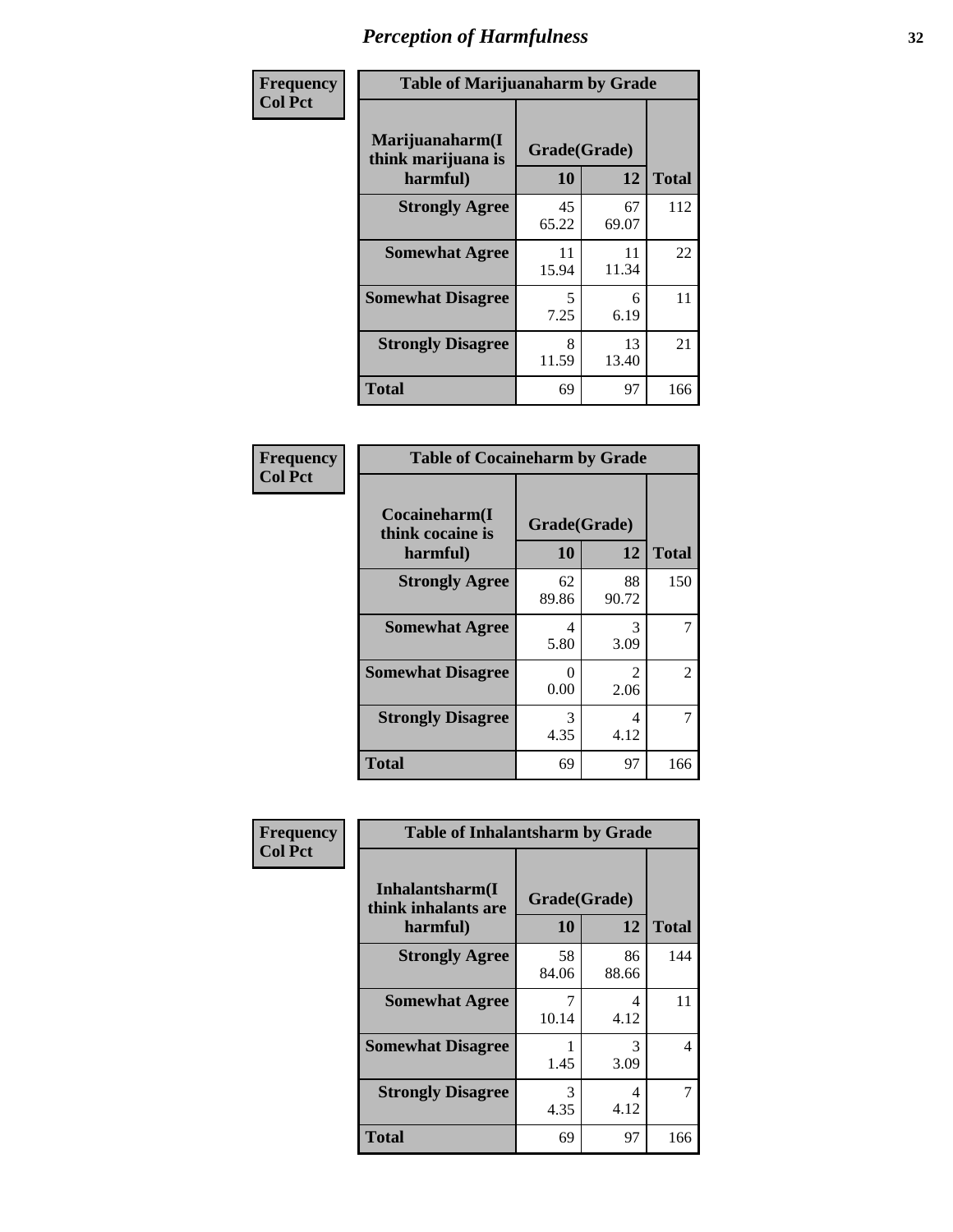| Frequency      | <b>Table of Steroidsharm by Grade</b>            |                    |             |              |
|----------------|--------------------------------------------------|--------------------|-------------|--------------|
| <b>Col Pct</b> | Steroidsharm(I<br>think steroids are<br>harmful) | Grade(Grade)<br>10 | 12          | <b>Total</b> |
|                | <b>Strongly Agree</b>                            | 47<br>68.12        | 83<br>85.57 | 130          |
|                | <b>Somewhat Agree</b>                            | 13<br>18.84        | 5<br>5.15   | 18           |
|                | <b>Somewhat Disagree</b>                         | 5<br>7.25          | 3<br>3.09   | 8            |
|                | <b>Strongly Disagree</b>                         | 4<br>5.80          | 6<br>6.19   | 10           |
|                | <b>Total</b>                                     | 69                 | 97          | 166          |

| <b>Table of Ecstasyharm by Grade</b>          |                    |             |              |  |  |
|-----------------------------------------------|--------------------|-------------|--------------|--|--|
| Ecstasyharm(I<br>think ecstasy is<br>harmful) | Grade(Grade)<br>10 | 12          | <b>Total</b> |  |  |
| <b>Strongly Agree</b>                         | 60<br>86.96        | 82<br>84.54 | 142          |  |  |
| <b>Somewhat Agree</b>                         | 4<br>5.80          | 3<br>3.09   | 7            |  |  |
| <b>Somewhat Disagree</b>                      | 2<br>2.90          | 8<br>8.25   | 10           |  |  |
| <b>Strongly Disagree</b>                      | 3<br>4.35          | 4<br>4.12   | 7            |  |  |
| <b>Total</b>                                  | 69                 | 97          | 166          |  |  |

| Frequency      | <b>Table of Methharm by Grade</b>                           |                           |             |              |  |
|----------------|-------------------------------------------------------------|---------------------------|-------------|--------------|--|
| <b>Col Pct</b> | <b>Methharm(I think</b><br>methamphetamines<br>are harmful) | Grade(Grade)<br><b>10</b> | 12          | <b>Total</b> |  |
|                | <b>Strongly Agree</b>                                       | 63<br>91.30               | 90<br>92.78 | 153          |  |
|                | <b>Somewhat Agree</b>                                       | 3<br>4.35                 | 1.03        | 4            |  |
|                | <b>Somewhat Disagree</b>                                    | 0<br>0.00                 | 1.03        |              |  |
|                | <b>Strongly Disagree</b>                                    | 3<br>4.35                 | 5<br>5.15   | 8            |  |
|                | <b>Total</b>                                                | 69                        | 97          | 166          |  |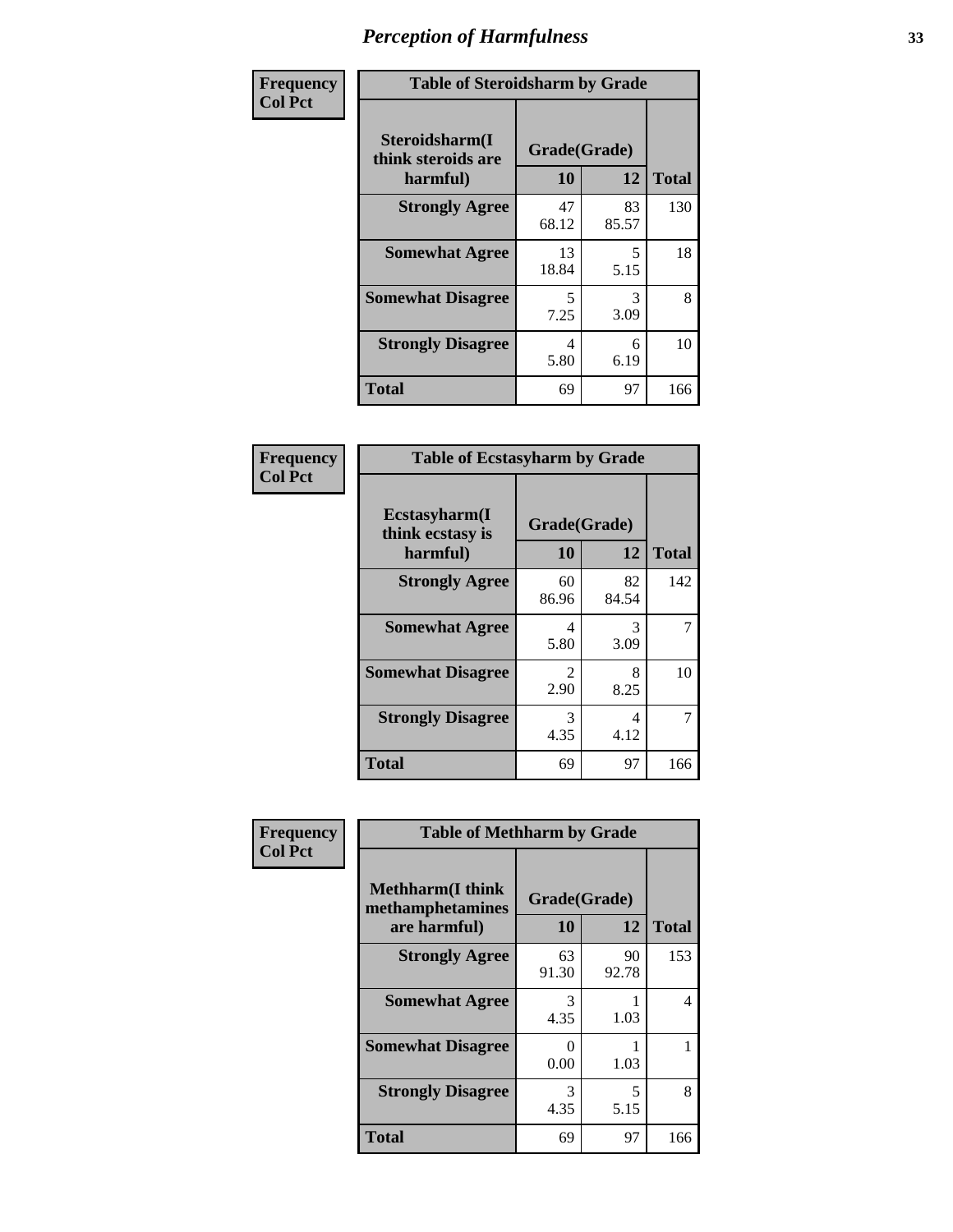| Frequency      | <b>Table of Hallucinogensharm by Grade</b>                 |                    |             |                |
|----------------|------------------------------------------------------------|--------------------|-------------|----------------|
| <b>Col Pct</b> | Hallucinogensharm(I<br>think hallucinogens<br>are harmful) | Grade(Grade)<br>10 | 12          | <b>Total</b>   |
|                | <b>Strongly Agree</b>                                      | 61<br>88.41        | 84<br>86.60 | 145            |
|                | <b>Somewhat Agree</b>                                      | 4<br>5.80          | 5<br>5.15   | 9              |
|                | <b>Somewhat Disagree</b>                                   | 1.45               | 4<br>4.12   | 5              |
|                | <b>Strongly Disagree</b>                                   | 3<br>4.35          | 4<br>4.12   | $\overline{7}$ |
|                | <b>Total</b>                                               | 69                 | 97          | 166            |

| <b>Table of Prescriptionharm by Grade</b>                                         |              |             |              |  |  |
|-----------------------------------------------------------------------------------|--------------|-------------|--------------|--|--|
| <b>Prescriptionharm</b> (I<br>think prescription<br>drugs not<br>prescribed to me | Grade(Grade) |             |              |  |  |
| are harmful)                                                                      | 10           | 12          | <b>Total</b> |  |  |
| <b>Strongly Agree</b>                                                             | 46<br>66.67  | 72<br>74.23 | 118          |  |  |
| <b>Somewhat Agree</b>                                                             | 10<br>14.49  | 9<br>9.28   | 19           |  |  |
| <b>Somewhat Disagree</b>                                                          | 10<br>14.49  | 7.22        | 17           |  |  |
| <b>Strongly Disagree</b>                                                          | 3<br>4.35    | 9<br>9.28   | 12           |  |  |
| <b>Total</b>                                                                      | 69           | 97          | 166          |  |  |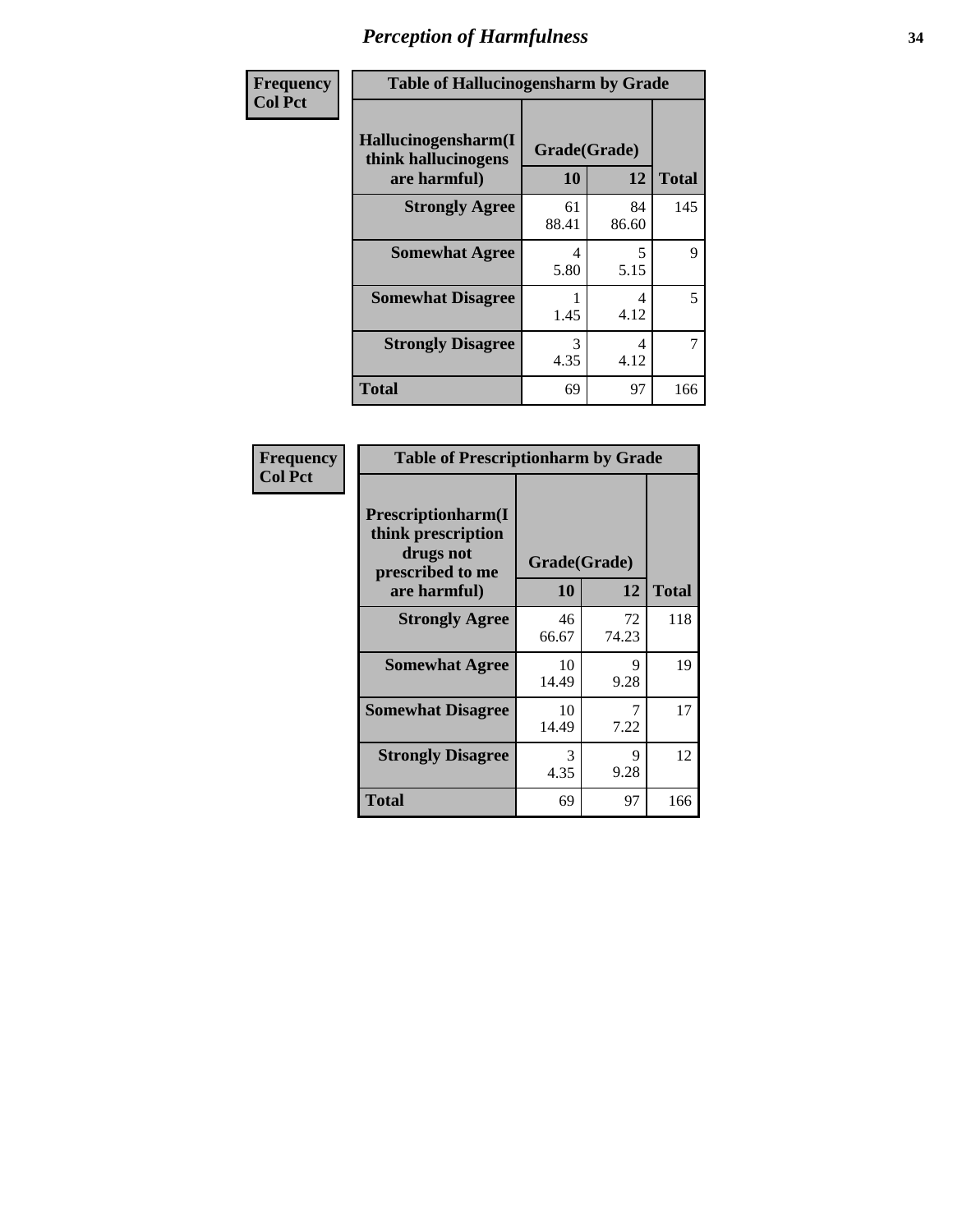# *Disapproval by Adults* **35**

| Frequency      | <b>Table of Alcoholadult by Grade</b>                                 |                    |             |              |
|----------------|-----------------------------------------------------------------------|--------------------|-------------|--------------|
| <b>Col Pct</b> | <b>Alcoholadult</b> (Adults<br>would disapprove if<br>I used alcohol) | Grade(Grade)<br>10 | 12          | <b>Total</b> |
|                | <b>Strongly Agree</b>                                                 | 49<br>71.01        | 54<br>55.67 | 103          |
|                | <b>Somewhat Agree</b>                                                 | 13<br>18.84        | 22<br>22.68 | 35           |
|                | <b>Somewhat Disagree</b>                                              | 4<br>5.80          | 11<br>11.34 | 15           |
|                | <b>Strongly Disagree</b>                                              | 3<br>4.35          | 10<br>10.31 | 13           |
|                | <b>Total</b>                                                          | 69                 | 97          | 166          |

| <b>Table of Tobaccoadult by Grade</b>                                 |                    |             |              |  |  |
|-----------------------------------------------------------------------|--------------------|-------------|--------------|--|--|
| <b>Tobaccoadult</b> (Adults<br>would disapprove if<br>I used tobacco) | Grade(Grade)<br>10 | 12          | <b>Total</b> |  |  |
| <b>Strongly Agree</b>                                                 | 52<br>75.36        | 50<br>51.55 | 102          |  |  |
| <b>Somewhat Agree</b>                                                 | 10<br>14.49        | 19<br>19.59 | 29           |  |  |
| <b>Somewhat Disagree</b>                                              | 4<br>5.80          | 16<br>16.49 | 20           |  |  |
| <b>Strongly Disagree</b>                                              | 3<br>4.35          | 12<br>12.37 | 15           |  |  |
| <b>Total</b>                                                          | 69                 | 97          | 166          |  |  |

| Frequency      | <b>Table of Marijuanaadult by Grade</b>                           |                    |             |              |  |
|----------------|-------------------------------------------------------------------|--------------------|-------------|--------------|--|
| <b>Col Pct</b> | Marijuanaadult(Adults<br>would disapprove if I<br>used marijuana) | Grade(Grade)<br>10 | 12          | <b>Total</b> |  |
|                | <b>Strongly Agree</b>                                             | 59<br>85.51        | 69<br>71.13 | 128          |  |
|                | <b>Somewhat Agree</b>                                             | 5<br>7.25          | 12<br>12.37 | 17           |  |
|                | <b>Somewhat Disagree</b>                                          | 1.45               | 5<br>5.15   | 6            |  |
|                | <b>Strongly Disagree</b>                                          | 4<br>5.80          | 11<br>11.34 | 15           |  |
|                | <b>Total</b>                                                      | 69                 | 97          | 166          |  |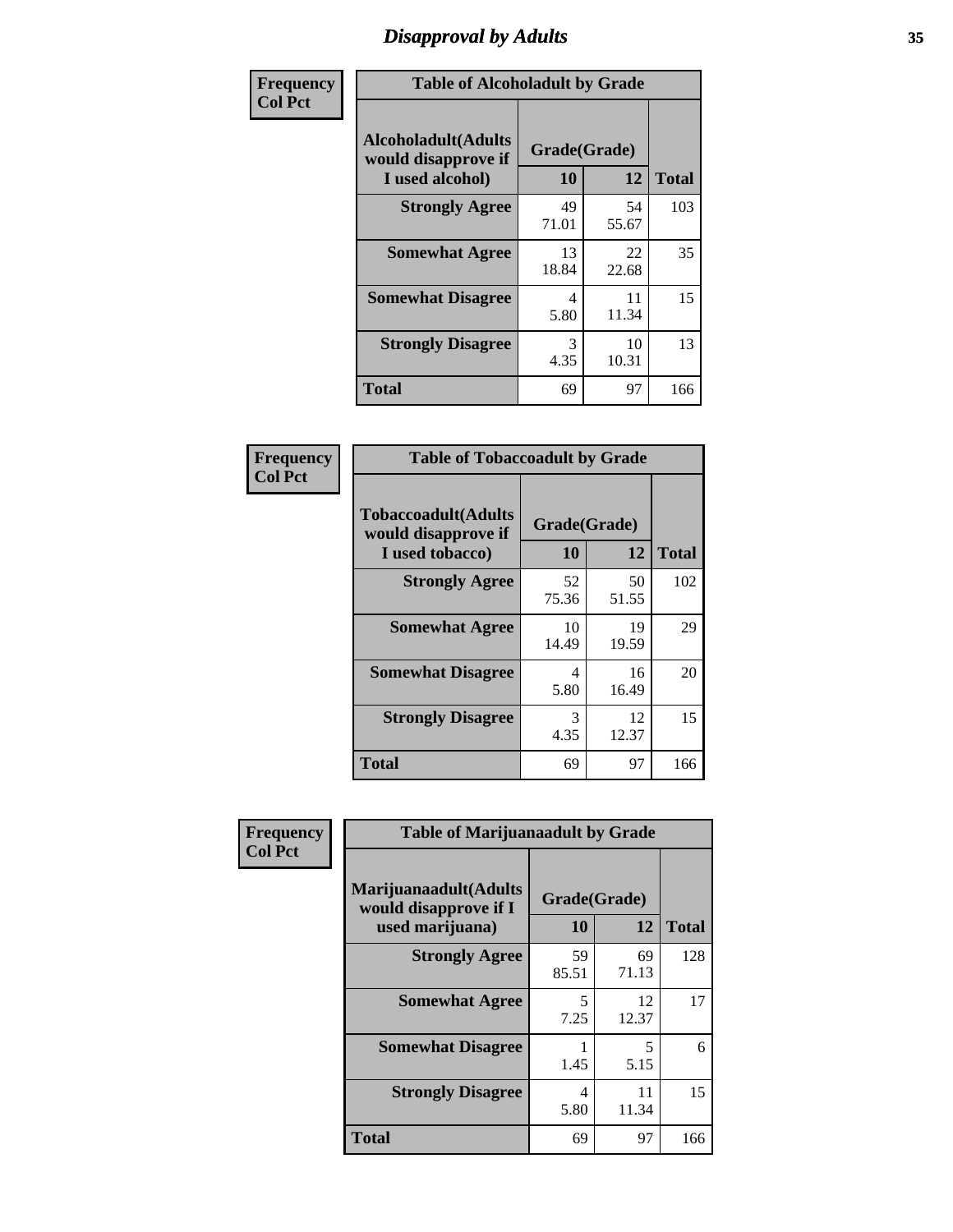### *Disapproval by Adults* **36**

| <b>Frequency</b> | <b>Table of Otherdrugadult by Grade</b>                                     |                    |             |              |
|------------------|-----------------------------------------------------------------------------|--------------------|-------------|--------------|
| <b>Col Pct</b>   | <b>Otherdrugadult</b> (Adults<br>would disapprove if I<br>used other drugs) | Grade(Grade)<br>10 | 12          | <b>Total</b> |
|                  | <b>Strongly Agree</b>                                                       | 63<br>91.30        | 84<br>86.60 | 147          |
|                  | <b>Somewhat Agree</b>                                                       | 3<br>4.35          | 4<br>4.12   | 7            |
|                  | <b>Somewhat Disagree</b>                                                    | $\Omega$<br>0.00   | 1.03        |              |
|                  | <b>Strongly Disagree</b>                                                    | 3<br>4.35          | 8<br>8.25   | 11           |
|                  | <b>Total</b>                                                                | 69                 | 97          | 166          |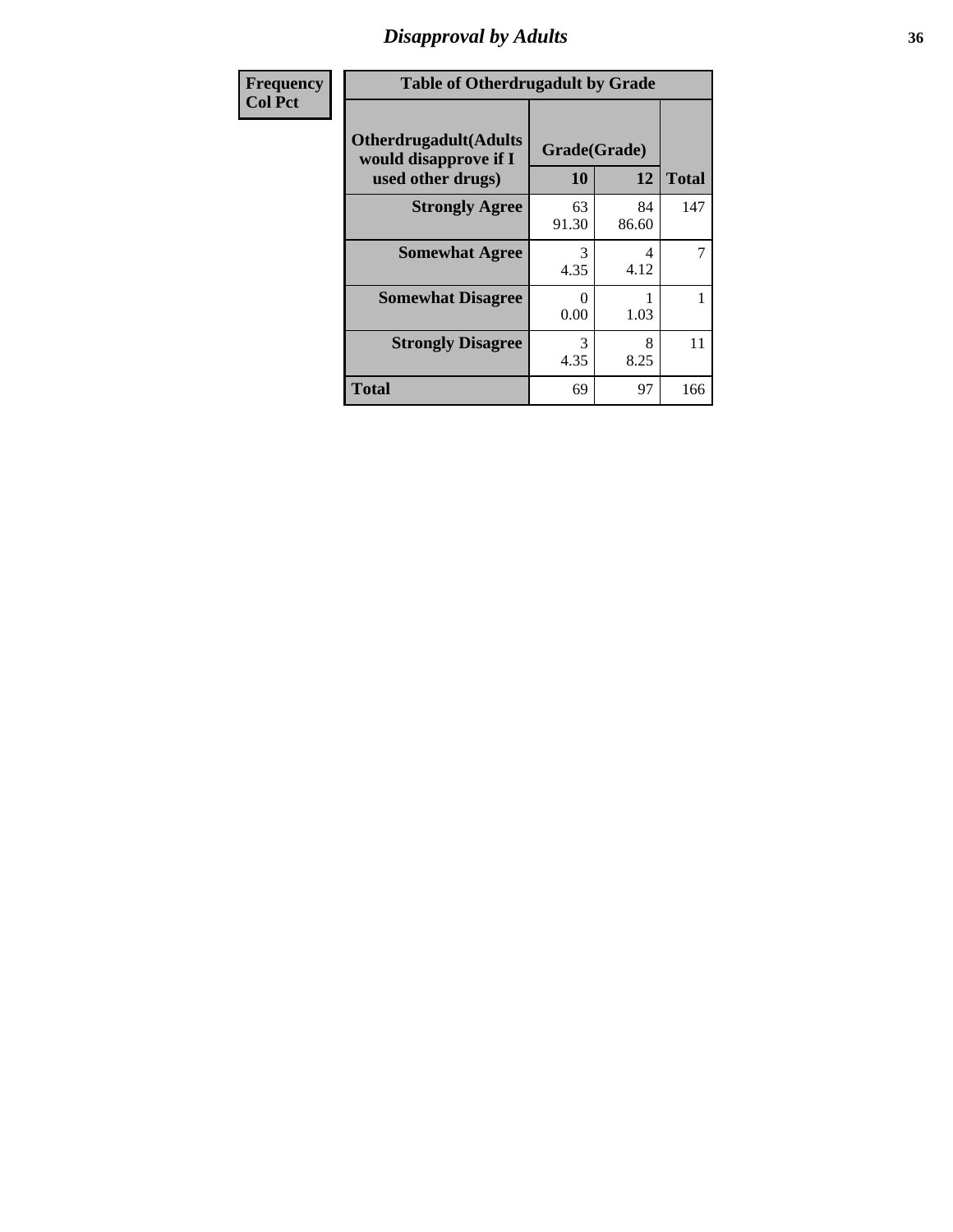# *Disapproval by Peers* **37**

| Frequency      | <b>Table of Alcoholpeer by Grade</b>                    |              |             |              |  |
|----------------|---------------------------------------------------------|--------------|-------------|--------------|--|
| <b>Col Pct</b> | Alcoholpeer(My<br>friends would<br>disapprove if I used | Grade(Grade) |             |              |  |
|                | alcohol)                                                | 10           | 12          | <b>Total</b> |  |
|                | <b>Strongly Agree</b>                                   | 19<br>27.54  | 23<br>23.71 | 42           |  |
|                | <b>Somewhat Agree</b>                                   | 19<br>27.54  | 20<br>20.62 | 39           |  |
|                | <b>Somewhat Disagree</b>                                | 17<br>24.64  | 29<br>29.90 | 46           |  |
|                | <b>Strongly Disagree</b>                                | 14<br>20.29  | 25<br>25.77 | 39           |  |
|                | Total                                                   | 69           | 97          | 166          |  |

| Frequency      | <b>Table of Tobaccopeer by Grade</b>                                |                    |             |              |
|----------------|---------------------------------------------------------------------|--------------------|-------------|--------------|
| <b>Col Pct</b> | Tobaccopeer(My<br>friends would<br>disapprove if I used<br>tobacco) | Grade(Grade)<br>10 | 12          | <b>Total</b> |
|                | <b>Strongly Agree</b>                                               | 21<br>30.43        | 30<br>30.93 | 51           |
|                | <b>Somewhat Agree</b>                                               | 19<br>27.54        | 17<br>17.53 | 36           |
|                | <b>Somewhat Disagree</b>                                            | 15<br>21.74        | 28<br>28.87 | 43           |
|                | <b>Strongly Disagree</b>                                            | 14<br>20.29        | 22<br>22.68 | 36           |
|                | Total                                                               | 69                 | 97          | 166          |

| Frequency<br><b>Col Pct</b> | <b>Table of Marijuanapeer by Grade</b>                    |              |             |              |  |
|-----------------------------|-----------------------------------------------------------|--------------|-------------|--------------|--|
|                             | Marijuanapeer(My<br>friends would<br>disapprove if I used | Grade(Grade) |             |              |  |
|                             | marijuana)                                                | 10           | 12          | <b>Total</b> |  |
|                             | <b>Strongly Agree</b>                                     | 33<br>47.83  | 47<br>48.45 | 80           |  |
|                             | <b>Somewhat Agree</b>                                     | 12<br>17.39  | 13<br>13.40 | 25           |  |
|                             | <b>Somewhat Disagree</b>                                  | 14<br>20.29  | 13<br>13.40 | 27           |  |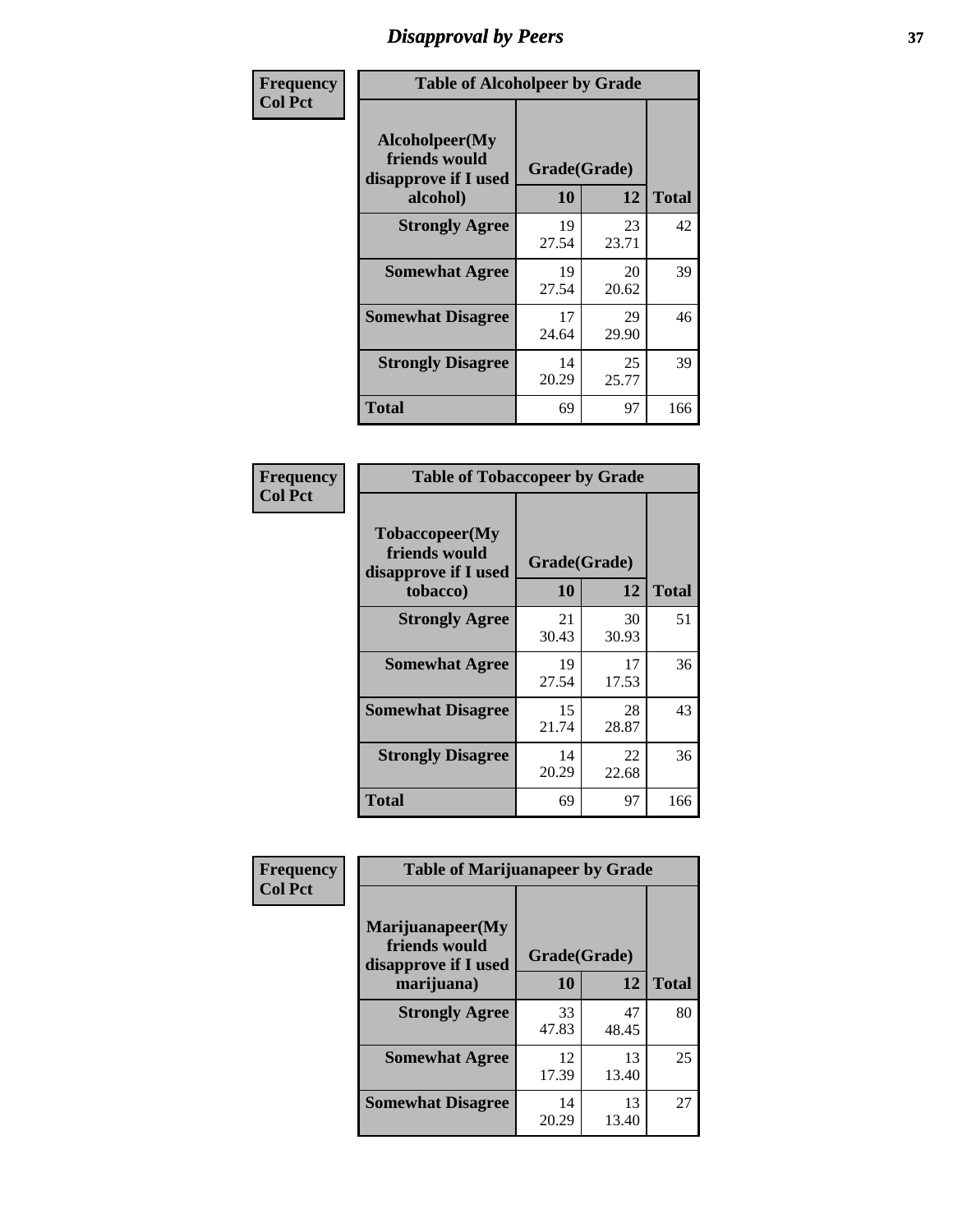# *Disapproval by Peers* **38**

| Frequency<br><b>Col Pct</b> | <b>Table of Marijuanapeer by Grade</b>                                  |                    |             |              |
|-----------------------------|-------------------------------------------------------------------------|--------------------|-------------|--------------|
|                             | Marijuanapeer(My<br>friends would<br>disapprove if I used<br>marijuana) | Grade(Grade)<br>10 | 12          | <b>Total</b> |
|                             | <b>Strongly Disagree</b>                                                | 10<br>14.49        | 24<br>24.74 | 34           |
|                             | Total                                                                   | 69                 | 97          | 166          |

| Frequency      | <b>Table of Otherdrugpeer by Grade</b>                                    |                    |             |              |
|----------------|---------------------------------------------------------------------------|--------------------|-------------|--------------|
| <b>Col Pct</b> | Otherdrugpeer(My<br>friends would<br>disapprove if I used<br>other drugs) | Grade(Grade)<br>10 | 12          | <b>Total</b> |
|                | <b>Strongly Agree</b>                                                     | 38<br>55.07        | 65<br>67.01 | 103          |
|                | <b>Somewhat Agree</b>                                                     | 12<br>17.39        | 9<br>9.28   | 21           |
|                | <b>Somewhat Disagree</b>                                                  | 9<br>13.04         | 8<br>8.25   | 17           |
|                | <b>Strongly Disagree</b>                                                  | 10<br>14.49        | 15<br>15.46 | 25           |
|                | Total                                                                     | 69                 | 97          | 166          |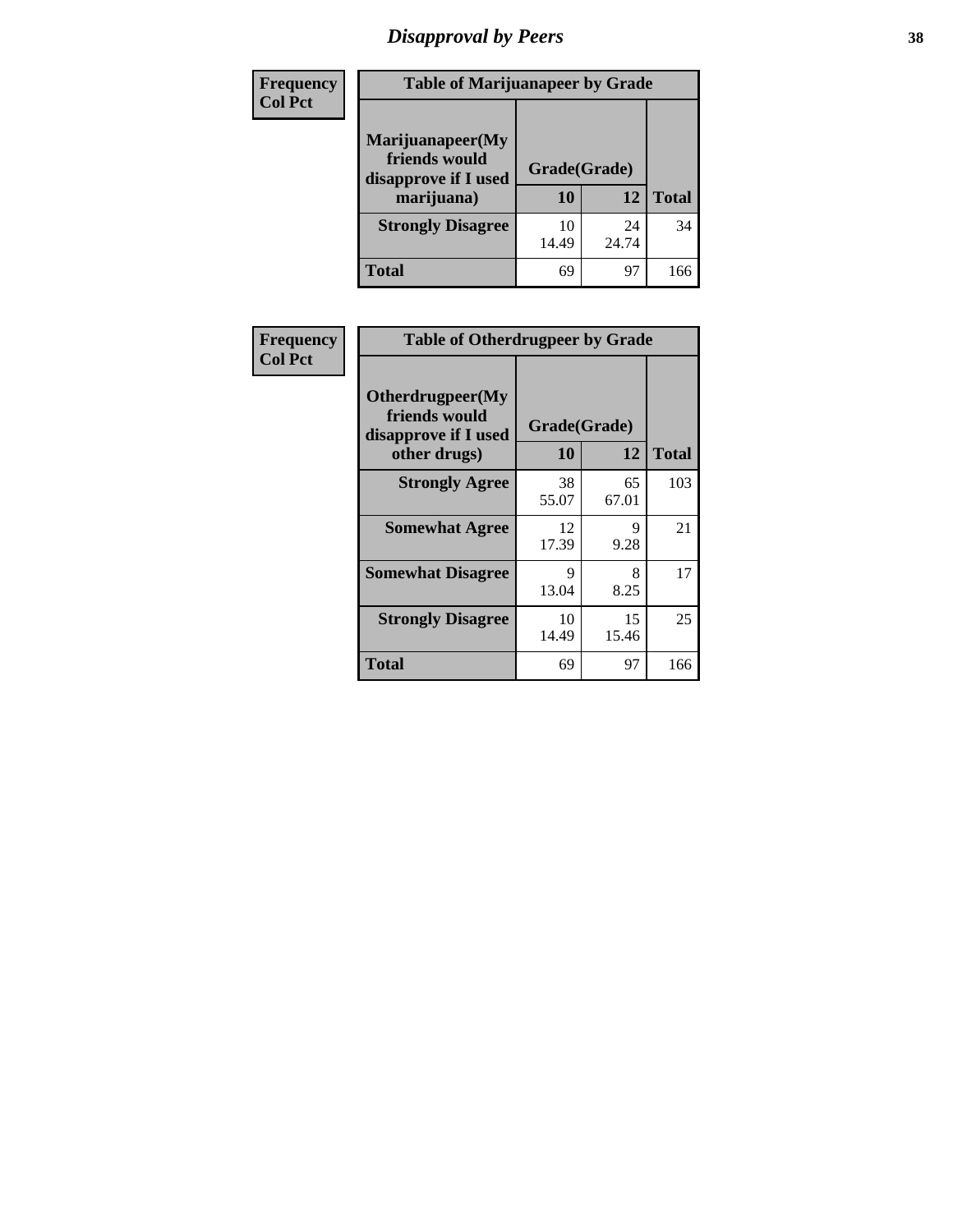| Frequency      | <b>Table of Alcohollocation1 by Grade</b> |              |             |              |
|----------------|-------------------------------------------|--------------|-------------|--------------|
| <b>Col Pct</b> | <b>Alcohollocation1(Places</b>            | Grade(Grade) |             |              |
|                | <b>Friends Use Alcohol)</b>               | 10           | 12          | <b>Total</b> |
|                |                                           | 41<br>59.42  | 71<br>73.20 | 112          |
|                | Do Not Use                                | 28<br>40.58  | 26<br>26.80 | 54           |
|                | <b>Total</b>                              | 69           | 97          | 166          |

| <b>Frequency</b> | <b>Table of Alcohollocation2 by Grade</b>                     |                    |             |              |
|------------------|---------------------------------------------------------------|--------------------|-------------|--------------|
| <b>Col Pct</b>   | <b>Alcohollocation2(Places</b><br><b>Friends Use Alcohol)</b> | Grade(Grade)<br>10 | 12          | <b>Total</b> |
|                  |                                                               | 41<br>59.42        | 54<br>55.67 | 95           |
|                  | Home                                                          | 28<br>40.58        | 43<br>44.33 | 71           |
|                  | <b>Total</b>                                                  | 69                 | 97          | 166          |

| Frequency      | <b>Table of Alcohollocation 3 by Grade</b>                    |                    |             |              |
|----------------|---------------------------------------------------------------|--------------------|-------------|--------------|
| <b>Col Pct</b> | <b>Alcohollocation3(Places</b><br><b>Friends Use Alcohol)</b> | Grade(Grade)<br>10 | 12          | <b>Total</b> |
|                |                                                               |                    |             |              |
|                |                                                               | 67<br>97.10        | 89<br>91.75 | 156          |
|                | <b>School</b>                                                 | 2<br>2.90          | 8<br>8.25   | 10           |
|                | <b>Total</b>                                                  | 69                 | 97          | 166          |

| <b>Frequency</b> | <b>Table of Alcohollocation4 by Grade</b> |              |             |              |
|------------------|-------------------------------------------|--------------|-------------|--------------|
| <b>Col Pct</b>   | <b>Alcohollocation4(Places</b>            | Grade(Grade) |             |              |
|                  | <b>Friends Use Alcohol)</b>               | 10           | 12          | <b>Total</b> |
|                  |                                           | 63<br>91.30  | 87<br>89.69 | 150          |
|                  | Car                                       | 6<br>8.70    | 10<br>10.31 | 16           |
|                  | <b>Total</b>                              | 69           | 97          | 166          |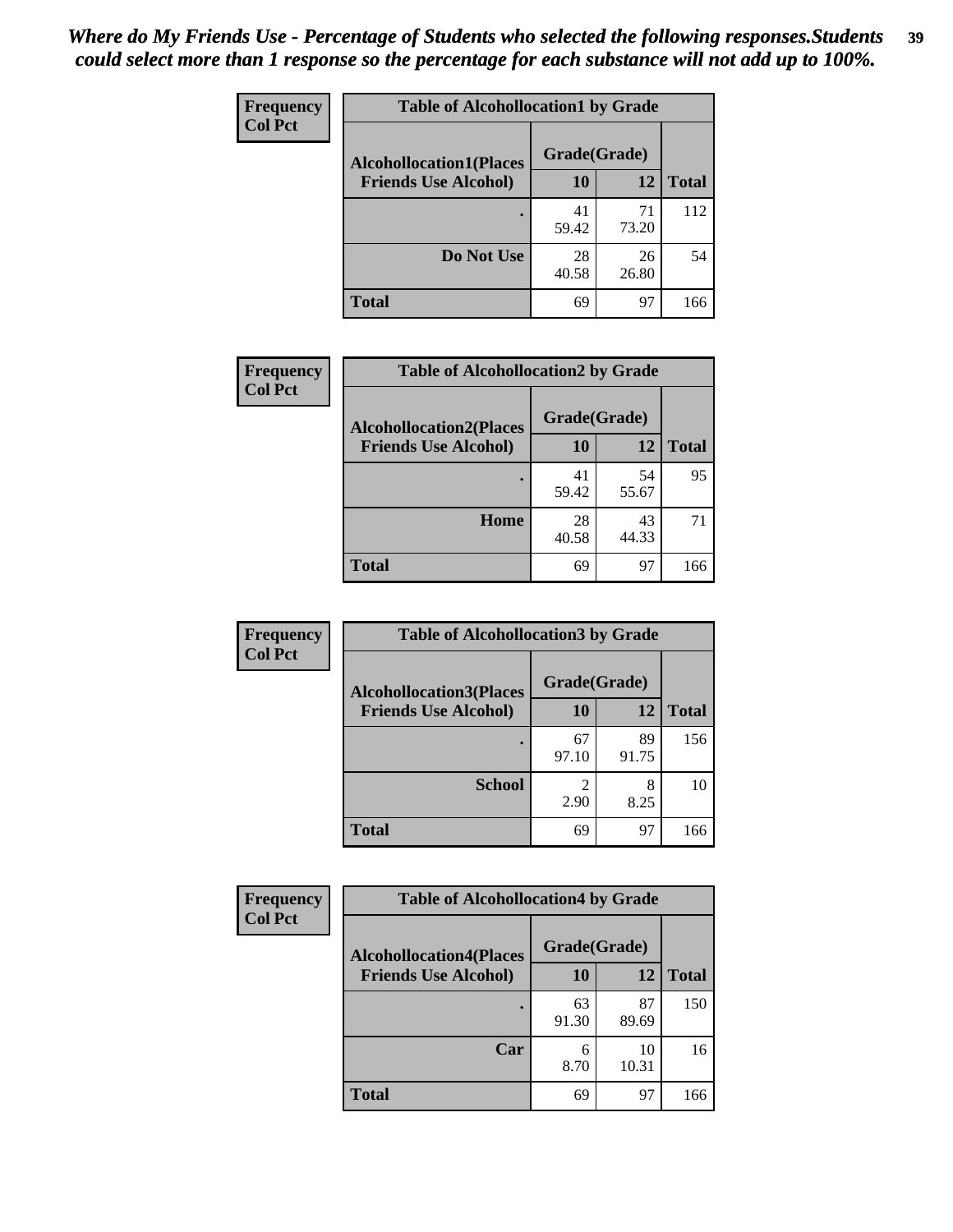| Frequency<br><b>Col Pct</b> | <b>Table of Alcohollocation5 by Grade</b> |              |             |              |
|-----------------------------|-------------------------------------------|--------------|-------------|--------------|
|                             | <b>Alcohollocation5(Places</b>            | Grade(Grade) |             |              |
|                             | <b>Friends Use Alcohol)</b>               | 10           | 12          | <b>Total</b> |
|                             |                                           | 37<br>53.62  | 36<br>37.11 | 73           |
|                             | <b>Friend's House</b>                     | 32<br>46.38  | 61<br>62.89 | 93           |
|                             | <b>Total</b>                              | 69           | 97          | 166          |

| <b>Frequency</b> | <b>Table of Alcohollocation6 by Grade</b> |              |             |              |
|------------------|-------------------------------------------|--------------|-------------|--------------|
| <b>Col Pct</b>   | <b>Alcohollocation6(Places</b>            | Grade(Grade) |             |              |
|                  | <b>Friends Use Alcohol)</b>               | 10           | 12          | <b>Total</b> |
|                  |                                           | 53<br>76.81  | 70<br>72.16 | 123          |
|                  | <b>Other</b>                              | 16<br>23.19  | 27<br>27.84 | 43           |
|                  | <b>Total</b>                              | 69           | 97          | 166          |

| Frequency                                        | <b>Table of Tobaccolocation1 by Grade</b> |             |             |              |
|--------------------------------------------------|-------------------------------------------|-------------|-------------|--------------|
| <b>Col Pct</b><br><b>Tobaccolocation1(Places</b> | Grade(Grade)                              |             |             |              |
|                                                  | <b>Friends Use Tobacco)</b>               | 10          | 12          | <b>Total</b> |
|                                                  |                                           | 42<br>60.87 | 70<br>72.16 | 112          |
|                                                  | Do Not Use                                | 27<br>39.13 | 27<br>27.84 | 54           |
|                                                  | <b>Total</b>                              | 69          | 97          | 166          |

| <b>Frequency</b> | <b>Table of Tobaccolocation2 by Grade</b> |              |             |              |
|------------------|-------------------------------------------|--------------|-------------|--------------|
| <b>Col Pct</b>   | <b>Tobaccolocation2(Places</b>            | Grade(Grade) |             |              |
|                  | <b>Friends Use Tobacco)</b>               | 10           | 12          | <b>Total</b> |
|                  |                                           | 38<br>55.07  | 41<br>42.27 | 79           |
|                  | Home                                      | 31<br>44.93  | 56<br>57.73 | 87           |
|                  | <b>Total</b>                              | 69           | 97          | 166          |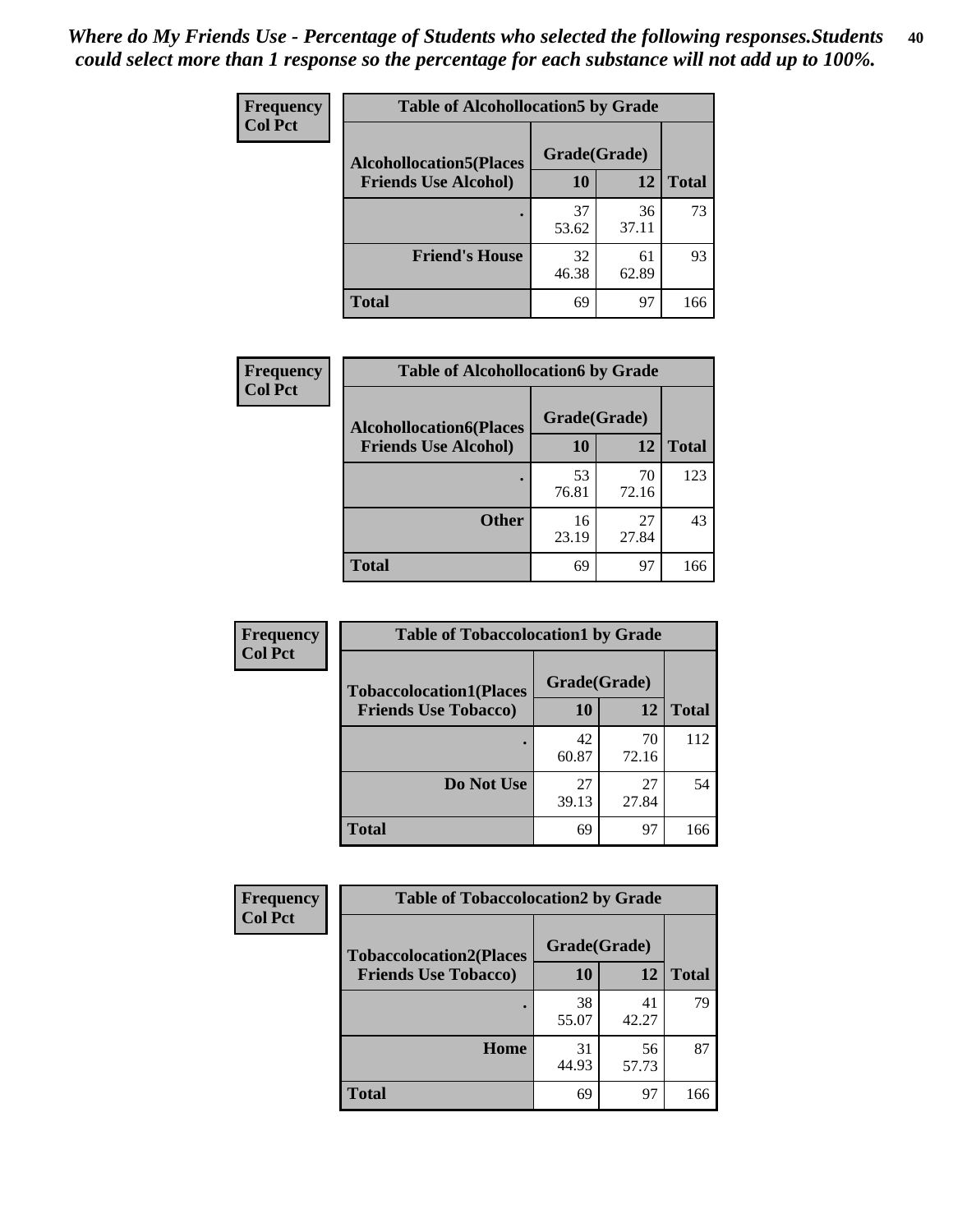| Frequency      | <b>Table of Tobaccolocation 3 by Grade</b> |              |             |              |  |
|----------------|--------------------------------------------|--------------|-------------|--------------|--|
| <b>Col Pct</b> | <b>Tobaccolocation3(Places</b>             | Grade(Grade) |             |              |  |
|                | <b>Friends Use Tobacco)</b>                | 10           | 12          | <b>Total</b> |  |
|                |                                            | 50<br>72.46  | 63<br>64.95 | 113          |  |
|                | <b>School</b>                              | 19<br>27.54  | 34<br>35.05 | 53           |  |
|                | <b>Total</b>                               | 69           | 97          | 166          |  |

| <b>Frequency</b> | <b>Table of Tobaccolocation4 by Grade</b>                     |                           |             |              |
|------------------|---------------------------------------------------------------|---------------------------|-------------|--------------|
| <b>Col Pct</b>   | <b>Tobaccolocation4(Places</b><br><b>Friends Use Tobacco)</b> | Grade(Grade)<br><b>10</b> | 12          | <b>Total</b> |
|                  |                                                               |                           |             |              |
|                  |                                                               | 44<br>63.77               | 45<br>46.39 | 89           |
|                  | Car                                                           | 25<br>36.23               | 52<br>53.61 | 77           |
|                  | <b>Total</b>                                                  | 69                        | 97          | 166          |

| Frequency      | <b>Table of Tobaccolocation5 by Grade</b> |              |             |              |
|----------------|-------------------------------------------|--------------|-------------|--------------|
| <b>Col Pct</b> | <b>Tobaccolocation5(Places</b>            | Grade(Grade) |             |              |
|                | <b>Friends Use Tobacco)</b>               | 10           | 12          | <b>Total</b> |
|                |                                           | 42<br>60.87  | 46<br>47.42 | 88           |
|                | <b>Friend's House</b>                     | 27<br>39.13  | 51<br>52.58 | 78           |
|                | <b>Total</b>                              | 69           | 97          | 166          |

| <b>Frequency</b> | <b>Table of Tobaccolocation6 by Grade</b> |              |             |              |  |
|------------------|-------------------------------------------|--------------|-------------|--------------|--|
| <b>Col Pct</b>   | <b>Tobaccolocation6(Places</b>            | Grade(Grade) |             |              |  |
|                  | <b>Friends Use Tobacco)</b>               | 10           | 12          | <b>Total</b> |  |
|                  |                                           | 49<br>71.01  | 57<br>58.76 | 106          |  |
|                  | <b>Other</b>                              | 20<br>28.99  | 40<br>41.24 | 60           |  |
|                  | <b>Total</b>                              | 69           | 97          | 166          |  |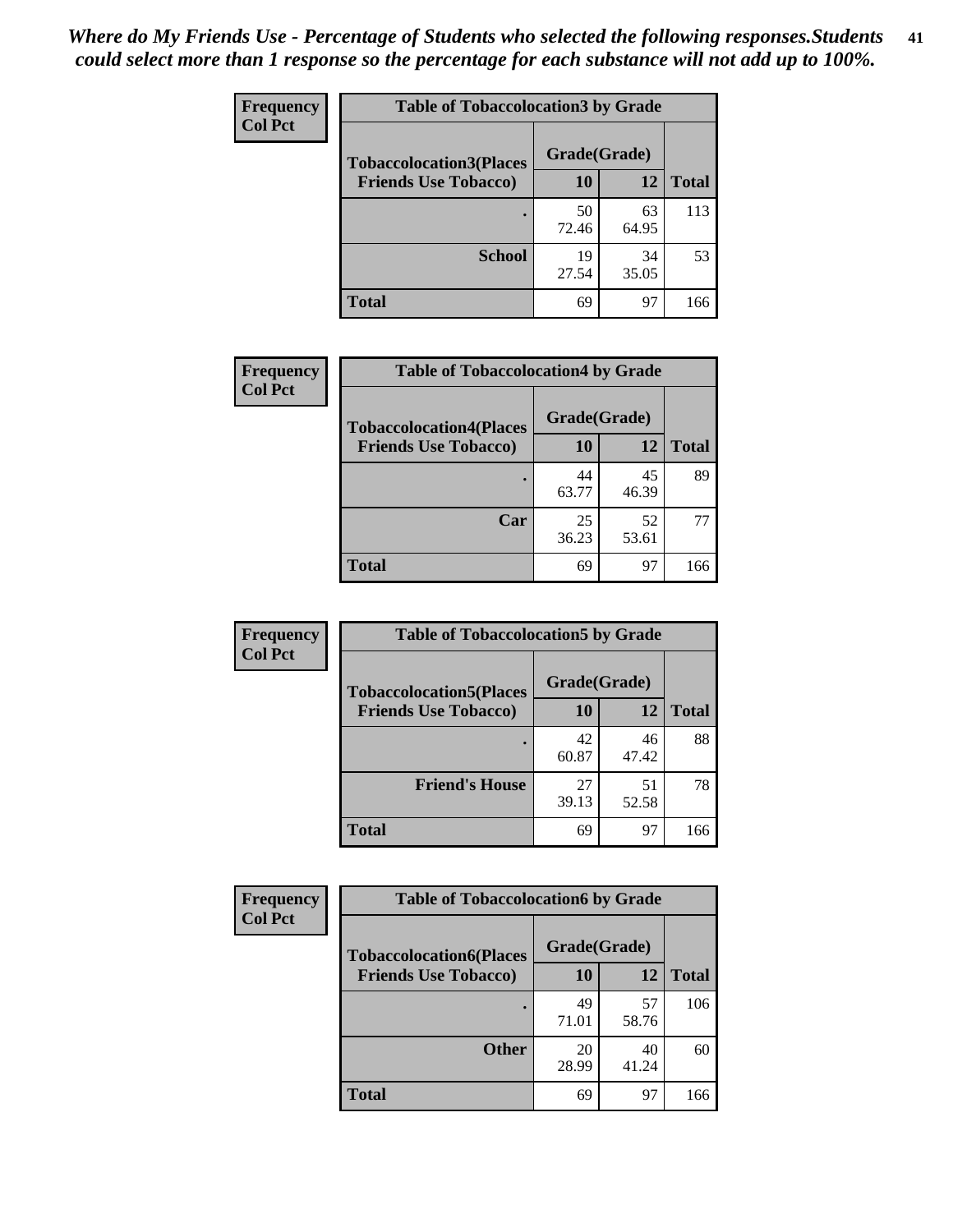| <b>Frequency</b> | <b>Table of Marijuanalocation1 by Grade</b> |              |             |              |
|------------------|---------------------------------------------|--------------|-------------|--------------|
| <b>Col Pct</b>   | <b>Marijuanalocation1(Places</b>            | Grade(Grade) |             |              |
|                  | <b>Friends Use Marijuana</b> )              | 10           | 12          | <b>Total</b> |
|                  |                                             | 19<br>27.54  | 42<br>43.30 | 61           |
|                  | Do Not Use                                  | 50<br>72.46  | 55<br>56.70 | 105          |
|                  | Total                                       | 69           | 97          | 166          |

| <b>Frequency</b> | <b>Table of Marijuanalocation2 by Grade</b>                        |                    |             |              |
|------------------|--------------------------------------------------------------------|--------------------|-------------|--------------|
| <b>Col Pct</b>   | <b>Marijuanalocation2(Places</b><br><b>Friends Use Marijuana</b> ) | Grade(Grade)<br>10 | 12          | <b>Total</b> |
|                  |                                                                    | 53<br>76.81        | 67<br>69.07 | 120          |
|                  | Home                                                               | 16<br>23.19        | 30<br>30.93 | 46           |
|                  | <b>Total</b>                                                       | 69                 | 97          | 166          |

| Frequency<br><b>Col Pct</b> | <b>Table of Marijuanalocation3 by Grade</b> |              |             |       |
|-----------------------------|---------------------------------------------|--------------|-------------|-------|
|                             | <b>Marijuanalocation3(Places</b>            | Grade(Grade) |             |       |
|                             | <b>Friends Use Marijuana</b> )              | 10           | 12          | Total |
|                             |                                             | 66<br>95.65  | 89<br>91.75 | 155   |
|                             | <b>School</b>                               | 3<br>4.35    | 8<br>8.25   |       |
|                             | <b>Total</b>                                | 69           | 97          | 166   |

| <b>Frequency</b> | <b>Table of Marijuanalocation4 by Grade</b> |              |             |              |  |
|------------------|---------------------------------------------|--------------|-------------|--------------|--|
| <b>Col Pct</b>   | <b>Marijuanalocation4(Places</b>            | Grade(Grade) |             |              |  |
|                  | <b>Friends Use Marijuana</b> )              | <b>10</b>    | 12          | <b>Total</b> |  |
|                  |                                             | 61<br>88.41  | 79<br>81.44 | 140          |  |
|                  | Car                                         | 8<br>11.59   | 18<br>18.56 | 26           |  |
|                  | <b>Total</b>                                | 69           | 97          | 166          |  |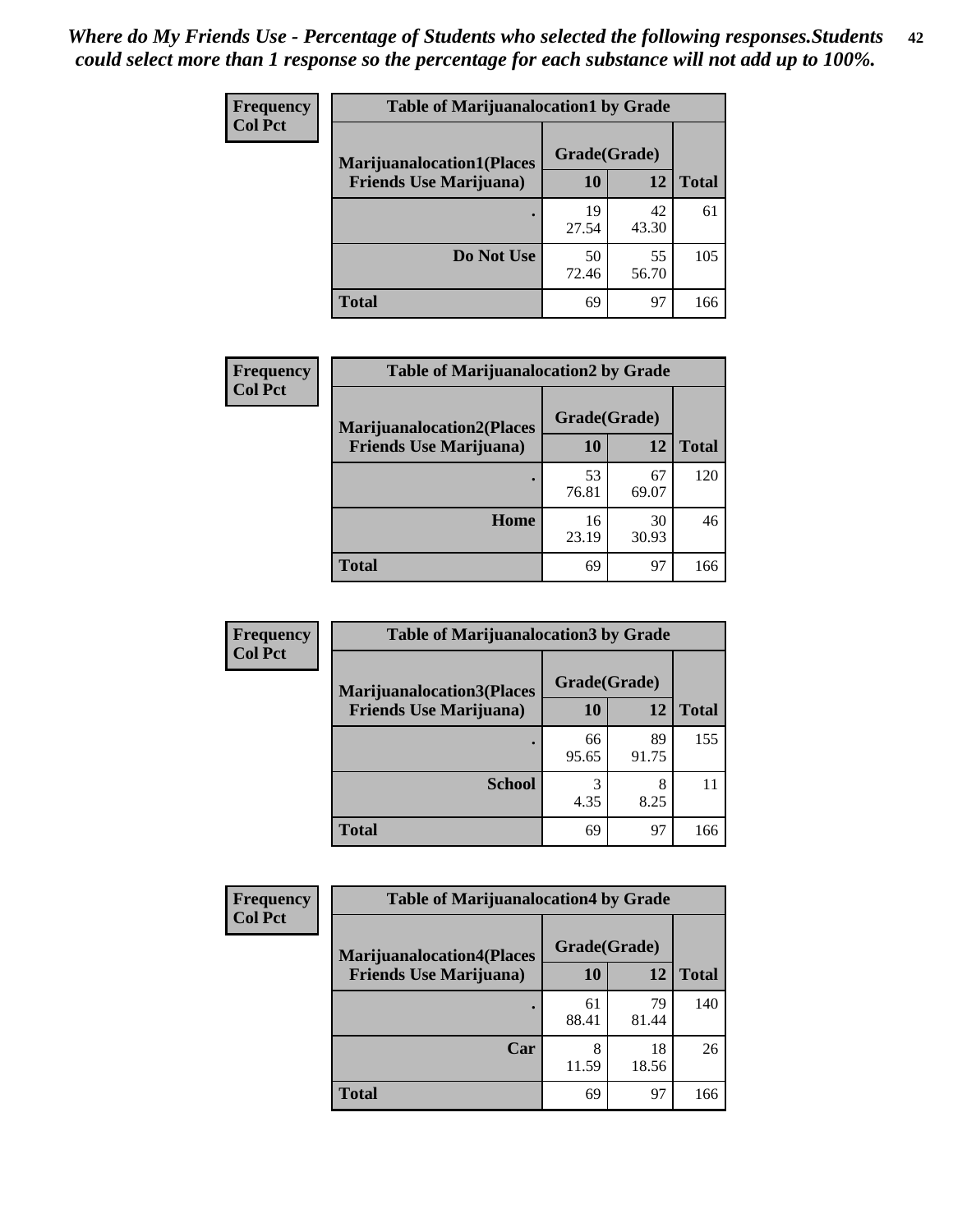| <b>Frequency</b> | <b>Table of Marijuanalocation5 by Grade</b>                         |              |             |              |
|------------------|---------------------------------------------------------------------|--------------|-------------|--------------|
| <b>Col Pct</b>   | <b>Marijuanalocation5(Places)</b><br><b>Friends Use Marijuana</b> ) | Grade(Grade) |             |              |
|                  |                                                                     | 10           | 12          | <b>Total</b> |
|                  |                                                                     | 53<br>76.81  | 66<br>68.04 | 119          |
|                  | <b>Friend's House</b>                                               | 16<br>23.19  | 31<br>31.96 | 47           |
|                  | <b>Total</b>                                                        | 69           | 97          | 166          |

| <b>Frequency</b> | <b>Table of Marijuanalocation6 by Grade</b>                        |                    |             |              |
|------------------|--------------------------------------------------------------------|--------------------|-------------|--------------|
| <b>Col Pct</b>   | <b>Marijuanalocation6(Places</b><br><b>Friends Use Marijuana</b> ) | Grade(Grade)<br>10 | 12          | <b>Total</b> |
|                  |                                                                    | 59<br>85.51        | 74<br>76.29 | 133          |
|                  | <b>Other</b>                                                       | 10<br>14.49        | 23<br>23.71 | 33           |
|                  | <b>Total</b>                                                       | 69                 | 97          | 166          |

| <b>Frequency</b> | <b>Table of Otherdruglocation1 by Grade</b>                          |              |             |              |
|------------------|----------------------------------------------------------------------|--------------|-------------|--------------|
| <b>Col Pct</b>   | <b>Otherdruglocation1(Places</b><br><b>Friends Use Other Illegal</b> | Grade(Grade) |             |              |
|                  | Drugs)                                                               | 10           | 12          | <b>Total</b> |
|                  |                                                                      | 14<br>20.29  | 30<br>30.93 | 44           |
|                  | Do Not Use                                                           | 55<br>79.71  | 67<br>69.07 | 122          |
|                  | <b>Total</b>                                                         | 69           | 97          | 166          |

| <b>Frequency</b> | <b>Table of Otherdruglocation2 by Grade</b>                          |              |             |              |
|------------------|----------------------------------------------------------------------|--------------|-------------|--------------|
| <b>Col Pct</b>   | <b>Otherdruglocation2(Places</b><br><b>Friends Use Other Illegal</b> | Grade(Grade) |             |              |
|                  | Drugs)                                                               | 10           | 12          | <b>Total</b> |
|                  |                                                                      | 58<br>84.06  | 79<br>81.44 | 137          |
|                  | Home                                                                 | 11<br>15.94  | 18<br>18.56 | 29           |
|                  | <b>Total</b>                                                         | 69           | 97          | 166          |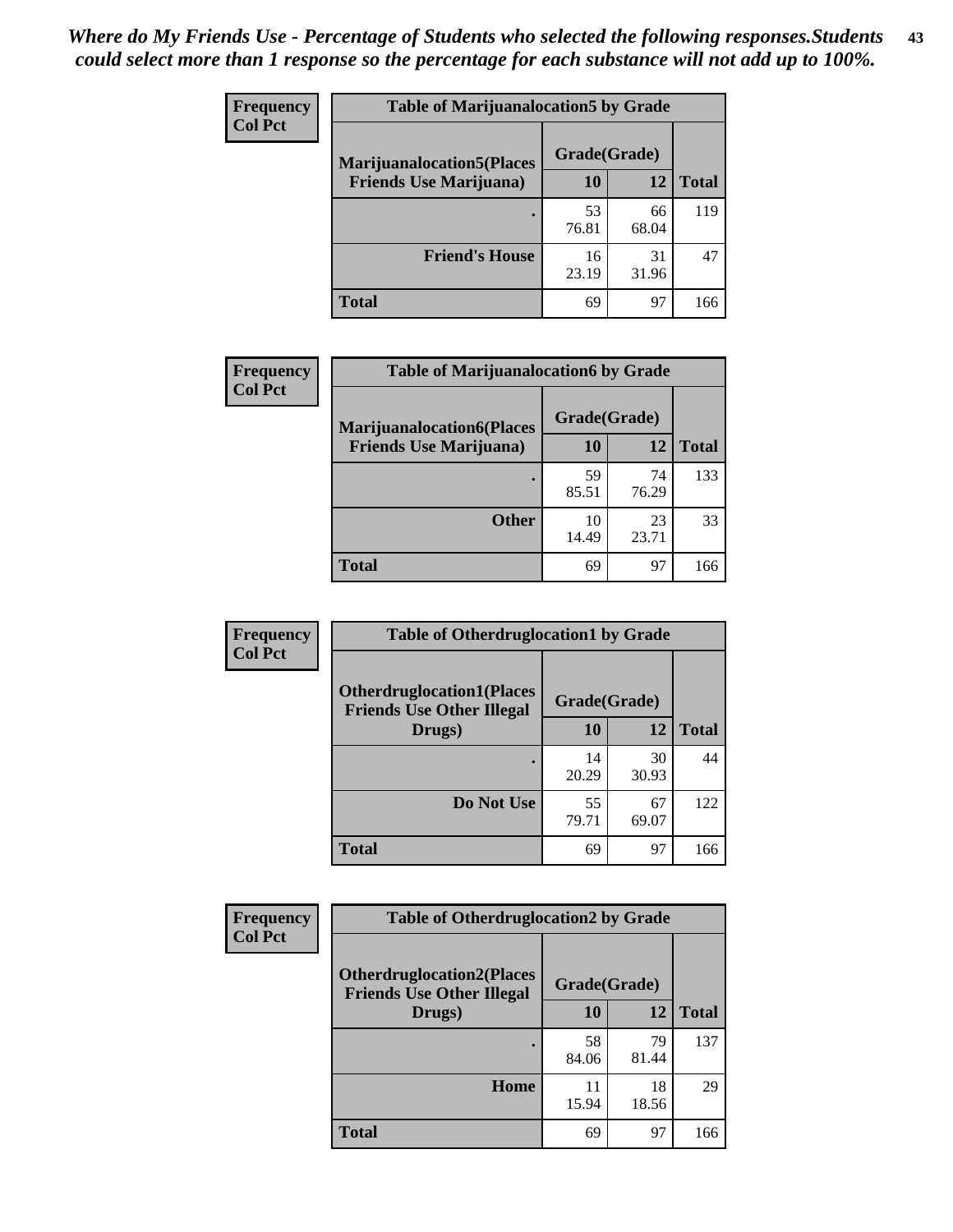| <b>Frequency</b> | <b>Table of Otherdruglocation 3 by Grade</b>                         |              |             |              |
|------------------|----------------------------------------------------------------------|--------------|-------------|--------------|
| <b>Col Pct</b>   | <b>Otherdruglocation3(Places</b><br><b>Friends Use Other Illegal</b> | Grade(Grade) |             |              |
|                  | Drugs)                                                               | 10           | 12          | <b>Total</b> |
|                  |                                                                      | 63<br>91.30  | 84<br>86.60 | 147          |
|                  | <b>School</b>                                                        | 6<br>8.70    | 13<br>13.40 | 19           |
|                  | <b>Total</b>                                                         | 69           | 97          | 166          |

| <b>Frequency</b> | <b>Table of Otherdruglocation4 by Grade</b>                          |              |             |              |
|------------------|----------------------------------------------------------------------|--------------|-------------|--------------|
| <b>Col Pct</b>   | <b>Otherdruglocation4(Places</b><br><b>Friends Use Other Illegal</b> | Grade(Grade) |             |              |
|                  | Drugs)                                                               | 10           | 12          | <b>Total</b> |
|                  |                                                                      | 63<br>91.30  | 86<br>88.66 | 149          |
|                  | Car                                                                  | 6<br>8.70    | 11<br>11.34 |              |
|                  | <b>Total</b>                                                         | 69           | 97          | 166          |

| Frequency      | <b>Table of Otherdruglocation5 by Grade</b>                          |              |             |              |
|----------------|----------------------------------------------------------------------|--------------|-------------|--------------|
| <b>Col Pct</b> | <b>Otherdruglocation5(Places</b><br><b>Friends Use Other Illegal</b> | Grade(Grade) |             |              |
|                | Drugs)                                                               | 10           | 12          | <b>Total</b> |
|                |                                                                      | 60<br>86.96  | 79<br>81.44 | 139          |
|                | <b>Friend's House</b>                                                | 9<br>13.04   | 18<br>18.56 | 27           |
|                | <b>Total</b>                                                         | 69           | 97          | 166          |

| Frequency      | <b>Table of Otherdruglocation6 by Grade</b>                          |              |             |              |
|----------------|----------------------------------------------------------------------|--------------|-------------|--------------|
| <b>Col Pct</b> | <b>Otherdruglocation6(Places</b><br><b>Friends Use Other Illegal</b> | Grade(Grade) |             |              |
|                | Drugs)                                                               | 10           | 12          | <b>Total</b> |
|                |                                                                      | 64<br>92.75  | 81<br>83.51 | 145          |
|                | <b>Other</b>                                                         | 5<br>7.25    | 16<br>16.49 | 21           |
|                | <b>Total</b>                                                         | 69           | 97          | 166          |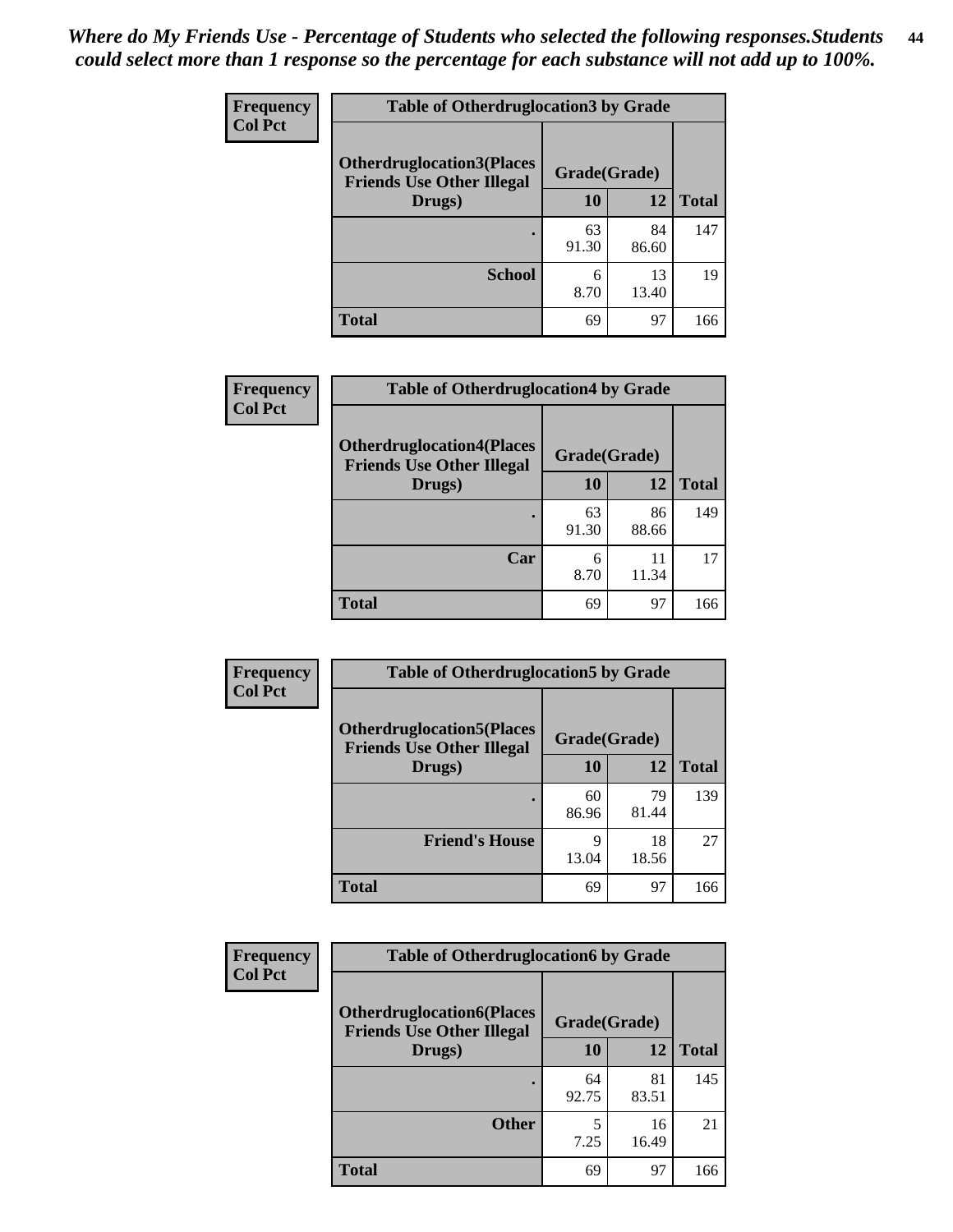| Frequency      | <b>Table of Alcoholtime1 by Grade</b> |              |             |              |
|----------------|---------------------------------------|--------------|-------------|--------------|
| <b>Col Pct</b> | <b>Alcoholtime1(Times</b>             | Grade(Grade) |             |              |
|                | <b>Friends Use</b><br>Alcohol)        | 10           | 12          | <b>Total</b> |
|                |                                       | 38<br>55.07  | 74<br>76.29 | 112          |
|                | Do Not Use                            | 31<br>44.93  | 23<br>23.71 | 54           |
|                | <b>Total</b>                          | 69           | 97          | 166          |

| Frequency      | <b>Table of Alcoholtime2 by Grade</b>           |              |             |              |
|----------------|-------------------------------------------------|--------------|-------------|--------------|
| <b>Col Pct</b> | <b>Alcoholtime2(Times</b><br><b>Friends Use</b> | Grade(Grade) |             |              |
|                | Alcohol)                                        | 10           | 12          | <b>Total</b> |
|                |                                                 | 68<br>98.55  | 93<br>95.88 | 161          |
|                | <b>On Way to School</b>                         | 1.45         | 4<br>4.12   |              |
|                | <b>Total</b>                                    | 69           | 97          | 166          |

| Frequency<br><b>Col Pct</b> | <b>Table of Alcoholtime3 by Grade</b>           |              |             |              |  |
|-----------------------------|-------------------------------------------------|--------------|-------------|--------------|--|
|                             | <b>Alcoholtime3(Times</b><br><b>Friends Use</b> | Grade(Grade) |             |              |  |
|                             | Alcohol)                                        | 10           | 12          | <b>Total</b> |  |
|                             |                                                 | 68<br>98.55  | 92<br>94.85 | 160          |  |
|                             | <b>During School</b>                            | 1.45         | 5<br>5.15   | 6            |  |
|                             | <b>Total</b>                                    | 69           | 97          | 166          |  |

| <b>Frequency</b> | <b>Table of Alcoholtime4 by Grade</b> |              |             |              |  |
|------------------|---------------------------------------|--------------|-------------|--------------|--|
| <b>Col Pct</b>   | <b>Alcoholtime4(Times</b>             | Grade(Grade) |             |              |  |
|                  | <b>Friends Use Alcohol)</b>           | 10           | 12          | <b>Total</b> |  |
|                  | ٠                                     | 67<br>97.10  | 90<br>92.78 | 157          |  |
|                  | <b>On Way Home From School</b>        | っ<br>2.90    | 7.22        | Q            |  |
|                  | <b>Total</b>                          | 69           | 97          | 166          |  |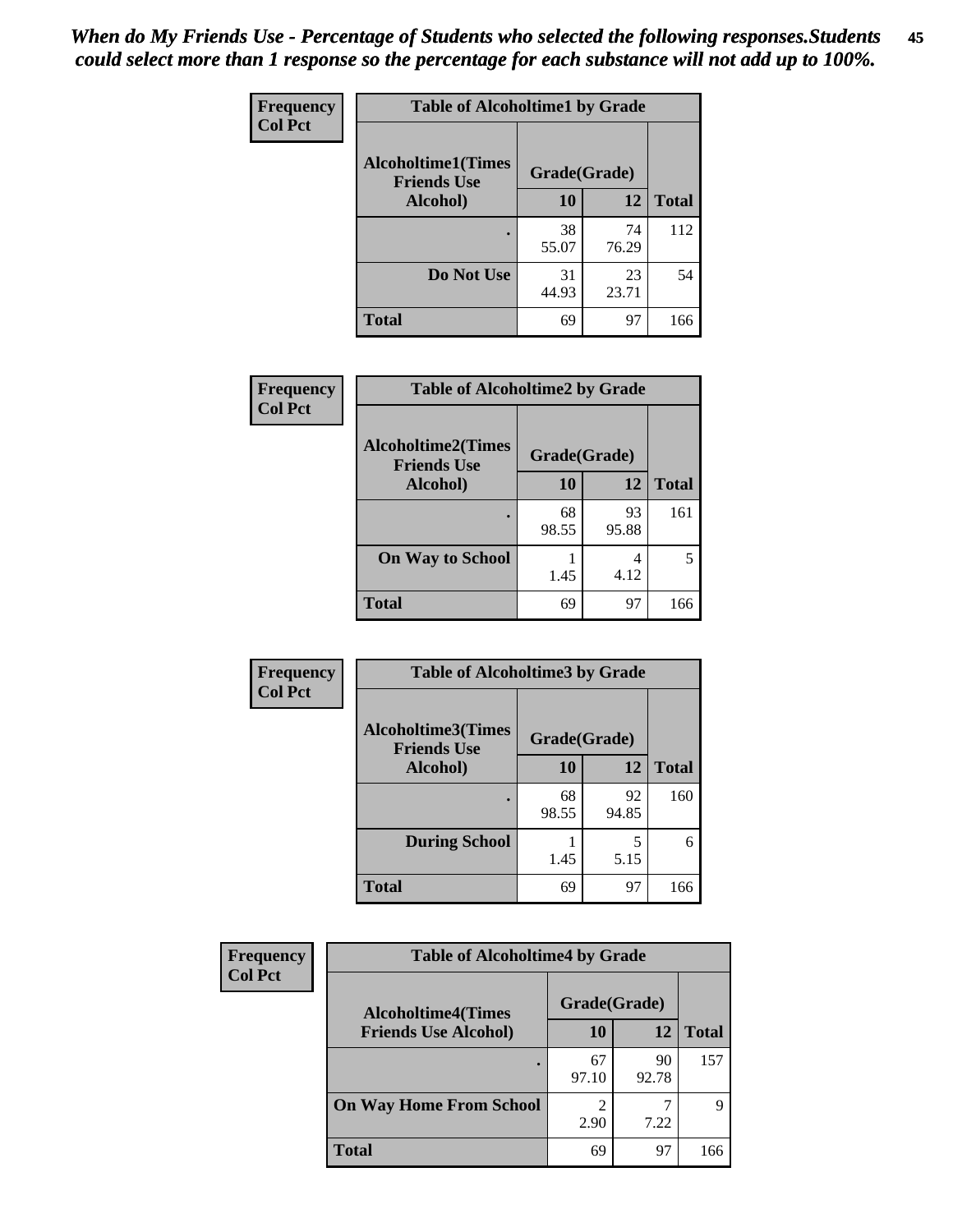*When do My Friends Use - Percentage of Students who selected the following responses.Students could select more than 1 response so the percentage for each substance will not add up to 100%.* **46**

| <b>Frequency</b> | <b>Table of Alcoholtime5 by Grade</b>           |              |             |              |
|------------------|-------------------------------------------------|--------------|-------------|--------------|
| <b>Col Pct</b>   | <b>Alcoholtime5(Times</b><br><b>Friends Use</b> | Grade(Grade) |             |              |
|                  | Alcohol)                                        | 10           | 12          | <b>Total</b> |
|                  |                                                 | 53<br>76.81  | 73<br>75.26 | 126          |
|                  | Weeknights                                      | 16<br>23.19  | 24<br>24.74 | 40           |
|                  | <b>Total</b>                                    | 69           | 97          | 166          |

| Frequency      | <b>Table of Alcoholtime6 by Grade</b>           |              |             |              |
|----------------|-------------------------------------------------|--------------|-------------|--------------|
| <b>Col Pct</b> | <b>Alcoholtime6(Times</b><br><b>Friends Use</b> | Grade(Grade) |             |              |
|                | Alcohol)                                        | 10           | 12          | <b>Total</b> |
|                |                                                 | 29<br>42.03  | 27<br>27.84 | 56           |
|                | Weekends                                        | 40<br>57.97  | 70<br>72.16 | 110          |
|                | <b>Total</b>                                    | 69           | 97          | 166          |

| Frequency      | <b>Table of Tobaccotime1 by Grade</b>           |              |             |              |
|----------------|-------------------------------------------------|--------------|-------------|--------------|
| <b>Col Pct</b> | <b>Tobaccotime1(Times</b><br><b>Friends Use</b> | Grade(Grade) |             |              |
|                | <b>Tobacco</b> )                                | 10           | 12          | <b>Total</b> |
|                |                                                 | 42<br>60.87  | 68<br>70.10 | 110          |
|                | Do Not Use                                      | 27<br>39.13  | 29<br>29.90 | 56           |
|                | <b>Total</b>                                    | 69           | 97          | 166          |

| Frequency      | <b>Table of Tobaccotime2 by Grade</b>           |              |             |              |  |
|----------------|-------------------------------------------------|--------------|-------------|--------------|--|
| <b>Col Pct</b> | <b>Tobaccotime2(Times</b><br><b>Friends Use</b> | Grade(Grade) |             |              |  |
|                | <b>Tobacco</b> )                                | 10           | 12          | <b>Total</b> |  |
|                | ٠                                               | 47<br>68.12  | 49<br>50.52 | 96           |  |
|                | <b>On Way to School</b>                         | 22<br>31.88  | 48<br>49.48 | 70           |  |
|                | Total                                           | 69           | 97          | 166          |  |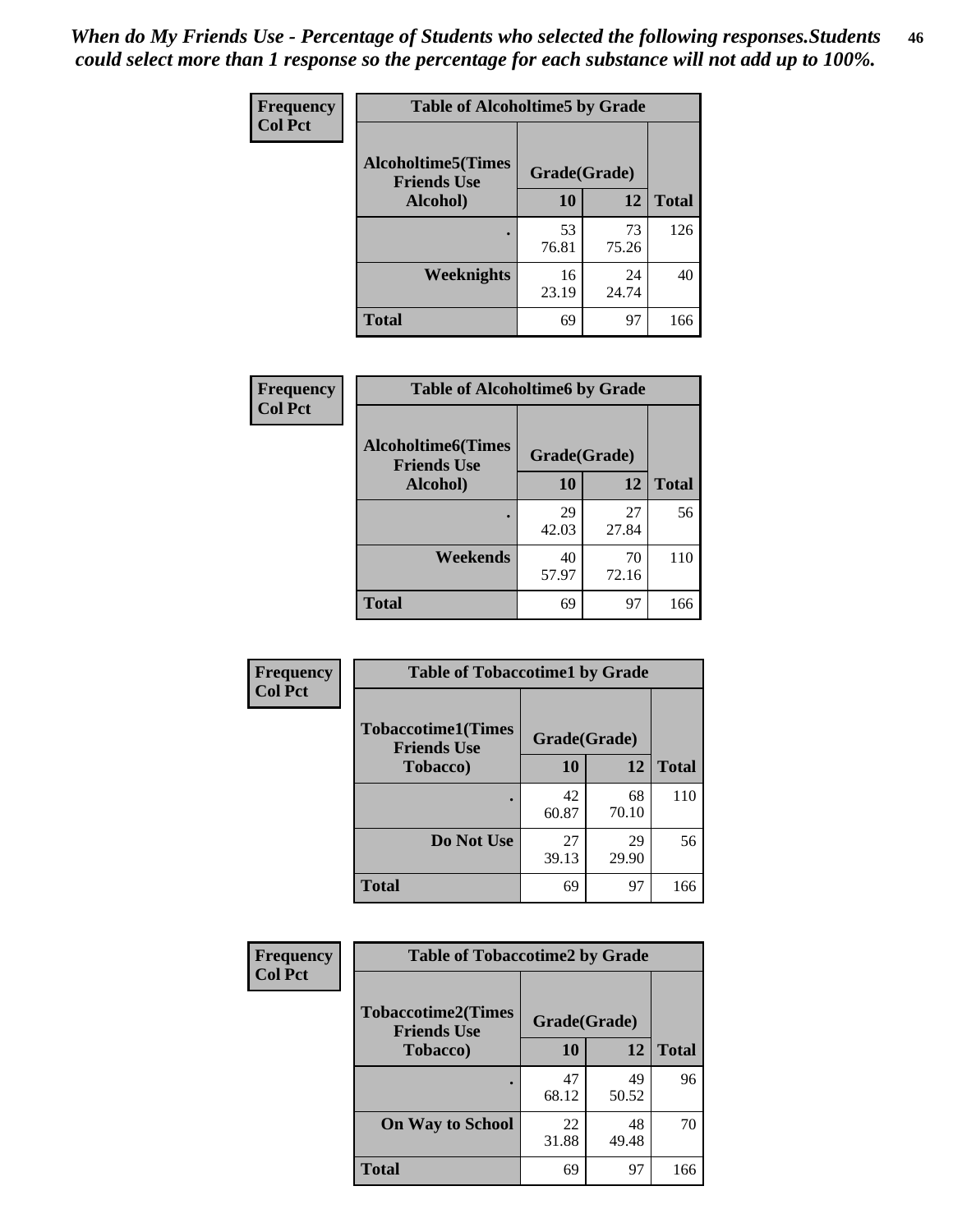*When do My Friends Use - Percentage of Students who selected the following responses.Students could select more than 1 response so the percentage for each substance will not add up to 100%.* **47**

| <b>Frequency</b> | <b>Table of Tobaccotime3 by Grade</b>           |              |             |              |  |
|------------------|-------------------------------------------------|--------------|-------------|--------------|--|
| <b>Col Pct</b>   | <b>Tobaccotime3(Times</b><br><b>Friends Use</b> | Grade(Grade) |             |              |  |
|                  | <b>Tobacco</b> )                                | 10           | 12          | <b>Total</b> |  |
|                  |                                                 | 50<br>72.46  | 61<br>62.89 | 111          |  |
|                  | <b>During School</b>                            | 19<br>27.54  | 36<br>37.11 | 55           |  |
|                  | <b>Total</b>                                    | 69           | 97          | 166          |  |

| <b>Frequency</b> | <b>Table of Tobaccotime4 by Grade</b> |              |             |              |
|------------------|---------------------------------------|--------------|-------------|--------------|
| <b>Col Pct</b>   | <b>Tobaccotime4(Times</b>             | Grade(Grade) |             |              |
|                  | <b>Friends Use Tobacco)</b>           | 10           | 12          | <b>Total</b> |
|                  |                                       | 67<br>97.10  | 90<br>92.78 | 157          |
|                  | <b>On Way Home From School</b>        | 2<br>2.90    | 7.22        | 9            |
|                  | <b>Total</b>                          | 69           | 97          | 166          |

| <b>Frequency</b> | <b>Table of Tobaccotime5 by Grade</b>            |              |             |              |
|------------------|--------------------------------------------------|--------------|-------------|--------------|
| <b>Col Pct</b>   | <b>Tobaccotime5</b> (Times<br><b>Friends Use</b> | Grade(Grade) |             |              |
|                  | <b>Tobacco</b> )                                 | 10           | 12          | <b>Total</b> |
|                  |                                                  | 39<br>56.52  | 39<br>40.21 | 78           |
|                  | Weeknights                                       | 30<br>43.48  | 58<br>59.79 | 88           |
|                  | <b>Total</b>                                     | 69           | 97          | 166          |

| Frequency      | <b>Table of Tobaccotime6 by Grade</b>           |              |             |              |
|----------------|-------------------------------------------------|--------------|-------------|--------------|
| <b>Col Pct</b> | <b>Tobaccotime6(Times</b><br><b>Friends Use</b> | Grade(Grade) |             |              |
|                | <b>Tobacco</b> )                                | 10           | 12          | <b>Total</b> |
|                |                                                 | 34<br>49.28  | 40<br>41.24 | 74           |
|                | Weekends                                        | 35<br>50.72  | 57<br>58.76 | 92           |
|                | <b>Total</b>                                    | 69           | 97          | 166          |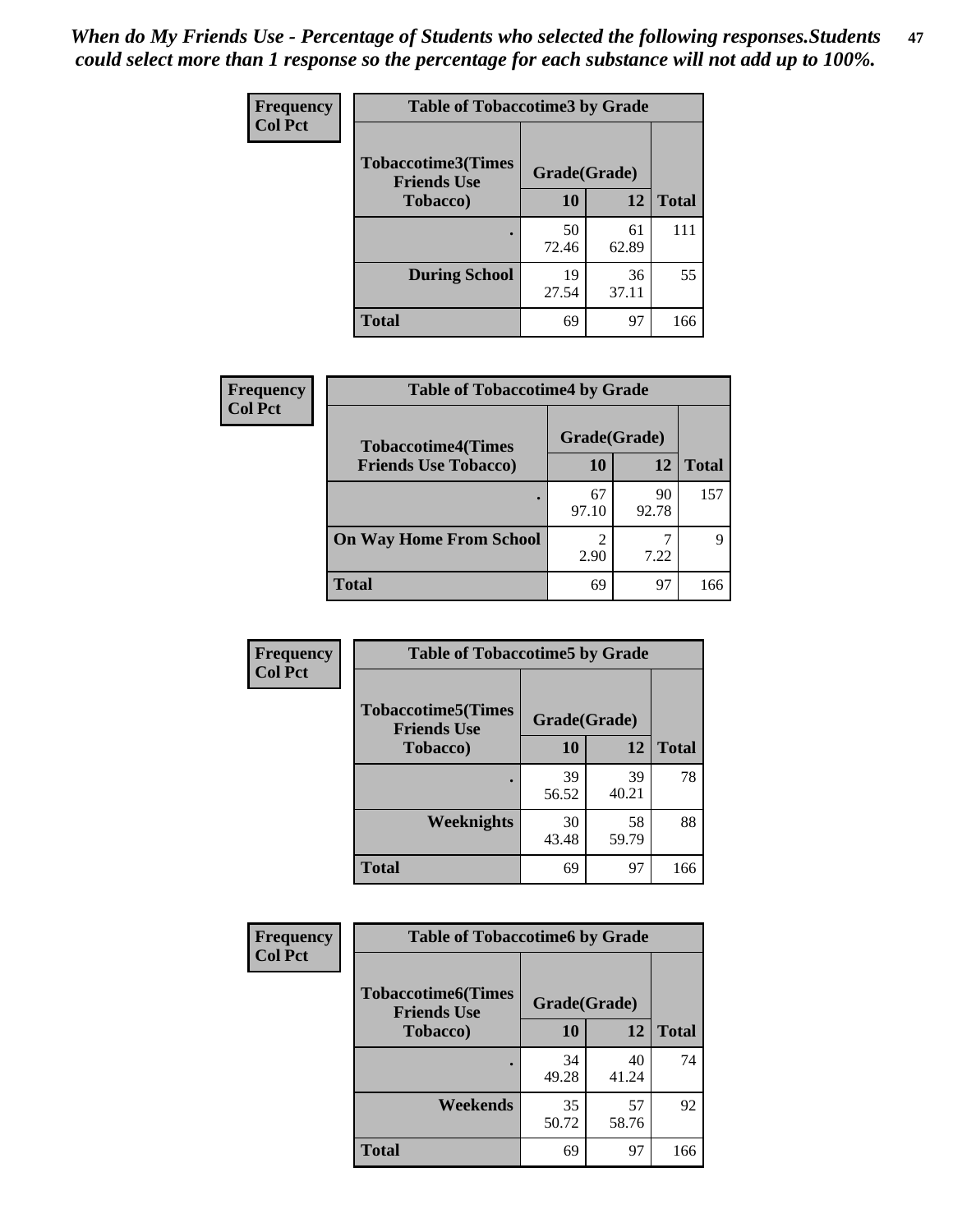| Frequency      | <b>Table of Marijuanatime1 by Grade</b>           |              |             |              |
|----------------|---------------------------------------------------|--------------|-------------|--------------|
| <b>Col Pct</b> | <b>Marijuanatime1(Times</b><br><b>Friends Use</b> | Grade(Grade) |             |              |
|                | Marijuana)                                        | 10           | 12          | <b>Total</b> |
|                |                                                   | 22<br>31.88  | 39<br>40.21 | 61           |
|                | Do Not Use                                        | 47<br>68.12  | 58<br>59.79 | 105          |
|                | <b>Total</b>                                      | 69           | 97          | 166          |

| Frequency      | <b>Table of Marijuanatime2 by Grade</b>           |              |             |              |
|----------------|---------------------------------------------------|--------------|-------------|--------------|
| <b>Col Pct</b> | <b>Marijuanatime2(Times</b><br><b>Friends Use</b> | Grade(Grade) |             |              |
|                | Marijuana)                                        | 10           | 12          | <b>Total</b> |
|                |                                                   | 66<br>95.65  | 84<br>86.60 | 150          |
|                | <b>On Way to School</b>                           | 3<br>4.35    | 13<br>13.40 | 16           |
|                | <b>Total</b>                                      | 69           | 97          | 166          |

| Frequency<br><b>Col Pct</b> | <b>Table of Marijuanatime3 by Grade</b>    |              |             |              |
|-----------------------------|--------------------------------------------|--------------|-------------|--------------|
|                             | Marijuanatime3(Times<br><b>Friends Use</b> | Grade(Grade) |             |              |
|                             | Marijuana)                                 | 10           | 12          | <b>Total</b> |
|                             |                                            | 68<br>98.55  | 88<br>90.72 | 156          |
|                             | <b>During School</b>                       | 1.45         | 9<br>9.28   | 10           |
|                             | <b>Total</b>                               | 69           | 97          | 166          |

| <b>Frequency</b> | <b>Table of Marijuanatime4 by Grade</b> |              |             |              |
|------------------|-----------------------------------------|--------------|-------------|--------------|
| <b>Col Pct</b>   | <b>Marijuanatime4</b> (Times            | Grade(Grade) |             |              |
|                  | <b>Friends Use Marijuana</b> )          | 10           | 12          | <b>Total</b> |
|                  |                                         | 65<br>94.20  | 83<br>85.57 | 148          |
|                  | <b>On Way Home From School</b>          | 4<br>5.80    | 14<br>14.43 | 18           |
|                  | <b>Total</b>                            | 69           | 97          | 166          |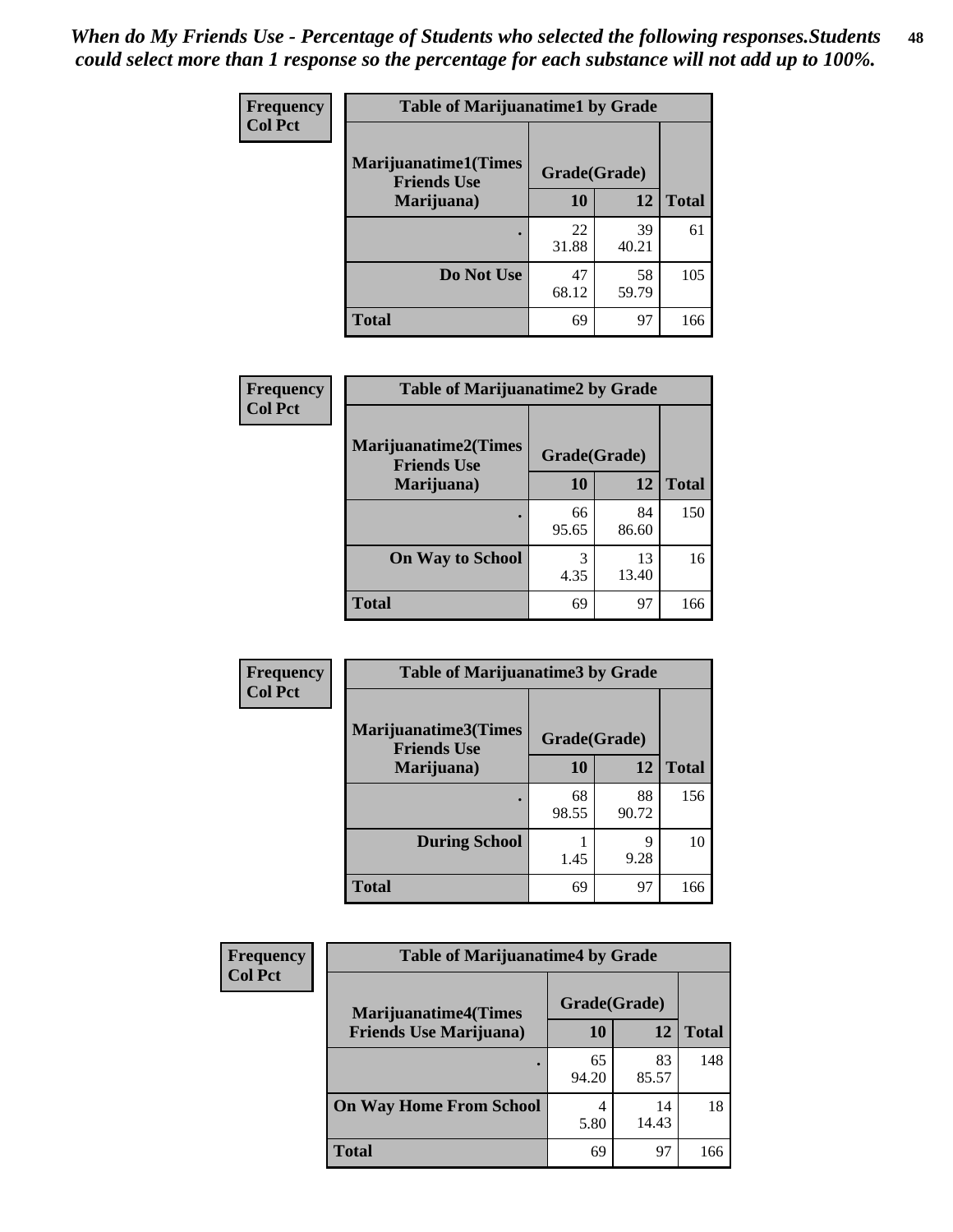| <b>Frequency</b> | <b>Table of Marijuanatime5 by Grade</b>            |              |             |              |
|------------------|----------------------------------------------------|--------------|-------------|--------------|
| <b>Col Pct</b>   | <b>Marijuanatime5</b> (Times<br><b>Friends Use</b> | Grade(Grade) |             |              |
|                  | Marijuana)                                         | 10           | 12          | <b>Total</b> |
|                  |                                                    | 56<br>81.16  | 68<br>70.10 | 124          |
|                  | <b>Weeknights</b>                                  | 13<br>18.84  | 29<br>29.90 | 42           |
|                  | <b>Total</b>                                       | 69           | 97          | 166          |

| Frequency      |                                            | <b>Table of Marijuanatime6 by Grade</b> |             |              |
|----------------|--------------------------------------------|-----------------------------------------|-------------|--------------|
| <b>Col Pct</b> | Marijuanatime6(Times<br><b>Friends Use</b> | Grade(Grade)                            |             |              |
|                | Marijuana)                                 | 10                                      | 12          | <b>Total</b> |
|                |                                            | 46<br>66.67                             | 59<br>60.82 | 105          |
|                | Weekends                                   | 23<br>33.33                             | 38<br>39.18 | 61           |
|                | <b>Total</b>                               | 69                                      | 97          | 166          |

| <b>Frequency</b> | <b>Table of Otherdrugtime1 by Grade</b>                 |              |             |              |
|------------------|---------------------------------------------------------|--------------|-------------|--------------|
| <b>Col Pct</b>   | <b>Otherdrugtime1(Times</b><br><b>Friends Use Other</b> | Grade(Grade) |             |              |
|                  | <b>Illegal Drugs</b> )                                  | 10           | 12          | <b>Total</b> |
|                  |                                                         | 10<br>14.49  | 27<br>27.84 | 37           |
|                  | Do Not Use                                              | 59<br>85.51  | 70<br>72.16 | 129          |
|                  | Total                                                   | 69           | 97          | 166          |

| <b>Frequency</b> | <b>Table of Otherdrugtime2 by Grade</b>                 |              |             |              |  |  |
|------------------|---------------------------------------------------------|--------------|-------------|--------------|--|--|
| <b>Col Pct</b>   | <b>Otherdrugtime2(Times</b><br><b>Friends Use Other</b> | Grade(Grade) |             |              |  |  |
|                  | <b>Illegal Drugs</b> )                                  | 10           | 12          | <b>Total</b> |  |  |
|                  |                                                         | 65<br>94.20  | 86<br>88.66 | 151          |  |  |
|                  | <b>On Way to School</b>                                 | 4<br>5.80    | 11<br>11.34 | 15           |  |  |
|                  | Total                                                   | 69           | 97          | 166          |  |  |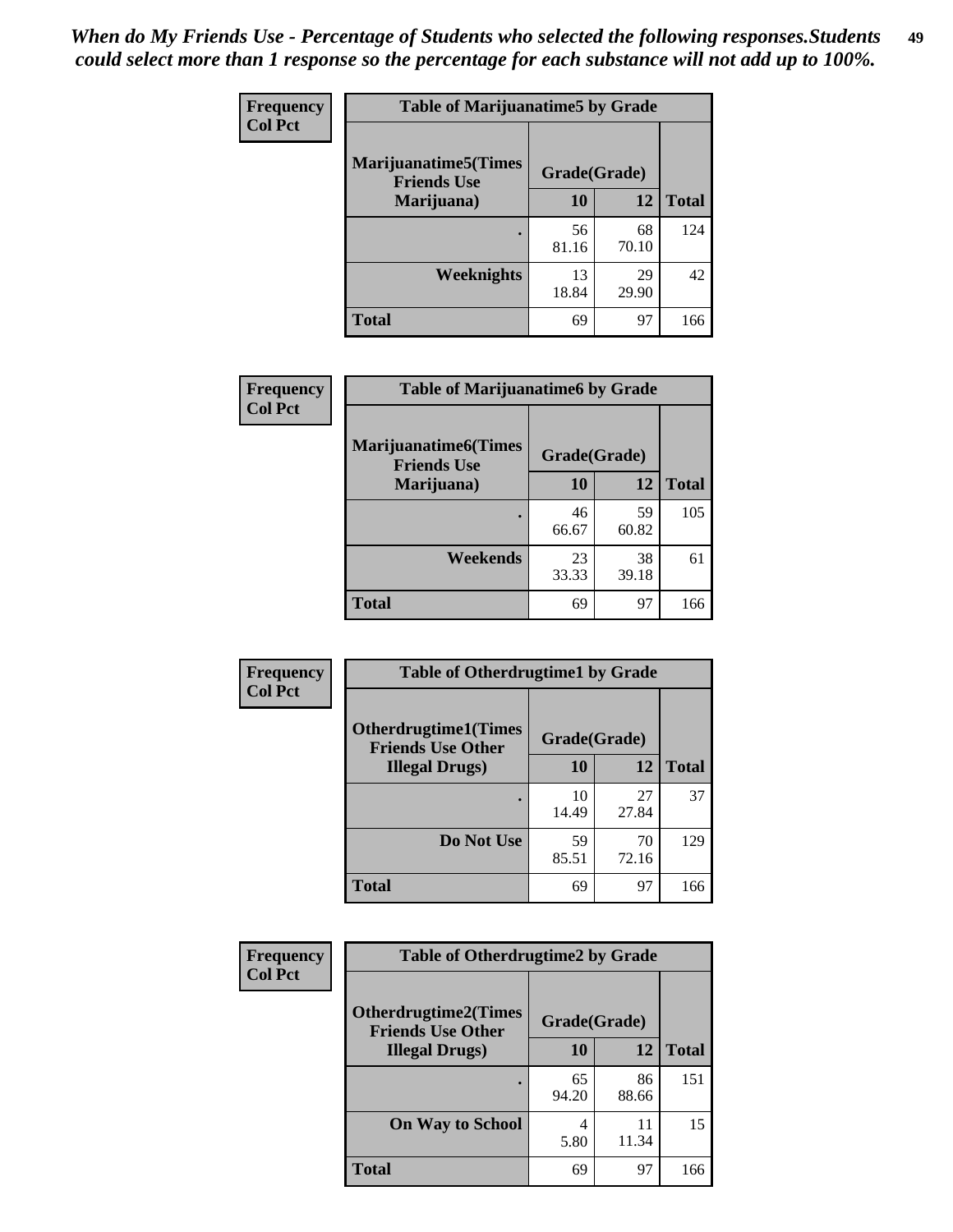| <b>Frequency</b> | <b>Table of Otherdrugtime3 by Grade</b>          |              |             |              |  |
|------------------|--------------------------------------------------|--------------|-------------|--------------|--|
| <b>Col Pct</b>   | Otherdrugtime3(Times<br><b>Friends Use Other</b> | Grade(Grade) |             |              |  |
|                  | <b>Illegal Drugs</b> )                           | 10           | 12          | <b>Total</b> |  |
|                  |                                                  | 65<br>94.20  | 88<br>90.72 | 153          |  |
|                  | <b>During School</b>                             | 4<br>5.80    | 9<br>9.28   | 13           |  |
|                  | Total                                            | 69           | 97          | 166          |  |

| Frequency      | <b>Table of Otherdrugtime4 by Grade</b>                         |              |             |              |  |
|----------------|-----------------------------------------------------------------|--------------|-------------|--------------|--|
| <b>Col Pct</b> | <b>Otherdrugtime4(Times</b><br><b>Friends Use Other Illegal</b> | Grade(Grade) |             |              |  |
|                | Drugs)                                                          | 10           | 12          | <b>Total</b> |  |
|                | ٠                                                               | 65<br>94.20  | 87<br>89.69 | 152          |  |
|                | <b>On Way Home From School</b>                                  | 4<br>5.80    | 10<br>10.31 | 14           |  |
|                | <b>Total</b>                                                    | 69           | 97          | 166          |  |

| <b>Frequency</b> | <b>Table of Otherdrugtime5 by Grade</b>                  |              |             |              |  |  |
|------------------|----------------------------------------------------------|--------------|-------------|--------------|--|--|
| <b>Col Pct</b>   | <b>Otherdrugtime5</b> (Times<br><b>Friends Use Other</b> | Grade(Grade) |             |              |  |  |
|                  | <b>Illegal Drugs</b> )                                   | 10           | 12          | <b>Total</b> |  |  |
|                  |                                                          | 63<br>91.30  | 80<br>82.47 | 143          |  |  |
|                  | Weeknights                                               | 6<br>8.70    | 17<br>17.53 | 23           |  |  |
|                  | <b>Total</b>                                             | 69           | 97          | 166          |  |  |

| <b>Frequency</b> | <b>Table of Otherdrugtime6 by Grade</b>                  |              |             |              |  |  |
|------------------|----------------------------------------------------------|--------------|-------------|--------------|--|--|
| <b>Col Pct</b>   | <b>Otherdrugtime6</b> (Times<br><b>Friends Use Other</b> | Grade(Grade) |             |              |  |  |
|                  | <b>Illegal Drugs</b> )                                   | 10           | 12          | <b>Total</b> |  |  |
|                  |                                                          | 59<br>85.51  | 74<br>76.29 | 133          |  |  |
|                  | Weekends                                                 | 10<br>14.49  | 23<br>23.71 | 33           |  |  |
|                  | Total                                                    | 69           | 97          | 166          |  |  |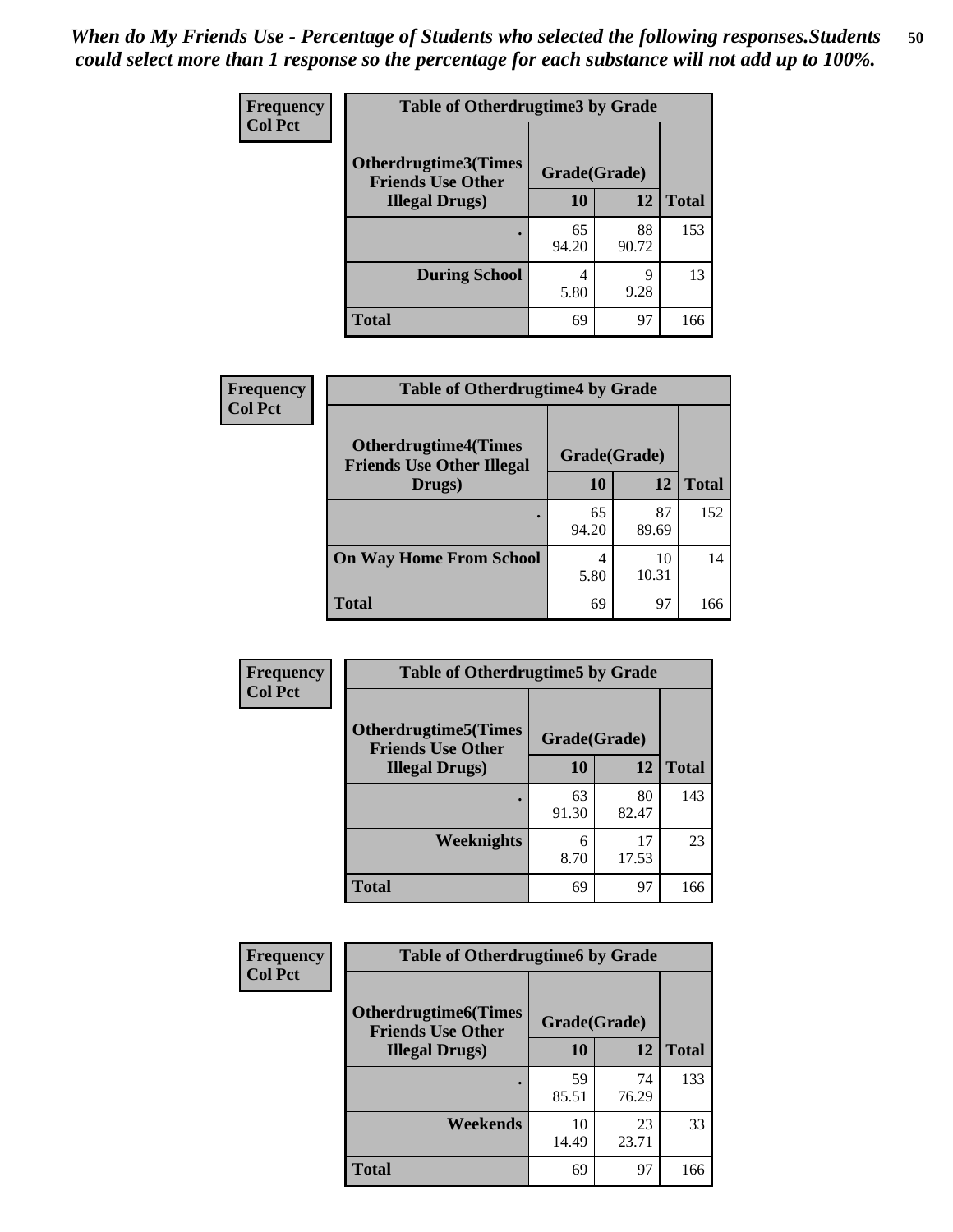| Frequency      | <b>Table of Educationalcohol by Grade</b>                                                                  |              |             |              |  |
|----------------|------------------------------------------------------------------------------------------------------------|--------------|-------------|--------------|--|
| <b>Col Pct</b> | Educationalcohol(I<br>have been taught<br>about alcohol,<br>tobacco,<br>and other drugs<br>within the last | Grade(Grade) |             |              |  |
|                | year at school)                                                                                            | 10           | 12          | <b>Total</b> |  |
|                | Yes                                                                                                        | 59<br>85.51  | 57<br>58.76 | 116          |  |
|                | N <sub>0</sub>                                                                                             | 10<br>14.49  | 40<br>41.24 | 50           |  |
|                | <b>Total</b>                                                                                               | 69           | 97          | 166          |  |

| Frequency      | <b>Table of Eversmoked by Grade</b> |              |             |              |  |  |
|----------------|-------------------------------------|--------------|-------------|--------------|--|--|
| <b>Col Pct</b> | Eversmoked(I<br>have smoked         | Grade(Grade) |             |              |  |  |
|                | a cigarette)                        | 10           | 12          | <b>Total</b> |  |  |
|                | <b>Yes</b>                          | 29<br>42.03  | 62<br>63.92 | 91           |  |  |
|                | N <sub>0</sub>                      | 40<br>57.97  | 35<br>36.08 | 75           |  |  |
|                | <b>Total</b>                        | 69           | 97          | 166          |  |  |

| Frequency<br><b>Col Pct</b> | <b>Table of Drovedrinking by Grade</b>                                                                              |                    |             |              |
|-----------------------------|---------------------------------------------------------------------------------------------------------------------|--------------------|-------------|--------------|
|                             | Drovedrinking(In<br>the past 30 days I<br>have driven a car<br>or other vehicle<br>while I was<br>drinking alcohol) | Grade(Grade)<br>10 | 12          | <b>Total</b> |
|                             | <b>Yes</b>                                                                                                          | 1.45               | 10<br>10.31 | 11           |
|                             | N <sub>0</sub>                                                                                                      | 68<br>98.55        | 87<br>89.69 | 155          |
|                             | <b>Total</b>                                                                                                        | 69                 | 97          | 166          |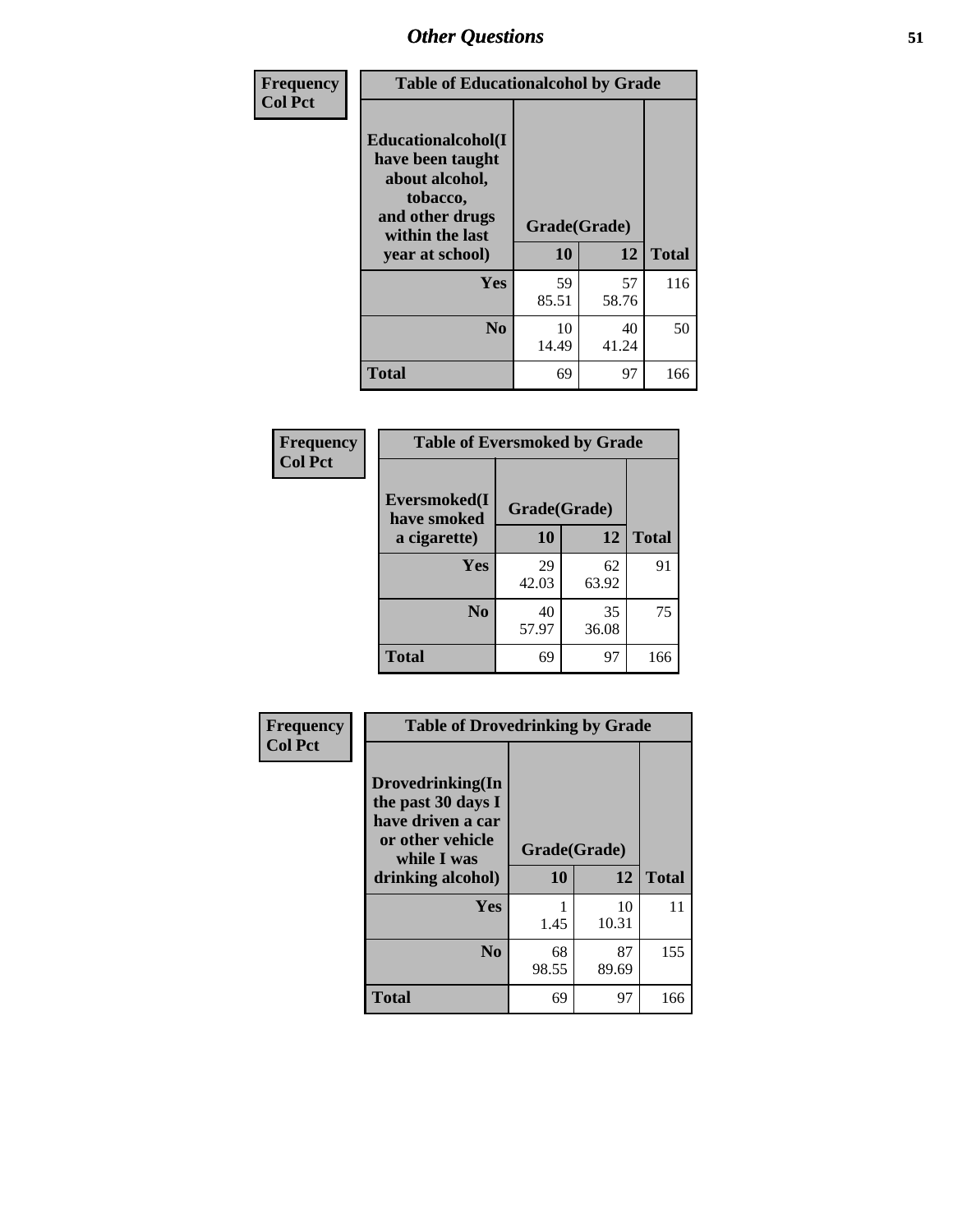| Frequency<br><b>Col Pct</b> | <b>Table of Rodedrinking by Grade</b>                                                                                      |             |             |              |  |
|-----------------------------|----------------------------------------------------------------------------------------------------------------------------|-------------|-------------|--------------|--|
|                             | Rodedrinking(In<br>the past 30 days<br>I have ridden in<br>a car with a<br>driver who had<br>Grade(Grade)<br>been drinking |             |             |              |  |
|                             | alcohol)                                                                                                                   | 10          | 12          | <b>Total</b> |  |
|                             | <b>Yes</b>                                                                                                                 | 12<br>17.39 | 16<br>16.49 | 28           |  |
|                             | N <sub>0</sub>                                                                                                             | 57<br>82.61 | 81<br>83.51 | 138          |  |
|                             | <b>Total</b>                                                                                                               | 69          | 97          | 166          |  |

#### **Frequency Col Pct**

| <b>Table of Drugsschool by Grade</b>                                                                                      |              |             |              |  |  |
|---------------------------------------------------------------------------------------------------------------------------|--------------|-------------|--------------|--|--|
| <b>Drugsschool</b> (During<br>the past 12 months,<br>I have been offered,<br>sold,<br>or given illegal<br>drugs on school | Grade(Grade) |             |              |  |  |
| property)                                                                                                                 | 10           | 12          | <b>Total</b> |  |  |
| Yes                                                                                                                       | 11<br>15.94  | 19<br>19.59 | 30           |  |  |
| N <sub>0</sub>                                                                                                            | 58<br>84.06  | 78<br>80.41 | 136          |  |  |
| <b>Total</b>                                                                                                              | 69           | 97          | 166          |  |  |

| Frequency      | <b>Table of Helpbullied by Grade</b>                 |              |                        |              |  |  |  |
|----------------|------------------------------------------------------|--------------|------------------------|--------------|--|--|--|
| <b>Col Pct</b> | $Helpb$ ullied $(I$<br>would help<br>someone who was | Grade(Grade) |                        |              |  |  |  |
|                | being bullied)                                       | 10           | 12                     | <b>Total</b> |  |  |  |
|                | <b>Strongly Agree</b>                                | 33<br>47.83  | 55<br>56.70            | 88           |  |  |  |
|                | <b>Somewhat Agree</b>                                | 28<br>40.58  | 35<br>36.08            | 63           |  |  |  |
|                | <b>Somewhat Disagree</b>                             | 4<br>5.80    | 5<br>5.15              | 9            |  |  |  |
|                | <b>Strongly Disagree</b>                             | 4<br>5.80    | $\mathfrak{D}$<br>2.06 | 6            |  |  |  |
|                | <b>Total</b>                                         | 69           | 97                     | 166          |  |  |  |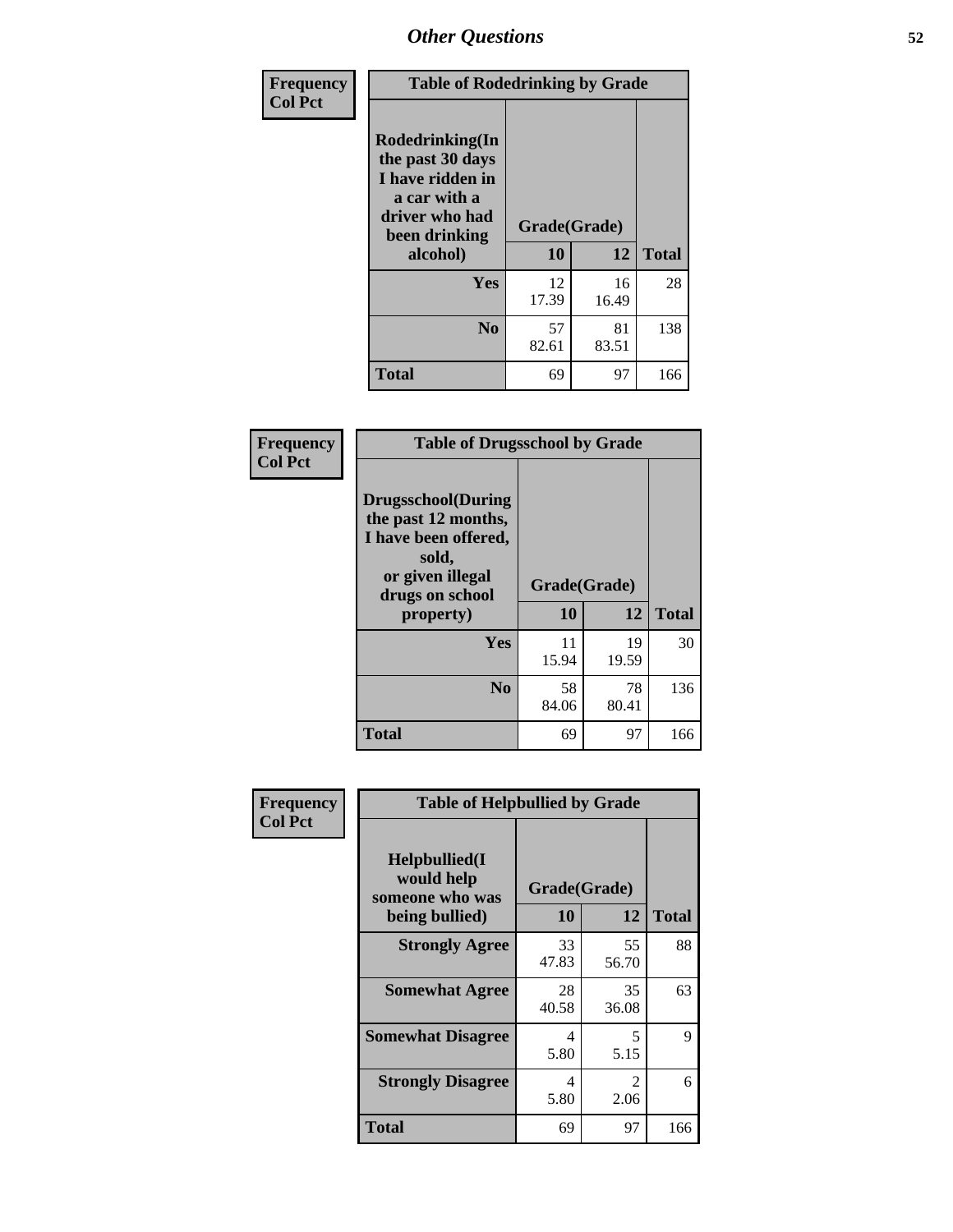*Other Questions* **53**

| <b>Frequency</b> | <b>Table of Grade by Bingedrinking</b> |                         |                                                                             |                          |                        |                        |                   |              |
|------------------|----------------------------------------|-------------------------|-----------------------------------------------------------------------------|--------------------------|------------------------|------------------------|-------------------|--------------|
| <b>Row Pct</b>   |                                        |                         | Bingedrinking(I have drunk five or<br>more drinks of alcohol at one sitting | during the last 30 days) |                        |                        |                   |              |
|                  | Grade(Grade)                           | $\bf{0}$<br><b>Days</b> | $1$ or<br>days                                                              | $3$ to<br>5<br>days      | $6$ to<br>9<br>days    | 10<br>to<br>19<br>days | All<br>30<br>days | <b>Total</b> |
|                  | 10                                     | 60<br>86.96             | 0<br>0.00                                                                   | 1.45                     | 3<br>4.35              | 1.45                   | 4<br>5.80         | 69           |
|                  | 12                                     | 80<br>82.47             | 6<br>6.19                                                                   | 6<br>6.19                | $\mathfrak{D}$<br>2.06 | $\mathfrak{D}$<br>2.06 | 1.03              | 97           |
|                  | <b>Total</b>                           | 140                     | 6                                                                           | 7                        | 5                      | 3                      | 5                 | 166          |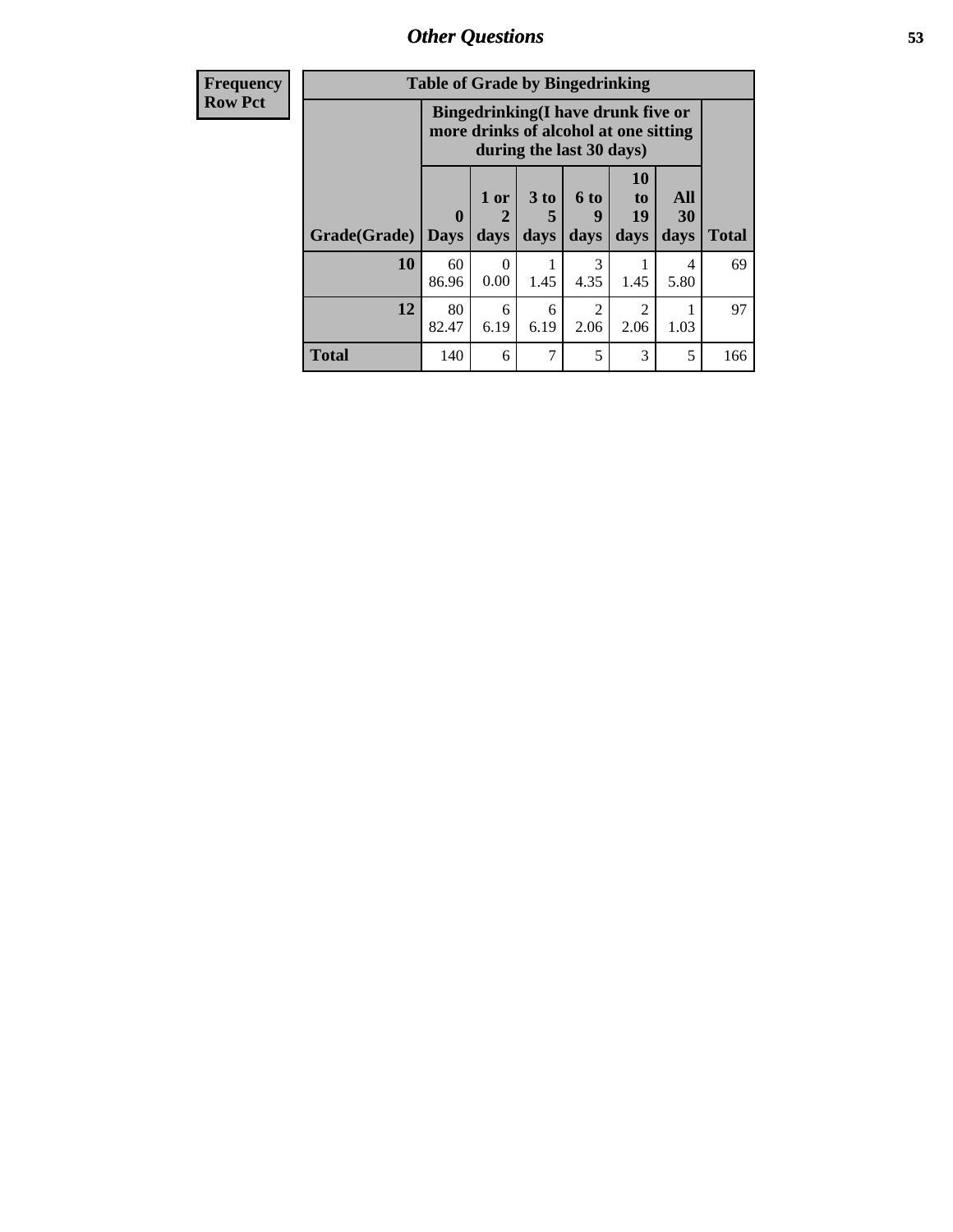## *Nutrition* **54**

| <b>Frequency</b><br>Row Pct |
|-----------------------------|
|                             |

| <b>Table of Grade by Dairy</b> |                          |                                                                 |                             |                                    |              |
|--------------------------------|--------------------------|-----------------------------------------------------------------|-----------------------------|------------------------------------|--------------|
|                                |                          | Dairy (I eat at least 3 servings of dairy<br>products each day) |                             |                                    |              |
| Grade(Grade)                   | <b>Strongly</b><br>Agree | Somewhat  <br>Agree                                             | <b>Somewhat</b><br>Disagree | <b>Strongly</b><br><b>Disagree</b> | <b>Total</b> |
| <b>10</b>                      | 22<br>31.88              | 29<br>42.03                                                     | 10<br>14.49                 | 8<br>11.59                         | 69           |
| 12                             | 36<br>37.11              | 39<br>40.21                                                     | 11<br>11.34                 | 11<br>11.34                        | 97           |
| <b>Total</b>                   | 58                       | 68                                                              | 21                          | 19                                 | 166          |

| <b>Frequency</b> |  |
|------------------|--|
| <b>Row Pct</b>   |  |

| <b>Table of Grade by Fruitveg</b> |                          |                                                                          |             |                                             |              |  |
|-----------------------------------|--------------------------|--------------------------------------------------------------------------|-------------|---------------------------------------------|--------------|--|
|                                   |                          | Fruitveg(I eat at least 5 servings of fruits<br>and vegetables each day) |             |                                             |              |  |
| Grade(Grade)                      | <b>Strongly</b><br>Agree | Somewhat<br>Agree                                                        | Somewhat    | <b>Strongly</b><br><b>Disagree</b> Disagree | <b>Total</b> |  |
| 10                                | 11<br>15.94              | 23<br>33.33                                                              | 23<br>33.33 | 12<br>17.39                                 | 69           |  |
| 12                                | 23<br>23.71              | 30<br>30.93                                                              | 28<br>28.87 | 16<br>16.49                                 | 97           |  |
| <b>Total</b>                      | 34                       | 53                                                                       | 51          | 28                                          | 166          |  |

| <b>Frequency</b> |
|------------------|
| <b>Row Pct</b>   |

| <b>Table of Grade by Cafeteriahealthy</b> |                          |                                                                       |                                        |                                    |              |  |  |
|-------------------------------------------|--------------------------|-----------------------------------------------------------------------|----------------------------------------|------------------------------------|--------------|--|--|
|                                           |                          | Cafeteriahealthy (School meals in my<br>school cafeteria are healthy) |                                        |                                    |              |  |  |
| Grade(Grade)                              | <b>Strongly</b><br>Agree | Agree                                                                 | <b>Somewhat   Somewhat</b><br>Disagree | <b>Strongly</b><br><b>Disagree</b> | <b>Total</b> |  |  |
| 10                                        | 5<br>7.25                | 34<br>49.28                                                           | 16<br>23.19                            | 14<br>20.29                        | 69           |  |  |
| 12                                        | 8<br>8.25                | 32<br>32.99                                                           | 27<br>27.84                            | 30<br>30.93                        | 97           |  |  |
| <b>Total</b>                              | 13                       | 66                                                                    | 43                                     | 44                                 | 166          |  |  |

**Frequency Row Pct**

| <b>Table of Grade by Cafeterianutrition</b> |                                                                                           |                   |                      |                                    |              |
|---------------------------------------------|-------------------------------------------------------------------------------------------|-------------------|----------------------|------------------------------------|--------------|
|                                             | <b>Cafeterianutrition</b> (Facts about nutrition<br>are available in my school cafeteria) |                   |                      |                                    |              |
| Grade(Grade)                                | <b>Strongly</b><br>Agree                                                                  | Somewhat<br>Agree | Somewhat<br>Disagree | <b>Strongly</b><br><b>Disagree</b> | <b>Total</b> |
| 10                                          | 6<br>8.70                                                                                 | 24<br>34.78       | 20<br>28.99          | 19<br>27.54                        | 69           |
| 12                                          | 14<br>14.43                                                                               | 26<br>26.80       | 28<br>28.87          | 29<br>29.90                        | 97           |
| <b>Total</b>                                | 20                                                                                        | 50                | 48                   | 48                                 | 166          |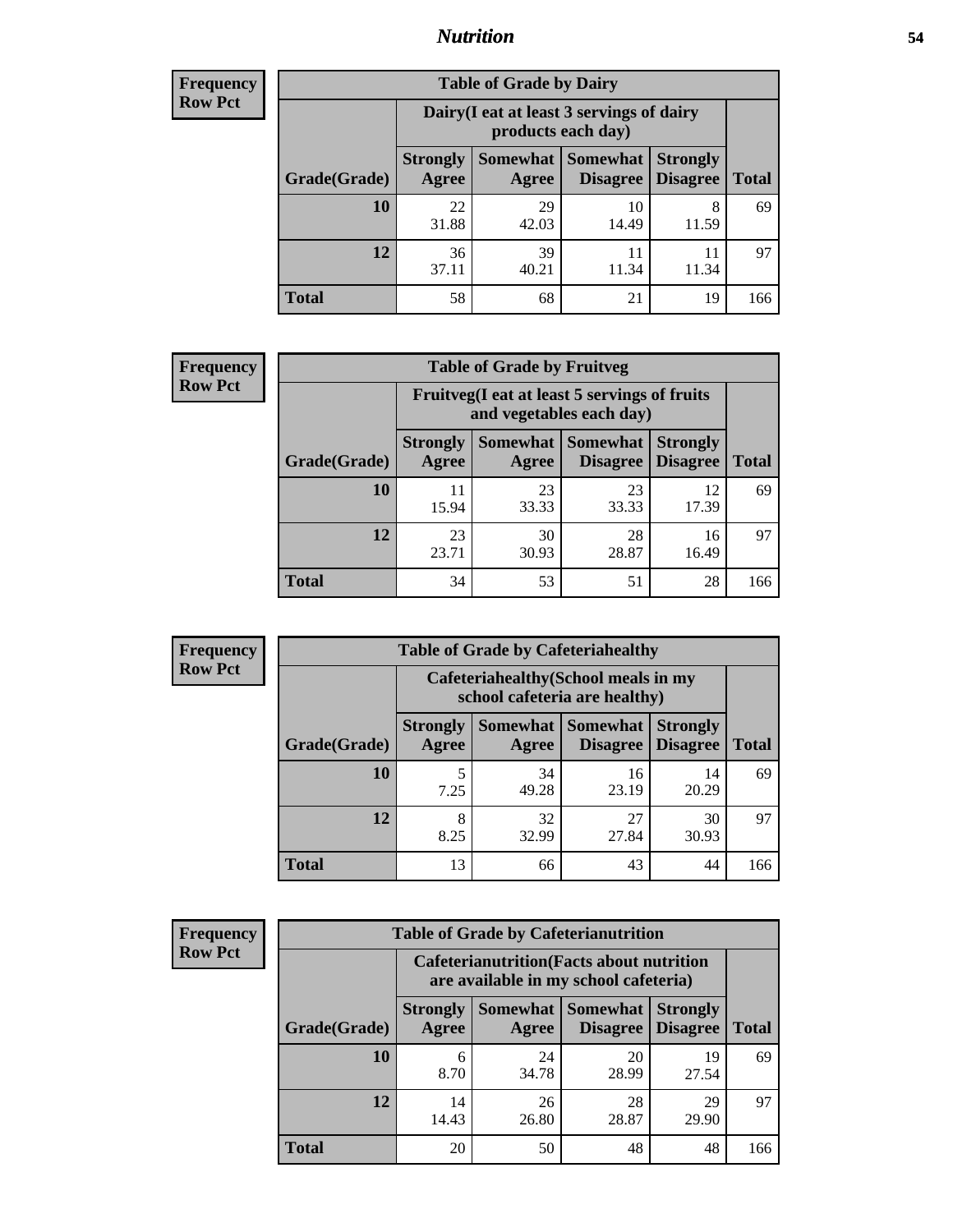## *Nutrition* **55**

| <b>Frequency</b> |
|------------------|
| Row Pct          |

| <b>Table of Grade by Schoollunch</b> |                          |                                                                 |                             |                                    |              |
|--------------------------------------|--------------------------|-----------------------------------------------------------------|-----------------------------|------------------------------------|--------------|
|                                      |                          | Schoollunch(I eat school lunch three or<br>more times per week) |                             |                                    |              |
| Grade(Grade)                         | <b>Strongly</b><br>Agree | Somewhat  <br>Agree                                             | <b>Somewhat</b><br>Disagree | <b>Strongly</b><br><b>Disagree</b> | <b>Total</b> |
| 10                                   | 45<br>65.22              | 17<br>24.64                                                     | 2.90                        | 5<br>7.25                          | 69           |
| 12                                   | 52<br>53.61              | 13<br>13.40                                                     | 13<br>13.40                 | 19<br>19.59                        | 97           |
| <b>Total</b>                         | 97                       | 30                                                              | 15                          | 24                                 | 166          |

| <b>Frequency</b> |  |
|------------------|--|
| <b>Row Pct</b>   |  |

| V | <b>Table of Grade by Foodchoices</b> |                                                                     |             |                               |                                    |              |
|---|--------------------------------------|---------------------------------------------------------------------|-------------|-------------------------------|------------------------------------|--------------|
|   |                                      | Foodchoices (I make healthy food choices in<br>my school cafeteria) |             |                               |                                    |              |
|   | Grade(Grade)                         | <b>Strongly</b><br>Agree                                            | Agree       | Somewhat Somewhat<br>Disagree | <b>Strongly</b><br><b>Disagree</b> | <b>Total</b> |
|   | 10                                   | 12<br>17.39                                                         | 30<br>43.48 | 13<br>18.84                   | 14<br>20.29                        | 69           |
|   | 12                                   | 15<br>15.46                                                         | 36<br>37.11 | 21<br>21.65                   | 25<br>25.77                        | 97           |
|   | <b>Total</b>                         | 27                                                                  | 66          | 34                            | 39                                 | 166          |

| <b>Frequency</b> |
|------------------|
| <b>Row Pct</b>   |

п

| <b>Table of Grade by Wholewheat</b> |                          |                                                                                                             |                      |                                    |              |  |
|-------------------------------------|--------------------------|-------------------------------------------------------------------------------------------------------------|----------------------|------------------------------------|--------------|--|
|                                     |                          | Wholewheat (There are whole wheat and<br>multigrain breads and cereals available in<br>my school cafeteria) |                      |                                    |              |  |
| Grade(Grade)                        | <b>Strongly</b><br>Agree | Somewhat  <br>Agree                                                                                         | Somewhat<br>Disagree | <b>Strongly</b><br><b>Disagree</b> | <b>Total</b> |  |
| <b>10</b>                           | 20<br>28.99              | 24<br>34.78                                                                                                 | 12<br>17.39          | 13<br>18.84                        | 69           |  |
| 12                                  | 23<br>23.71              | 33<br>34.02                                                                                                 | 20<br>20.62          | 21<br>21.65                        | 97           |  |
| <b>Total</b>                        | 43                       | 57                                                                                                          | 32                   | 34                                 | 166          |  |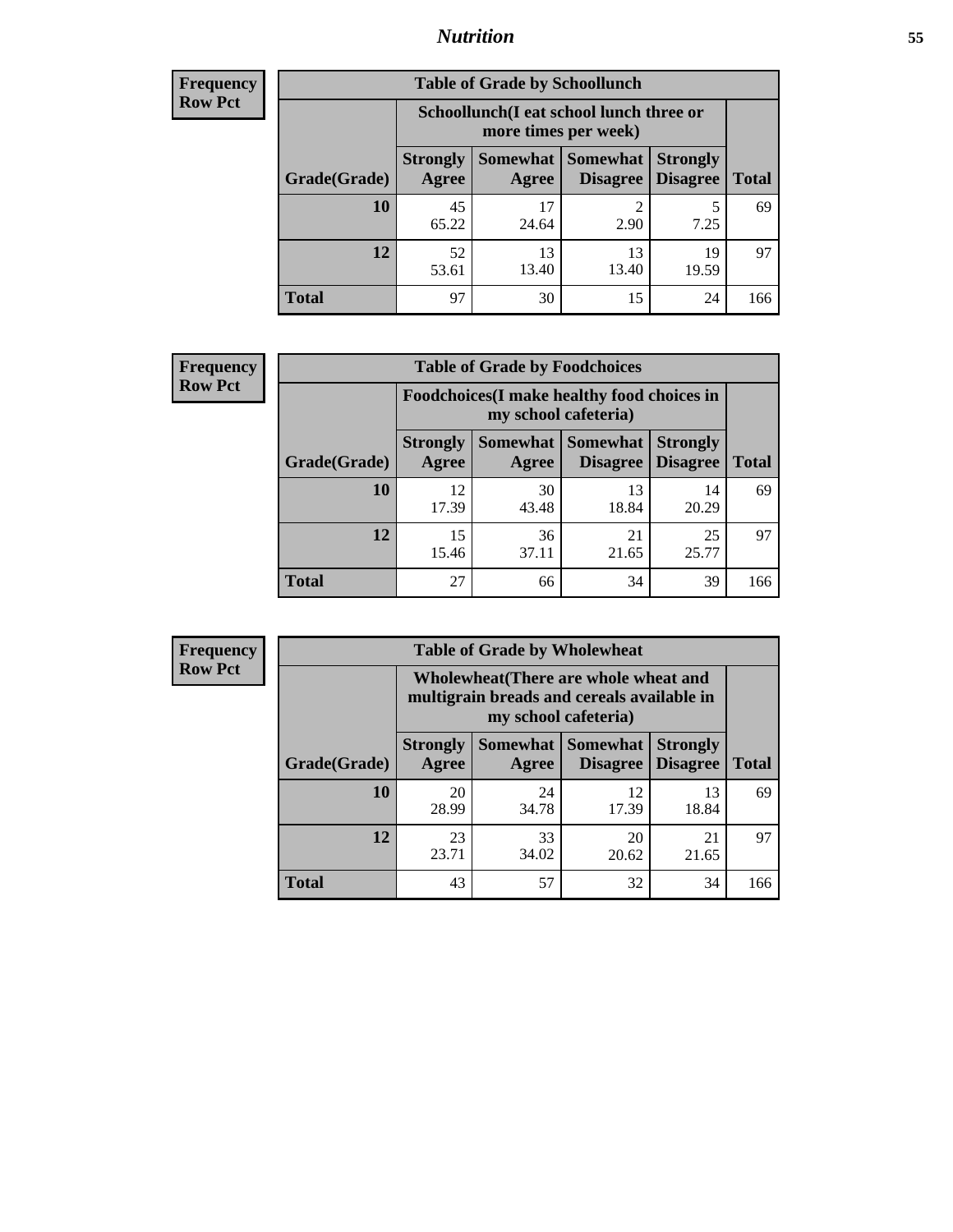## *Nutrition* **56**

**Frequency Row Pct**

| <b>Table of Grade by Healthyvending</b> |                                                                                                                                               |             |                                        |                                    |              |  |
|-----------------------------------------|-----------------------------------------------------------------------------------------------------------------------------------------------|-------------|----------------------------------------|------------------------------------|--------------|--|
|                                         | Healthyvending (If only healthy snacks and<br>beverages were available in the vending<br>machines during the school day,<br>I would buy them) |             |                                        |                                    |              |  |
| Grade(Grade)                            | <b>Strongly</b><br>Agree                                                                                                                      | Agree       | Somewhat   Somewhat<br><b>Disagree</b> | <b>Strongly</b><br><b>Disagree</b> | <b>Total</b> |  |
| 10                                      | 14<br>20.29                                                                                                                                   | 23<br>33.33 | 11<br>15.94                            | 21<br>30.43                        | 69           |  |
| 12                                      | 26<br>26.80                                                                                                                                   | 22<br>22.68 | 14<br>14.43                            | 35<br>36.08                        | 97           |  |
| <b>Total</b>                            | 40                                                                                                                                            | 45          | 25                                     | 56                                 | 166          |  |

**Frequency Row Pct**

| <b>Table of Grade by Schoolbreakfast</b> |                                                                                                                                         |             |                                        |                                    |              |  |
|------------------------------------------|-----------------------------------------------------------------------------------------------------------------------------------------|-------------|----------------------------------------|------------------------------------|--------------|--|
|                                          | Schoolbreakfast (If breakfast were<br>available at school,<br>but outside the cafeteria,<br>I would eat breakfast at school more often) |             |                                        |                                    |              |  |
| Grade(Grade)                             | <b>Strongly</b><br>Agree                                                                                                                | Agree       | Somewhat   Somewhat<br><b>Disagree</b> | <b>Strongly</b><br><b>Disagree</b> | <b>Total</b> |  |
| 10                                       | 26<br>37.68                                                                                                                             | 25<br>36.23 | 10<br>14.49                            | 8<br>11.59                         | 69           |  |
| 12                                       | 37<br>38.14                                                                                                                             | 27<br>27.84 | 14<br>14.43                            | 19<br>19.59                        | 97           |  |
| <b>Total</b>                             | 63                                                                                                                                      | 52          | 24                                     | 27                                 | 166          |  |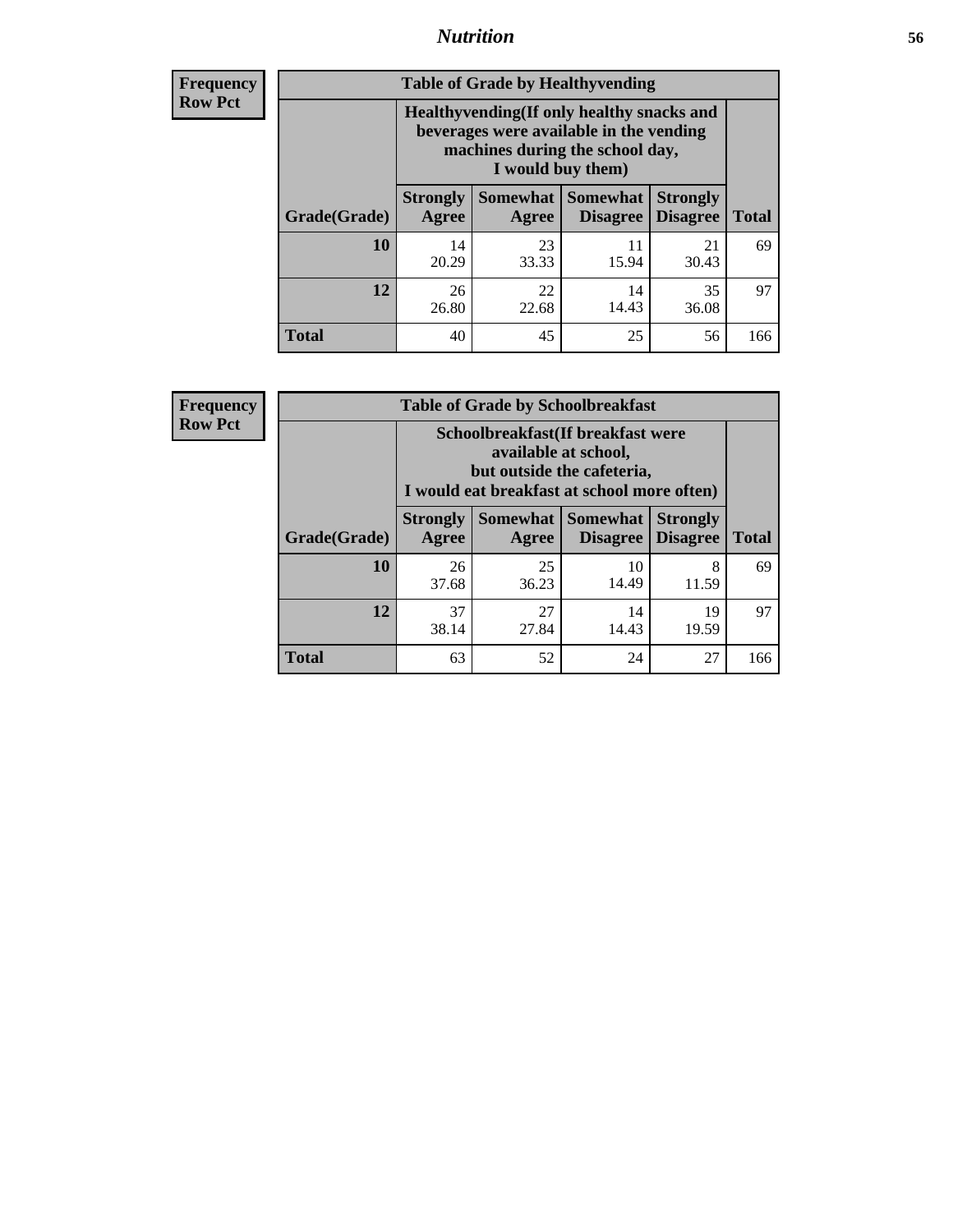| Frequency<br><b>Col Pct</b> | <b>Table of Educationaids by Grade</b>                                                                    |                    |             |              |
|-----------------------------|-----------------------------------------------------------------------------------------------------------|--------------------|-------------|--------------|
|                             | <b>Educationaids</b> (I<br>have been<br>taught about<br><b>HIV/AIDS</b> at<br>school in the<br>past year) | Grade(Grade)<br>10 | 12          | <b>Total</b> |
|                             | Yes                                                                                                       | 40                 | 47          | 87           |
|                             |                                                                                                           | 57.97              | 48.45       |              |
|                             | N <sub>0</sub>                                                                                            | 29<br>42.03        | 50<br>51.55 | 79           |
|                             | <b>Total</b>                                                                                              | 69                 | 97          | 166          |

| Frequency      | <b>Table of Educationcharacter by Grade</b>                         |              |             |              |
|----------------|---------------------------------------------------------------------|--------------|-------------|--------------|
| <b>Col Pct</b> | <b>Educationcharacter(I)</b><br>have been taught<br>about character |              |             |              |
|                | education in the past                                               | Grade(Grade) |             |              |
|                | year at school)                                                     | 10           | 12          | <b>Total</b> |
|                | Yes                                                                 | 45<br>65.22  | 49<br>50.52 | 94           |
|                |                                                                     |              |             |              |
|                | N <sub>0</sub>                                                      | 24<br>34.78  | 48<br>49.48 | 72           |
|                | <b>Total</b>                                                        | 69           | 97          | 166          |

| Frequency      | <b>Table of Gradcoach1 by Grade</b>              |              |             |              |
|----------------|--------------------------------------------------|--------------|-------------|--------------|
| <b>Col Pct</b> | Gradcoach1(I<br>know who my<br><b>Graduation</b> | Grade(Grade) |             |              |
|                | Coach is)                                        | 10           | 12          | <b>Total</b> |
|                | Yes                                              | 31<br>44.93  | 54<br>55.67 | 85           |
|                | N <sub>0</sub>                                   | 38<br>55.07  | 43<br>44.33 | 81           |
|                | <b>Total</b>                                     | 69           | 97          | 166          |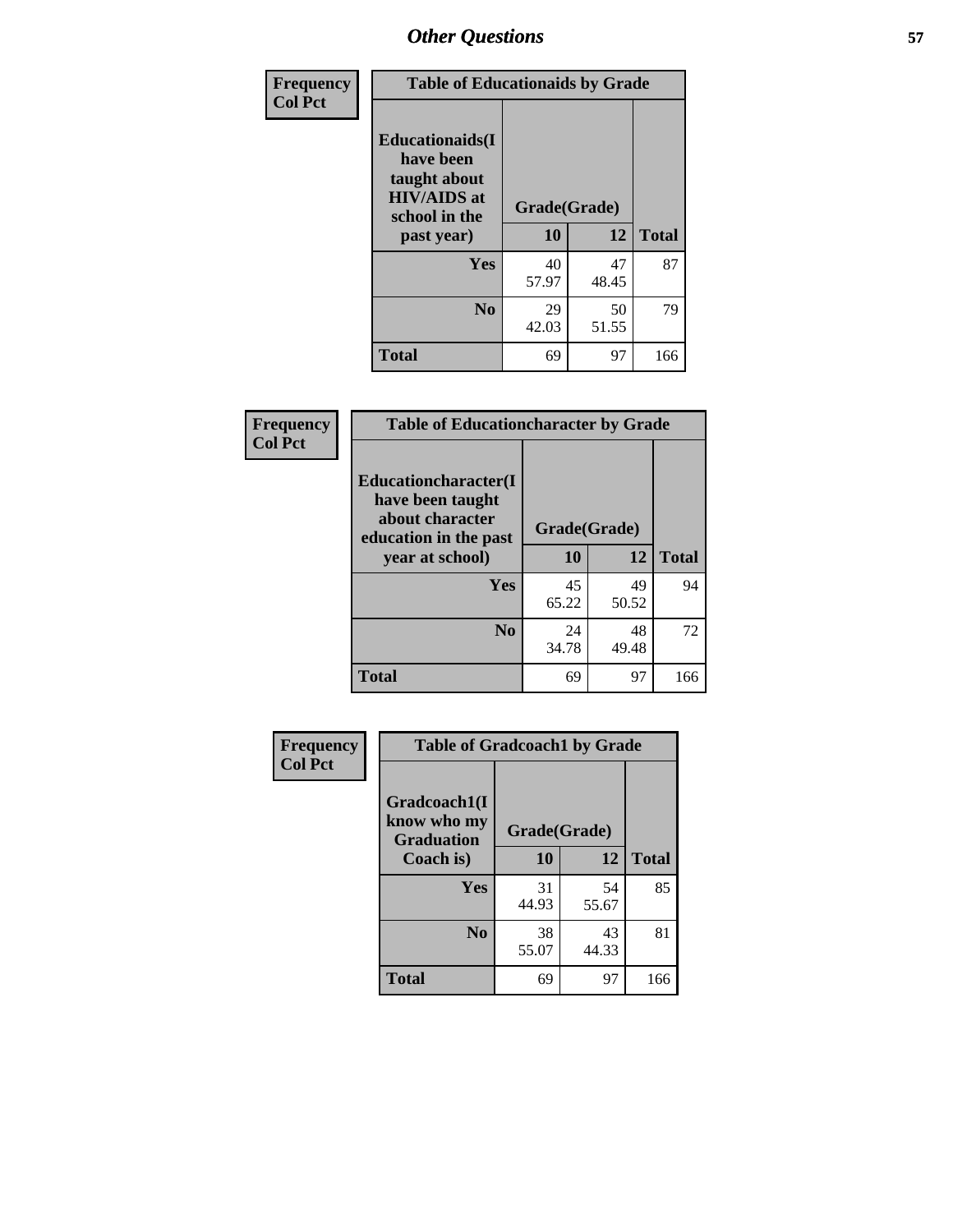| Frequency      | <b>Table of Gradcoach2 by Grade</b>                                 |              |             |              |
|----------------|---------------------------------------------------------------------|--------------|-------------|--------------|
| <b>Col Pct</b> | Gradcoach2(I<br>have<br>contacted my<br><b>Graduation</b><br>Coach) | Grade(Grade) |             |              |
|                |                                                                     | 10           | 12          | <b>Total</b> |
|                | Yes                                                                 | 11<br>15.94  | 44<br>45.36 | 55           |
|                | N <sub>0</sub>                                                      | 58<br>84.06  | 53<br>54.64 | 111          |
|                | <b>Total</b>                                                        | 69           | 97          | 166          |

| Frequency<br><b>Col Pct</b> | <b>Table of Gradcoach3 by Grade</b>                                         |              |             |              |
|-----------------------------|-----------------------------------------------------------------------------|--------------|-------------|--------------|
|                             | Gradcoach3(I<br>have received<br>assistance<br>from my<br><b>Graduation</b> | Grade(Grade) |             |              |
|                             | Coach)                                                                      | 10           | 12          | <b>Total</b> |
|                             | Yes                                                                         | 7<br>10.14   | 39<br>40.21 | 46           |
|                             | N <sub>0</sub>                                                              | 18<br>26.09  | 25<br>25.77 | 43           |
|                             | Don't know                                                                  | 44<br>63.77  | 33<br>34.02 | 77           |
|                             | <b>Total</b>                                                                | 69           | 97          | 166          |

| Frequency      | <b>Table of Selfharm by Grade</b>                                                                                                                                                      |                    |             |              |
|----------------|----------------------------------------------------------------------------------------------------------------------------------------------------------------------------------------|--------------------|-------------|--------------|
| <b>Col Pct</b> | <b>Selfharm</b> (During<br>the past 12<br>months,<br>I harmed myself<br>on purpose<br><b>Suicideconsider</b><br>During the past<br>12 months,<br>I seriously<br>considered<br>suicide) | Grade(Grade)<br>10 | 12          | <b>Total</b> |
|                | Yes                                                                                                                                                                                    | 6<br>8.70          | 11<br>11.34 | 17           |
|                | N <sub>0</sub>                                                                                                                                                                         | 63<br>91.30        | 86<br>88.66 | 149          |
|                | Total                                                                                                                                                                                  | 69                 | 97          | 166          |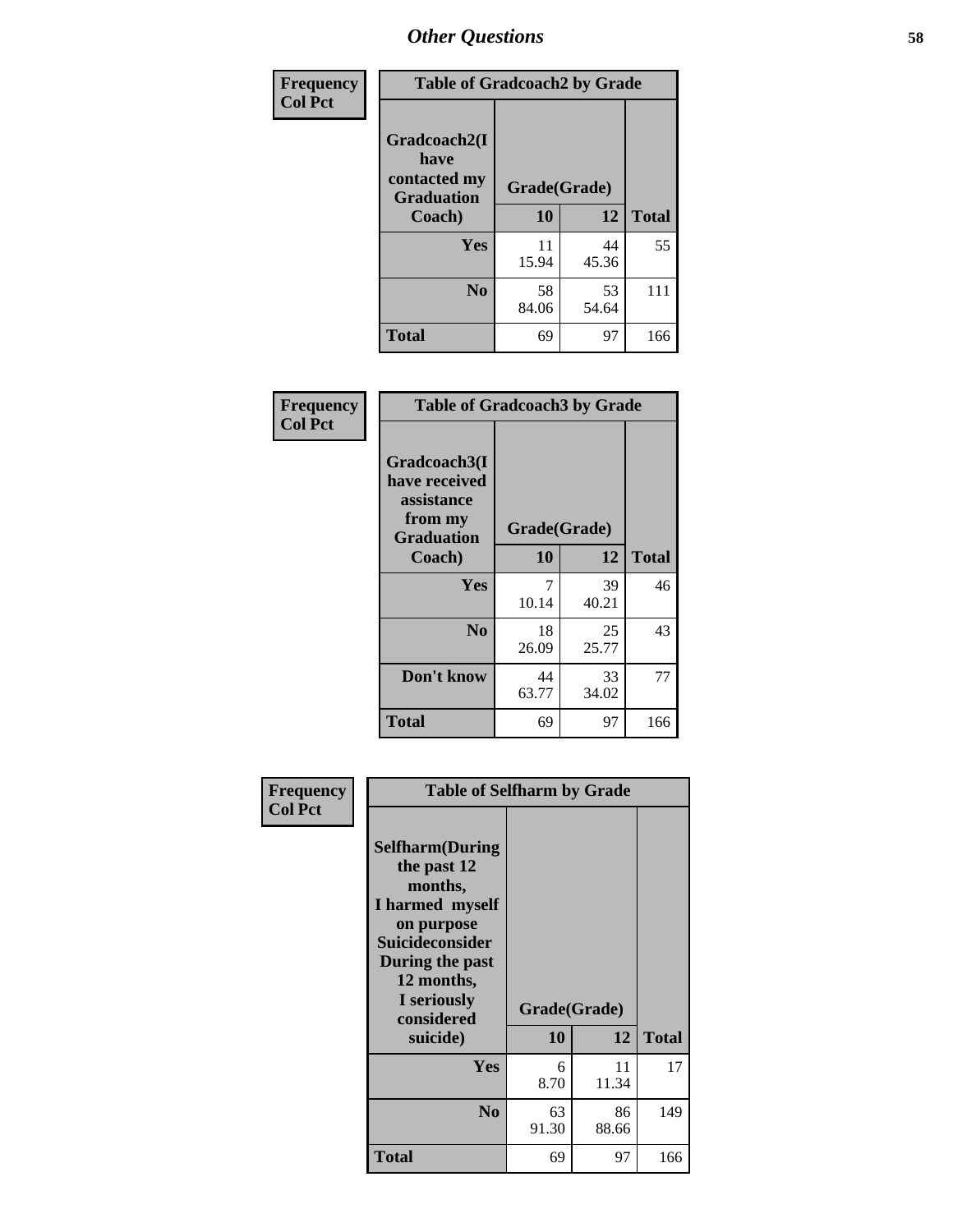| <b>Frequency</b> | <b>Table of Suicideconsider by Grade</b> |              |             |              |
|------------------|------------------------------------------|--------------|-------------|--------------|
| <b>Col Pct</b>   |                                          | Grade(Grade) |             |              |
|                  | Suicideconsider                          | <b>10</b>    | 12          | <b>Total</b> |
|                  | Yes                                      | 6<br>8.70    | 6<br>6.19   | 12           |
|                  | N <sub>0</sub>                           | 63<br>91.30  | 91<br>93.81 | 154          |
|                  | <b>Total</b>                             | 69           | 97          | 166          |

| Frequency      | <b>Table of Suicideattempt by Grade</b>              |                                     |             |              |
|----------------|------------------------------------------------------|-------------------------------------|-------------|--------------|
| <b>Col Pct</b> | Suicideattempt(I<br>have attempted<br>suicide in the | Grade(Grade)                        |             |              |
|                | last year)                                           | 10                                  | 12          | <b>Total</b> |
|                | Yes                                                  | $\mathcal{D}_{\mathcal{L}}$<br>2.90 | 3<br>3.09   | 5            |
|                | N <sub>0</sub>                                       | 67<br>97.10                         | 94<br>96.91 | 161          |
|                | <b>Total</b>                                         | 69                                  | 97          | 166          |

| Frequency      | <b>Table of Instantmessaged by Grade</b>                |              |             |              |
|----------------|---------------------------------------------------------|--------------|-------------|--------------|
| <b>Col Pct</b> | Instantmessaged(I)<br>have instant<br>messaged people I | Grade(Grade) |             |              |
|                | do not even know)                                       | 10           | 12          | <b>Total</b> |
|                | Yes                                                     | 30<br>43.48  | 42<br>43.30 | 72           |
|                | N <sub>0</sub>                                          | 39<br>56.52  | 55<br>56.70 | 94           |
|                | <b>Total</b>                                            | 69           | 97          | 166          |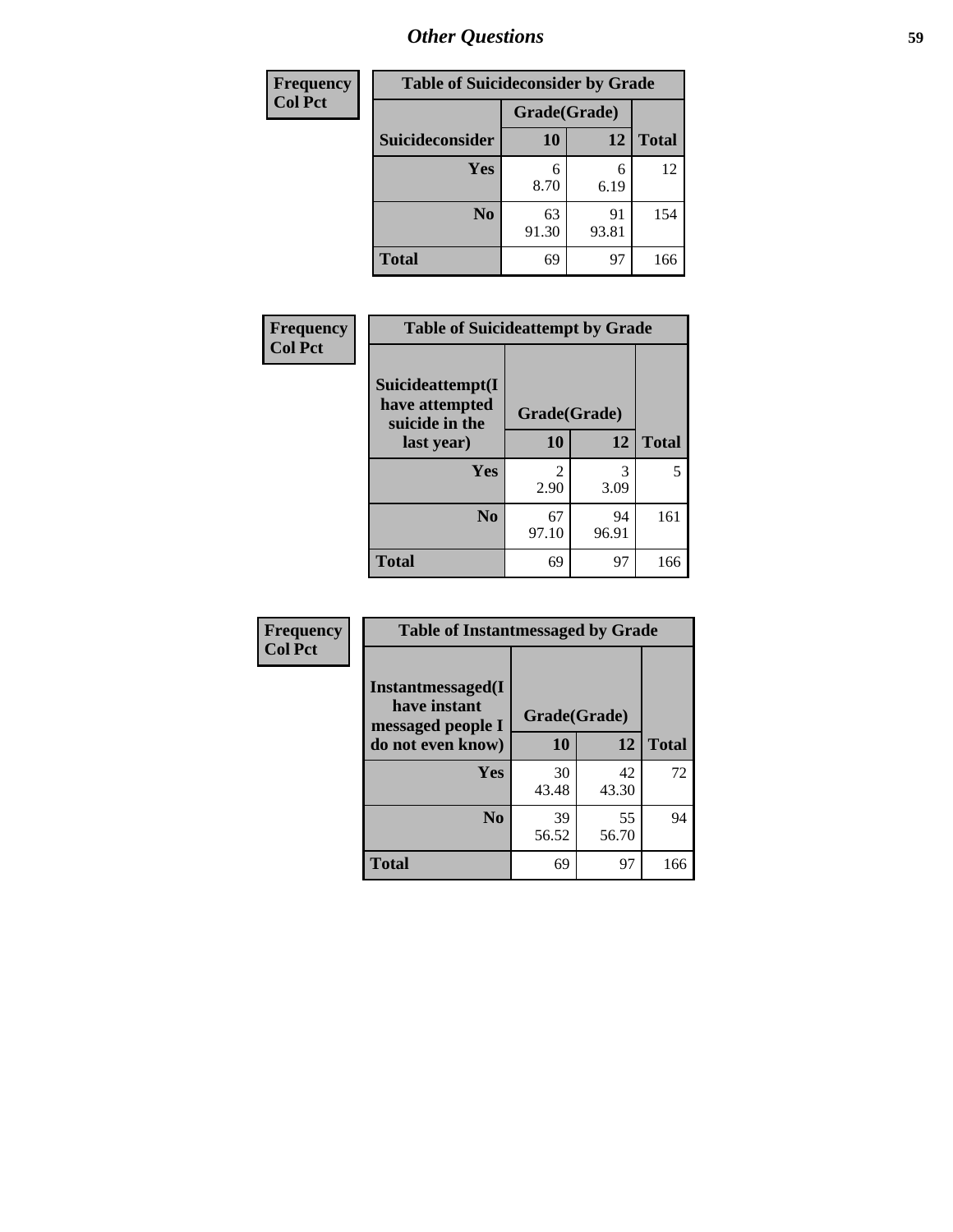| Frequency      | <b>Table of Getsalong by Grade</b>                          |              |             |              |  |  |  |
|----------------|-------------------------------------------------------------|--------------|-------------|--------------|--|--|--|
| <b>Col Pct</b> | <b>Getsalong</b> (I get<br>along with other<br>students and | Grade(Grade) |             |              |  |  |  |
|                | adults)                                                     | 10           | 12          | <b>Total</b> |  |  |  |
|                | <b>Strongly Agree</b>                                       | 35<br>50.72  | 59<br>60.82 | 94           |  |  |  |
|                | <b>Somewhat Agree</b>                                       | 29<br>42.03  | 31<br>31.96 | 60           |  |  |  |
|                | <b>Somewhat Disagree</b>                                    | 2<br>2.90    | 2<br>2.06   | 4            |  |  |  |
|                | <b>Strongly Disagree</b>                                    | 3<br>4.35    | 5<br>5.15   | 8            |  |  |  |
|                | <b>Total</b>                                                | 69           | 97          | 166          |  |  |  |

| Frequency      | <b>Table of Safehome by Grade</b> |                           |                                     |              |  |  |  |
|----------------|-----------------------------------|---------------------------|-------------------------------------|--------------|--|--|--|
| <b>Col Pct</b> | Safehome(I feel<br>safe at home)  | Grade(Grade)<br><b>10</b> | 12                                  | <b>Total</b> |  |  |  |
|                | <b>Strongly Agree</b>             | 49<br>71.01               | 69<br>71.13                         | 118          |  |  |  |
|                | <b>Somewhat Agree</b>             | 14<br>20.29               | 22<br>22.68                         | 36           |  |  |  |
|                | <b>Somewhat Disagree</b>          | 2<br>2.90                 | $\mathcal{D}_{\mathcal{L}}$<br>2.06 | 4            |  |  |  |
|                | <b>Strongly Disagree</b>          | 4<br>5.80                 | 4<br>4.12                           | 8            |  |  |  |
|                | <b>Total</b>                      | 69                        | 97                                  | 166          |  |  |  |

| Frequency      |                                                                                                    |                    | <b>Table of Adulttalk by Grade</b> |              |
|----------------|----------------------------------------------------------------------------------------------------|--------------------|------------------------------------|--------------|
| <b>Col Pct</b> | <b>Adulttalk</b> (I<br>know an<br>adult at<br>school that<br>I can talk<br>with if I<br>need help) | Grade(Grade)<br>10 | 12                                 | <b>Total</b> |
|                |                                                                                                    |                    |                                    |              |
|                | <b>Yes</b>                                                                                         | 47<br>68.12        | 79<br>81.44                        | 126          |
|                | N <sub>0</sub>                                                                                     | 22<br>31.88        | 18<br>18.56                        | 40           |
|                | <b>Total</b>                                                                                       | 69                 | 97                                 | 166          |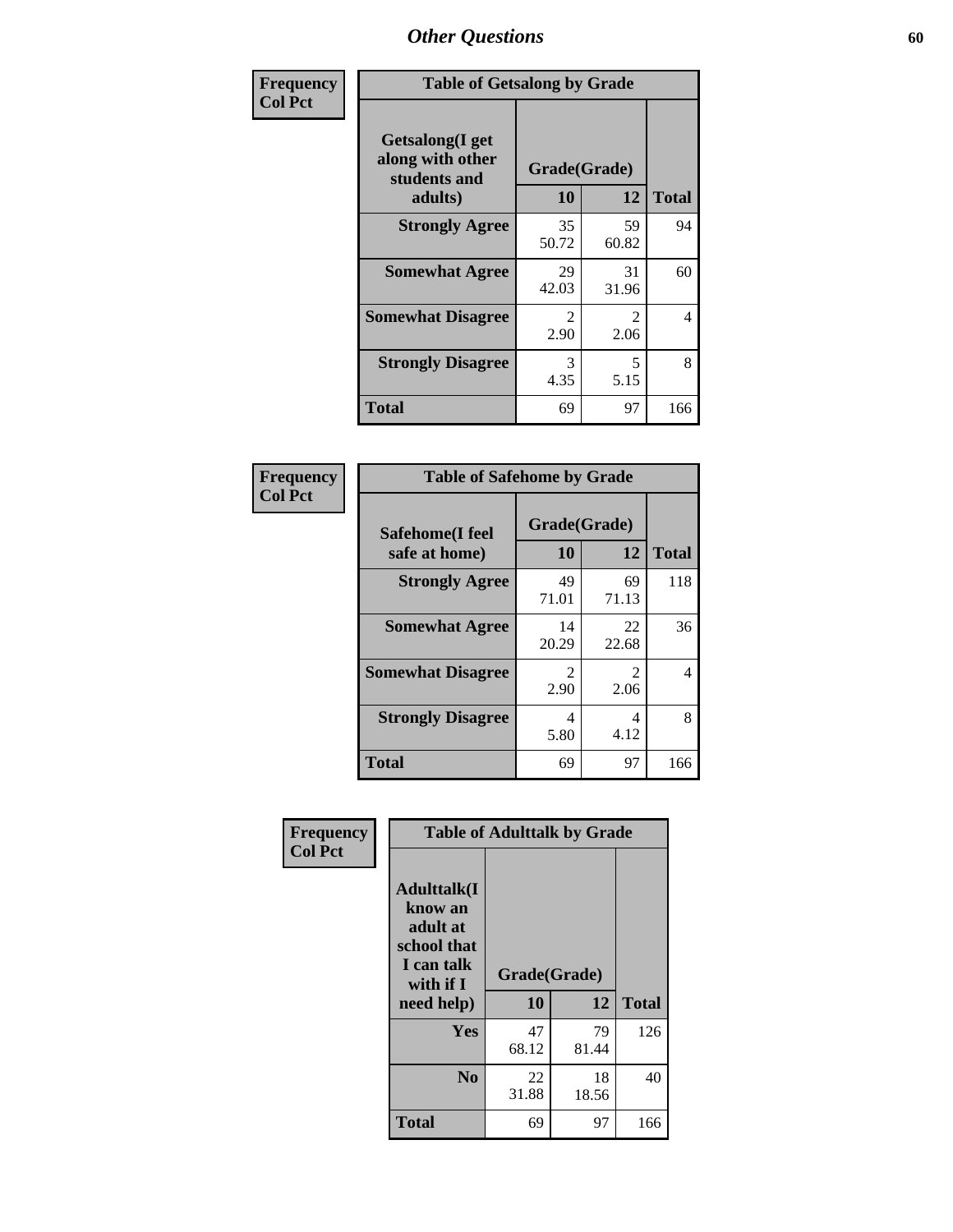**Frequency Row Pct**

| <b>Table of Grade by Tvtime</b> |             |                                                                                         |                     |                        |                                    |           |              |  |  |  |
|---------------------------------|-------------|-----------------------------------------------------------------------------------------|---------------------|------------------------|------------------------------------|-----------|--------------|--|--|--|
|                                 |             | Tytime (On an average school day,<br>how much unsupervised time do I spend watching TV) |                     |                        |                                    |           |              |  |  |  |
| Grade(Grade)   None             |             | <b>Less that</b>                                                                        | hour/day   hour/day | $2 - 3$<br>  hours/day | $4 - 5$<br>  hours/day   hours/day | $6+$      | <b>Total</b> |  |  |  |
| 10                              | 11<br>15.94 | 15<br>21.74                                                                             | 13<br>18.84         | 18<br>26.09            | 10.14                              | 7.25      | 69           |  |  |  |
| 12                              | 26<br>26.80 | 18<br>18.56                                                                             | 17<br>17.53         | 25<br>25.77            | 5.15                               | 6<br>6.19 | 97           |  |  |  |
| <b>Total</b>                    | 37          | 33                                                                                      | 30                  | 43                     | 12                                 |           | 166          |  |  |  |

**Frequency Row Pct**

| <b>Table of Grade by Computertime</b> |             |                                                                                                   |             |                        |                      |                   |              |  |  |
|---------------------------------------|-------------|---------------------------------------------------------------------------------------------------|-------------|------------------------|----------------------|-------------------|--------------|--|--|
|                                       |             | Computertime (On an average school day,<br>how much unsupervised time do I spend on the computer) |             |                        |                      |                   |              |  |  |
| Grade(Grade)                          | None        | <b>Less that</b><br>hour/day                                                                      | hour/day    | $2 - 3$<br>  hours/day | $4 - 5$<br>hours/day | $6+$<br>hours/day | <b>Total</b> |  |  |
| 10                                    | 11<br>15.94 | 17<br>24.64                                                                                       | 15<br>21.74 | 12<br>17.39            | 7.25                 | Q<br>13.04        | 69           |  |  |
| 12                                    | 25<br>25.77 | 31<br>17<br>13<br>6<br>13.40<br>31.96<br>17.53<br>6.19<br>5.15                                    |             |                        |                      |                   |              |  |  |
| <b>Total</b>                          | 36          | 48                                                                                                | 32          | 25                     | 11                   | 14                | 166          |  |  |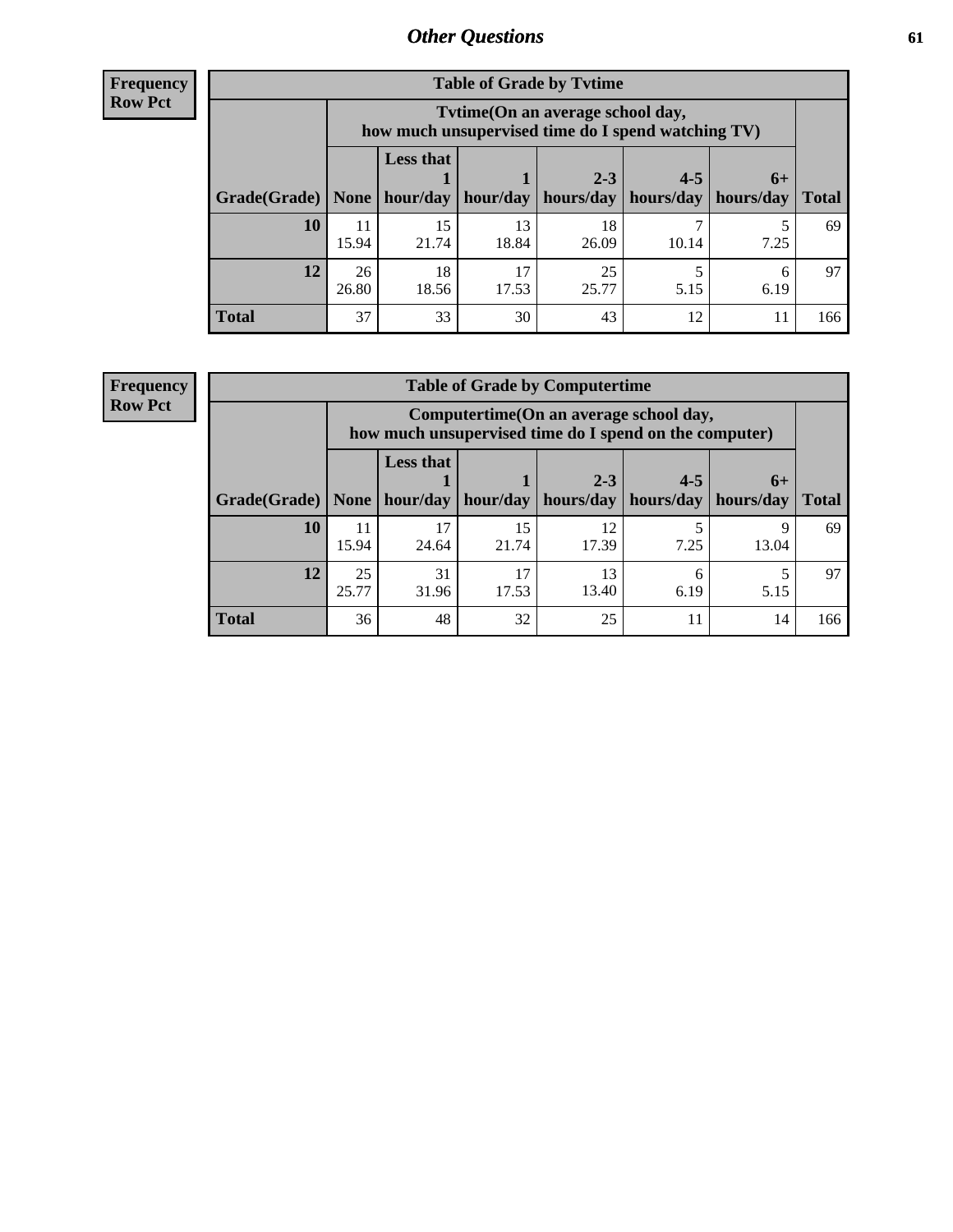#### *Questions about Driving Laws* **62** *Driving Questions were asked only of high school students.*

| <b>Frequency</b> |
|------------------|
| <b>Row Pct</b>   |

| <b>Table of Grade by License1</b> |                                                                                |                                                                                                                                           |                |               |               |              |  |  |  |
|-----------------------------------|--------------------------------------------------------------------------------|-------------------------------------------------------------------------------------------------------------------------------------------|----------------|---------------|---------------|--------------|--|--|--|
|                                   |                                                                                | License1(During the first 6 months of driving<br>with a provisional license,<br>the only passengers who can ride with the<br>driver are:) |                |               |               |              |  |  |  |
| Grade(Grade)                      | <b>Parent or</b>                                                               | <b>Family</b><br><b>Guardian</b>   Members                                                                                                | <b>Friends</b> | <b>Anyone</b> | Don't<br>Know | <b>Total</b> |  |  |  |
| 10                                | 18<br>26.09                                                                    | 40<br>57.97                                                                                                                               | 2<br>2.90      | 0.00          | 9<br>13.04    | 69           |  |  |  |
| 12                                | 62<br>$\overline{c}$<br>22<br>5<br>6<br>5.15<br>22.68<br>6.19<br>63.92<br>2.06 |                                                                                                                                           |                |               |               |              |  |  |  |
| Total                             | 40                                                                             | 102                                                                                                                                       | 4              | 5             | 15            | 166          |  |  |  |

| <b>Frequency</b> |                     | <b>Table of Grade by License2</b>                                                                        |                  |                                     |                                                      |               |              |  |  |
|------------------|---------------------|----------------------------------------------------------------------------------------------------------|------------------|-------------------------------------|------------------------------------------------------|---------------|--------------|--|--|
| <b>Row Pct</b>   |                     | License2(17 yr old drivers with a<br>provisional driver's license cannot<br>drive between the hours of:) |                  |                                     |                                                      |               |              |  |  |
|                  | <b>Grade(Grade)</b> | <b>Midnight</b><br>to 6am                                                                                | 1am<br>to<br>5am | 1am<br>t <sub>0</sub><br><b>6am</b> | N <sub>0</sub><br>curfew<br>for $17$<br>vear<br>olds | Don't<br>Know | <b>Total</b> |  |  |
|                  | 10                  | 44<br>63.77                                                                                              | 3<br>4.35        | 3<br>4.35                           | $\overline{2}$<br>2.90                               | 17<br>24.64   | 69           |  |  |
|                  | 12                  | 67<br>69.07                                                                                              | 7<br>7.22        | 9<br>9.28                           | $\overline{2}$<br>2.06                               | 12<br>12.37   | 97           |  |  |
|                  | <b>Total</b>        | 111                                                                                                      | 10               | 12                                  | 4                                                    | 29            | 166          |  |  |

| Frequency      |              | <b>Table of Grade by License3</b> |                                                                                        |            |           |             |               |              |  |
|----------------|--------------|-----------------------------------|----------------------------------------------------------------------------------------|------------|-----------|-------------|---------------|--------------|--|
| <b>Row Pct</b> |              |                                   | License3(For drivers under the age of 21,<br>what level of alcohol is considered DUI?) |            |           |             |               |              |  |
|                | Grade(Grade) | Any<br><b>Amount</b>              | 0.02                                                                                   | 0.04       | 0.06      | 0.08        | Don't<br>know | <b>Total</b> |  |
|                | 10           | 14<br>20.29                       | 17<br>24.64                                                                            | 8<br>11.59 | 7.25      | 12<br>17.39 | 13<br>18.84   | 69           |  |
|                | 12           | 19<br>19.59                       | 38<br>39.18                                                                            | 6<br>6.19  | 9<br>9.28 | 9<br>9.28   | 16<br>16.49   | 97           |  |
|                | <b>Total</b> | 33                                | 55                                                                                     | 14         | 14        | 21          | 29            | 166          |  |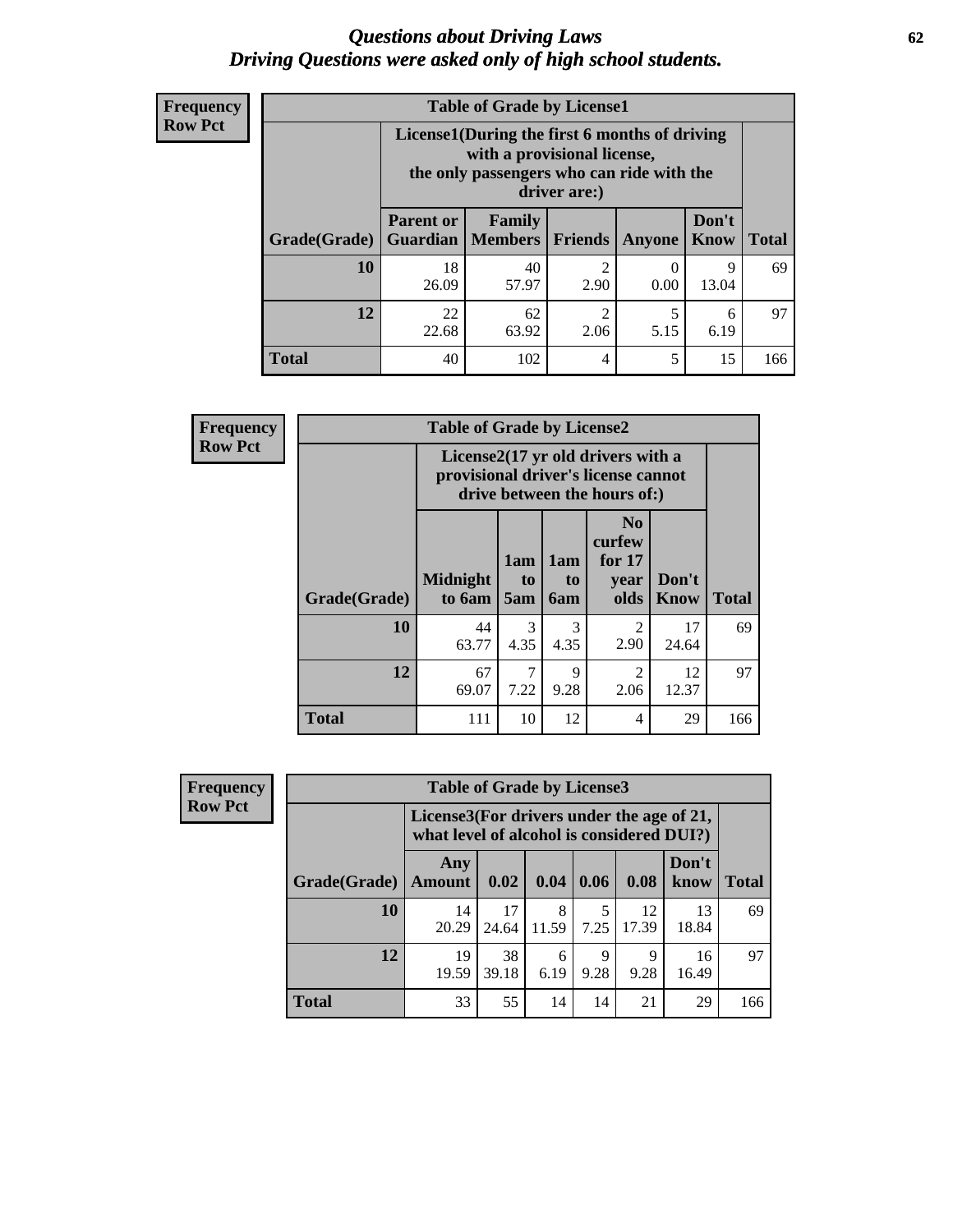#### *Questions about Driving Laws* **63** *Driving Questions were asked only of high school students.*

**Frequency Row Pct**

| <b>Table of Grade by License4</b> |              |                                                                                                                                                      |             |           |           |             |     |  |
|-----------------------------------|--------------|------------------------------------------------------------------------------------------------------------------------------------------------------|-------------|-----------|-----------|-------------|-----|--|
|                                   |              | License4(A driver under 21 automatically<br>loses his/her license if caught exceeding the<br>posted speet limit by:)                                 |             |           |           |             |     |  |
| Grade(Grade)                      | $15+$<br>mph | Can't<br>lose<br><b>Depends</b><br>license<br>$25+$<br>$35+$<br>Don't<br>for<br><b>on</b><br><b>Total</b><br>mph<br>speeding<br>know<br>mph<br>judge |             |           |           |             |     |  |
| 10                                | 16<br>23.19  | 11<br>15.94                                                                                                                                          | 10<br>14.49 | 5<br>7.25 | 2<br>2.90 | 25<br>36.23 | 69  |  |
| 12                                | 19<br>19.59  | 11<br>28<br>21<br>18<br>0<br>28.87<br>21.65<br>11.34<br>0.00<br>18.56                                                                                |             |           |           |             |     |  |
| <b>Total</b>                      | 35           | 39                                                                                                                                                   | 31          | 16        | 2         | 43          | 166 |  |

| Frequency      | <b>Table of Grade by License5</b> |                                                                                                                                                             |                |               |              |
|----------------|-----------------------------------|-------------------------------------------------------------------------------------------------------------------------------------------------------------|----------------|---------------|--------------|
| <b>Row Pct</b> |                                   | License5(A)<br>Georgia teenager<br>with family<br>connections or a<br>good lawyer can<br>break a teen<br>driving law and<br>keep their driver's<br>license) |                |               |              |
|                | Grade(Grade)                      | Yes                                                                                                                                                         | N <sub>0</sub> | Don't<br>know | <b>Total</b> |
|                | 10                                | 6<br>8.70                                                                                                                                                   | 31<br>44.93    | 32<br>46.38   | 69           |
|                | 12                                | 25<br>25.77                                                                                                                                                 | 39<br>40.21    | 33<br>34.02   | 97           |
|                | Total                             | 31                                                                                                                                                          | 70             | 65            | 166          |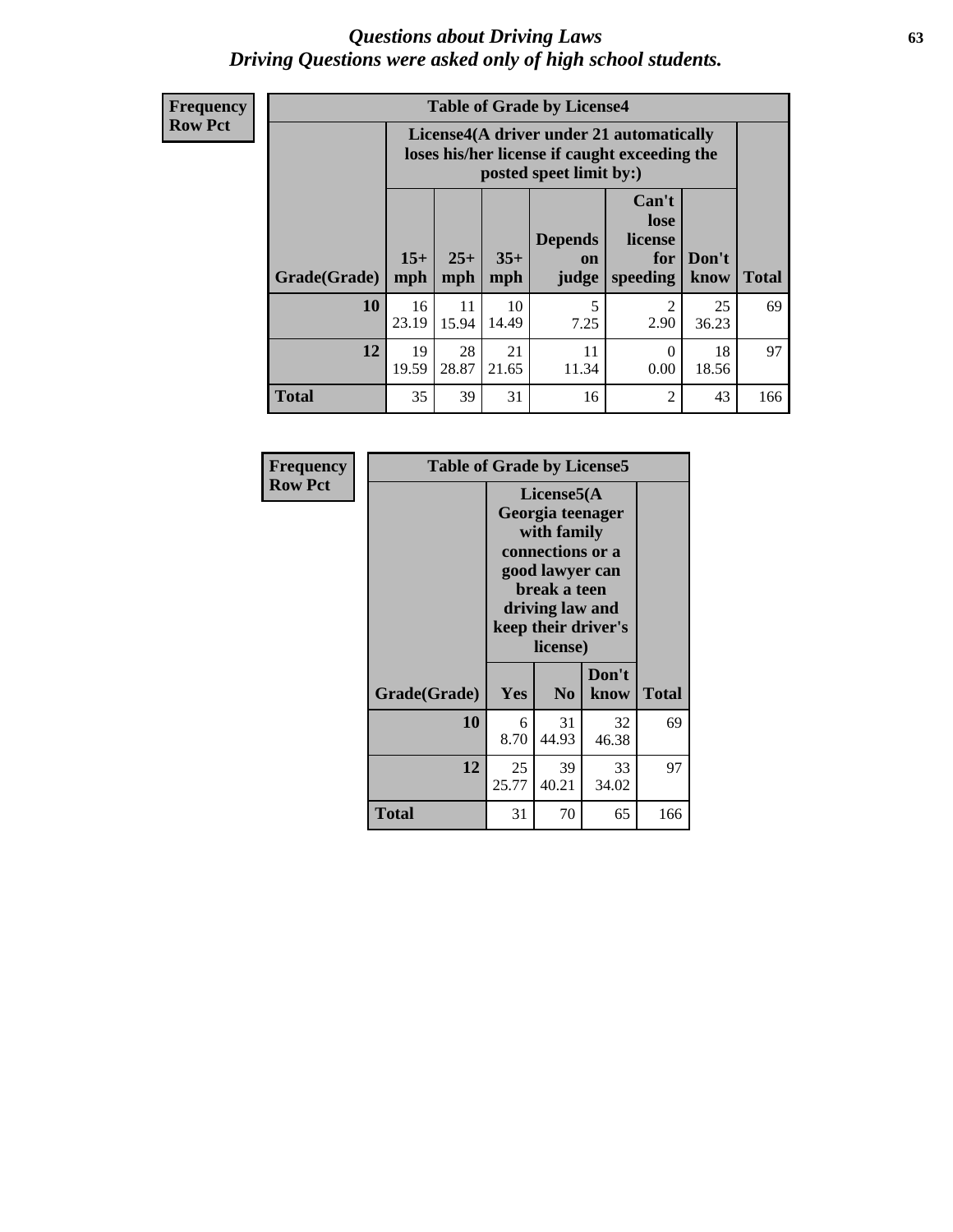### *Questions about Driving Laws* **64** *Driving Questions were asked only of high school students.*

| <b>Frequency</b> |              | <b>Table of Grade by License6</b>         |                                                                                                                                                 |               |              |  |  |
|------------------|--------------|-------------------------------------------|-------------------------------------------------------------------------------------------------------------------------------------------------|---------------|--------------|--|--|
| <b>Row Pct</b>   |              |                                           | License <sub>6</sub> (I know a<br>friend or<br>classmate that<br>broke a teen<br>driving law,<br>but was allowed to<br>keep his/her<br>license) |               |              |  |  |
|                  | Grade(Grade) | Yes                                       | N <sub>0</sub>                                                                                                                                  | Don't<br>know | <b>Total</b> |  |  |
|                  | 10           | 10<br>14.49                               | 35<br>50.72                                                                                                                                     | 24<br>34.78   | 69           |  |  |
|                  | 12           | 38<br>30<br>29<br>39.18<br>30.93<br>29.90 |                                                                                                                                                 |               | 97           |  |  |
|                  | Total        | 48                                        | 65                                                                                                                                              | 53            | 166          |  |  |

| <b>Frequency</b> | <b>Table of Grade by License7</b> |                                                                                               |                                     |                                                   |                        |              |
|------------------|-----------------------------------|-----------------------------------------------------------------------------------------------|-------------------------------------|---------------------------------------------------|------------------------|--------------|
| <b>Row Pct</b>   |                                   | License7(A student under the age of 18 cam loser<br>his/her driving privileges if he or she:) |                                     |                                                   |                        |              |
|                  | <b>Grade(Grade)</b>               | <b>Have</b><br>more than<br>10<br>unexcused<br>absences<br>per school<br>yr                   | Drop out<br>without  <br>graduating | <b>Bring</b><br>alcohol/drugs/weapon<br>to school | All of<br>the<br>above | <b>Total</b> |
|                  | 10                                | 8<br>11.59                                                                                    | 10.14                               | 6<br>8.70                                         | 48<br>69.57            | 69           |
|                  | 12                                | 18<br>18.56                                                                                   | 9<br>9.28                           | 2<br>2.06                                         | 68<br>70.10            | 97           |
|                  | <b>Total</b>                      | 26                                                                                            | 16                                  | 8                                                 | 116                    | 166          |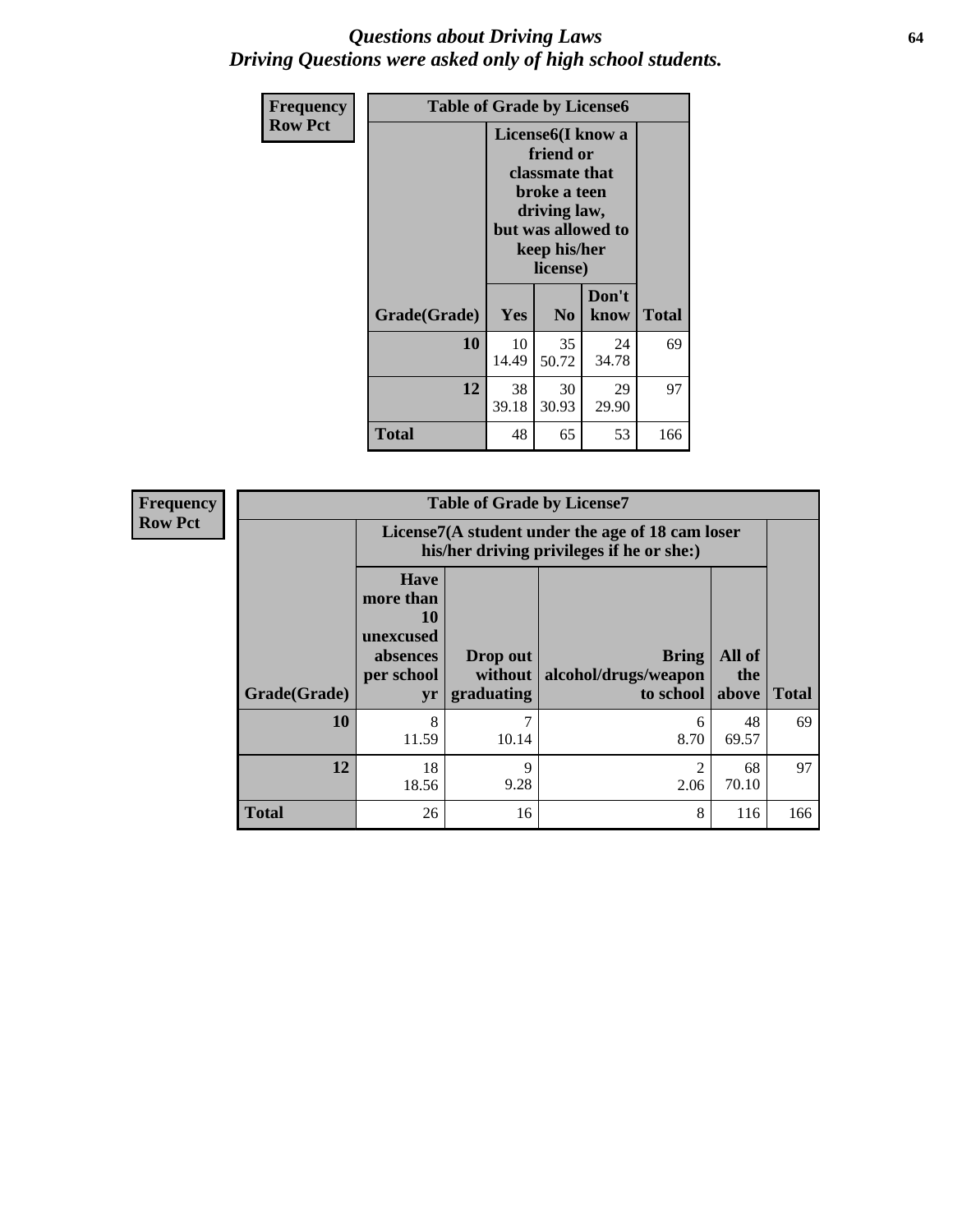# *Select Results by Gender* **65**

| Frequency      | <b>Table of SchoolClimate2 by Gender</b>          |                                 |                       |              |
|----------------|---------------------------------------------------|---------------------------------|-----------------------|--------------|
| <b>Col Pct</b> | SchoolClimate2(I<br>feel successful at<br>school) | Gender(Gender)<br><b>Female</b> | <b>Male</b>           | <b>Total</b> |
|                | <b>Strongly Agree</b>                             | 19<br>20.43                     | 17<br>23.29           | 36           |
|                | <b>Somewhat Agree</b>                             | 58<br>62.37                     | 51<br>69.86           | 109          |
|                | <b>Somewhat Disagree</b>                          | 13<br>13.98                     | 3<br>4.11             | 16           |
|                | <b>Strongly Disagree</b>                          | 3<br>3.23                       | $\mathcal{L}$<br>2.74 | 5            |
|                | <b>Total</b>                                      | 93                              | 73                    | 166          |

| <b>Frequency</b> | <b>Table of SchoolClimate6 by Gender</b> |                |             |                |  |
|------------------|------------------------------------------|----------------|-------------|----------------|--|
| <b>Col Pct</b>   | <b>SchoolClimate6(Teachers</b>           | Gender(Gender) |             |                |  |
|                  | treat me with respect)                   | Female         | <b>Male</b> | <b>Total</b>   |  |
|                  | <b>Strongly Agree</b>                    | 26<br>27.96    | 25<br>34.25 | 51             |  |
|                  | <b>Somewhat Agree</b>                    | 49<br>52.69    | 36<br>49.32 | 85             |  |
|                  | <b>Somewhat Disagree</b>                 | 17<br>18.28    | 9<br>12.33  | 26             |  |
|                  | <b>Strongly Disagree</b>                 | 1.08           | 3<br>4.11   | $\overline{4}$ |  |
|                  | <b>Total</b>                             | 93             | 73          | 166            |  |

| Frequency      | <b>Table of SchoolClimate8 by Gender</b>                                             |                                 |             |              |
|----------------|--------------------------------------------------------------------------------------|---------------------------------|-------------|--------------|
| <b>Col Pct</b> | <b>SchoolClimate8(Students</b><br>are frequently<br>recognized for good<br>behavior) | Gender(Gender)<br><b>Female</b> | <b>Male</b> | <b>Total</b> |
|                | <b>Strongly Agree</b>                                                                | 12                              | 8           | 20           |
|                |                                                                                      | 12.90                           | 10.96       |              |
|                | <b>Somewhat Agree</b>                                                                | 42<br>45.16                     | 29<br>39.73 | 71           |
|                | <b>Somewhat Disagree</b>                                                             | 28<br>30.11                     | 19<br>26.03 | 47           |
|                | <b>Strongly Disagree</b>                                                             | 11<br>11.83                     | 17<br>23.29 | 28           |
|                | Total                                                                                | 93                              | 73          | 166          |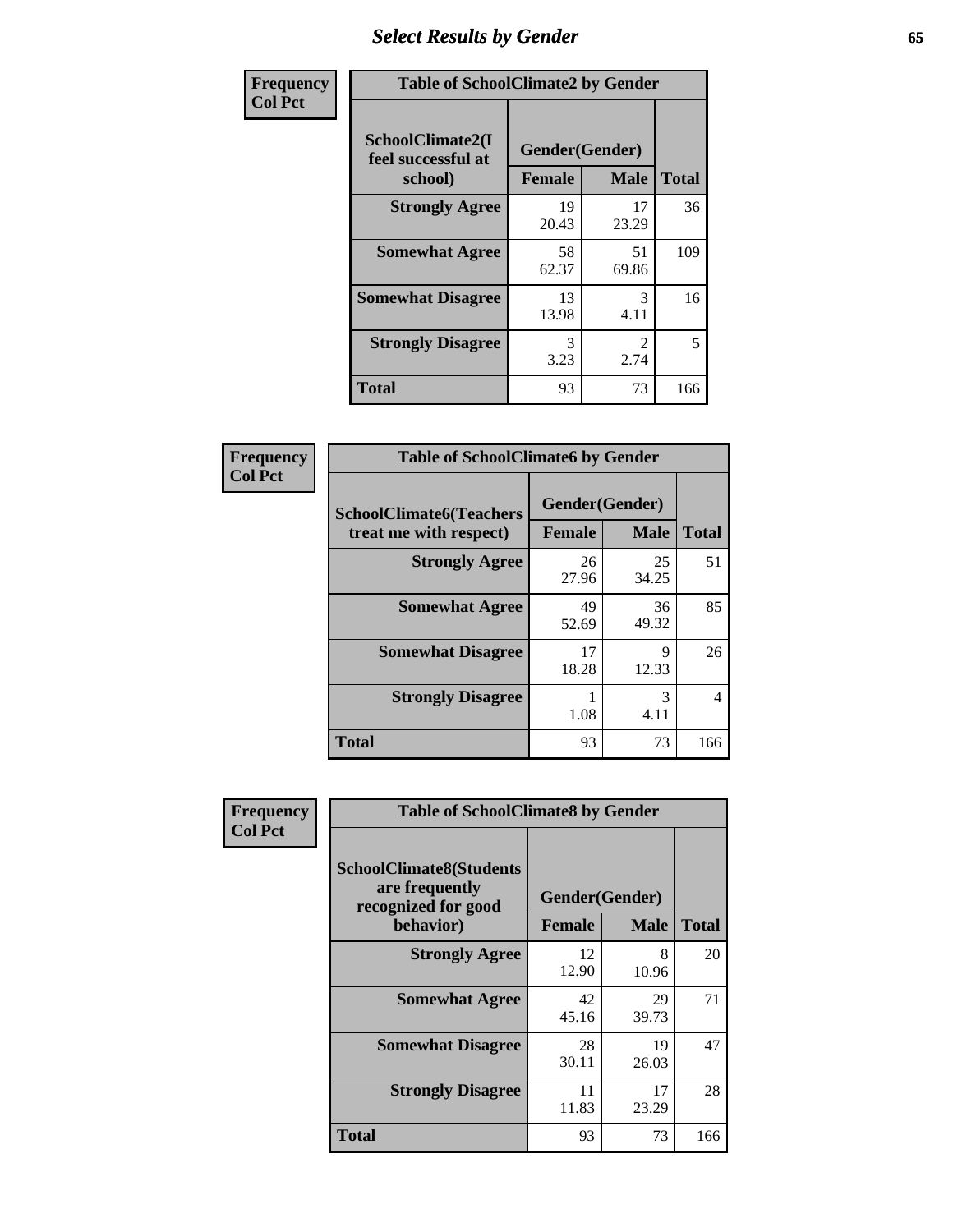# *Select Results by Gender* **66**

| Frequency      | <b>Table of Gender by Dropout</b> |                                                                        |                |              |
|----------------|-----------------------------------|------------------------------------------------------------------------|----------------|--------------|
| <b>Row Pct</b> |                                   | Dropout(I<br>have<br>thought<br>about<br>dropping<br>out of<br>school) |                |              |
|                | Gender(Gender)                    | Yes                                                                    | N <sub>0</sub> | <b>Total</b> |
|                | <b>Female</b>                     | 25<br>26.88                                                            | 68<br>73.12    | 93           |
|                | <b>Male</b>                       | 14<br>19.18                                                            | 59<br>80.82    | 73           |
|                | <b>Total</b>                      | 39                                                                     | 127            | 166          |

| <b>Frequency</b> |                | <b>Table of Gender by Dropoutreason</b>                             |              |                          |                                |              |              |
|------------------|----------------|---------------------------------------------------------------------|--------------|--------------------------|--------------------------------|--------------|--------------|
| <b>Row Pct</b>   |                | Dropoutreason (If I dropped out the<br>reason would most likely be) |              |                          |                                |              |              |
|                  | Gender(Gender) | Won't<br>Drop<br>out                                                | <b>Bored</b> | Family<br><b>Reasons</b> | <b>Being</b><br><b>Bullied</b> | <b>Other</b> | <b>Total</b> |
|                  | Female         | 56<br>60.22                                                         | 16<br>17.20  | 8<br>8.60                | 0.00                           | 13<br>13.98  | 93           |
|                  | <b>Male</b>    | 51<br>69.86                                                         | 7<br>9.59    | 9.59                     | 1.37                           | 7<br>9.59    | 73           |
|                  | <b>Total</b>   | 107                                                                 | 23           | 15                       |                                | 20           | 166          |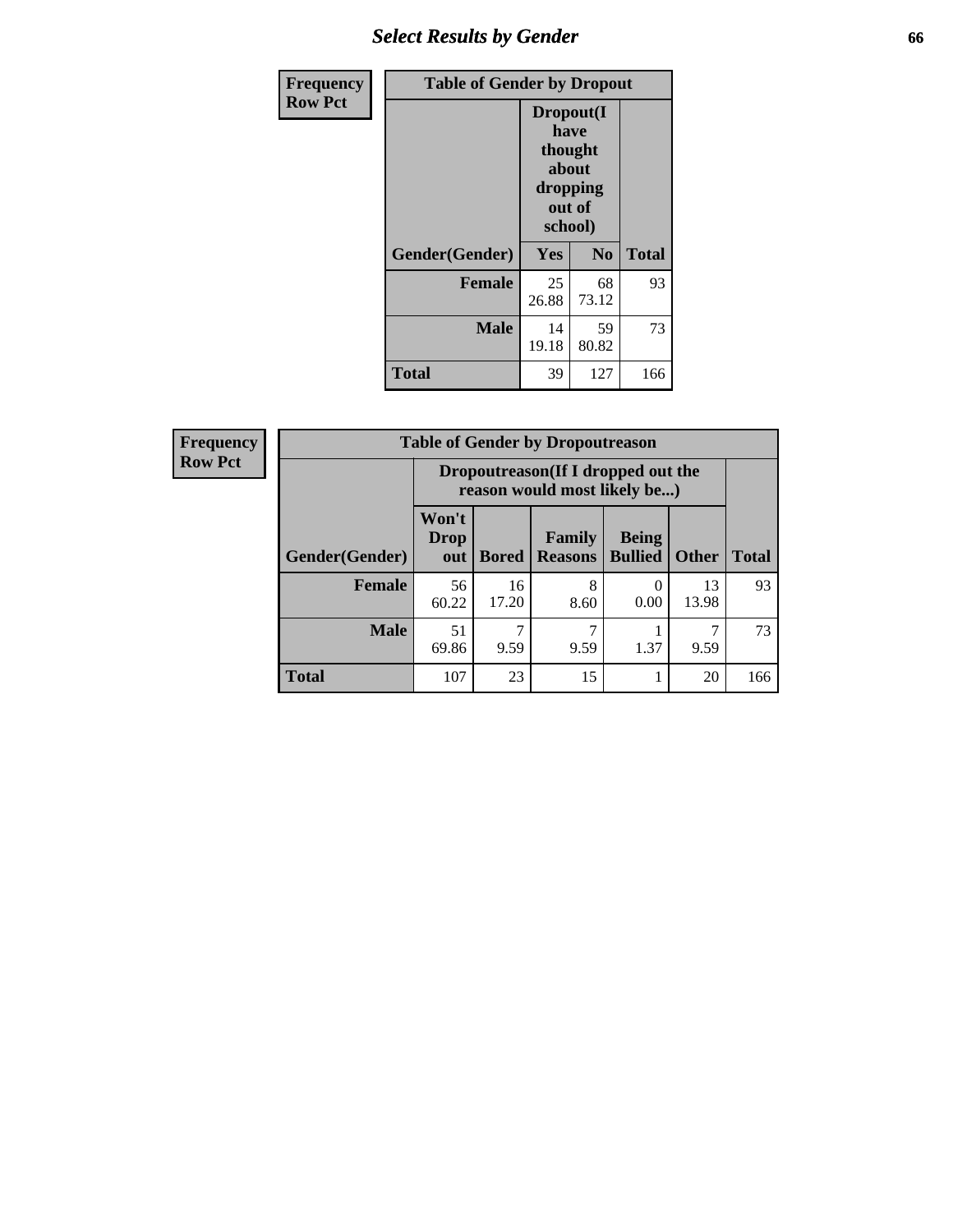*School Safety* **67**

| Frequency      | <b>Table of Gender by Bullied2</b> |                 |                |              |
|----------------|------------------------------------|-----------------|----------------|--------------|
| <b>Row Pct</b> |                                    | <b>Bullied2</b> |                |              |
|                | Gender(Gender)                     | Yes             | N <sub>0</sub> | <b>Total</b> |
|                | <b>Female</b>                      | 20<br>21.51     | 73<br>78.49    | 93           |
|                | <b>Male</b>                        | 9.59            | 66<br>90.41    | 73           |
|                | <b>Total</b>                       | 27              | 139            | 166          |

| Frequency      | <b>Table of Gender by Bulliedothers2</b> |                       |                |              |
|----------------|------------------------------------------|-----------------------|----------------|--------------|
| <b>Row Pct</b> |                                          | <b>Bulliedothers2</b> |                |              |
|                | Gender(Gender)                           | <b>Yes</b>            | N <sub>0</sub> | <b>Total</b> |
|                | <b>Female</b>                            | 16<br>17.20           | 77<br>82.80    | 93           |
|                | <b>Male</b>                              | 8<br>10.96            | 65<br>89.04    | 73           |
|                | <b>Total</b>                             | 24                    | 142            | 166          |

| Frequency      | <b>Table of Gender by Weaponschool2</b> |                      |                |              |
|----------------|-----------------------------------------|----------------------|----------------|--------------|
| <b>Row Pct</b> |                                         | <b>Weaponschool2</b> |                |              |
|                | Gender(Gender)                          | Yes                  | N <sub>0</sub> | <b>Total</b> |
|                | <b>Female</b>                           | 5<br>5.38            | 88<br>94.62    | 93           |
|                | <b>Male</b>                             | 10.96                | 65<br>89.04    | 73           |
|                | <b>Total</b>                            | 13                   | 153            | 166          |

| Frequency      | <b>Table of Gender by Absentunsafe2</b> |               |                |              |
|----------------|-----------------------------------------|---------------|----------------|--------------|
| <b>Row Pct</b> |                                         | Absentunsafe2 |                |              |
|                | Gender(Gender)                          | Yes           | N <sub>0</sub> | <b>Total</b> |
|                | <b>Female</b>                           | 9.68          | 84<br>90.32    | 93           |
|                | <b>Male</b>                             | 2.74          | 71<br>97.26    | 73           |
|                | <b>Total</b>                            | 11            | 155            | 166          |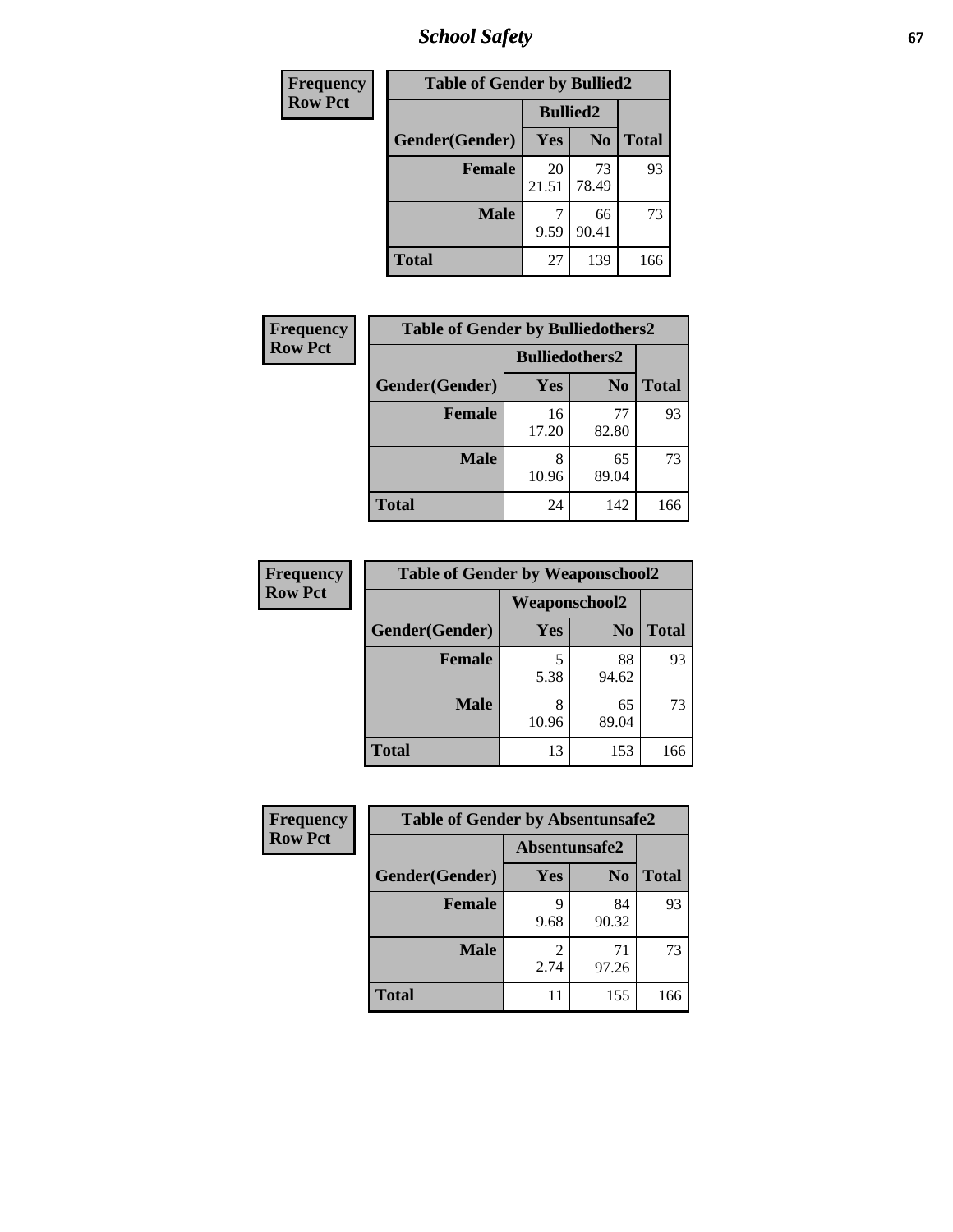*School Safety* **68**

| Frequency      | <b>Table of Gender by Gangself</b> |                                                                                                |                |              |  |
|----------------|------------------------------------|------------------------------------------------------------------------------------------------|----------------|--------------|--|
| <b>Row Pct</b> |                                    | Gangself(I<br>have<br>participated<br>in illegal gang<br>activities in<br>the past 30<br>days) |                |              |  |
|                | Gender(Gender)                     | Yes                                                                                            | N <sub>0</sub> | <b>Total</b> |  |
|                | <b>Female</b>                      | 3<br>3.23                                                                                      | 90<br>96.77    | 93           |  |
|                | <b>Male</b>                        | 3<br>4.11                                                                                      | 70<br>95.89    | 73           |  |
|                | <b>Total</b>                       | 6                                                                                              | 160            | 166          |  |

| Frequency      | <b>Table of Gender by Gangpeers</b> |                                                                                                                             |                |              |  |
|----------------|-------------------------------------|-----------------------------------------------------------------------------------------------------------------------------|----------------|--------------|--|
| <b>Row Pct</b> |                                     | <b>Gangpeers</b> (I<br>have friends<br>who have<br>participated<br>in illegal gang<br>activities in<br>the past 30<br>days) |                |              |  |
|                | Gender(Gender)                      | Yes                                                                                                                         | N <sub>0</sub> | <b>Total</b> |  |
|                | <b>Female</b>                       | 7<br>7.53                                                                                                                   | 86<br>92.47    | 93           |  |
|                | <b>Male</b>                         | 12<br>16.44                                                                                                                 | 61<br>83.56    | 73           |  |
|                | Total                               | 19                                                                                                                          | 147            | 166          |  |

| Frequency      | <b>Table of Gender by Pickedon2</b> |             |                |              |
|----------------|-------------------------------------|-------------|----------------|--------------|
| <b>Row Pct</b> |                                     | Pickedon2   |                |              |
|                | Gender(Gender)                      | <b>Yes</b>  | N <sub>0</sub> | <b>Total</b> |
|                | <b>Female</b>                       | 27<br>29.03 | 66<br>70.97    | 93           |
|                | <b>Male</b>                         | 16<br>21.92 | 57<br>78.08    | 73           |
|                | <b>Total</b>                        | 43          | 123            | 166          |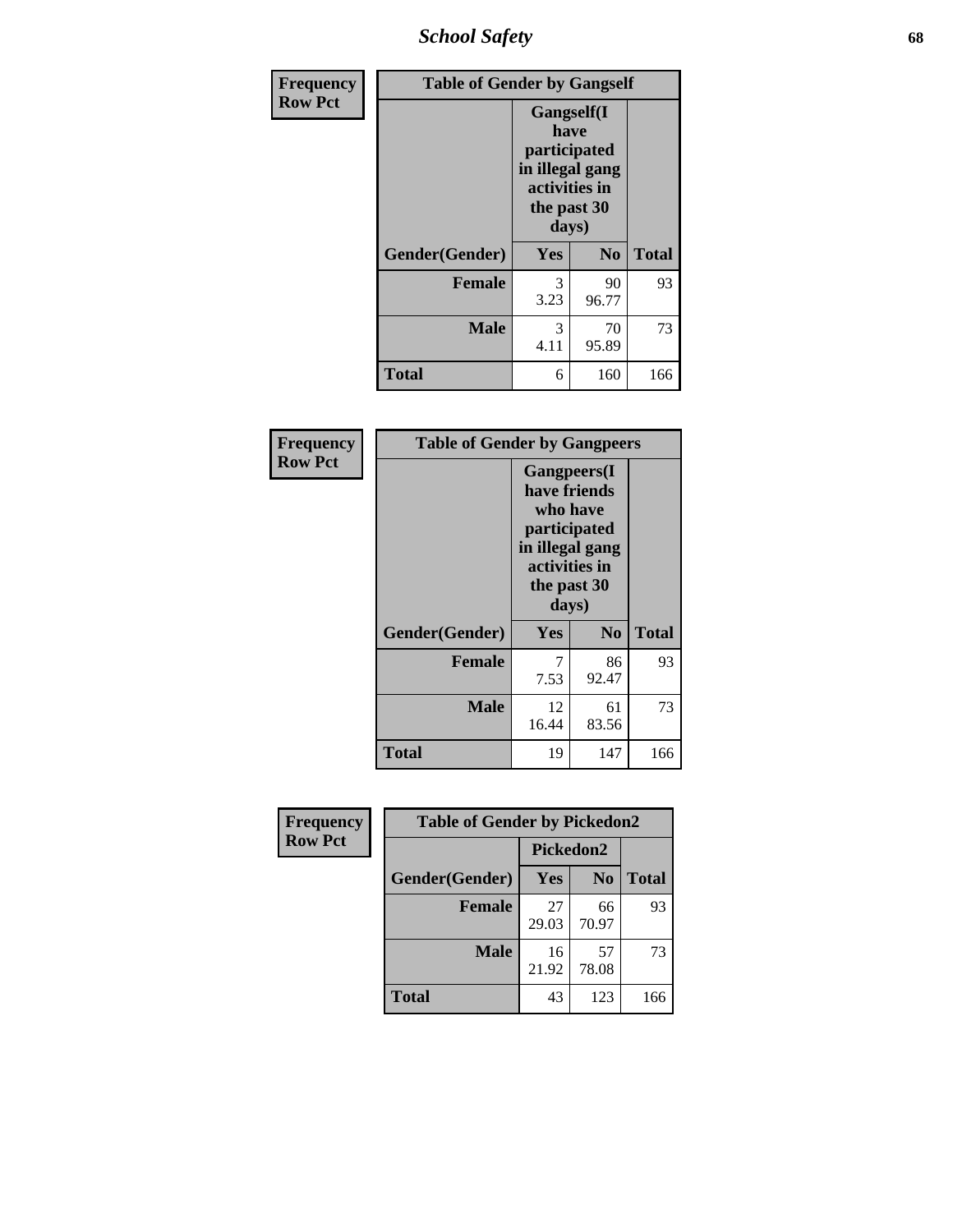*School Safety* **69**

| Frequency      | <b>Table of Gender by Safeschool2</b> |             |                |              |
|----------------|---------------------------------------|-------------|----------------|--------------|
| <b>Row Pct</b> |                                       | Safeschool2 |                |              |
|                | Gender(Gender)                        | Yes         | N <sub>0</sub> | <b>Total</b> |
|                | <b>Female</b>                         | 69<br>74.19 | 24<br>25.81    | 93           |
|                | Male                                  | 60<br>82.19 | 13<br>17.81    | 73           |
|                | <b>Total</b>                          | 129         | 37             | 166          |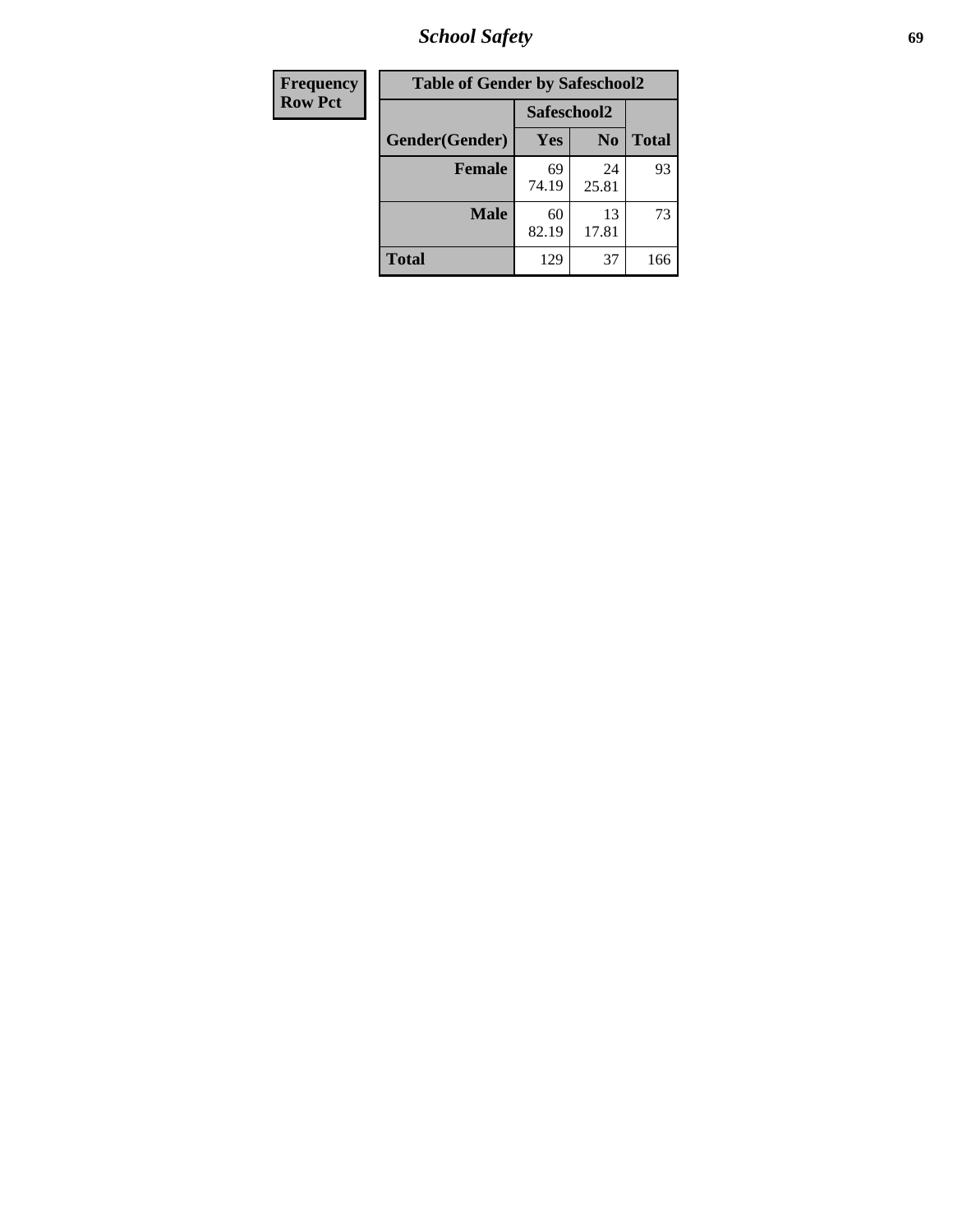# *Incidence of Drug Use* **70**

| <b>Frequency</b> | <b>Table of Gender by AlcoholAlt</b> |                                          |                |              |  |
|------------------|--------------------------------------|------------------------------------------|----------------|--------------|--|
| <b>Row Pct</b>   |                                      | AlcoholAlt(Alcohol<br>use, past 30 days) |                |              |  |
|                  | Gender(Gender)                       | <b>Yes</b>                               | N <sub>0</sub> | <b>Total</b> |  |
|                  | <b>Female</b>                        | 22<br>23.66                              | 71<br>76.34    | 93           |  |
|                  | <b>Male</b>                          | 18<br>24.66                              | 55<br>75.34    | 73           |  |
|                  | <b>Total</b>                         | 40                                       | 126            | 166          |  |

| Frequency      | <b>Table of Gender by TobaccoAny</b> |                                          |                |              |  |
|----------------|--------------------------------------|------------------------------------------|----------------|--------------|--|
| <b>Row Pct</b> |                                      | TobaccoAny(Tobacco<br>use, past 30 days) |                |              |  |
|                | Gender(Gender)                       | Yes                                      | N <sub>0</sub> | <b>Total</b> |  |
|                | <b>Female</b>                        | 22<br>23.66                              | 71<br>76.34    | 93           |  |
|                | <b>Male</b>                          | 31<br>42.47                              | 42<br>57.53    | 73           |  |
|                | <b>Total</b>                         | 53                                       | 113            | 166          |  |

| <b>Frequency</b> | <b>Table of Gender by MarijuanaAlt</b> |                    |                        |              |
|------------------|----------------------------------------|--------------------|------------------------|--------------|
| <b>Row Pct</b>   |                                        | use, past 30 days) | MarijuanaAlt(Marijuana |              |
|                  | Gender(Gender)                         | <b>Yes</b>         | N <sub>0</sub>         | <b>Total</b> |
|                  | Female                                 | 7.53               | 86<br>92.47            | 93           |
|                  | <b>Male</b>                            | 13<br>17.81        | 60<br>82.19            | 73           |
|                  | <b>Total</b>                           | 20                 | 146                    | 166          |

| <b>Frequency</b> | <b>Table of Gender by OtherDrugAny</b> |                                                      |                |              |
|------------------|----------------------------------------|------------------------------------------------------|----------------|--------------|
| <b>Row Pct</b>   |                                        | <b>OtherDrugAny(Other</b><br>drug use, past 30 days) |                |              |
|                  | Gender(Gender)                         | <b>Yes</b>                                           | N <sub>0</sub> | <b>Total</b> |
|                  | <b>Female</b>                          | 13<br>13.98                                          | 80<br>86.02    | 93           |
|                  | <b>Male</b>                            | 12<br>16.44                                          | 61<br>83.56    | 73           |
|                  | <b>Total</b>                           | 25                                                   | 141            | 166          |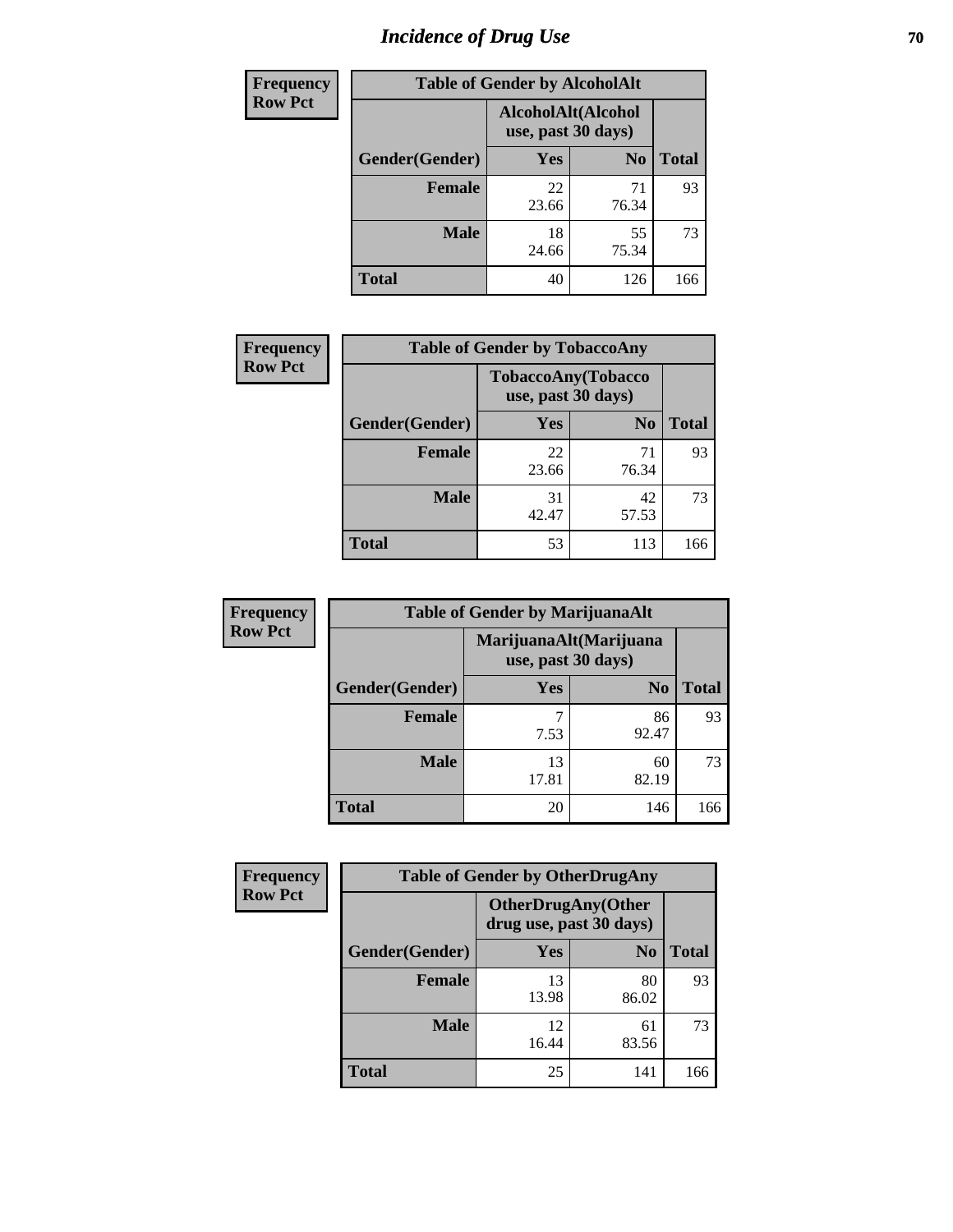### *Average Age at Onset of Use* **71** *Results for "Average Age at Onset of Use" questions exclude students who said they did not use that substance*

#### **Gender=Female**

| <b>Variable</b>    | Label                                                              | <b>Mean</b> |
|--------------------|--------------------------------------------------------------------|-------------|
| Alcoholinit2       | I started using alcohol when I was                                 | 14.72       |
| Cigarettesinit2    | I started smoking tobacco when I was                               | 14.66       |
| Smokelessinit2     | I started chewing tobacco when I was                               | 14.38       |
| Marijuanainit2     | I started using marijuana when I was                               | 15.13       |
| Cocaineinit2       | I started using cocaine when I was                                 |             |
| Inhalantsinit2     | I started using inhalants when I was                               | 14.33       |
| Steroidsinit2      | I started using steroids when I was                                | 8.00        |
| Ecstasyinit2       | I started using ecstasy when I was                                 | 17.00       |
| Methinit2          | I started using methamphetamines when I was                        |             |
| Hallucinogensinit2 | I started using hallucinogens when I was                           |             |
| Prescriptioninit2  | I started using prescription drugs not prescribed to me when I was | 14.17       |

#### **Gender=Male**

| <b>Variable</b>     | Label                                                              | <b>Mean</b> |
|---------------------|--------------------------------------------------------------------|-------------|
| Alcoholinit2        | I started using alcohol when I was                                 | 14.27       |
| Cigarettesinit2     | I started smoking tobacco when I was                               | 13.08       |
| Smokelessinit2      | I started chewing tobacco when I was                               | 13.07       |
| Marijuanainit2      | I started using marijuana when I was                               | 14.42       |
| Cocaineinit2        | I started using cocaine when I was                                 | 15.33       |
| Inhalantsinit2      | I started using inhalants when I was                               | 13.86       |
| Steroidsinit2       | I started using steroids when I was                                | 10.00       |
| Ecstasyinit2        | I started using ecstasy when I was                                 | 16.33       |
| Methinit2           | I started using methamphetamines when I was                        | 16.00       |
| Hallucinogensinit2  | I started using hallucinogens when I was                           | 16.00       |
| Prescription in it2 | I started using prescription drugs not prescribed to me when I was | 13.73       |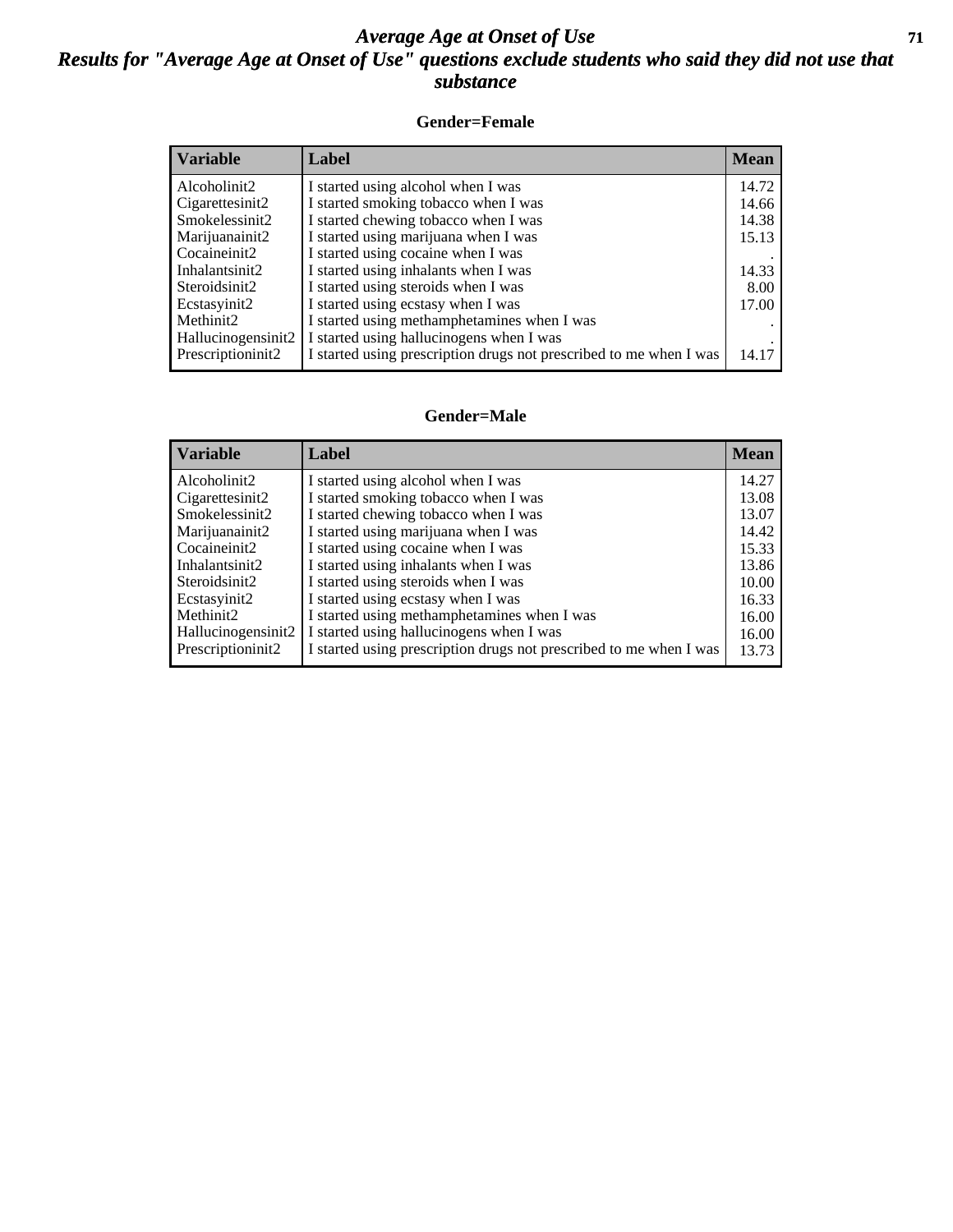# *I Think These Drugs are Harmful* **72**

| <b>Frequency</b> | <b>Table of Gender by Alcoholharmdich</b> |                                                   |                |              |
|------------------|-------------------------------------------|---------------------------------------------------|----------------|--------------|
| <b>Row Pct</b>   |                                           | Alcoholharmdich(I<br>think alcohol is<br>harmful) |                |              |
|                  | Gender(Gender)                            | <b>Yes</b>                                        | N <sub>0</sub> | <b>Total</b> |
|                  | Female                                    | 73<br>78.49                                       | 20<br>21.51    | 93           |
|                  | <b>Male</b>                               | 62<br>84.93                                       | 11<br>15.07    | 73           |
|                  | <b>Total</b>                              | 135                                               | 31             | 166          |

| <b>Frequency</b> | <b>Table of Gender by Tobaccoharmdich</b> |                                                           |                |              |
|------------------|-------------------------------------------|-----------------------------------------------------------|----------------|--------------|
| <b>Row Pct</b>   |                                           | <b>Tobaccoharmdich</b> (I<br>think tobacco is<br>harmful) |                |              |
|                  | Gender(Gender)                            | Yes                                                       | N <sub>0</sub> | <b>Total</b> |
|                  | <b>Female</b>                             | 88<br>94.62                                               | 5<br>5.38      | 93           |
|                  | <b>Male</b>                               | 68<br>93.15                                               | 5<br>6.85      | 73           |
|                  | <b>Total</b>                              | 156                                                       | 10             | 166          |

| Frequency      | <b>Table of Gender by Marijuanaharmdich</b> |                                |                     |              |  |
|----------------|---------------------------------------------|--------------------------------|---------------------|--------------|--|
| <b>Row Pct</b> |                                             | think marijuana is<br>harmful) | Marijuanaharmdich(I |              |  |
|                | Gender(Gender)                              | <b>Yes</b>                     | N <sub>0</sub>      | <b>Total</b> |  |
|                | <b>Female</b>                               | 81<br>87.10                    | 12<br>12.90         | 93           |  |
|                | <b>Male</b>                                 | 53<br>72.60                    | 20<br>27.40         | 73           |  |
|                | <b>Total</b>                                | 134                            | 32                  | 166          |  |

| Frequency      | <b>Table of Gender by Otherdrugharmdich</b> |                                                          |                |              |
|----------------|---------------------------------------------|----------------------------------------------------------|----------------|--------------|
| <b>Row Pct</b> |                                             | Otherdrugharmdich(I<br>think other drugs are<br>harmful) |                |              |
|                | Gender(Gender)                              | <b>Yes</b>                                               | N <sub>0</sub> | <b>Total</b> |
|                | <b>Female</b>                               | 90<br>96.77                                              | 3<br>3.23      | 93           |
|                | <b>Male</b>                                 | 68<br>93.15                                              | 5<br>6.85      | 73           |
|                | <b>Total</b>                                | 158                                                      | 8              | 166          |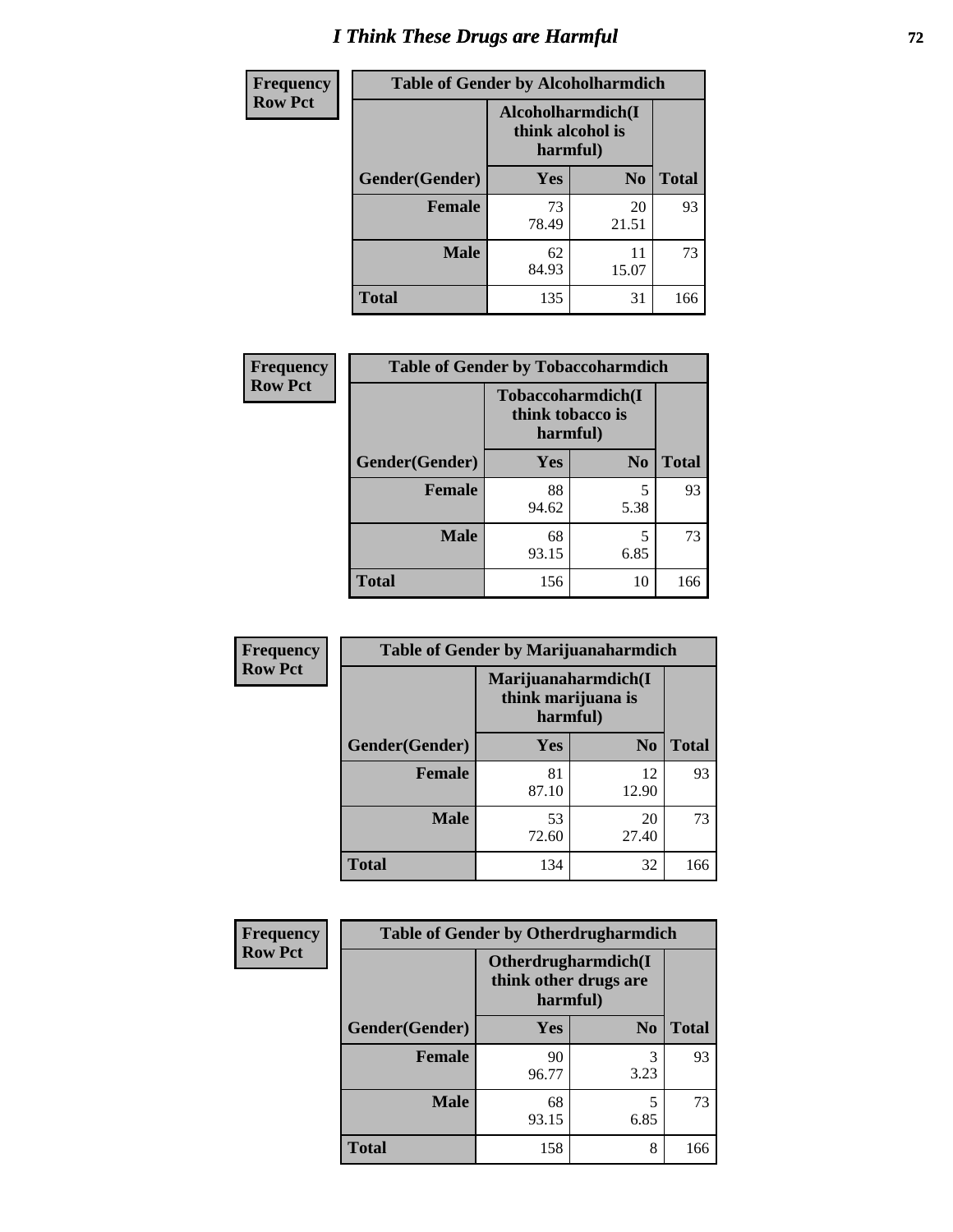| <b>Frequency</b> | <b>Table of Gender by Alcohollocation1</b> |                                                               |             |              |
|------------------|--------------------------------------------|---------------------------------------------------------------|-------------|--------------|
| <b>Row Pct</b>   |                                            | <b>Alcohollocation1(Places</b><br><b>Friends Use Alcohol)</b> |             |              |
|                  | Gender(Gender)                             |                                                               | Do Not Use  | <b>Total</b> |
|                  | <b>Female</b>                              | 65<br>69.89                                                   | 28<br>30.11 | 93           |
|                  | <b>Male</b>                                | 47<br>64.38                                                   | 26<br>35.62 | 73           |
|                  | <b>Total</b>                               | 112                                                           | 54          | 166          |

| <b>Frequency</b> | <b>Table of Gender by Alcohollocation2</b> |             |                                                               |              |
|------------------|--------------------------------------------|-------------|---------------------------------------------------------------|--------------|
| <b>Row Pct</b>   |                                            |             | <b>Alcohollocation2(Places</b><br><b>Friends Use Alcohol)</b> |              |
|                  | Gender(Gender)                             |             | Home                                                          | <b>Total</b> |
|                  | <b>Female</b>                              | 48<br>51.61 | 45<br>48.39                                                   | 93           |
|                  | <b>Male</b>                                | 47<br>64.38 | 26<br>35.62                                                   | 73           |
|                  | <b>Total</b>                               | 95          | 71                                                            | 166          |

| Frequency      | <b>Table of Gender by Alcohollocation3</b> |                                                               |               |              |
|----------------|--------------------------------------------|---------------------------------------------------------------|---------------|--------------|
| <b>Row Pct</b> |                                            | <b>Alcohollocation3(Places</b><br><b>Friends Use Alcohol)</b> |               |              |
|                | Gender(Gender)                             |                                                               | <b>School</b> | <b>Total</b> |
|                | <b>Female</b>                              | 87<br>93.55                                                   | 6<br>6.45     | 93           |
|                | <b>Male</b>                                | 69<br>94.52                                                   | 4<br>5.48     | 73           |
|                | <b>Total</b>                               | 156                                                           | 10            | 166          |

| <b>Frequency</b> | <b>Table of Gender by Alcohollocation4</b> |                                                               |            |              |
|------------------|--------------------------------------------|---------------------------------------------------------------|------------|--------------|
| <b>Row Pct</b>   |                                            | <b>Alcohollocation4(Places</b><br><b>Friends Use Alcohol)</b> |            |              |
|                  | Gender(Gender)                             |                                                               | Car        | <b>Total</b> |
|                  | <b>Female</b>                              | 85<br>91.40                                                   | 8<br>8.60  | 93           |
|                  | <b>Male</b>                                | 65<br>89.04                                                   | 8<br>10.96 | 73           |
|                  | <b>Total</b>                               | 150                                                           | 16         | 166          |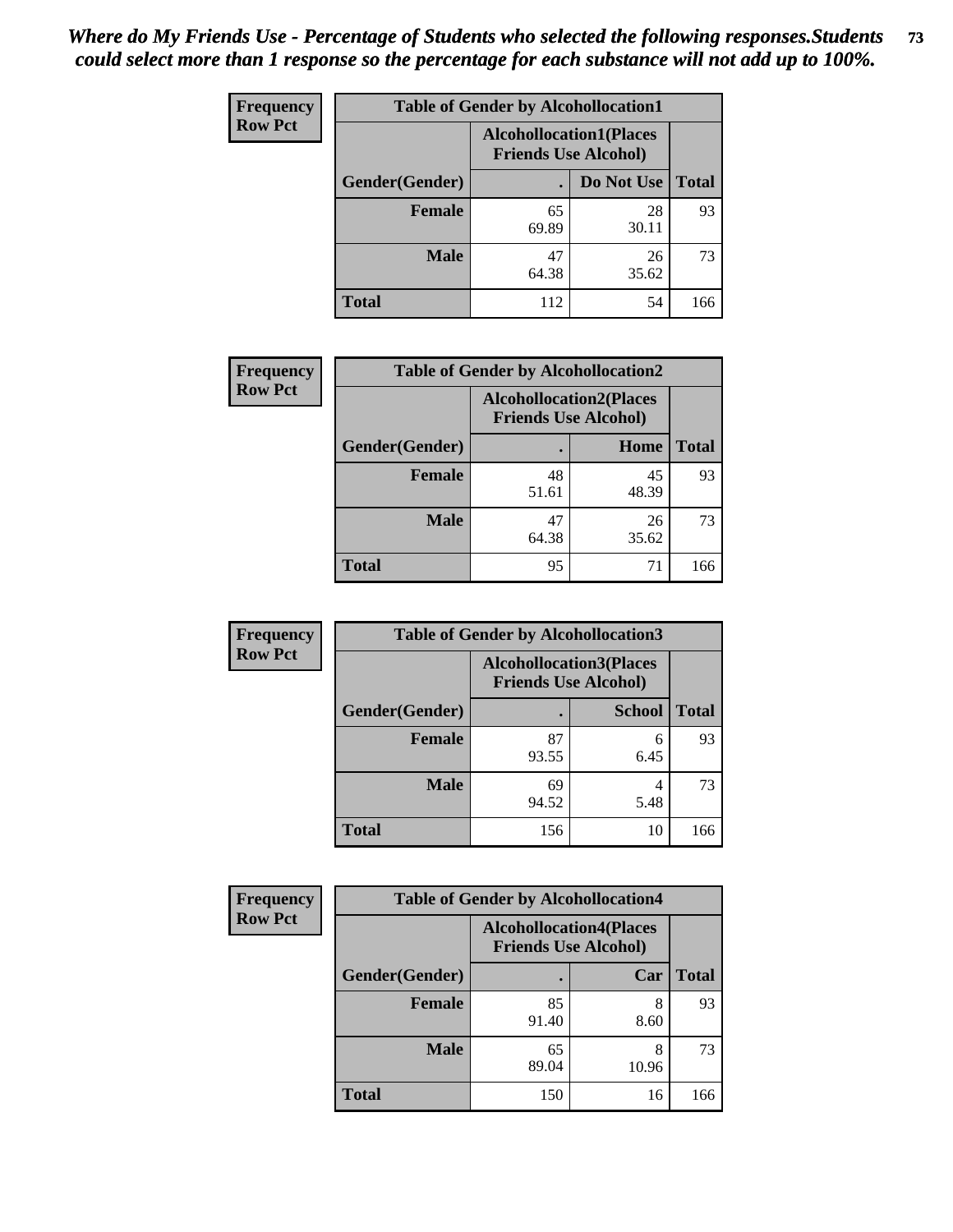| <b>Frequency</b> | <b>Table of Gender by Alcohollocation5</b> |             |                                                                |              |
|------------------|--------------------------------------------|-------------|----------------------------------------------------------------|--------------|
| <b>Row Pct</b>   |                                            |             | <b>Alcohollocation5</b> (Places<br><b>Friends Use Alcohol)</b> |              |
|                  | Gender(Gender)                             | $\bullet$   | <b>Friend's</b><br>House                                       | <b>Total</b> |
|                  | <b>Female</b>                              | 37<br>39.78 | 56<br>60.22                                                    | 93           |
|                  | <b>Male</b>                                | 36<br>49.32 | 37<br>50.68                                                    | 73           |
|                  | <b>Total</b>                               | 73          | 93                                                             | 166          |

| Frequency      | <b>Table of Gender by Alcohollocation6</b> |                                                               |              |              |
|----------------|--------------------------------------------|---------------------------------------------------------------|--------------|--------------|
| <b>Row Pct</b> |                                            | <b>Alcohollocation6(Places</b><br><b>Friends Use Alcohol)</b> |              |              |
|                | <b>Gender</b> (Gender)                     |                                                               | <b>Other</b> | <b>Total</b> |
|                | Female                                     | 69<br>74.19                                                   | 24<br>25.81  | 93           |
|                | <b>Male</b>                                | 54<br>73.97                                                   | 19<br>26.03  | 73           |
|                | <b>Total</b>                               | 123                                                           | 43           | 166          |

| Frequency      | <b>Table of Gender by Tobaccolocation1</b> |                                                               |             |              |  |
|----------------|--------------------------------------------|---------------------------------------------------------------|-------------|--------------|--|
| <b>Row Pct</b> |                                            | <b>Tobaccolocation1(Places</b><br><b>Friends Use Tobacco)</b> |             |              |  |
|                | Gender(Gender)                             |                                                               | Do Not Use  | <b>Total</b> |  |
|                | Female                                     | 59<br>63.44                                                   | 34<br>36.56 | 93           |  |
|                | <b>Male</b>                                | 53<br>72.60                                                   | 20<br>27.40 | 73           |  |
|                | <b>Total</b>                               | 112                                                           | 54          | 166          |  |

| <b>Frequency</b> | <b>Table of Gender by Tobaccolocation2</b> |                             |                                |              |  |
|------------------|--------------------------------------------|-----------------------------|--------------------------------|--------------|--|
| <b>Row Pct</b>   |                                            | <b>Friends Use Tobacco)</b> | <b>Tobaccolocation2(Places</b> |              |  |
|                  | Gender(Gender)                             |                             | Home                           | <b>Total</b> |  |
|                  | Female                                     | 47<br>50.54                 | 46<br>49.46                    | 93           |  |
|                  | <b>Male</b>                                | 32<br>43.84                 | 41<br>56.16                    | 73           |  |
|                  | <b>Total</b>                               | 79                          | 87                             | 166          |  |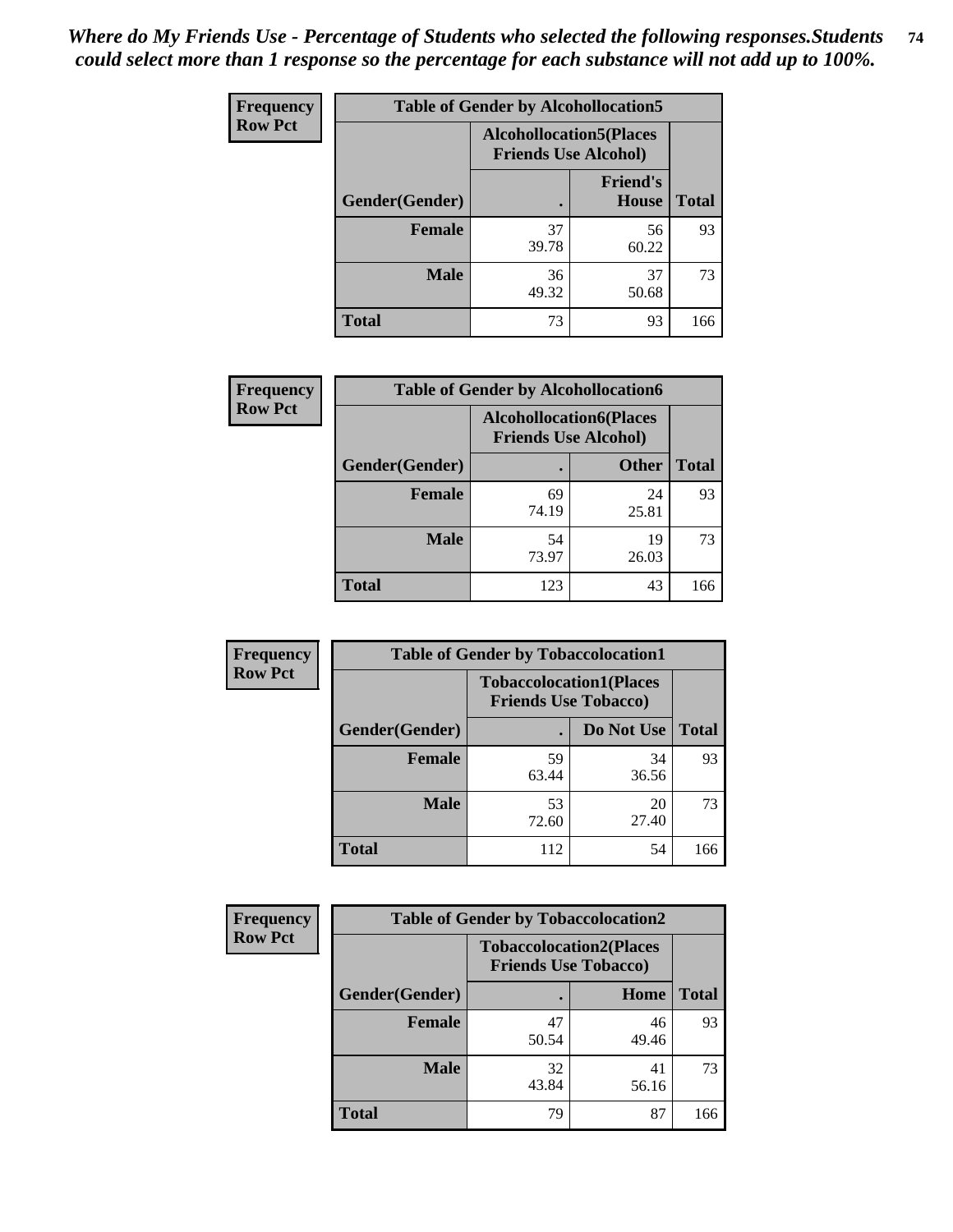| <b>Frequency</b> | <b>Table of Gender by Tobaccolocation3</b> |             |                                                               |              |  |
|------------------|--------------------------------------------|-------------|---------------------------------------------------------------|--------------|--|
| <b>Row Pct</b>   |                                            |             | <b>Tobaccolocation3(Places</b><br><b>Friends Use Tobacco)</b> |              |  |
|                  | Gender(Gender)                             |             | <b>School</b>                                                 | <b>Total</b> |  |
|                  | <b>Female</b>                              | 68<br>73.12 | 25<br>26.88                                                   | 93           |  |
|                  | <b>Male</b>                                | 45<br>61.64 | 28<br>38.36                                                   | 73           |  |
|                  | <b>Total</b>                               | 113         | 53                                                            | 166          |  |

| <b>Frequency</b> | <b>Table of Gender by Tobaccolocation4</b> |                             |                                |              |
|------------------|--------------------------------------------|-----------------------------|--------------------------------|--------------|
| <b>Row Pct</b>   |                                            | <b>Friends Use Tobacco)</b> | <b>Tobaccolocation4(Places</b> |              |
|                  | Gender(Gender)                             |                             | Car                            | <b>Total</b> |
|                  | Female                                     | 51<br>54.84                 | 42<br>45.16                    | 93           |
|                  | <b>Male</b>                                | 38<br>52.05                 | 35<br>47.95                    | 73           |
|                  | <b>Total</b>                               | 89                          | 77                             | 166          |

| <b>Frequency</b> | <b>Table of Gender by Tobaccolocation5</b> |                                                               |                                 |              |
|------------------|--------------------------------------------|---------------------------------------------------------------|---------------------------------|--------------|
| <b>Row Pct</b>   |                                            | <b>Tobaccolocation5(Places</b><br><b>Friends Use Tobacco)</b> |                                 |              |
|                  | Gender(Gender)                             |                                                               | <b>Friend's</b><br><b>House</b> | <b>Total</b> |
|                  | <b>Female</b>                              | 49<br>52.69                                                   | 44<br>47.31                     | 93           |
|                  | <b>Male</b>                                | 39<br>53.42                                                   | 34<br>46.58                     | 73           |
|                  | <b>Total</b>                               | 88                                                            | 78                              | 166          |

| <b>Frequency</b> | <b>Table of Gender by Tobaccolocation6</b> |                             |                                |              |  |
|------------------|--------------------------------------------|-----------------------------|--------------------------------|--------------|--|
| <b>Row Pct</b>   |                                            | <b>Friends Use Tobacco)</b> | <b>Tobaccolocation6(Places</b> |              |  |
|                  | Gender(Gender)                             |                             | <b>Other</b>                   | <b>Total</b> |  |
|                  | Female                                     | 64<br>68.82                 | 29<br>31.18                    | 93           |  |
|                  | <b>Male</b>                                | 42<br>57.53                 | 31<br>42.47                    | 73           |  |
|                  | <b>Total</b>                               | 106                         | 60                             | 166          |  |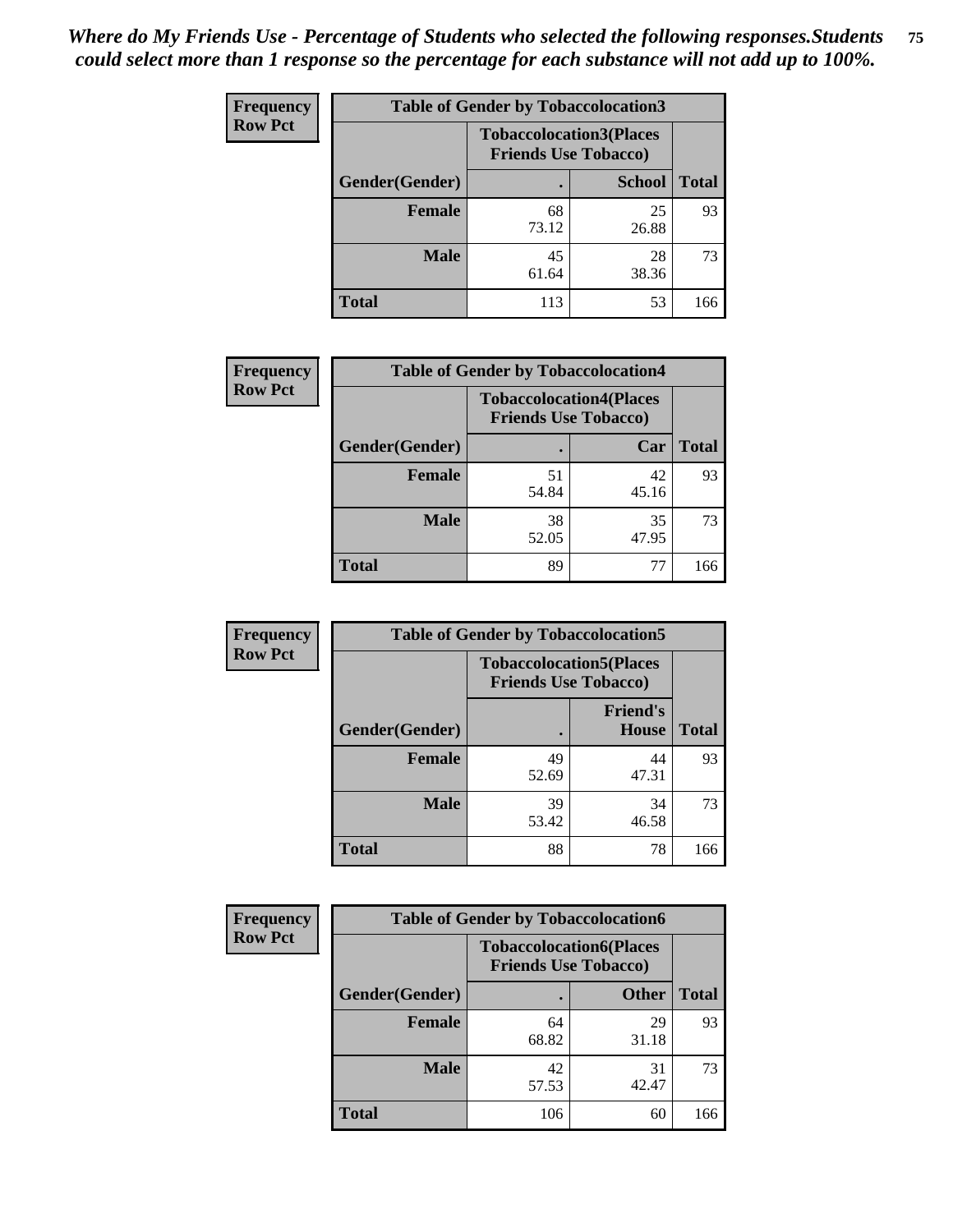| <b>Frequency</b> | <b>Table of Gender by Marijuanalocation1</b> |                                                                    |             |              |
|------------------|----------------------------------------------|--------------------------------------------------------------------|-------------|--------------|
| <b>Row Pct</b>   |                                              | <b>Marijuanalocation1(Places</b><br><b>Friends Use Marijuana</b> ) |             |              |
|                  | Gender(Gender)                               |                                                                    | Do Not Use  | <b>Total</b> |
|                  | <b>Female</b>                                | 34<br>36.56                                                        | 59<br>63.44 | 93           |
|                  | <b>Male</b>                                  | 27<br>36.99                                                        | 46<br>63.01 | 73           |
|                  | <b>Total</b>                                 | 61                                                                 | 105         | 166          |

| <b>Frequency</b> | <b>Table of Gender by Marijuanalocation2</b> |                                                                    |             |              |  |
|------------------|----------------------------------------------|--------------------------------------------------------------------|-------------|--------------|--|
| <b>Row Pct</b>   |                                              | <b>Marijuanalocation2(Places</b><br><b>Friends Use Marijuana</b> ) |             |              |  |
|                  | Gender(Gender)                               |                                                                    | Home        | <b>Total</b> |  |
|                  | Female                                       | 65<br>69.89                                                        | 28<br>30.11 | 93           |  |
|                  | <b>Male</b>                                  | 55<br>75.34                                                        | 18<br>24.66 | 73           |  |
|                  | <b>Total</b>                                 | 120                                                                | 46          | 166          |  |

| Frequency      | <b>Table of Gender by Marijuanalocation3</b> |                                                                    |               |              |
|----------------|----------------------------------------------|--------------------------------------------------------------------|---------------|--------------|
| <b>Row Pct</b> |                                              | <b>Marijuanalocation3(Places</b><br><b>Friends Use Marijuana</b> ) |               |              |
|                | Gender(Gender)                               |                                                                    | <b>School</b> | <b>Total</b> |
|                | Female                                       | 88<br>94.62                                                        | 5<br>5.38     | 93           |
|                | <b>Male</b>                                  | 67<br>91.78                                                        | 6<br>8.22     | 73           |
|                | <b>Total</b>                                 | 155                                                                | 11            | 166          |

| <b>Frequency</b> | <b>Table of Gender by Marijuanalocation4</b> |                                |                                  |              |
|------------------|----------------------------------------------|--------------------------------|----------------------------------|--------------|
| <b>Row Pct</b>   |                                              | <b>Friends Use Marijuana</b> ) | <b>Marijuanalocation4(Places</b> |              |
|                  | Gender(Gender)                               |                                | Car                              | <b>Total</b> |
|                  | Female                                       | 78<br>83.87                    | 15<br>16.13                      | 93           |
|                  | <b>Male</b>                                  | 62<br>84.93                    | 11<br>15.07                      | 73           |
|                  | <b>Total</b>                                 | 140                            | 26                               | 166          |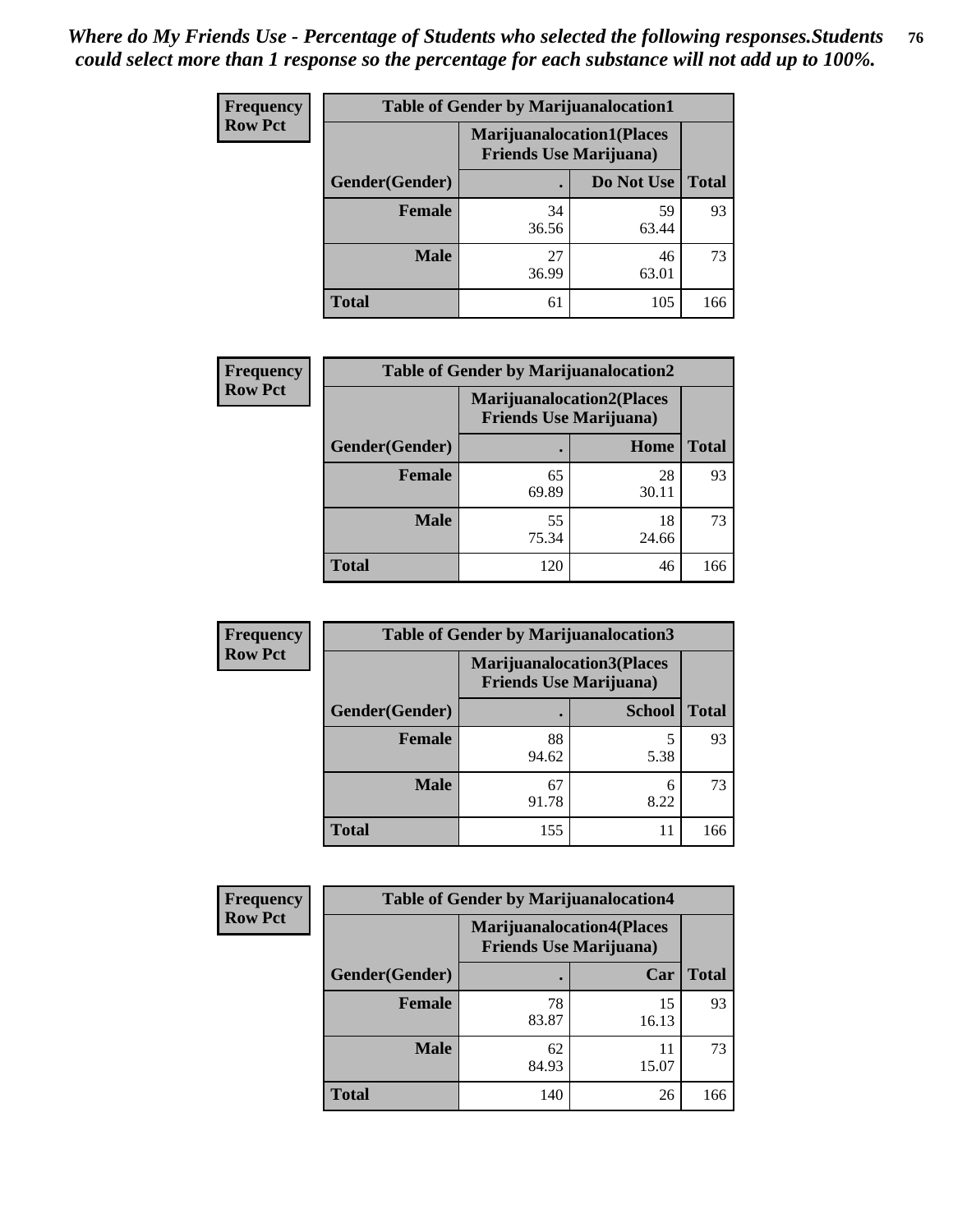| <b>Frequency</b> | <b>Table of Gender by Marijuanalocation5</b> |                                                                    |                          |              |
|------------------|----------------------------------------------|--------------------------------------------------------------------|--------------------------|--------------|
| <b>Row Pct</b>   |                                              | <b>Marijuanalocation5(Places</b><br><b>Friends Use Marijuana</b> ) |                          |              |
|                  | <b>Gender</b> (Gender)                       |                                                                    | <b>Friend's</b><br>House | <b>Total</b> |
|                  | Female                                       | 66<br>70.97                                                        | 27<br>29.03              | 93           |
|                  | <b>Male</b>                                  | 53<br>72.60                                                        | 20<br>27.40              | 73           |
|                  | <b>Total</b>                                 | 119                                                                | 47                       | 166          |

| <b>Frequency</b> | <b>Table of Gender by Marijuanalocation6</b> |                                |                                  |              |
|------------------|----------------------------------------------|--------------------------------|----------------------------------|--------------|
| <b>Row Pct</b>   |                                              | <b>Friends Use Marijuana</b> ) | <b>Marijuanalocation6(Places</b> |              |
|                  | <b>Gender(Gender)</b>                        |                                | <b>Other</b>                     | <b>Total</b> |
|                  | Female                                       | 77<br>82.80                    | 16<br>17.20                      | 93           |
|                  | <b>Male</b>                                  | 56<br>76.71                    | 17<br>23.29                      | 73           |
|                  | <b>Total</b>                                 | 133                            | 33                               | 166          |

| <b>Frequency</b> | <b>Table of Gender by Otherdruglocation1</b> |                                                                                |             |              |
|------------------|----------------------------------------------|--------------------------------------------------------------------------------|-------------|--------------|
| <b>Row Pct</b>   |                                              | <b>Otherdruglocation1(Places</b><br><b>Friends Use Other Illegal</b><br>Drugs) |             |              |
|                  | Gender(Gender)                               |                                                                                | Do Not Use  | <b>Total</b> |
|                  | <b>Female</b>                                | 27<br>29.03                                                                    | 66<br>70.97 | 93           |
|                  | <b>Male</b>                                  | 17<br>23.29                                                                    | 56<br>76.71 | 73           |
|                  | <b>Total</b>                                 | 44                                                                             | 122         | 166          |

| Frequency      | <b>Table of Gender by Otherdruglocation2</b> |                                                                                |             |              |
|----------------|----------------------------------------------|--------------------------------------------------------------------------------|-------------|--------------|
| <b>Row Pct</b> |                                              | <b>Otherdruglocation2(Places</b><br><b>Friends Use Other Illegal</b><br>Drugs) |             |              |
|                | Gender(Gender)                               |                                                                                | Home        | <b>Total</b> |
|                | <b>Female</b>                                | 76<br>81.72                                                                    | 17<br>18.28 | 93           |
|                | <b>Male</b>                                  | 61<br>83.56                                                                    | 12<br>16.44 | 73           |
|                | <b>Total</b>                                 | 137                                                                            | 29          | 166          |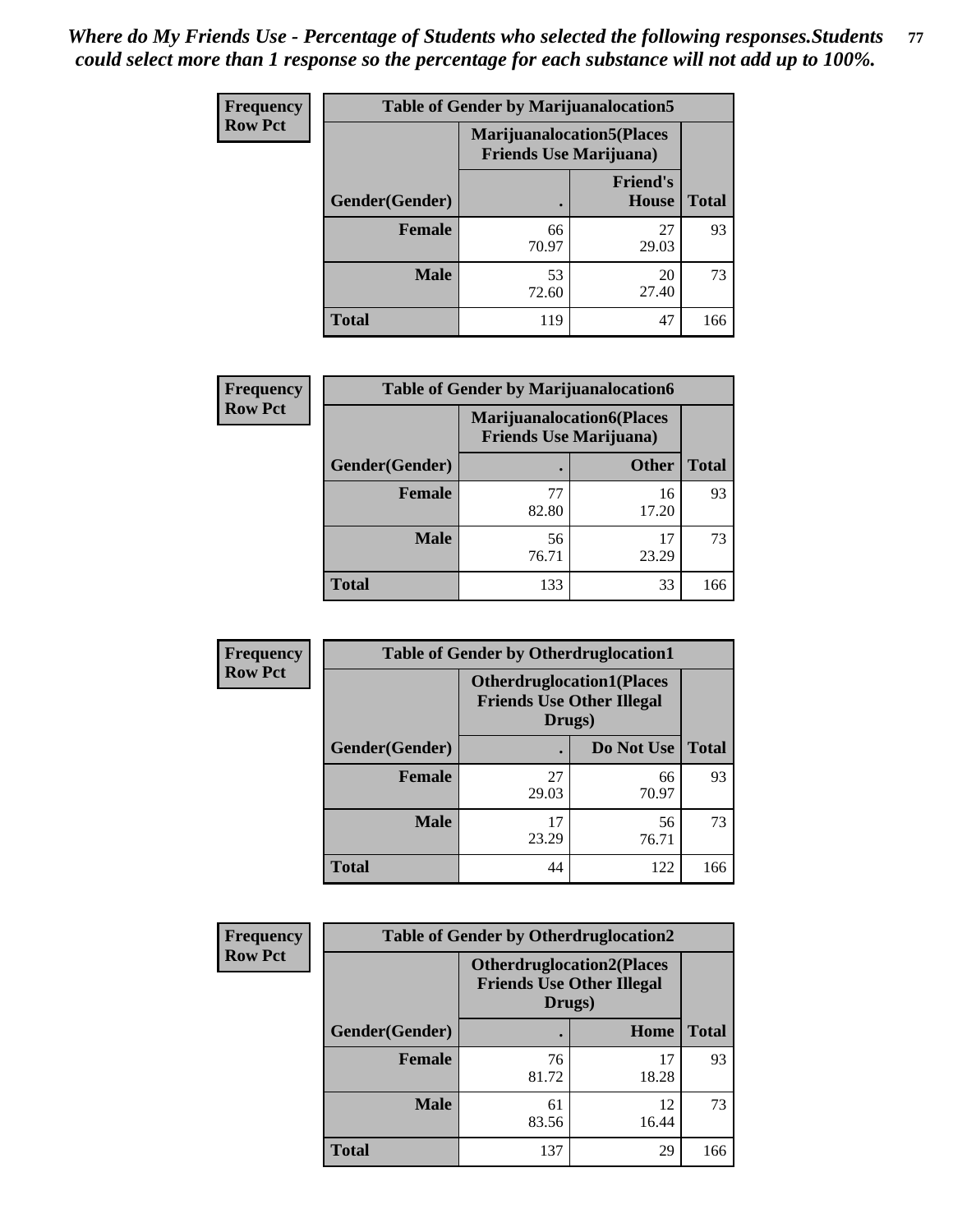| Frequency      | <b>Table of Gender by Otherdruglocation3</b> |                                                                                |               |              |
|----------------|----------------------------------------------|--------------------------------------------------------------------------------|---------------|--------------|
| <b>Row Pct</b> |                                              | <b>Otherdruglocation3(Places</b><br><b>Friends Use Other Illegal</b><br>Drugs) |               |              |
|                | Gender(Gender)                               |                                                                                | <b>School</b> | <b>Total</b> |
|                | Female                                       | 83<br>89.25                                                                    | 10<br>10.75   | 93           |
|                | <b>Male</b>                                  | 64<br>87.67                                                                    | q<br>12.33    | 73           |
|                | <b>Total</b>                                 | 147                                                                            | 19            | 166          |

| <b>Frequency</b> | <b>Table of Gender by Otherdruglocation4</b> |                                                                                |             |              |
|------------------|----------------------------------------------|--------------------------------------------------------------------------------|-------------|--------------|
| <b>Row Pct</b>   |                                              | <b>Otherdruglocation4(Places</b><br><b>Friends Use Other Illegal</b><br>Drugs) |             |              |
|                  | Gender(Gender)                               |                                                                                | Car         | <b>Total</b> |
|                  | <b>Female</b>                                | 82<br>88.17                                                                    | 11<br>11.83 | 93           |
|                  | <b>Male</b>                                  | 67<br>91.78                                                                    | 6<br>8.22   | 73           |
|                  | <b>Total</b>                                 | 149                                                                            | 17          | 166          |

| <b>Frequency</b> | <b>Table of Gender by Otherdruglocation5</b> |             |                                                                      |              |
|------------------|----------------------------------------------|-------------|----------------------------------------------------------------------|--------------|
| <b>Row Pct</b>   |                                              | Drugs)      | <b>Otherdruglocation5(Places</b><br><b>Friends Use Other Illegal</b> |              |
|                  | Gender(Gender)                               |             | <b>Friend's</b><br>House                                             | <b>Total</b> |
|                  | <b>Female</b>                                | 75<br>80.65 | 18<br>19.35                                                          | 93           |
|                  | <b>Male</b>                                  | 64<br>87.67 | Q<br>12.33                                                           | 73           |
|                  | <b>Total</b>                                 | 139         | 27                                                                   | 166          |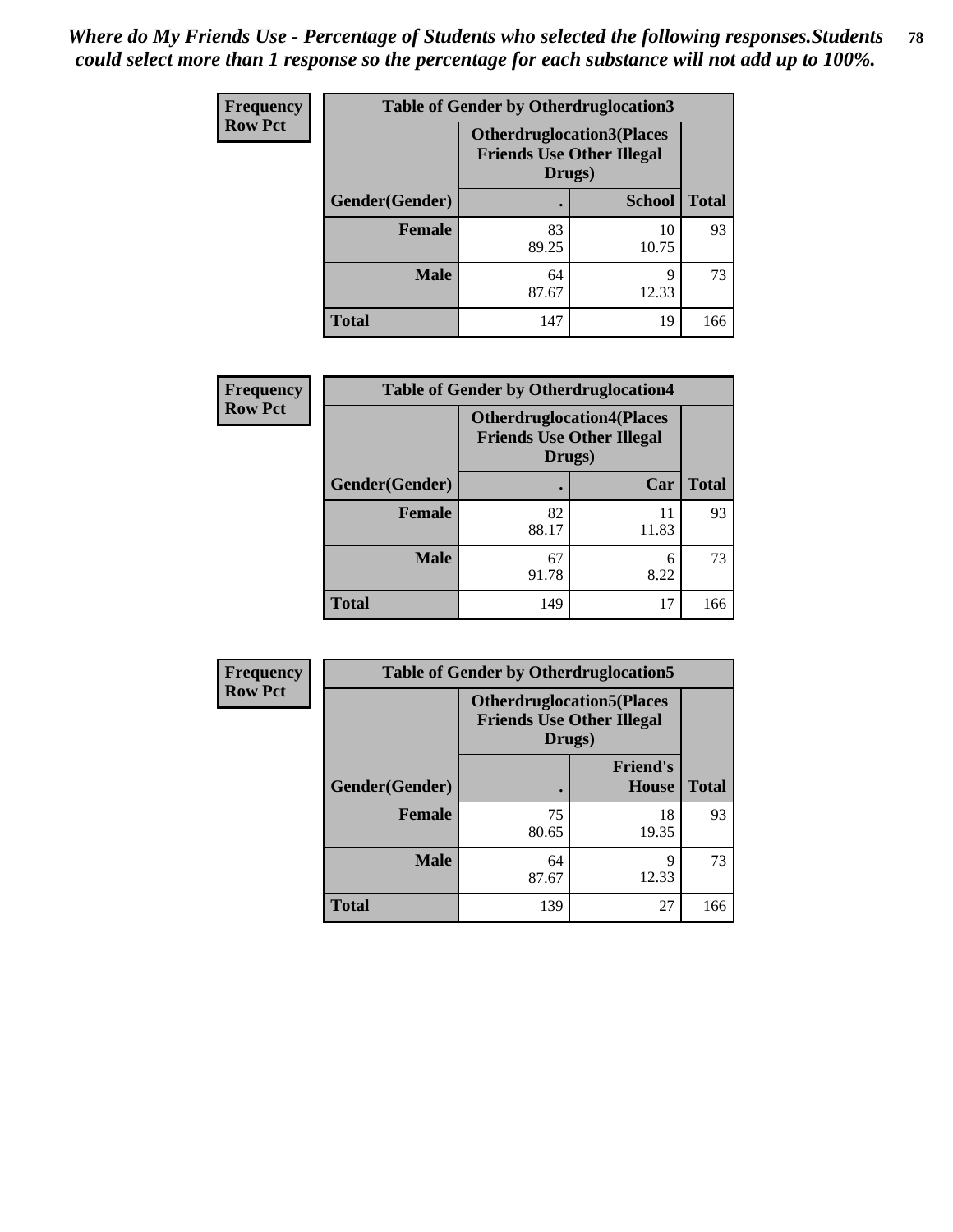| <b>Frequency</b> | <b>Table of Gender by Otherdruglocation6</b> |                                                                                |              |              |
|------------------|----------------------------------------------|--------------------------------------------------------------------------------|--------------|--------------|
| <b>Row Pct</b>   |                                              | <b>Otherdruglocation6(Places</b><br><b>Friends Use Other Illegal</b><br>Drugs) |              |              |
|                  | Gender(Gender)                               |                                                                                | <b>Other</b> | <b>Total</b> |
|                  | Female                                       | 81<br>87.10                                                                    | 12<br>12.90  | 93           |
|                  | <b>Male</b>                                  | 64<br>87.67                                                                    | q<br>12.33   | 73           |
|                  | <b>Total</b>                                 | 145                                                                            | 21           | 166          |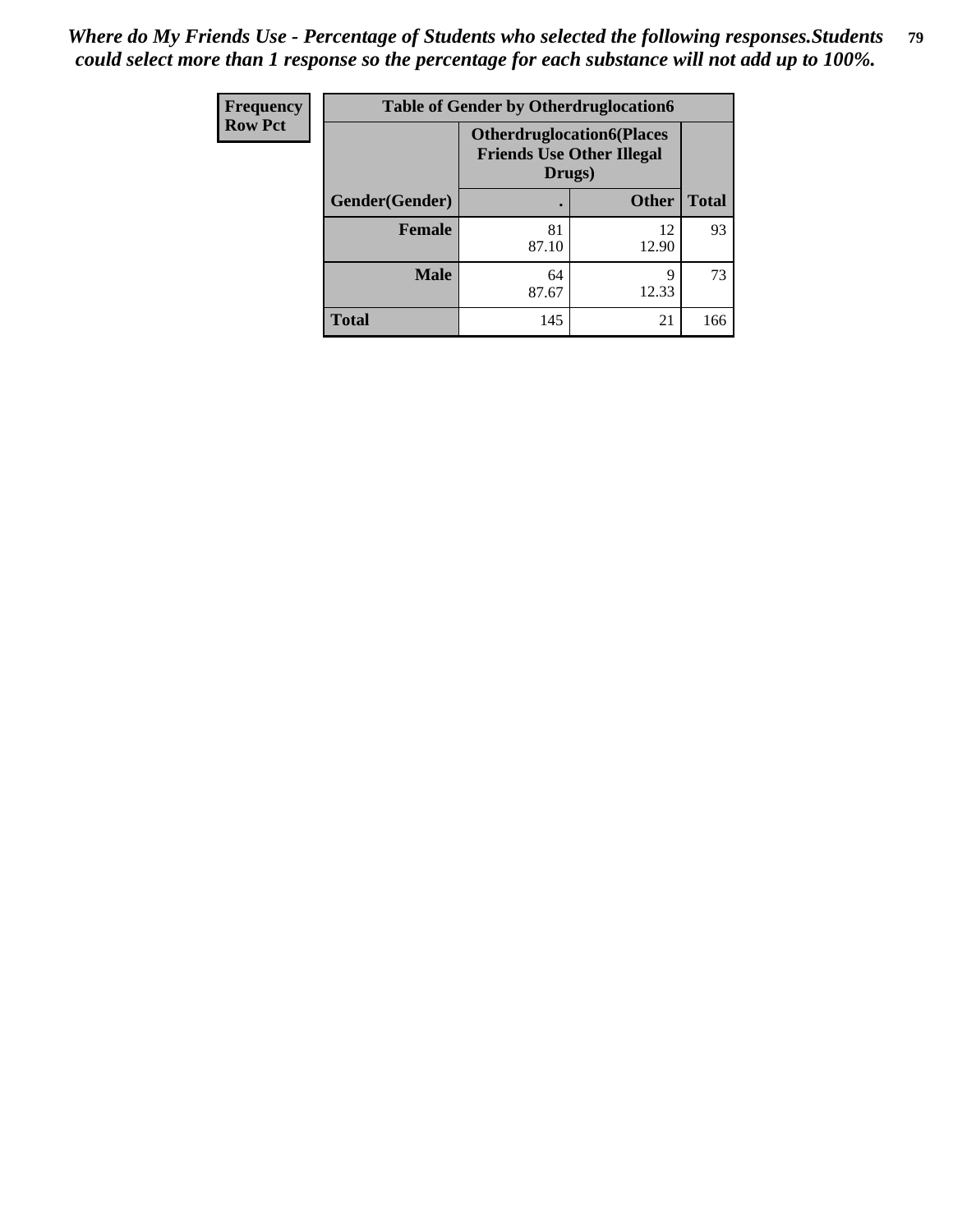| <b>Frequency</b> | <b>Table of Gender by Alcoholtime1</b> |                                                          |                      |              |
|------------------|----------------------------------------|----------------------------------------------------------|----------------------|--------------|
| <b>Row Pct</b>   |                                        | <b>Alcoholtime1(Times</b><br><b>Friends Use Alcohol)</b> |                      |              |
|                  | Gender(Gender)                         | $\bullet$                                                | Do Not<br><b>Use</b> | <b>Total</b> |
|                  | <b>Female</b>                          | 67<br>72.04                                              | 26<br>27.96          | 93           |
|                  | <b>Male</b>                            | 45<br>61.64                                              | 28<br>38.36          | 73           |
|                  | <b>Total</b>                           | 112                                                      | 54                   | 166          |

| <b>Frequency</b> | <b>Table of Gender by Alcoholtime2</b> |                                                          |                            |              |
|------------------|----------------------------------------|----------------------------------------------------------|----------------------------|--------------|
| <b>Row Pct</b>   |                                        | <b>Alcoholtime2(Times</b><br><b>Friends Use Alcohol)</b> |                            |              |
|                  | Gender(Gender)                         |                                                          | <b>On Way</b><br>to School | <b>Total</b> |
|                  | <b>Female</b>                          | 90<br>96.77                                              | 3<br>3.23                  | 93           |
|                  | <b>Male</b>                            | 71<br>97.26                                              | 2<br>2.74                  | 73           |
|                  | <b>Total</b>                           | 161                                                      | 5                          | 166          |

| Frequency      | <b>Table of Gender by Alcoholtime3</b> |                                                   |                                  |              |
|----------------|----------------------------------------|---------------------------------------------------|----------------------------------|--------------|
| <b>Row Pct</b> |                                        | Alcoholtime3(Times<br><b>Friends Use Alcohol)</b> |                                  |              |
|                | Gender(Gender)                         |                                                   | <b>During</b><br><b>School</b>   | <b>Total</b> |
|                | Female                                 | 89<br>95.70                                       | 4<br>4.30                        | 93           |
|                | <b>Male</b>                            | 71<br>97.26                                       | $\overline{\mathcal{L}}$<br>2.74 | 73           |
|                | <b>Total</b>                           | 160                                               | 6                                | 166          |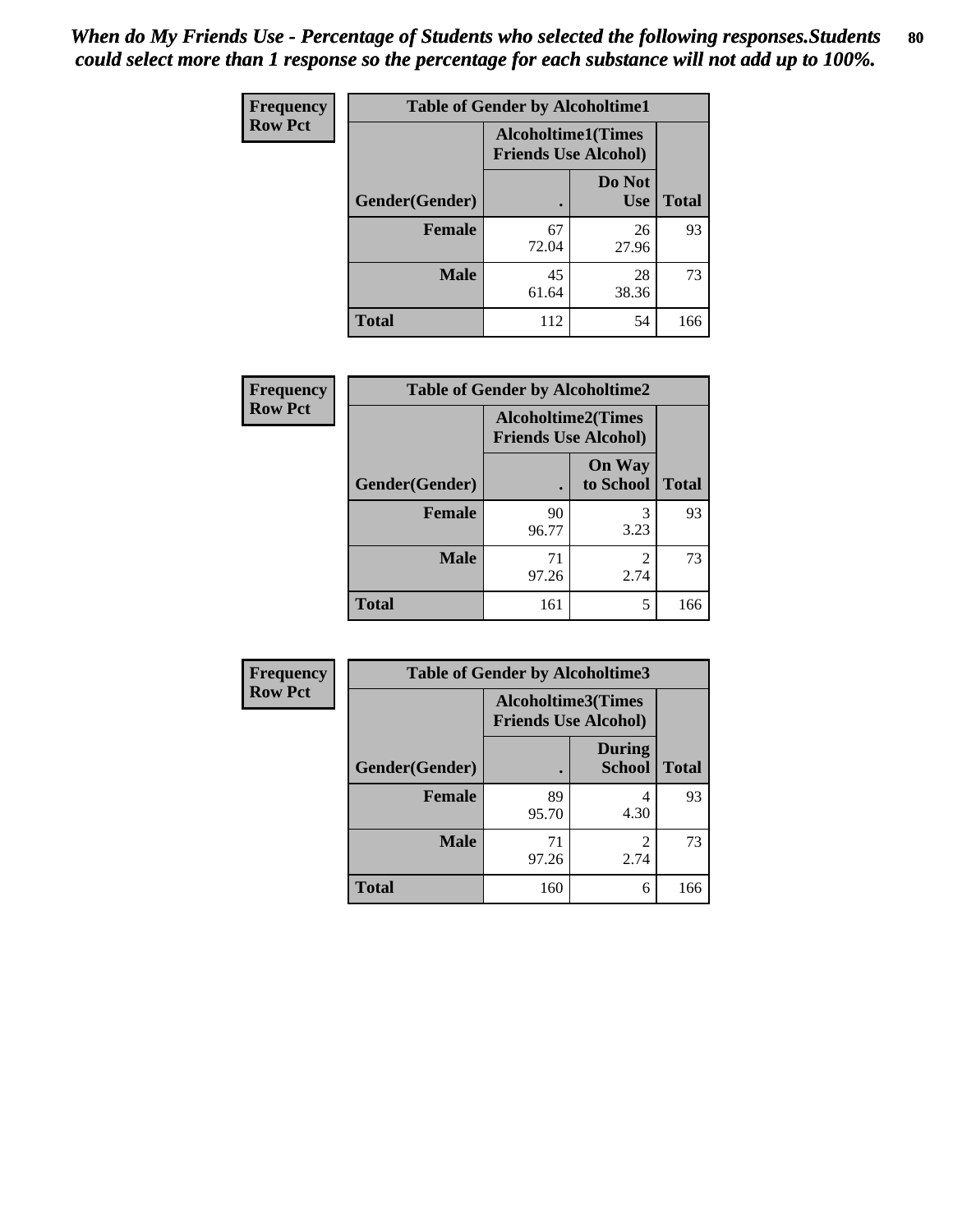*When do My Friends Use - Percentage of Students who selected the following responses.Students could select more than 1 response so the percentage for each substance will not add up to 100%.* **81**

| <b>Frequency</b> | <b>Table of Gender by Alcoholtime4</b> |                                                          |                                                       |              |
|------------------|----------------------------------------|----------------------------------------------------------|-------------------------------------------------------|--------------|
| <b>Row Pct</b>   |                                        | <b>Alcoholtime4(Times</b><br><b>Friends Use Alcohol)</b> |                                                       |              |
|                  | <b>Gender</b> (Gender)                 | $\bullet$                                                | <b>On Way</b><br>Home<br><b>From</b><br><b>School</b> | <b>Total</b> |
|                  | <b>Female</b>                          | 88<br>94.62                                              | 5<br>5.38                                             | 93           |
|                  | <b>Male</b>                            | 69<br>94.52                                              | 4<br>5.48                                             | 73           |
|                  | <b>Total</b>                           | 157                                                      | 9                                                     | 166          |

| <b>Frequency</b> | <b>Table of Gender by Alcoholtime5</b> |                                                           |             |              |
|------------------|----------------------------------------|-----------------------------------------------------------|-------------|--------------|
| <b>Row Pct</b>   |                                        | <b>Alcoholtime5</b> (Times<br><b>Friends Use Alcohol)</b> |             |              |
|                  | Gender(Gender)                         |                                                           | Weeknights  | <b>Total</b> |
|                  | <b>Female</b>                          | 69<br>74.19                                               | 24<br>25.81 | 93           |
|                  | <b>Male</b>                            | 57<br>78.08                                               | 16<br>21.92 | 73           |
|                  | <b>Total</b>                           | 126                                                       | 40          | 166          |

| <b>Frequency</b> | <b>Table of Gender by Alcoholtime6</b> |             |                                                          |              |  |
|------------------|----------------------------------------|-------------|----------------------------------------------------------|--------------|--|
| <b>Row Pct</b>   |                                        |             | <b>Alcoholtime6(Times</b><br><b>Friends Use Alcohol)</b> |              |  |
|                  | Gender(Gender)                         |             | <b>Weekends</b>                                          | <b>Total</b> |  |
|                  | Female                                 | 28<br>30.11 | 65<br>69.89                                              | 93           |  |
|                  | <b>Male</b>                            | 28<br>38.36 | 45<br>61.64                                              | 73           |  |
|                  | <b>Total</b>                           | 56          | 110                                                      | 166          |  |

| Frequency      | <b>Table of Gender by Tobaccotime1</b> |                                                          |                      |              |
|----------------|----------------------------------------|----------------------------------------------------------|----------------------|--------------|
| <b>Row Pct</b> |                                        | <b>Tobaccotime1(Times</b><br><b>Friends Use Tobacco)</b> |                      |              |
|                | Gender(Gender)                         |                                                          | Do Not<br><b>Use</b> | <b>Total</b> |
|                | <b>Female</b>                          | 59<br>63.44                                              | 34<br>36.56          | 93           |
|                | <b>Male</b>                            | 51<br>69.86                                              | 22<br>30.14          | 73           |
|                | <b>Total</b>                           | 110                                                      | 56                   | 166          |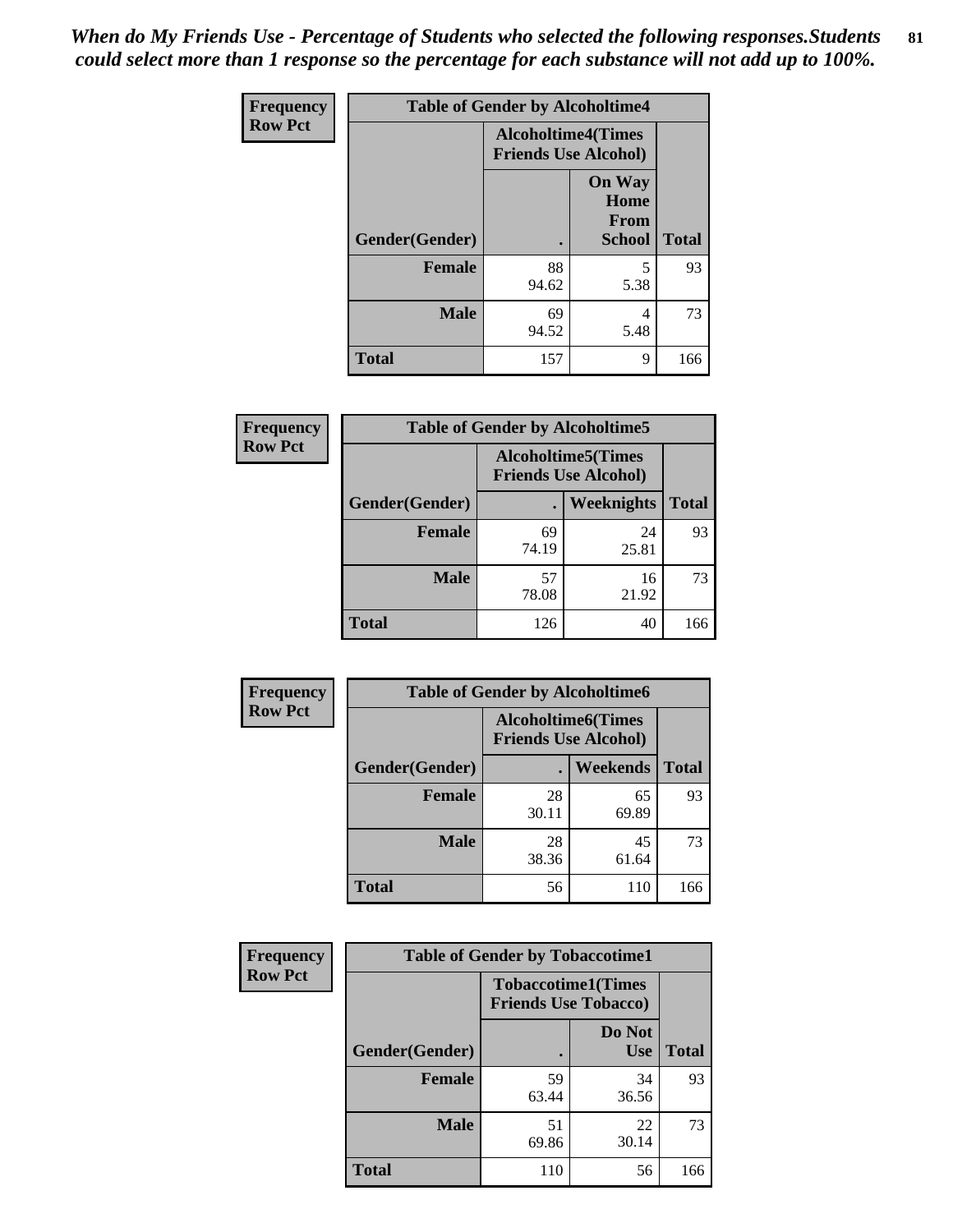| Frequency      | <b>Table of Gender by Tobaccotime2</b> |                                                          |                            |              |
|----------------|----------------------------------------|----------------------------------------------------------|----------------------------|--------------|
| <b>Row Pct</b> |                                        | <b>Tobaccotime2(Times</b><br><b>Friends Use Tobacco)</b> |                            |              |
|                | Gender(Gender)                         | $\bullet$                                                | <b>On Way</b><br>to School | <b>Total</b> |
|                | <b>Female</b>                          | 59<br>63.44                                              | 34<br>36.56                | 93           |
|                | <b>Male</b>                            | 37<br>50.68                                              | 36<br>49.32                | 73           |
|                | <b>Total</b>                           | 96                                                       | 70                         | 166          |

| Frequency      | <b>Table of Gender by Tobaccotime3</b> |                                                          |                                |              |
|----------------|----------------------------------------|----------------------------------------------------------|--------------------------------|--------------|
| <b>Row Pct</b> |                                        | <b>Tobaccotime3(Times</b><br><b>Friends Use Tobacco)</b> |                                |              |
|                | Gender(Gender)                         | п                                                        | <b>During</b><br><b>School</b> | <b>Total</b> |
|                | Female                                 | 72<br>77.42                                              | 21<br>22.58                    | 93           |
|                | <b>Male</b>                            | 39<br>53.42                                              | 34<br>46.58                    | 73           |
|                | <b>Total</b>                           | 111                                                      | 55                             | 166          |

| <b>Frequency</b> | <b>Table of Gender by Tobaccotime4</b> |                                                          |                                                |              |
|------------------|----------------------------------------|----------------------------------------------------------|------------------------------------------------|--------------|
| <b>Row Pct</b>   |                                        | <b>Tobaccotime4(Times</b><br><b>Friends Use Tobacco)</b> |                                                |              |
|                  | Gender(Gender)                         |                                                          | <b>On Way</b><br>Home<br>From<br><b>School</b> | <b>Total</b> |
|                  | <b>Female</b>                          | 88<br>94.62                                              | 5<br>5.38                                      | 93           |
|                  | <b>Male</b>                            | 69<br>94.52                                              | 4<br>5.48                                      | 73           |
|                  | <b>Total</b>                           | 157                                                      | 9                                              | 166          |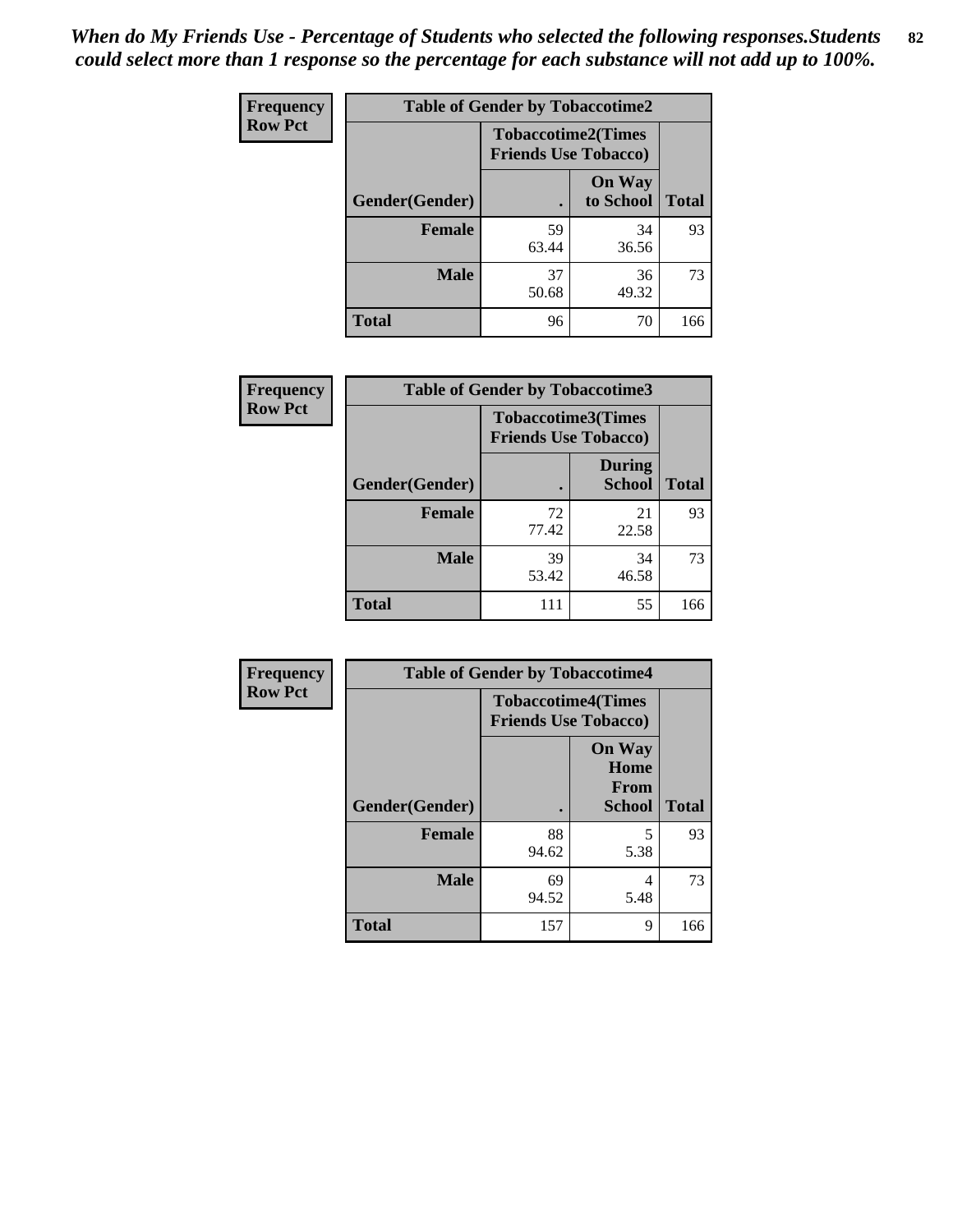| <b>Frequency</b> | <b>Table of Gender by Tobaccotime5</b> |                                                           |                   |              |  |
|------------------|----------------------------------------|-----------------------------------------------------------|-------------------|--------------|--|
| <b>Row Pct</b>   |                                        | <b>Tobaccotime5</b> (Times<br><b>Friends Use Tobacco)</b> |                   |              |  |
|                  | Gender(Gender)                         |                                                           | <b>Weeknights</b> | <b>Total</b> |  |
|                  | <b>Female</b>                          | 44<br>47.31                                               | 49<br>52.69       | 93           |  |
|                  | <b>Male</b>                            | 34<br>46.58                                               | 39<br>53.42       | 73           |  |
|                  | Total                                  | 78                                                        | 88                | 166          |  |

| <b>Frequency</b> |                | <b>Table of Gender by Tobaccotime6</b>                   |             |              |
|------------------|----------------|----------------------------------------------------------|-------------|--------------|
| <b>Row Pct</b>   |                | <b>Tobaccotime6(Times</b><br><b>Friends Use Tobacco)</b> |             |              |
|                  | Gender(Gender) |                                                          | Weekends    | <b>Total</b> |
|                  | Female         | 43<br>46.24                                              | 50<br>53.76 | 93           |
|                  | <b>Male</b>    | 31<br>42.47                                              | 42<br>57.53 | 73           |
|                  | <b>Total</b>   | 74                                                       | 92          | 166          |

| <b>Frequency</b> | <b>Table of Gender by Marijuanatime1</b> |                                |                             |              |
|------------------|------------------------------------------|--------------------------------|-----------------------------|--------------|
| <b>Row Pct</b>   |                                          | <b>Friends Use Marijuana</b> ) | <b>Marijuanatime1(Times</b> |              |
|                  | Gender(Gender)                           |                                | Do Not Use                  | <b>Total</b> |
|                  | <b>Female</b>                            | 34<br>36.56                    | 59<br>63.44                 | 93           |
|                  | <b>Male</b>                              | 27<br>36.99                    | 46<br>63.01                 | 73           |
|                  | <b>Total</b>                             | 61                             | 105                         | 166          |

| <b>Frequency</b> | <b>Table of Gender by Marijuanatime2</b> |                                                               |                            |              |
|------------------|------------------------------------------|---------------------------------------------------------------|----------------------------|--------------|
| <b>Row Pct</b>   |                                          | <b>Marijuanatime2(Times</b><br><b>Friends Use Marijuana</b> ) |                            |              |
|                  | Gender(Gender)                           |                                                               | On Way to<br><b>School</b> | <b>Total</b> |
|                  | <b>Female</b>                            | 87<br>93.55                                                   | 6<br>6.45                  | 93           |
|                  | <b>Male</b>                              | 63<br>86.30                                                   | 10<br>13.70                | 73           |
|                  | <b>Total</b>                             | 150                                                           | 16                         | 166          |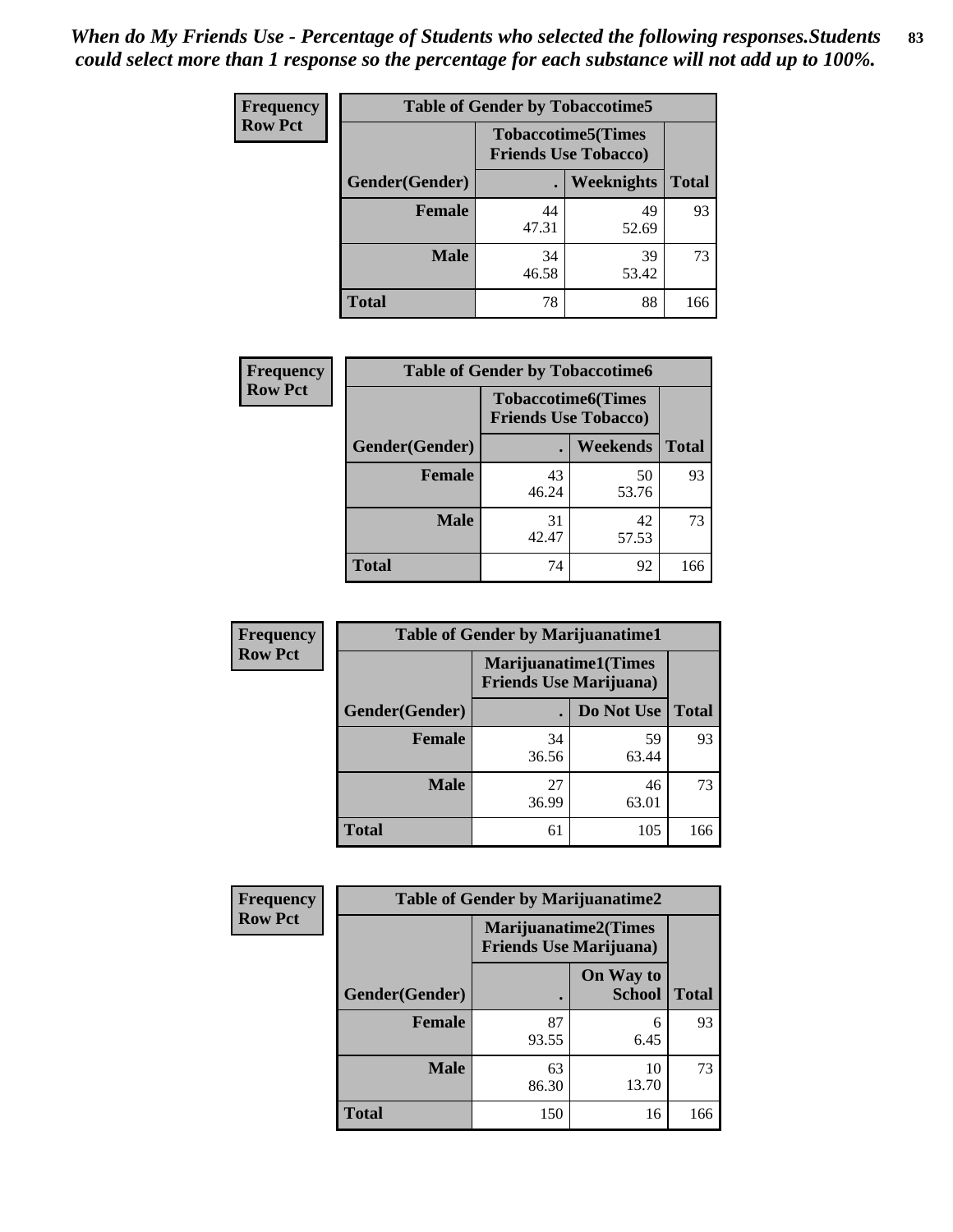| <b>Frequency</b> | <b>Table of Gender by Marijuanatime3</b> |                                                        |                                |              |
|------------------|------------------------------------------|--------------------------------------------------------|--------------------------------|--------------|
| <b>Row Pct</b>   |                                          | Marijuanatime3(Times<br><b>Friends Use Marijuana</b> ) |                                |              |
|                  | Gender(Gender)                           |                                                        | <b>During</b><br><b>School</b> | <b>Total</b> |
|                  | <b>Female</b>                            | 90<br>96.77                                            | 3<br>3.23                      | 93           |
|                  | <b>Male</b>                              | 66<br>90.41                                            | 9.59                           | 73           |
|                  | <b>Total</b>                             | 156                                                    | 10                             | 166          |

| Frequency      | <b>Table of Gender by Marijuanatime4</b> |                                |                                                       |              |
|----------------|------------------------------------------|--------------------------------|-------------------------------------------------------|--------------|
| <b>Row Pct</b> |                                          | <b>Friends Use Marijuana</b> ) | <b>Marijuanatime4</b> (Times                          |              |
|                | Gender(Gender)                           |                                | <b>On Way</b><br>Home<br><b>From</b><br><b>School</b> | <b>Total</b> |
|                | <b>Female</b>                            | 86<br>92.47                    | 7.53                                                  | 93           |
|                | <b>Male</b>                              | 62<br>84.93                    | 11<br>15.07                                           | 73           |
|                | <b>Total</b>                             | 148                            | 18                                                    | 166          |

| Frequency      | <b>Table of Gender by Marijuanatime5</b> |                                                                |                   |              |  |
|----------------|------------------------------------------|----------------------------------------------------------------|-------------------|--------------|--|
| <b>Row Pct</b> |                                          | <b>Marijuanatime5</b> (Times<br><b>Friends Use Marijuana</b> ) |                   |              |  |
|                | Gender(Gender)                           |                                                                | <b>Weeknights</b> | <b>Total</b> |  |
|                | <b>Female</b>                            | 71<br>76.34                                                    | 22<br>23.66       | 93           |  |
|                | <b>Male</b>                              | 53<br>72.60                                                    | 20<br>27.40       | 73           |  |
|                | <b>Total</b>                             | 124                                                            | 42                | 166          |  |

| Frequency      | <b>Table of Gender by Marijuanatime6</b> |                                                               |                 |              |  |
|----------------|------------------------------------------|---------------------------------------------------------------|-----------------|--------------|--|
| <b>Row Pct</b> |                                          | <b>Marijuanatime6(Times</b><br><b>Friends Use Marijuana</b> ) |                 |              |  |
|                | Gender(Gender)                           |                                                               | <b>Weekends</b> | <b>Total</b> |  |
|                | <b>Female</b>                            | 61<br>65.59                                                   | 32<br>34.41     | 93           |  |
|                | <b>Male</b>                              | 44<br>60.27                                                   | 29<br>39.73     | 73           |  |
|                | <b>Total</b>                             | 105                                                           | 61              | 166          |  |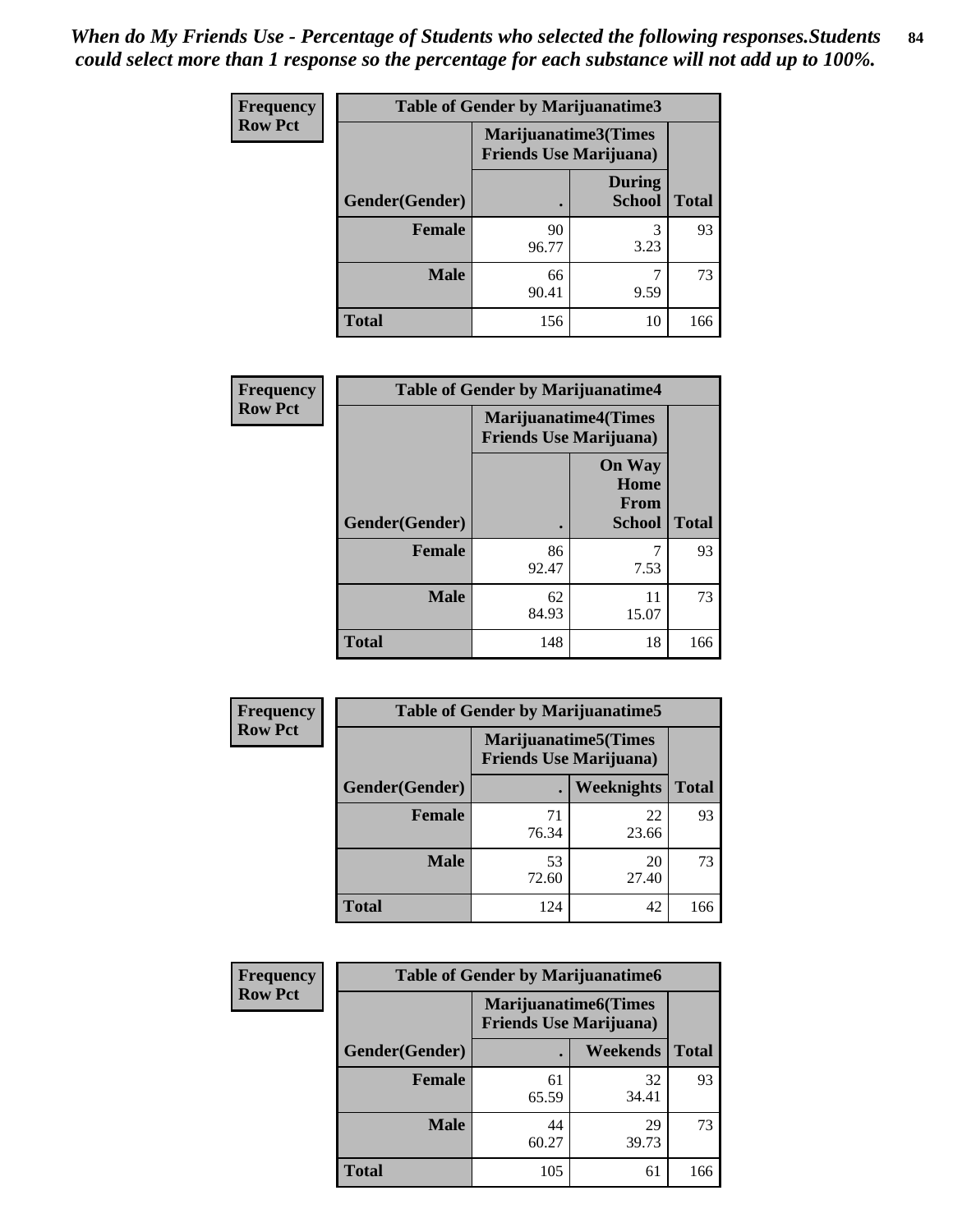*When do My Friends Use - Percentage of Students who selected the following responses.Students could select more than 1 response so the percentage for each substance will not add up to 100%.* **85**

| <b>Frequency</b> | <b>Table of Gender by Otherdrugtime1</b> |                        |                                                         |     |
|------------------|------------------------------------------|------------------------|---------------------------------------------------------|-----|
| <b>Row Pct</b>   |                                          | <b>Illegal Drugs</b> ) | <b>Otherdrugtime1(Times</b><br><b>Friends Use Other</b> |     |
|                  | Gender(Gender)                           |                        | Do Not Use   Total                                      |     |
|                  | <b>Female</b>                            | 21<br>22.58            | 72<br>77.42                                             | 93  |
|                  | <b>Male</b>                              | 16<br>21.92            | 57<br>78.08                                             | 73  |
|                  | <b>Total</b>                             | 37                     | 129                                                     | 166 |

| Frequency      | <b>Table of Gender by Otherdrugtime2</b> |                        |                                                         |              |
|----------------|------------------------------------------|------------------------|---------------------------------------------------------|--------------|
| <b>Row Pct</b> |                                          | <b>Illegal Drugs</b> ) | <b>Otherdrugtime2(Times</b><br><b>Friends Use Other</b> |              |
|                | <b>Gender</b> (Gender)                   |                        | On Way to<br><b>School</b>                              | <b>Total</b> |
|                | <b>Female</b>                            | 87<br>93.55            | 6<br>6.45                                               | 93           |
|                | <b>Male</b>                              | 64<br>87.67            | 9<br>12.33                                              | 73           |
|                | <b>Total</b>                             | 151                    | 15                                                      | 166          |

| Frequency      | <b>Table of Gender by Otherdrugtime3</b> |                        |                                                  |              |  |
|----------------|------------------------------------------|------------------------|--------------------------------------------------|--------------|--|
| <b>Row Pct</b> |                                          | <b>Illegal Drugs</b> ) | Otherdrugtime3(Times<br><b>Friends Use Other</b> |              |  |
|                | Gender(Gender)                           |                        | <b>During</b><br><b>School</b>                   | <b>Total</b> |  |
|                | <b>Female</b>                            | 88<br>94.62            | 5<br>5.38                                        | 93           |  |
|                | <b>Male</b>                              | 65<br>89.04            | 8<br>10.96                                       | 73           |  |
|                | <b>Total</b>                             | 153                    | 13                                               | 166          |  |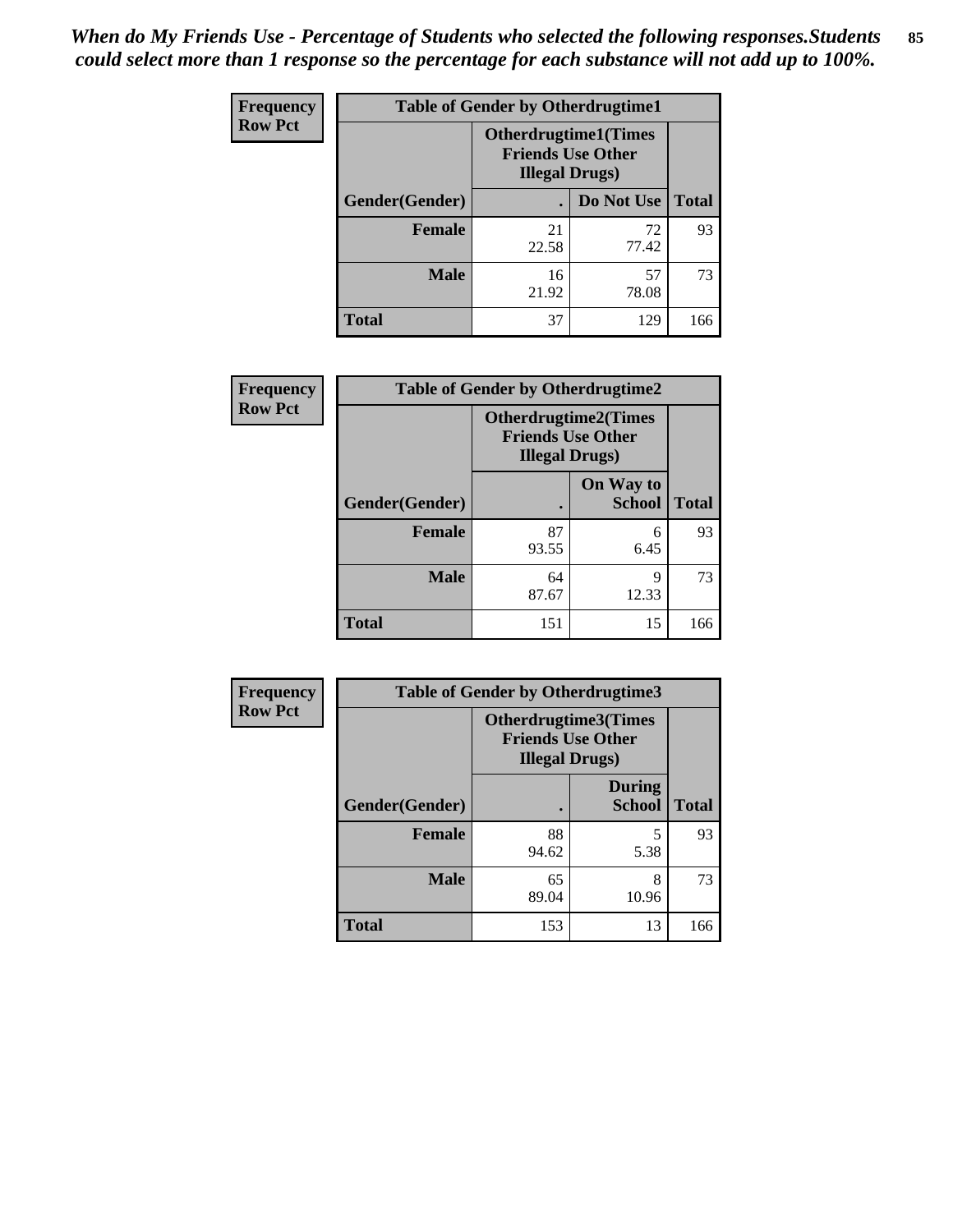*When do My Friends Use - Percentage of Students who selected the following responses.Students could select more than 1 response so the percentage for each substance will not add up to 100%.* **86**

| <b>Frequency</b> | <b>Table of Gender by Otherdrugtime4</b> |                                                    |                                                |              |
|------------------|------------------------------------------|----------------------------------------------------|------------------------------------------------|--------------|
| <b>Row Pct</b>   |                                          | <b>Friends Use Other</b><br><b>Illegal Drugs</b> ) | <b>Otherdrugtime4(Times</b>                    |              |
|                  | Gender(Gender)                           |                                                    | <b>On Way</b><br>Home<br>From<br><b>School</b> | <b>Total</b> |
|                  | Female                                   | 87<br>93.55                                        | 6<br>6.45                                      | 93           |
|                  | <b>Male</b>                              | 65<br>89.04                                        | 8<br>10.96                                     | 73           |
|                  | <b>Total</b>                             | 152                                                | 14                                             | 166          |

| <b>Frequency</b> | <b>Table of Gender by Otherdrugtime5</b> |                                                                                    |             |              |
|------------------|------------------------------------------|------------------------------------------------------------------------------------|-------------|--------------|
| <b>Row Pct</b>   |                                          | <b>Otherdrugtime5</b> (Times<br><b>Friends Use Other</b><br><b>Illegal Drugs</b> ) |             |              |
|                  | Gender(Gender)                           |                                                                                    | Weeknights  | <b>Total</b> |
|                  | <b>Female</b>                            | 83<br>89.25                                                                        | 10<br>10.75 | 93           |
|                  | <b>Male</b>                              | 60<br>82.19                                                                        | 13<br>17.81 | 73           |
|                  | <b>Total</b>                             | 143                                                                                | 23          | 166          |

| <b>Frequency</b> | <b>Table of Gender by Otherdrugtime6</b> |                                                                                   |             |              |  |
|------------------|------------------------------------------|-----------------------------------------------------------------------------------|-------------|--------------|--|
| <b>Row Pct</b>   |                                          | <b>Otherdrugtime6(Times</b><br><b>Friends Use Other</b><br><b>Illegal Drugs</b> ) |             |              |  |
|                  | Gender(Gender)                           |                                                                                   | Weekends    | <b>Total</b> |  |
|                  | Female                                   | 76<br>81.72                                                                       | 17<br>18.28 | 93           |  |
|                  | <b>Male</b>                              | 57<br>78.08                                                                       | 16<br>21.92 | 73           |  |
|                  | <b>Total</b>                             | 133                                                                               | 33          | 166          |  |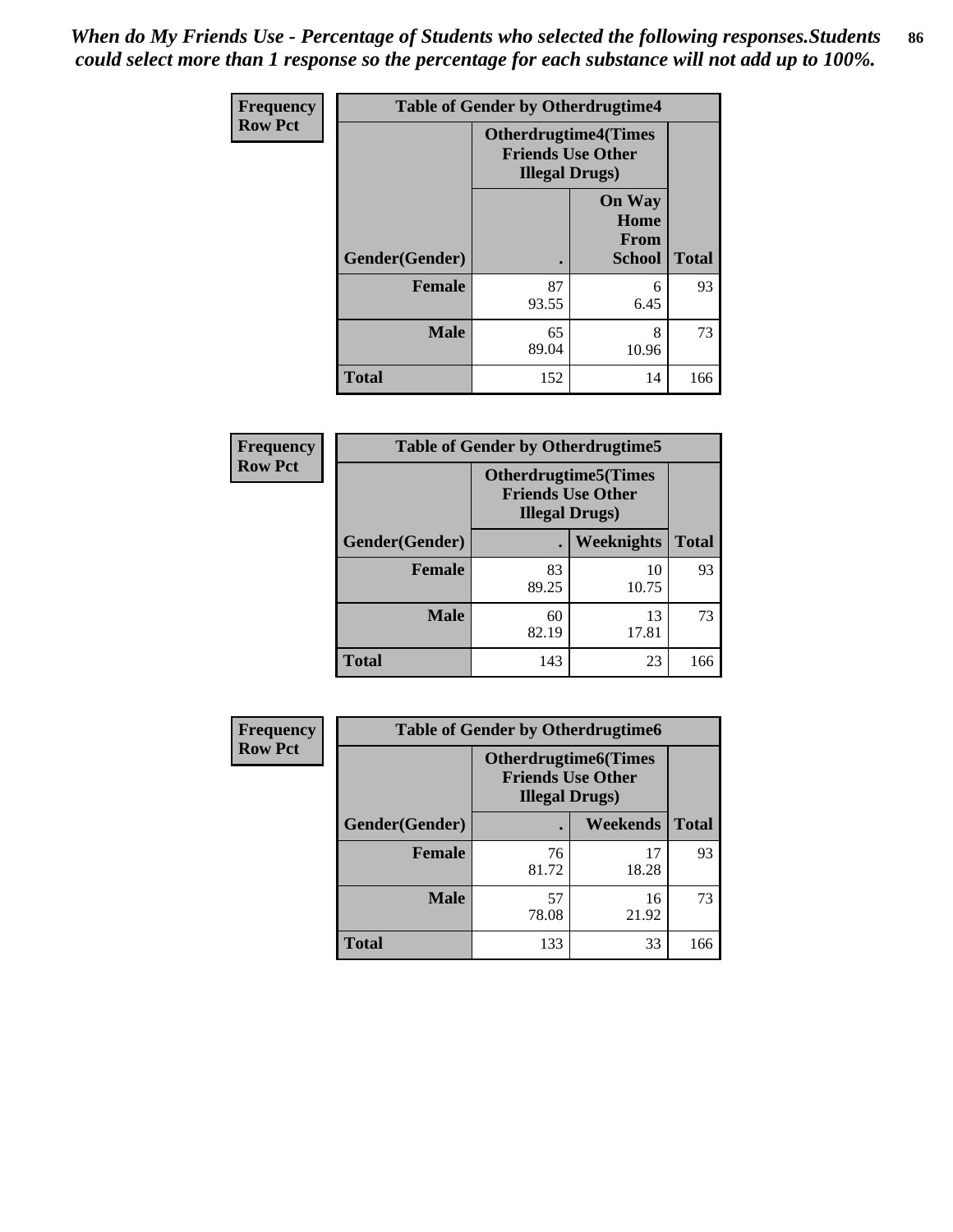## *Other Questions* **87**

| <b>Frequency</b> | <b>Table of Gender by Educationalcohol</b> |                                                                                                                                       |                |              |
|------------------|--------------------------------------------|---------------------------------------------------------------------------------------------------------------------------------------|----------------|--------------|
| <b>Row Pct</b>   |                                            | <b>Educationalcohol</b> (I<br>have been taught<br>about alcohol,<br>tobacco,<br>and other drugs<br>within the last year<br>at school) |                |              |
|                  | Gender(Gender)                             | <b>Yes</b>                                                                                                                            | N <sub>0</sub> | <b>Total</b> |
|                  | <b>Female</b>                              | 67<br>72.04                                                                                                                           | 26<br>27.96    | 93           |
|                  | <b>Male</b>                                | 49<br>67.12                                                                                                                           | 24<br>32.88    | 73           |
|                  | <b>Total</b>                               | 116                                                                                                                                   | 50             | 166          |

| Frequency      | <b>Table of Gender by Rodedrinking</b> |                                                                                                                     |             |              |  |
|----------------|----------------------------------------|---------------------------------------------------------------------------------------------------------------------|-------------|--------------|--|
| <b>Row Pct</b> |                                        | Rodedrinking(In<br>the past 30 days I<br>have ridden in a<br>car with a driver<br>who had been<br>drinking alcohol) |             |              |  |
|                | Gender(Gender)                         | Yes                                                                                                                 | $\bf N_0$   | <b>Total</b> |  |
|                | <b>Female</b>                          | 13<br>13.98                                                                                                         | 80<br>86.02 | 93           |  |
|                | <b>Male</b>                            | 15<br>20.55                                                                                                         | 58<br>79.45 | 73           |  |
|                | <b>Total</b>                           | 28                                                                                                                  | 138         | 166          |  |

| Frequency      | <b>Table of Gender by Drugsschool</b> |                                                                                                                                     |                |              |
|----------------|---------------------------------------|-------------------------------------------------------------------------------------------------------------------------------------|----------------|--------------|
| <b>Row Pct</b> |                                       | <b>Drugsschool</b> (During<br>the past 12 months,<br>I have been offered,<br>sold,<br>or given illegal drugs<br>on school property) |                |              |
|                | Gender(Gender)                        | Yes                                                                                                                                 | N <sub>0</sub> | <b>Total</b> |
|                | <b>Female</b>                         | 16<br>17.20                                                                                                                         | 77<br>82.80    | 93           |
|                | <b>Male</b>                           | 14<br>19.18                                                                                                                         | 59<br>80.82    | 73           |
|                | <b>Total</b>                          | 30                                                                                                                                  | 136            | 166          |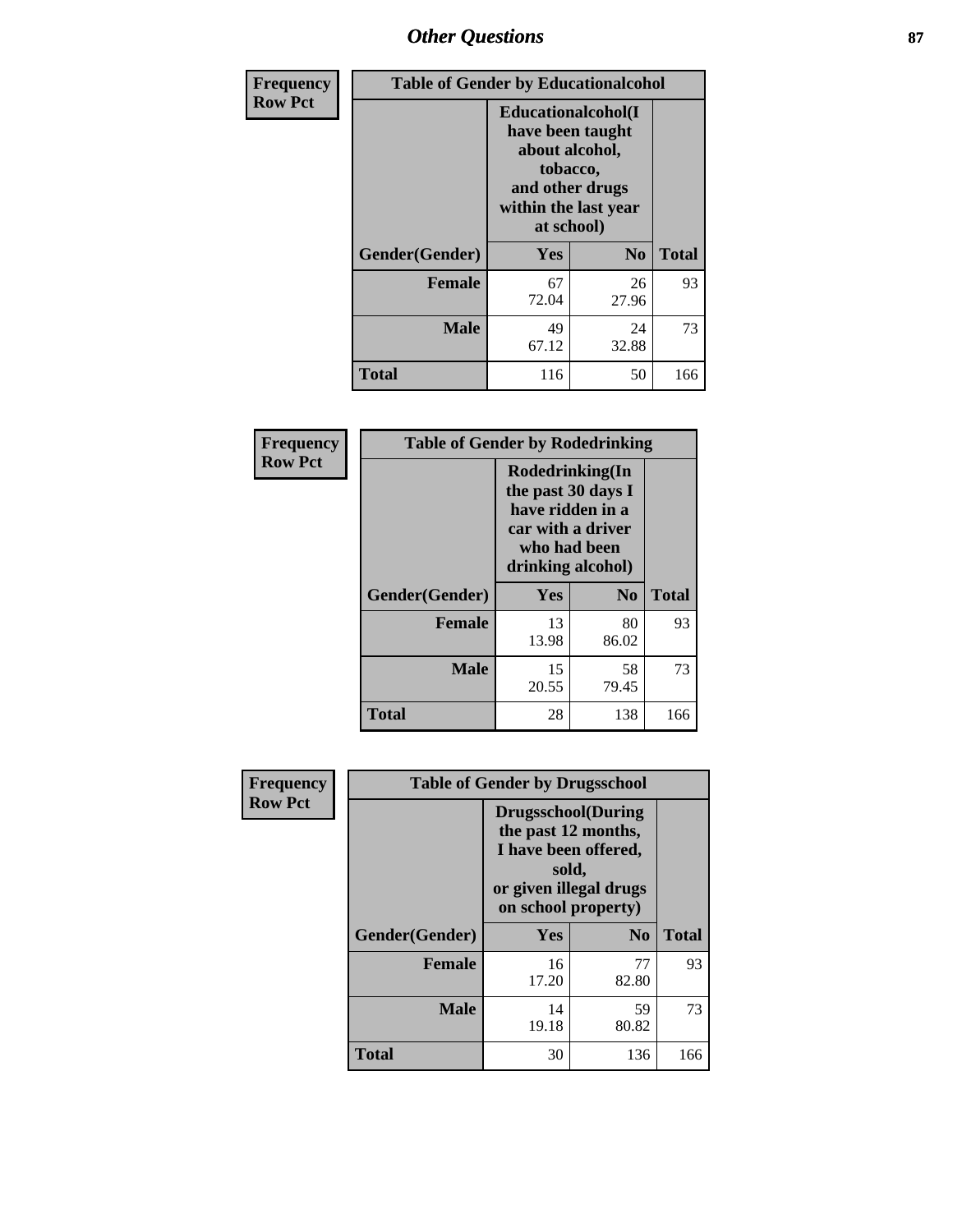*Other Questions* **88**

**Frequency Row Pct**

| <b>Table of Gender by Bingedrinking</b> |                         |                                                                                                         |                              |                   |                        |                        |              |
|-----------------------------------------|-------------------------|---------------------------------------------------------------------------------------------------------|------------------------------|-------------------|------------------------|------------------------|--------------|
|                                         |                         | Bingedrinking(I have drunk five or<br>more drinks of alcohol at one sitting<br>during the last 30 days) |                              |                   |                        |                        |              |
| <b>Gender</b> (Gender)                  | $\bf{0}$<br><b>Days</b> | 1 or<br>2<br>days                                                                                       | 3 <sub>to</sub><br>5<br>days | 6 to<br>9<br>days | 10<br>to<br>19<br>days | All<br>30<br>days      | <b>Total</b> |
| <b>Female</b>                           | 82<br>88.17             | $\mathcal{L}$<br>2.15                                                                                   | 3<br>3.23                    | 3<br>3.23         | 1.08                   | $\mathfrak{D}$<br>2.15 | 93           |
| <b>Male</b>                             | 58                      | 4                                                                                                       | $\overline{4}$               | 2                 | $\mathfrak{D}$         | 3                      | 73           |
|                                         | 79.45                   | 5.48                                                                                                    | 5.48                         | 2.74              | 2.74                   | 4.11                   |              |

| Frequency      | <b>Table of Gender by Educationaids</b> |                                                                                                 |                |              |  |
|----------------|-----------------------------------------|-------------------------------------------------------------------------------------------------|----------------|--------------|--|
| <b>Row Pct</b> |                                         | <b>Educationaids</b> (I<br>have been taught<br>about HIV/AIDS<br>at school in the<br>past year) |                |              |  |
|                | Gender(Gender)                          | Yes                                                                                             | N <sub>0</sub> | <b>Total</b> |  |
|                | <b>Female</b>                           | 49<br>52.69                                                                                     | 44<br>47.31    | 93           |  |
|                | <b>Male</b>                             | 38<br>52.05                                                                                     | 35<br>47.95    | 73           |  |
|                | <b>Total</b>                            | 87                                                                                              | 79             | 166          |  |

| <b>Frequency</b> | <b>Table of Gender by Suicideconsider</b> |                 |                |              |  |
|------------------|-------------------------------------------|-----------------|----------------|--------------|--|
| <b>Row Pct</b>   |                                           | Suicideconsider |                |              |  |
|                  | Gender(Gender)                            | Yes             | N <sub>0</sub> | <b>Total</b> |  |
|                  | <b>Female</b>                             | q<br>9.68       | 84<br>90.32    | 93           |  |
|                  | <b>Male</b>                               | 4.11            | 70<br>95.89    | 73           |  |
|                  | <b>Total</b>                              | 12              | 154            | 166          |  |